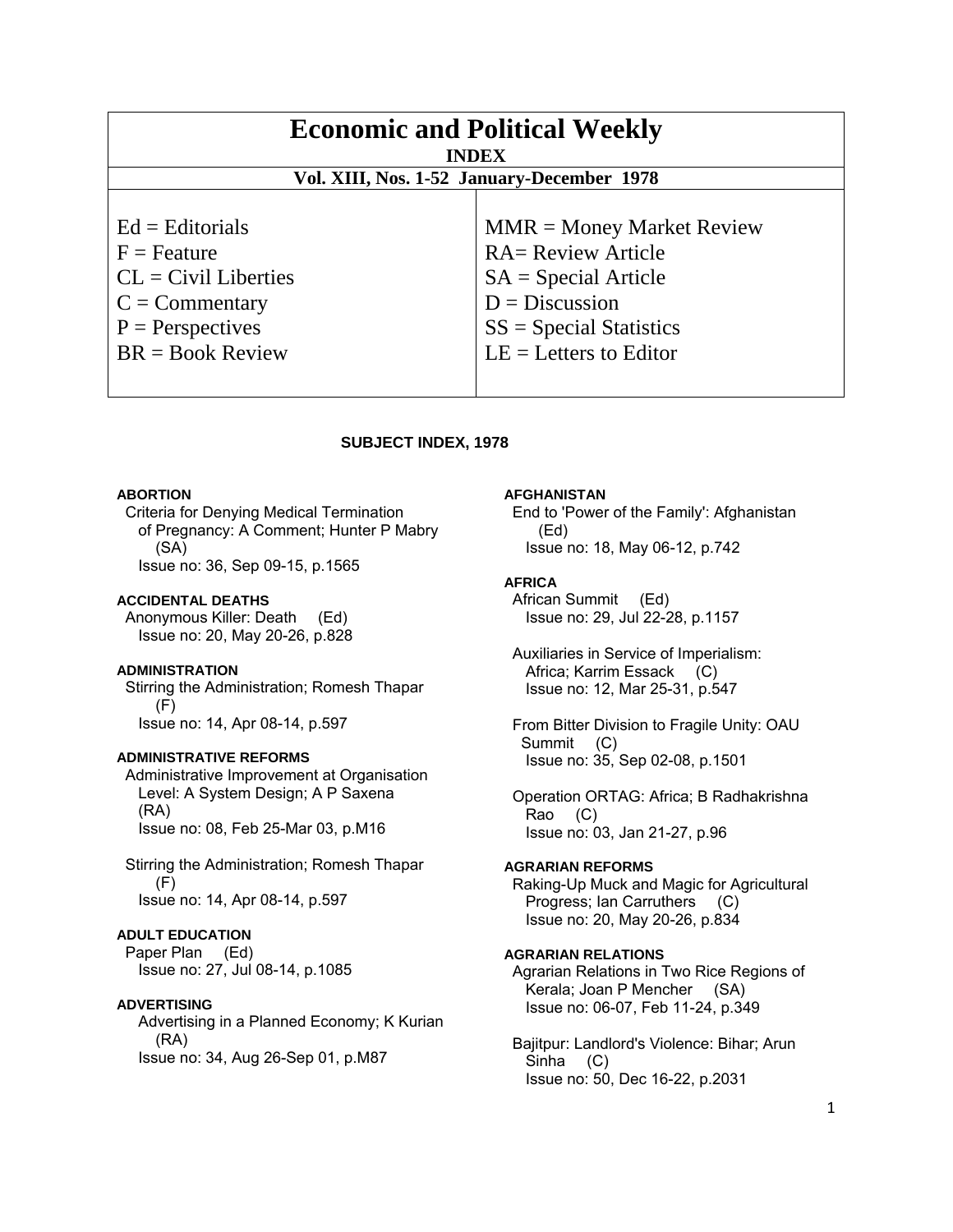## **AGRARIAN RELATIONS**

 Class Relations in Indian Agriculture: II; Ashok Rudra (SA) Issue no: 23, Jun 10-16, p.963

 Class Relations in Indian Agriculture: III; Ashok Rudra (SA) Issue no: 24, Jun 17-23, p.998

 Government to Landlord's Rescue: Maharashtra (Ed) Issue no: 03, Jan 21-27, p.80

 Landlord-Police Attacks on Peasants: Fact-Finding Committee's Report: Andhra Pradesh (C) Issue no: 40, Oct 07-13, p.1690

 The Pupri Killings: Bihar; Hemendra Narayan (C) Issue no: 37, Sep 16-22, p.1580

 Vesurgence of Peasant Movement in Telengana; C V Subba Rao (C) Issue no: 46, Nov 18-24, p.1878

### **AGRIBUSINESS**

 Economics and Politics of Grass: Maharashtra; Ajit P Kandviker (C) Issue no: 47, Nov 25-Dec 01, p.1927

### **AGRICULTURAL CREDIT**

 Costs of Operations in Agricultural Financing by Formal Agencies; M B Desai (RA) Issue no: 25, Jun 24-30, p.A70

 Interlinkage of Land, Labour and Credit Relations: Analysis of Village Survey Data in East India; Pranab Bardhan and Ashok Rudra (SA) Issue no: 06-07, Feb 11-24, p.367

### **AGRICULTURAL ECONOMICS**

 APC under Attack: New Delhi; B M (C) Issue no: 21, May 27-Jun 02, p.865

 Aspects of Agrarian Economy in Tamil Nadu A Study of Two Villages: I-Class Structure; S S Shivakumar (SA) Issue no: 18, May 06-12, p.762

 Aspects of Agrarian Economy in Tamil Nadu A Study of Two Villages: II-Constraints on Production and Marketing; S S Sivakumar (SA) Issue no: 19, May 13-19, p.812

 Aspects of Agrarian Economy in Tamil Nadu: A Study of Two Villages: III: Structure of Assets and Indebtedness; S S Sivakumar (SA) Issue no: 20, May 20-26, p.846

## **AGRICULTURAL GROWTH AND DEVELOPMENT**

 Agrarian Structure and Employment: Some Aspects of Historical Experience; P C Joshi (SA) Issue no: 06-07, Feb 11-24, p.315

 Contribution of Individual Technological Factors in Agricultural Growth: A Case Study of Rajasthan; Vidya Sagar (RA) Issue no: 25, Jun 24-30, p.A63

 Future of Institutional Reform and Technological Change in Indian Agricultural Development; M L Dantwala (SA) Issue no: 31-33, Aug 05-25, p.1299

 Green Revolution across the Border; G K Chadha (BR) Issue no: 47, Nov 25-Dec 01, p.1933

 Growth of Agricultural Output in Haryana, 1952-53 to 1974-75: A Time Series Analysis; K K Shangari and D P Gupta (RA) Issue no: 39, Sep 30-Oct 06, p.A84

 HYV Fertilisers: Synergy or Substitution: Implications for Policy and Prospects for Agricultural Development; Kirit S Parikh (RA) Issue no: 12, Mar 25-31, p.A2

 Institutional Change: A New Dimension: Agriculture (C) Issue no: 08, Feb 25-Mar 03, p.412

 Land Reforms Implementation and Role of Administrator; P C Joshi (RA) Issue no: 39, Sep 30-Oct 06, p.A78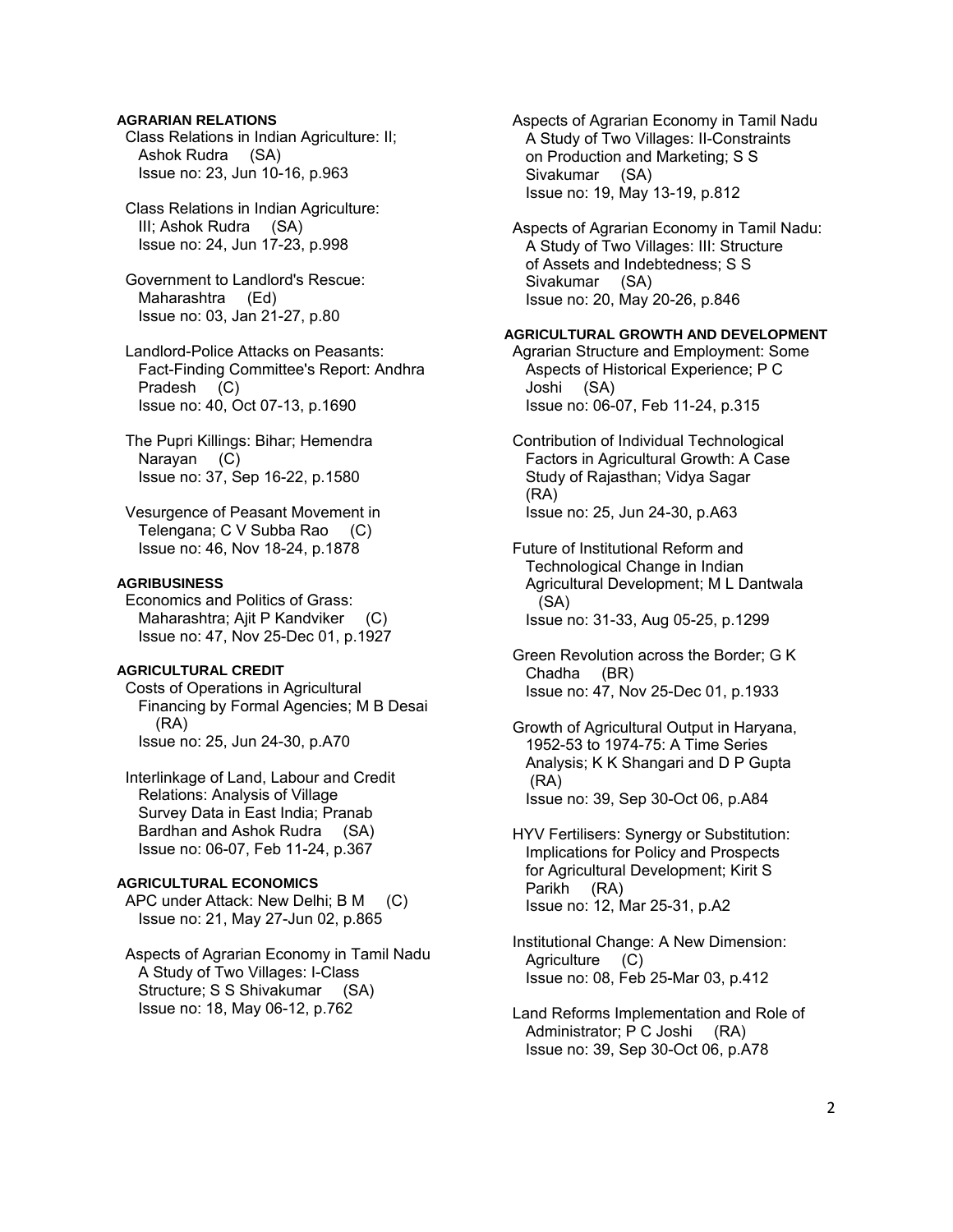## **AGRICULTURAL GROWTH AND DEVELOPMENT**

 Learning from Tachai: Excerpts from a China Diary-II; Govind Kelkar (C) Issue no: 49, Dec 09-15, p.2003

 Modernisation of Tribal Agriculture: Technological and Cultural Constraints; Sitakant Mahapatra (SA) Issue no: 13, Apr 01-07, p.581

 Raking-Up Muck and Magic for Agricultural Progress; Ian Carruthers (C) Issue no: 20, May 20-26, p.834

 Some Aspects of Growth of Indian Agriculture; G V K Rao and R Thamarajakshi (RA) Issue no: 51-52, Dec 23-Jan 05, p.A113

 Uneven Growth: Agriculture (C) Issue no: 43-44, Oct 28-Nov 10, p.1794

## **AGRICULTURAL LABOUR**

 Bajitpur: Landlord's Violence: Bihar; Arun Sinha (C) Issue no: 50, Dec 16-22, p.2031

- Class Relations in Indian Agriculture: I; Ashok Rudra (SA) Issue no: 22, Jun 03-09, p.916
- Class Relations in Indian Agriculture: II; Ashok Rudra (SA) Issue no: 23, Jun 10-16, p.963
- Deepening Poverty: Agricultural Workers (Ed) Issue no: 40, Oct 07-13, p.1683

 Employment, Income and Food Intake among Selected Agricultural Labour Households; P G K Paniker (SA) Issue no: 31-33, Aug 05-25, p.1361

 Gandhi and Agrarian Classes; Abha Pandya (SA) Issue no: 26, Jul 01-07, p.1077

 Getting Poorer: Agricultural Labour  $(C)$ Issue no: 41, Oct 14-20, p.1726

 Interlinkage of Land, Labour and Credit Relations: An Analysis of Village Survey Data in East India; Pranab Bardhan and Ashok Rudra (SA) Issue no: 06-07, Feb 11-24, p.367

 Profile of a Female Agricultural Labourer; Leela Gulati (RA) Issue no: 12, Mar 25-31, p.A27

 Real Wages, Employment, and Income of Agricultural Labourers; A V Jose (RA) Issue no: 12, Mar 25-31, p.A16

## **AGRICULTURAL LAND**

 Effectiveness of Farmers' Adjustments to Risk; N S Jodha (RA) Issue no: 25, Jun 24-30, p.A38

 Interlinkage of Land, Labour and Credit Relations: An Analysis of Village Survey Data in East India; Pranab Bardhan and Ashok Rudra (SA) Issue no: 06-07, Feb 11-24, p.367

 Risk Attitudes of Rural Households in Semi-Arid Tropical India; Hans P Binswanger (RA) Issue no: 25, Jun 24-30, p.A49

#### **AGRICULTURAL LEGISLATION**

 Agrarian Legislation and Social Classes: A Case Study of Malabar; K N Panikkar (SA) Issue no: 21, May 27-Jun 02, p.880

#### **AGRICULTURAL PRICES**

 Many Dilemmas: Agricultural Prices (Ed) Issue no: 15, Apr 15-21, p.634

## **AGRICULTURAL PRICES COMMISSION**

 Many Dilemmas: Agricultural Prices (Ed) Issue no: 15, Apr 15-21, p.634

#### **AGRICULTURAL PRODUCTION**

 Contribution of Individual Technological Factors in Agricultural Growth: A Case Study of Rajasthan; Vidya Sagar (RA) Issue no: 25, Jun 24-30, p.A63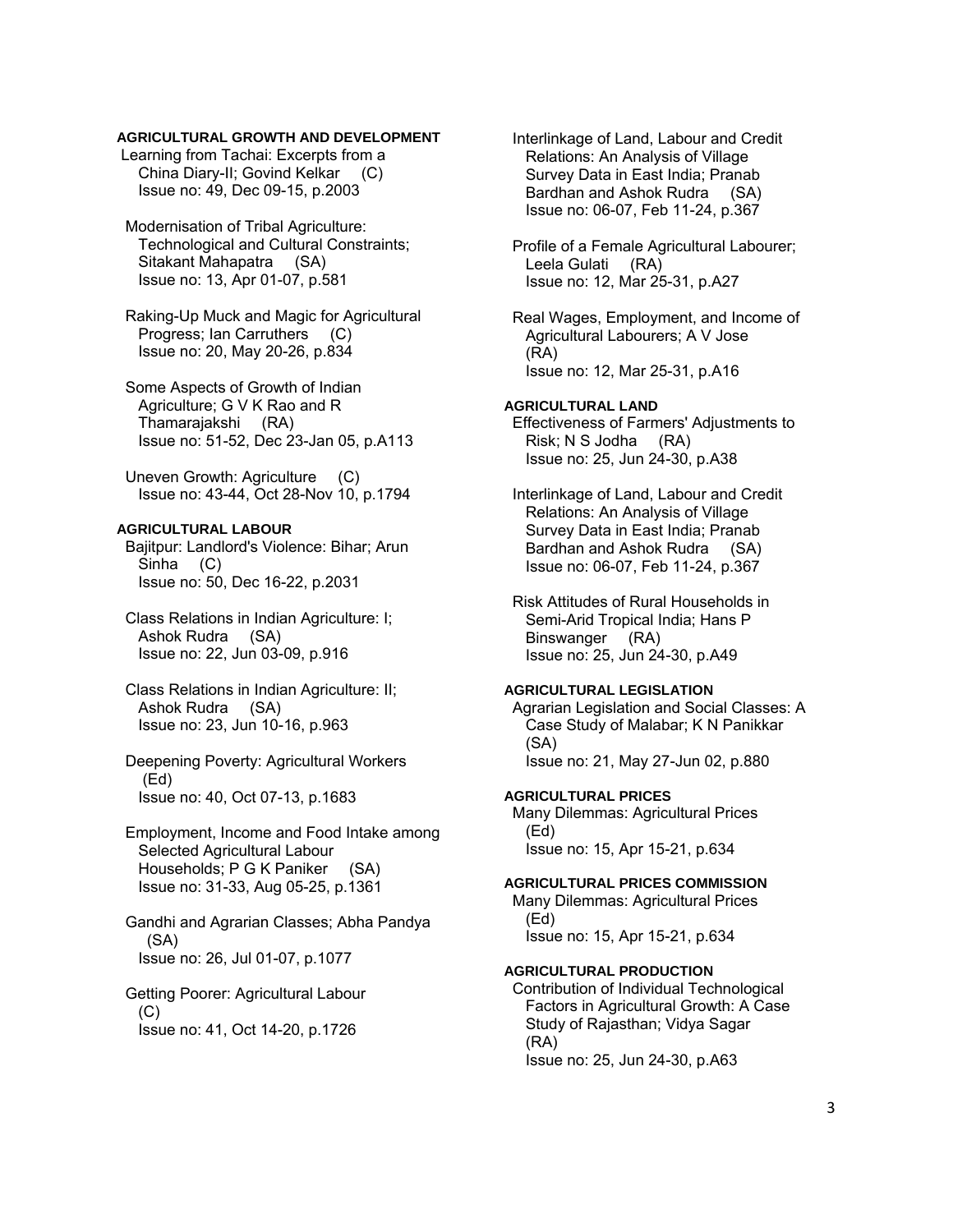## **AGRICULTURAL PRODUCTION**

 Cultivated Blindness (RA) Issue no: 39, Sep 30-Oct 06, p.A77

 Farm Size and Productivity Revisited: Some Notes from Recent Experience of Punjab; G K Chadha (RA) Issue no: 39, Sep 30-Oct 06, p.A87

 Growth and Instability in Crop Output in Eastern India; Purnendu Sekhar Das (SA) Issue no: 41, Oct 14-20, p.1741

 Growth of Agricultural Output in Haryana, 1952-53 to 1974-75: A Time Series Analysis; K K Shangari and D P Gupta (RA) Issue no: 39, Sep 30-Oct 06, p.A84

 Some Aspects of Growth of Indian Agriculture; G V K Rao and R Thamarajakshi (RA) Issue no: 51-52, Dec 23-Jan 05, p.A113

 Uneven Growth: Agriculture (C) Issue no: 43-44, Oct 28-Nov 10, p.1794

#### **AGRICULTURAL PRODUCTS**

Strutting on Export Stage (RA) Issue no: 51-52, Dec 23-Jan 05, p.A97

#### **AGRICULTURAL STATISTICS**

 Growth and Instability in Crop Output in Eastern India; Purnendu Sekhar Das (SA) Issue no: 41, Oct 14-20, p.1741

### **AGRICULTURAL TAXATION**

 Agricultural Holdings Tax: A Modified Scheme; Amaresh Bagchi (SA) Issue no: 38, Sep 23-29, p.1631

## **AGRICULTURAL WAGES**

 Agricultural Wages (Ed) Issue no: 24, Jun 17-23, p.973

### **AIR TRANSPORT**

 The Expendables: Air Transport (Ed) Issue no: 51-52, Dec 23-Jan 05, p.2055

## **AIRCRAFT INDUSTRY**

 Boom of the Poor: Concorde (Ed) Issue no: 02, Jan 14-20, p.35

 Deep Penetration Strike?: Defence (Ed) Issue no: 14, Apr 08-14, p.596

 Next Round of Arms Race: Defence (Ed) Issue no: 39, Sep 30-Oct 06, p.1650

 Operation ORTAG: Africa; B Radhakrishna Rao (C) Issue no: 03, Jan 21-27, p.96

#### **ALCOHOLIC BEVERAGES**

 Of Drink and Death: Labour (Ed) Issue no: 50, Dec 16-22, p.2023

**ALUMINIUM INDUSTRY**  At a Price: Aluminium (Ed) Issue no: 41, Oct 14-20, p.1714

## **ANDAMAN AND NICOBAR ISLANDS**

 Refugees and Ex-Servicemen: Andaman and Nicobar Islands (Ed) Issue no: 17, Apr 29-May 05, p.712

#### **ANDHRA PRADESH**

 Abdication by Government: Andhra Cyclone (Ed) Issue no: 02, Jan 14-20, p.37

 Backward Castes and Tenancy: A Village Study; V N Reddy and C S Murthy (SA) Issue no: 26, Jul 01-07, p.1061

 Finances of Tirumala-Tirupathi Temples: Religion; Bhaskara Venugopal (C) Issue no: 13, Apr 01-07, p.571

 Getting Away with Murder: Andhra Pradesh; Mohan Ram (C) Issue no: 30, Jul 29-Aug 04, p.1209

- In Defence of Bonded Labour: Andhra Pradesh (Ed) Issue no: 42, Oct 21-27, p.1750
- In Search of Judges: Andhra Pradesh; M R (Ed) Issue no: 36, Sep 09-15, p.1532
- Landlord-Police Attacks on Peasants: Fact-Finding Committee's Report: Andhra Pradesh (C) Issue no: 40, Oct 07-13, p.1690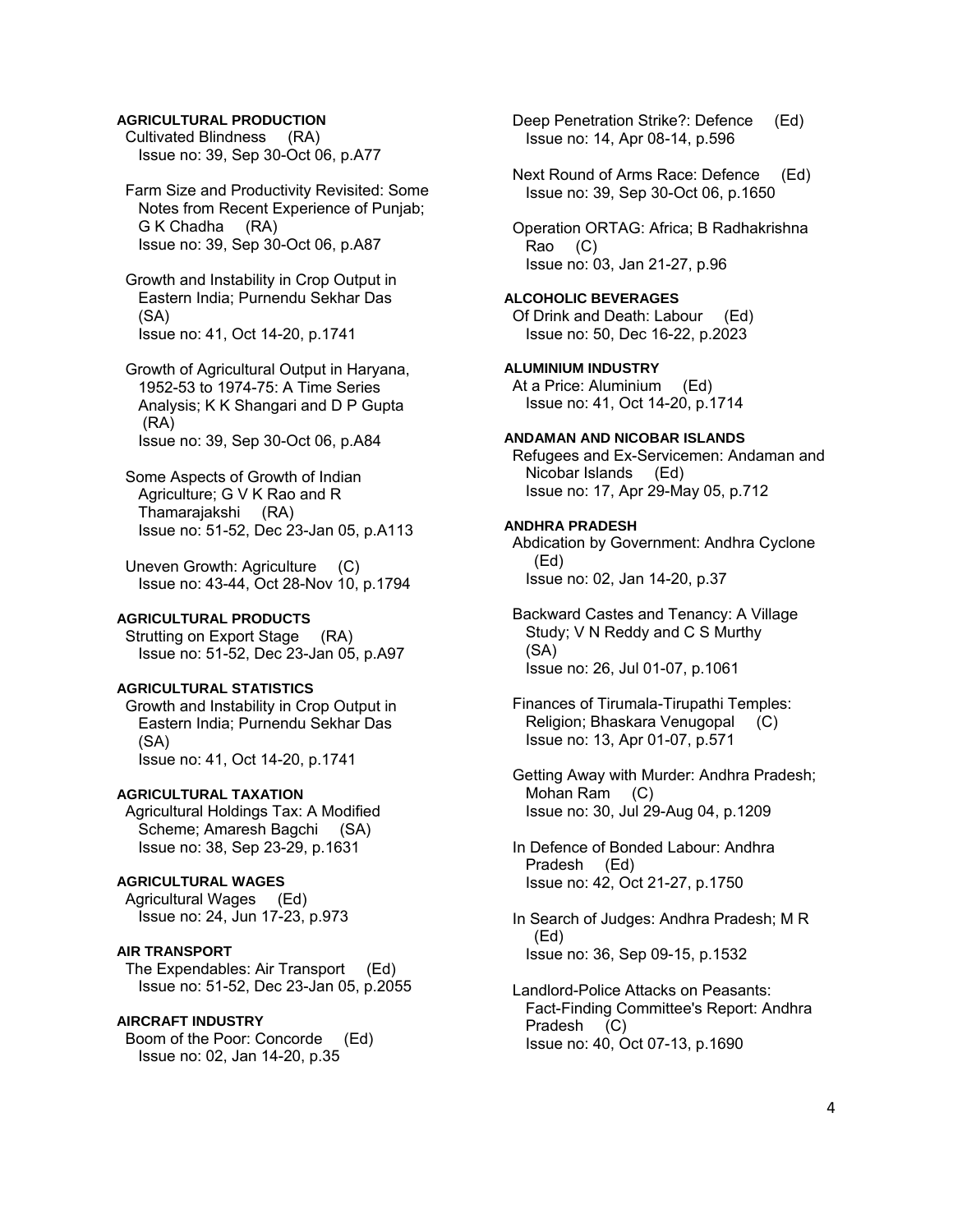## **ANDHRA PRADESH**

 People's Protest against Police Brutality: Andhra Pradesh (C) Issue no: 17, Apr 29-May 05, p.719

## The Police and Rameeza Bee: Muktadar Commission's Findings: Andhra Pradesh; P S N Prasad (C) Issue no: 35, Sep 02-08, p.1497

 Tobacco Development and Labour Migration: Planning for Labour Welfare and Development; M S A Rao (SA) Issue no: 29, Jul 22-28, p.1183

 Water Supply as an Instrument of Agricultural Policy: A Case Study; Robert Wade (RA) Issue no: 12, Mar 25-31, p.A9

## **ART AND ARCHITECTURE**

 Art and Internationalism; Geeta Kapur (P) Issue no: 19, May 13-19, p.802

#### **ARTISANS**

 In Debt and Bondage: Village Artisans (Ed) Issue no: 25, Jun 24-30, p.1007

## **ARUNACHAL PRADESH**

 Keeping out 'Trouble-Makers': Arunachal Pradesh (Ed) Issue no: 27, Jul 08-14, p.1086

#### **ASIA**

 Structural Change: An Approach to Poverty in Asian Rural Development; Ralph H Retzlaff (RA) Issue no: 51-52, Dec 23-Jan 05, p.A105

#### **ASSAM**

 Bell-Metal Workers of Assam: Cottage Industry; Joy Kanta Sarma (C) Issue no: 42, Oct 21-27, p.1764

 Despondency and Madness: Assam; Seema Guha (c) Issue no: 46, Nov 18-24, p.1881

 End to Congress Monopoly: Assam (C) Issue no: 10, Mar 11-17, p.481

 Footnote to Scholarship: Assam (Ed) Issue no: 30, Jul 29-Aug 04, p.1196

 Raw over Employment: Assam (C) Issue no: 29, Jul 22-28, p.1167

 Review: Politics of a Plantation Economy; Hiren Gohain (BR) Issue no: 13, Apr 01-07, p.579

Setback to Congress (I): Assam (Ed) Issue no: 09, Mar 04-10, p.435

 Unscholarly Chauvinists: Assam (C) Issue no: 45, Nov 11-17, p.1843

## **AUTOCRACY**

 Towards Village Autocracy: Bihar (C) Issue no: 29, Jul 22-28, p.1166

### **BACKWARD CLASSES**

 Backward Castes and Tenancy: A Village Study; V N Reddy and C S Murthy (SA) Issue no: 26, Jul 01-07, p.1061

 A Report on Marathwada; Amrita Abraham  $(C)$ Issue no: 36, Sep 09-15, p.1536

 Who Are the Other Backward Classes?: An Introduction to a Constitutional Puzzle; Marc Galanter (SA) Issue no: 43-44, Oct 28-Nov 10, p.1812

#### **BALANCE OF PAYMENT**

 Moth-Eaten Statistics: Balance of Payments (C) Issue no: 14, Apr 08-14, p.602

## **BANGLADESH**

 The Economy: Millstone of Foreign Aid: Bangladesh; Asim Mukhopadhyay (C) Issue no: 43-44, Oct 28-Nov 10, p.1797

 Farcical Election: Bangladesh; Asim Mukhopadhyay (C) Issue no: 22, Jun 03-09, p.904

 Instability Continues: Bangladesh; Asim Mukhopadhyay (C) Issue no: 18, May 06-12, p.755

 The Military Theory of Development: Dacca (C) Issue no: 16, Apr 22-28, p.681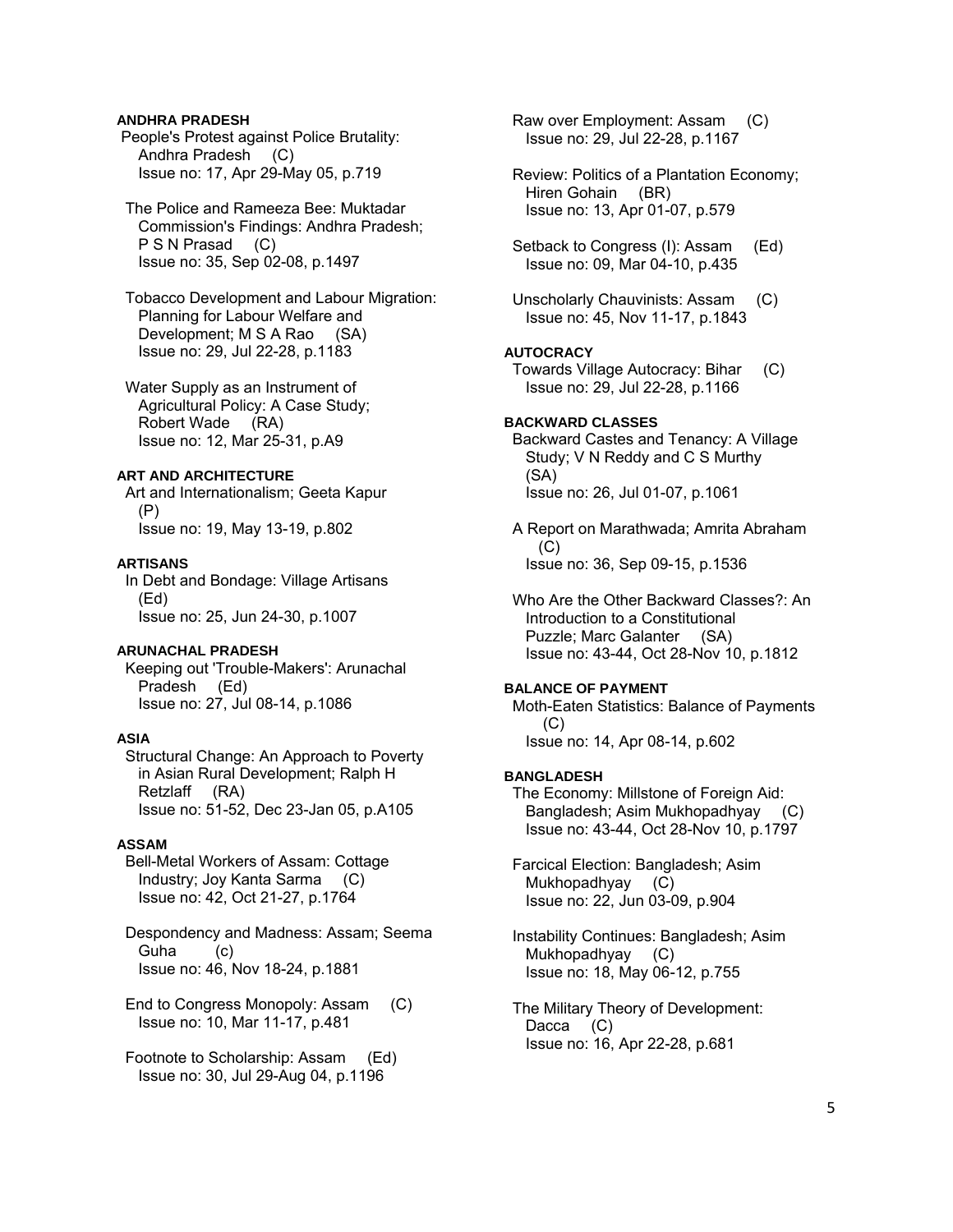## **BANGLADESH**

 Murder in Dacca: Ziaur Rahman's Second Round; N M J (SA) Issue no: 12, Mar 25-31, p.551

 Politics of an International Health Programme: Bangladesh; John Briscoe (C) Issue no: 11, Mar 18-24, p.518

 Preparing for Parliamentary Polls: Bangladesh; Asim Mukhopadhyay (C) Issue no: 34, Aug 26-Sep 01, p.1469

 Problems of Victory: Bangladesh (Ed) Issue no: 24, Jun 17-23, p.976

 Revolt in Chittagong Hill Tracts: Bangladesh (C) Issue no: 17, Apr 29-May 05, p.723

### **BANK NATIONALIZATION**

 Denationalisation Balloon: Banks (Ed) Issue no: 38, Sep 23-29, p.1610

 Lament over Profits (Ed) Issue no: 38, Sep 23-29, p.1610

 Performance of Commercial Banks since Nationalisation of Major Banks: Promise and Reality; S L Shetty (SA) Issue no: 31-33, Aug 05-25, p.1407

### **BANK RESERVES**

 Reserve Ratio of Commercial Banks; T K Velayudham (SA) Issue no: 49, Dec 09-15, p.2013

## **BANKS AND BANKING**

 An Old Theme in New Garb (Ed) Issue no: 37, Sep 16-22, p.1569

 Performance of Commercial Banks since Nationalisation of Major Banks: Promise and Reality; S L Shetty (SA) Issue no: 31-33, Aug 05-25, p.1407

 Reserve Ratio of Commercial Banks; T K Velayudham (SA) Issue no: 49, Dec 09-15, p.2013

 World Bank, IMF and the Poor: Bank-Fund Meetings (C) Issue no: 40, Oct 07-13, p.1693

## **BEEDI INDUSTRY**

 Bidi Workers of Nipani: Labour; Anil Avachat (C) Issue no: 30, Jul 29-Aug 04, p.1203

 Bidi Workers of Nipani: Labour-II (C) Issue no: 29, Jul 22-28, p.1176

### **BIHAR**

 An 'Encounter' in Bhojpur: Bihar; Arun Sinha (C) Issue no: 20, May 20-26, p.833

 Advancing Class Interests in the Name of Caste: Bihar; Arun Sinha (C) Issue no: 16, Apr 22-28, p.657

 Another Movement in the Making: Bihar  $(C)$ Issue no: 10, Mar 11-17, p.483

 Bajitpur: Landlord's Violence: Bihar; Arun Sinha (C) Issue no: 50, Dec 16-22, p.2031

 The Bishrampur Carnage: Bihar; Arun Sinha (C) Issue no: 13, Apr 01-07, p.568

 Class War in Bhojpur-I: Bihar; Arun Sinha (C) Issue no: 01, Jan 07-13, p.10

 Class War in Bhojpur-II: Bihar; Arun Sinha (C) Issue no: 03, Jan 21-27, p.90

 Development Versus People: Bihar; Arun Sinha (C) Issue no: 18, May 06-12, p.750

 Growing Peasant Revolt: Bihar; Hiranmay Dhar and Kayan Mukherjee (C) Issue no: 02, Jan 14-20, p.52

 The Horrors of Seraikela Jail; Arun Sinha (C) Issue no: 29, Jul 22-28, p.1165

 Legal Loopholes: To Landlords' Rescue: Bihar; Arun Sinha (C) Issue no: 42, Oct 21-27, p.1758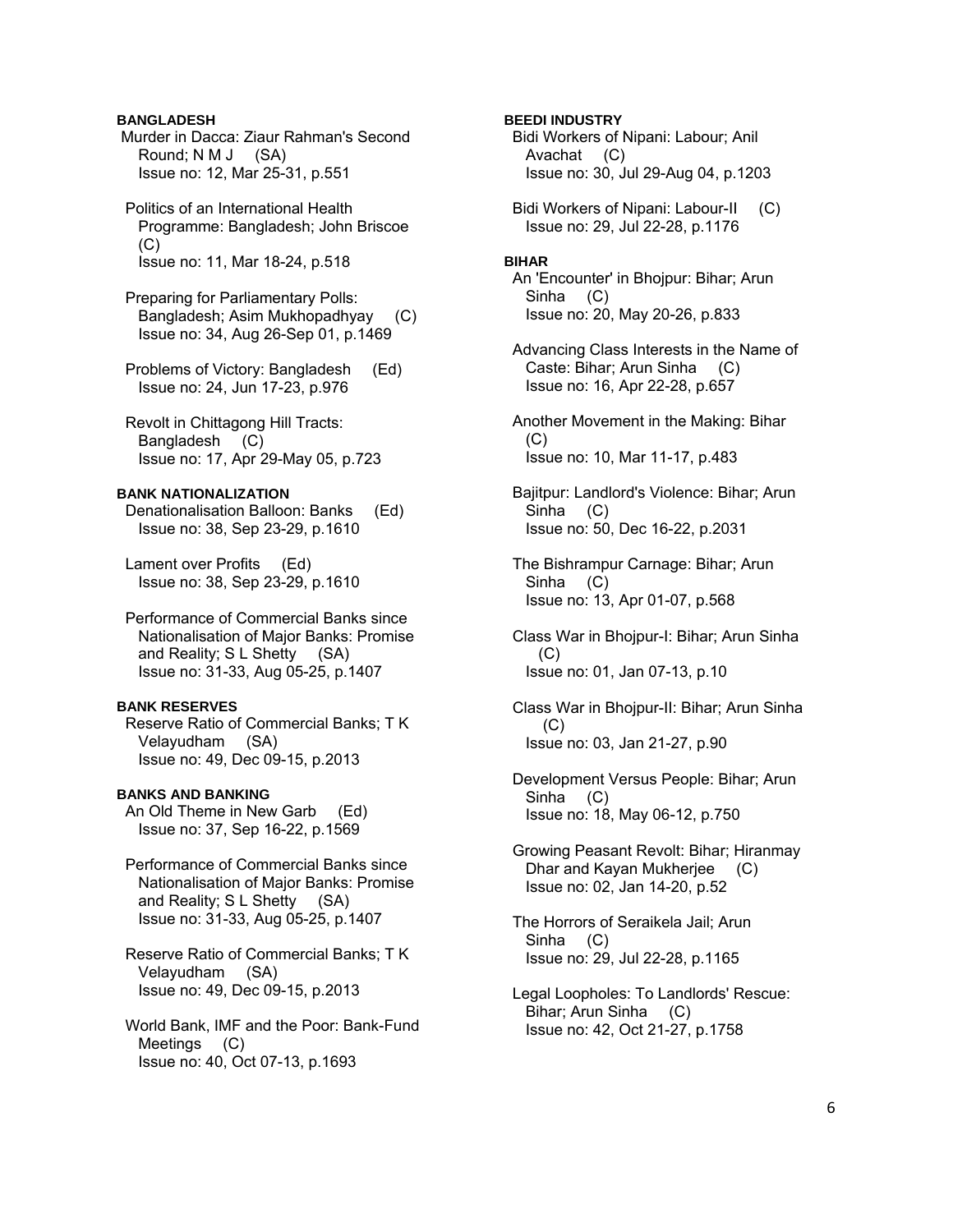## **BIHAR**

 Murder by Police: Bihar; Hemendra Narayan  $(C)$ Issue no: 45, Nov 11-17, p.1845

 Panchayat Elections: Bihar; Sharat Kumar  $(C)$ Issue no: 30, Jul 29-Aug 04, p.1208

 Politics of Panchayat Elections: Bihar; Arun Sinha (C) Issue no: 24, Jun 17-23, p.982

 The Pupri Killings: Bihar; Hemendra Narayan (C) Issue no: 37, Sep 16-22, p.1580

 Resurgent Adivasis; Arun Sinha (C) Issue no: 36, Sep 09-15, p.1544

Stifling Bureaucracy: Bihar (C) Issue no: 21, May 27-Jun 02, p.866

 Towards Village Autocracy: Bihar (C) Issue no: 29, Jul 22-28, p.1166

## **BIOGRAPHY AND AUTOBIOGRAPHY**

Master's Work; Master Pupil (BR) Issue no: 24, Jun 17-23, p.992

#### **BOMBAY**

 Working Class Women and Working Class Families in Bombay: Report of a Survey: Labour-I (C) Issue no: 29, Jul 22-28, p.1169

### **BONDED LABOUR**

 In Defence of Bonded Labour: Andhra Pradesh (Ed) Issue no: 42, Oct 21-27, p.1750

 Postal Department's Bonded Labour: Labour; Timir Basu (C) Issue no: 18, May 06-12, p.749

## **BOOKS REVIEWED**

Ackoff, Russel L et al: "Designing a National Scientific and Technical Communication" Issue no: 08, Feb 25-Mar 03, p.M2

 Aiyer, H R: "Economics of Textile Trade and Industry in India" Issue no: 02, Jan 14-20, p.60

 Amin, Samir: "Unequal Development: An Essay on the Social Formation of Peripheral Capitalism" Issue no: 48, Dec 02-08, p.1979

 Banerjee, Jyotirmoy: "India in Soviet Global Strategy" Issue no: 41, Oct 14-20, p.1739

 Bhatia, B M: "Poverty, Agriculture and Economic Growth" Issue no: 04-05, Jan 28-Feb 10, p.137

 Bhattacharjee, J B: "The Garos and the English" Issue no: 37, Sep 16-22, p.1589

 Billing, Michael: "Social Psychology and Intergroup Relations" Issue no: 16, Apr 22-28, p.692

 Byres, T J and Milton Nolan: "Inequality between Nations: India and China Compared" Issue no: 10, Mar 11-17, p.488

 Caudwell, Christopher: "Illusion and Reality: A Study of the Sources of Poetry" Issue no: 46, Nov 18-24, p.1887

 Cocks, Paul; Robert V Daniels and Nancy Whittier Heer (ed): "The Dynamics of Soviet Politics by Paul Cocks" Issue no: 29, Jul 22-28, p.1179

 Connell, John et al: "Migration from Rural Areas: The Evidence from Village Studies" Issue no: 15, Apr 15-21, p.652

 Dhyani, S N: "International Labour Organisation and India: In Pursuit of Social Justice" Issue no: 25, Jun 24-30, p.1023

 Dubey, S N and Ratna Murdia: "Land Alienation and Restoration in Tribal Communities in India" Issue no: 41, Oct 14-20, p.1737

 Dutt, Subimal: "With Nehru in the Foreign Office" Issue no: 17, Apr 29-May 05, p.728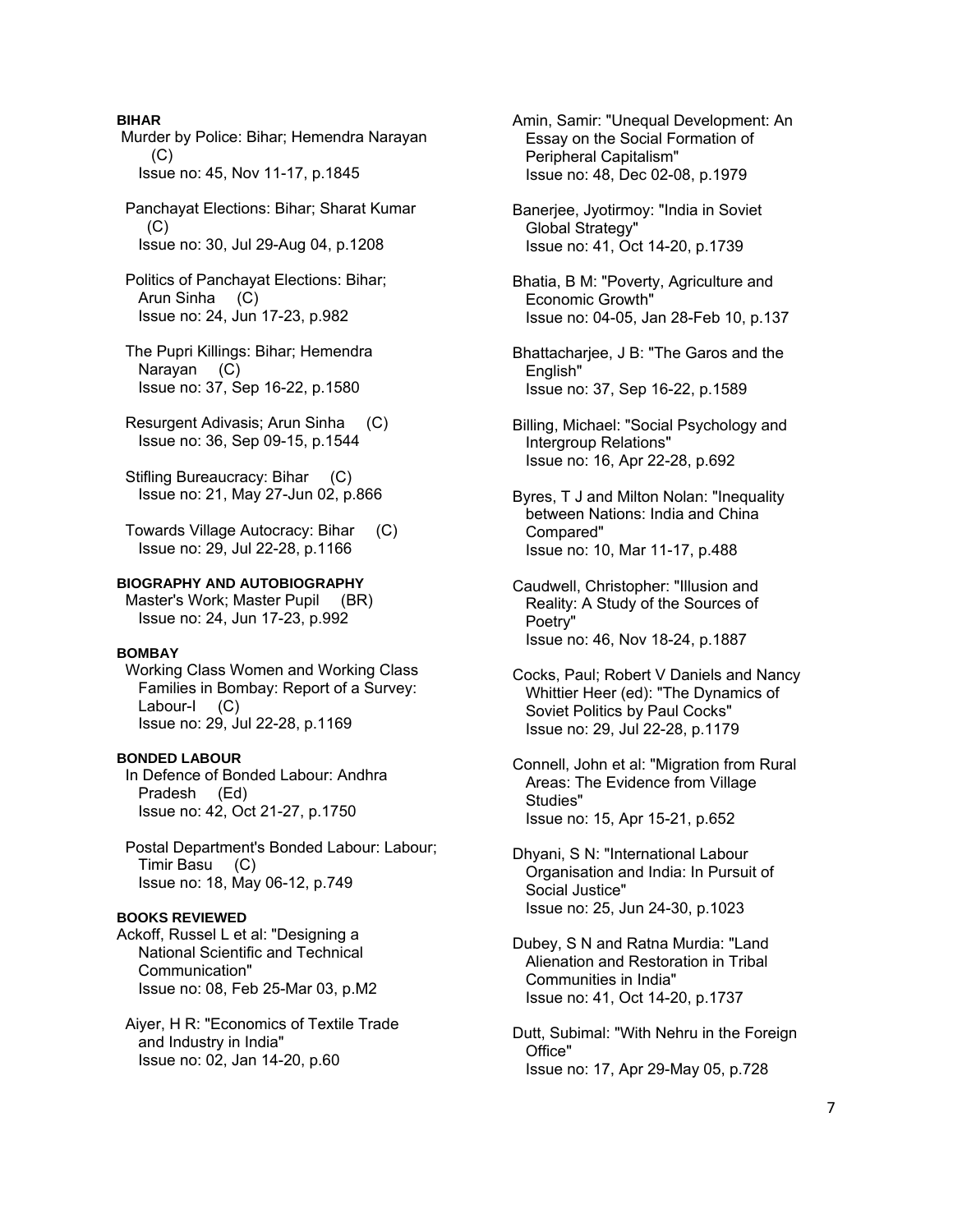## **BOOKS REVIEWED**

- Eckaus, Richard S: "Appropriate Technologies for Developing Countries" Issue no: 29, Jul 22-28, p.1181
- El-Rashidi, Galal: "The Arabs and the World of Seventies" Issue no: 25, Jun 24-30, p.1022

 Feldstein, M S and Robert P Inman (ed): "The Economics of Public Services" Issue no: 26, Jul 01-07, p.1059

 Ganguly, S N: "Tradition, Modernity and Development: A Study in Contemporary Indian Society" Issue no: 03, Jan 21-27, p.99

 George, Susan: "How the other Half Dies: The Real Reasons for World Hunger" Issue no: 12, Mar 25-31, p.549

 Ghosh, B N: "Disguised Unemployment in Underdeveloped Countries (with Special Reference to India)" Issue no: 11, Mar 18-24, p.521

 Government of India: "Report of the Study Group on Wages, Incomes and Prices" Issue no: 38, Sep 23-29, p.1625

- Guha, Amalendu: "Planter Raj to Swaraj: Freedom Struggle and Electoral Politics in Assam, 1826-1947" Issue no: 13, Apr 01-07, p.579
- Hart, Henry C: "Indira Gandhi's India: A Political System Reappraised" Issue no: 42, Oct 21-27, p.1768

 Imam, Zafar: "Soviet View of India, 1957-1975 " Issue no: 22, Jun 03-09, p.914

- Kaviraj, Sudipto et al: "The State of Political Theory" Issue no: 49, Dec 09-15, p.2009
- Kurien, C T: "Poverty, Planning and Social Transformation" Issue no: 30, Jul 29-Aug 04, p.1218
- Lalit Kumar: "India and Sri Lanka: Sirimavo-Shastri Pact" Issue no: 50, Dec 16-22, p.2041

 LaPorte, Robert,Jr: "Power and Privilege, Influence and Decision-Making in Pakistan" Issue no: 12, Mar 25-31, p.548

- Lovins, Amory: "Soft Energy Paths: Towards a Durable Peace" Issue no: 35, Sep 02-08, p.1504
- Low, D A: "Congress and the Raj: Facets of the Indian Struggle 1917-47" Issue no: 34, Aug 26-Sep 01, p.1471
- Master, M A: "So I Rest on My Oars" Issue no: 24, Jun 17-23, p.992
- Medvedev, Roy A and Zhores A Medvedev: "Khrushchev:The Years in Power" Issue no: 23, Jun 10-16, p.952

 Mehta, M M: "Human Resources Development Planning with Special Reference to Asia and Far East" Issue no: 09, Mar 04-10, p.453

- Mehta, Vinod: "Soviet Economic Policy: Income Differentials in the USSR" Issue no: 17, Apr 29-May 05, p.729
- Mishra, Girish: "Contours of Indo-Soviet Economic Co-operation " Issue no: 16, Apr 22-28, p.691
- Mishra, K P: "Foreign Policy of India: A Book of Readings" Issue no: 23, Jun 10-16, p.953
- Misra, K P: "Quest for an International Order in the Indian Ocean" Issue no: 49, Dec 09-15, p.2011
- Moon, Penderel: "Wavell: The Viceroy's Journal" Issue no: 16, Apr 22-28, p.690
- Moore, Ruth: "Man in the Environment" Issue no: 26, Jul 01-07, p.1060
- Nanavatty, Piloo: "The Parsis" Issue no: 37, Sep 16-22, p.1590
- Newland, Kathleen: "Women and Population Growth: Choice beyond Child-Bearing" Issue no: 02, Jan 14-20, p.61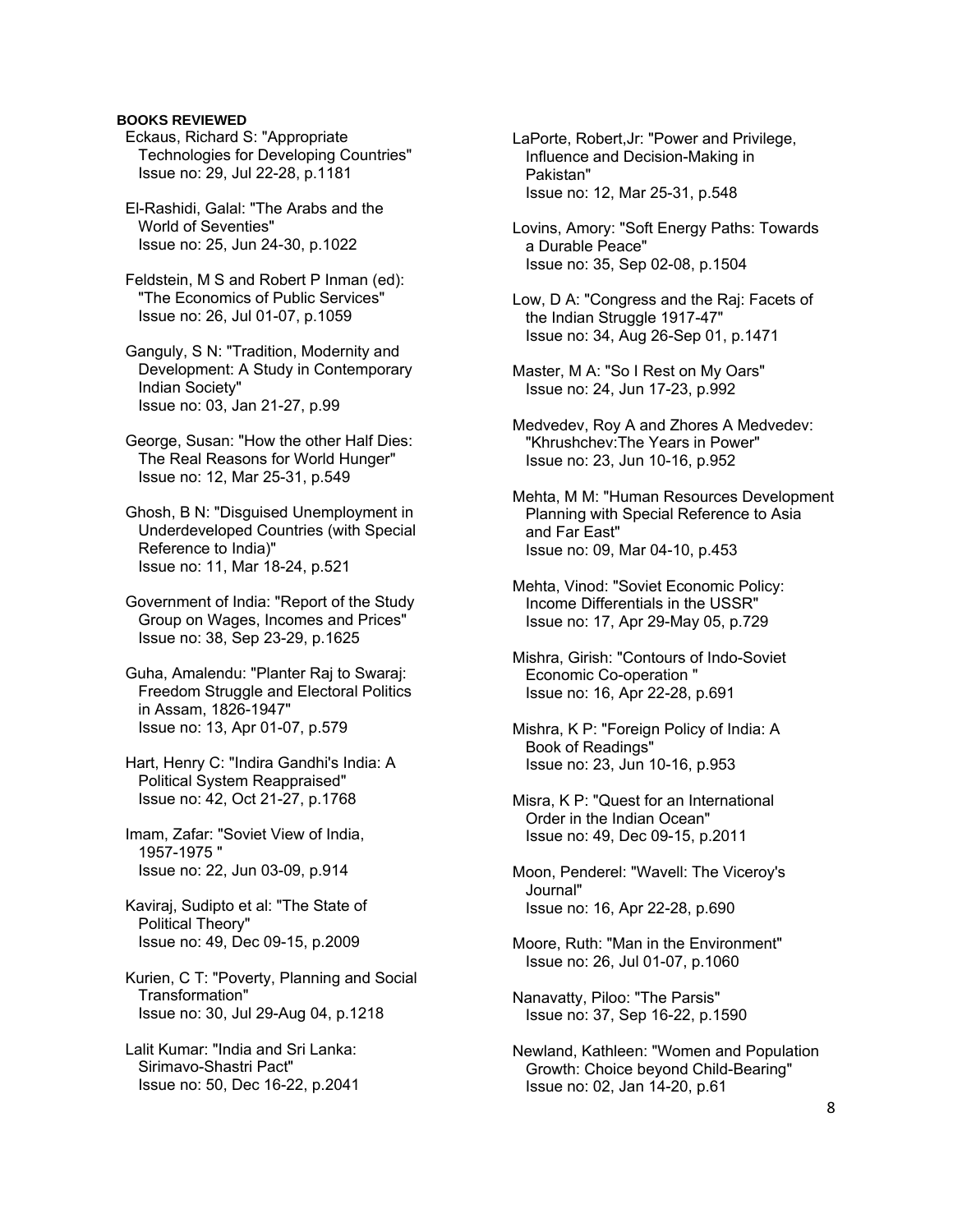### **BOOKS REVIEWED**

 Paluzek, John L: "Will the Corporation Survive?" Issue no: 47, Nov 25-Dec 01, p.M109

 Pasinetti, Luigi L: "Lectures on the Theory of Production" Issue no: 43-44, Oct 28-Nov 10, p.1810

 Phadnis, Urmila: "Religion and Politics in Sri Lanka" Issue no: 19, May 13-19, p.804

 Pillai, Devadas: "Aspects of Changing India:Studies in Honour G S Ghurye" Issue no: 18, May 06-12, p.757

 Rao, Amiya and B G Rao: "The Press She Could Not Whip" Issue no: 28, Jul 15-21, p.1140

 SarDesai, D R: "British Trade and Expansion in Southeast Asia,1830-1914" Issue no: 45, Nov 11-17, p.1847

 Sau, Ranjit: "Unequal Exchange, Imperialism and Underdevelopment: An Essay on the Political Economy of World Capitalism" Issue no: 51-52, Dec 23-Jan 05, p.2075

 Sen, Mohit (ed): "Documents of the History of the Communist Party of India, Volume VIII, 1951-56" Issue no: 24, Jun 17-23, p.991

 Seshadri, Kandadai: "Studies in Marxism and Political Science" Issue no: 28, Jul 15-21, p.1137

 Shashi, S S: "Night Life of Indian Tribes " Issue no: 41, Oct 14-20, p.1737

 Shigemochi, Hirashima: "The Structure of Disparity in Developing Agriculture: A Case Study of the Pakistan Punjab " Issue no: 47, Nov 25-Dec 01, p.1933

 Singh, R K: "The Indian Ocean: Big Power Presence and Local Response" Issue no: 49, Dec 09-15, p.2011

 Singh, V B: "Soviet Economic Development and Rising Living Standards" Issue no: 21, May 27-Jun 02, p.873

 Srinivasan, E S: "Financial Structure and Economic Development(with special reference to India)" Issue no: 19, May 13-19, p.805

 Srivastava, Uma Kant: "Rural Development in Action" Issue no: 46, Nov 18-24, p.1886

 Suman, R D: "Dr Ambedkar, Pioneer of Human Rights" Issue no: 35, Sep 02-08, p.1508

 Thomas P (ed): "An American Company: The Tragedy of United Fruit" Issue no: 04-05, Jan 28-Feb 10, p.141

 Vyasulu, Vinod: "The Paradox of Static Change: Lectures on Underdevelopment" Issue no: 15, Apr 15-21, p.651

## **BORDER DISPUTES**

 Karakoram Highway: India-Pakistan-China; Mohan Ram (C) Issue no: 26, Jul 01-07, p.1058

 Revolt in Chittagong Hill Tracts: Bangladesh (C) Issue no: 17, Apr 29-May 05, p.723

### **BRITISH RULE**

 Annexation of Garo Hills; N K Barooah (BR) Issue no: 37, Sep 16-22, p.1589

 Lieten, Georges Kristoffel; Secret Reports on Communism in British India (RA) Issue no: 39, Sep 30-Oct 06, p.1665

 New Imperialism Re-Examined: Britain in the Scramble for Southeast Asia; Amalendu Guha (BR) Issue no: 45, Nov 11-17, p.1847

 Secret Reports on Communism in British India; Georges Kristoffel Lieten (RA) Issue no: 39, Sep 30-Oct 06, p.1665

## **BUDGET**

 The Budget, Prices and Investment (SA) Issue no: 13, Apr 01-07, p.587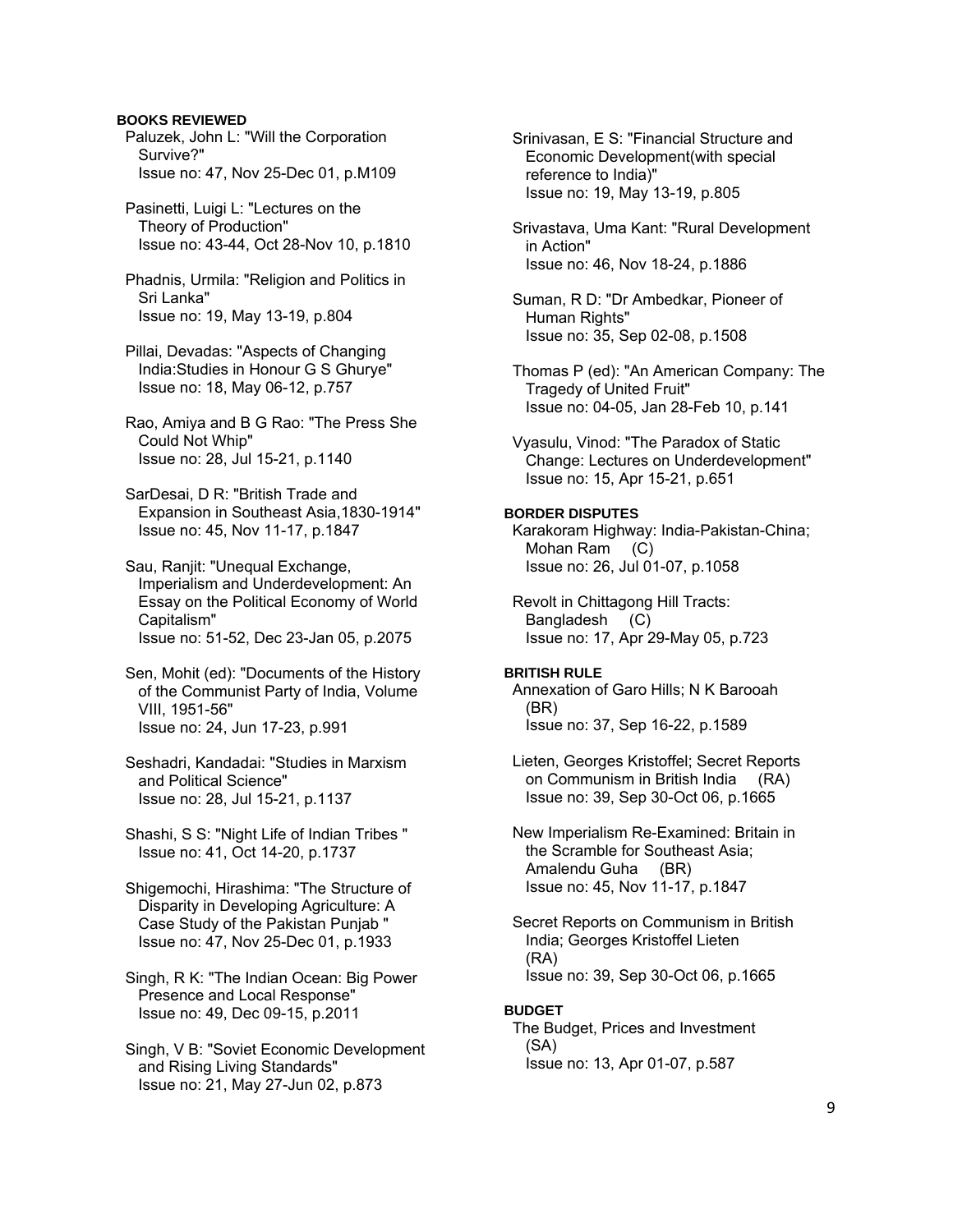## **BUDGET, STATES**

 Budget Session: Wrangles Ahead: Sikkim; Tushar Ranjan Patranabis (C) Issue no: 02, Jan 14-20, p.49

 With an Eye to Money and Votes: Maharashtra (C) Issue no: 25, Jun 24-30, p.1013

### **BUDGET, UNION**

 Accuracy of Budgeting Forecasts of Central Government, 1967-68 to 1975-76; Mukul G Asher (SA) Issue no: 08, Feb 25-Mar 03, p.423

 Do We Have a Janata Finance Minister?; Anand P Gupta (SA) Issue no: 13, Apr 01-07, p.585

 Inter-State Redistribution through Budgetary Transfers; I S Gulati and K K George (SA) Issue no: 11, Mar 18-24, p.523

## **BUDGET, UNION-1978-1979**

 The Budget in Perspective: New Delhi; B  $M$  (C) Issue no: 10, Mar 11-17, p.480

 Partial Reprieve for Planning: New Delhi; B M (C) Issue no: 11, Mar 18-24, p.509

 Precept and Practice: Budget and the Left (Ed) Issue no: 21, May 27-Jun 02, p.859

 To Little Purpose (Ed) Issue no: 09, Mar 04-10, p.433

 The Union Budget; I S Gulati (SA) Issue no: 10, Mar 11-17, p.493

### **BUREAUCRACY**

 Bureaucracy Knows Best: The Public Interest (Ed) Issue no: 08, Feb 25-Mar 03, p.403

 Bureaucrats and Politicians; Sisir Gupta (BR) Issue no: 17, Apr 29-May 05, p.728

 Dilli Chalo: The Bureaucracy (Ed) Issue no: 16, Apr 22-28, p.672

 Misplaced 'Concern': Government & Bureaucrats (Ed) Issue no: 12, Mar 25-31, p.534

 Stifling Bureaucracy: Bihar (C) Issue no: 21, May 27-Jun 02, p.866

### **BURMA**

 Elections in a One-Party State: Burma; J P Anand (C) Issue no: 03, Jan 21-27, p.97

 Refugees from Burma: Bangladesh; J P Anand (C) Issue no: 27, Jul 08-14, p.1100

**BUSINESS AND POLITICS** 

 Fight for Fiefdoms: The Government (Ed) Issue no: 04-05, Jan 28-Feb 10, p.118

#### **BUSINESSMEN**

 The Giants and the Giant-Killer; H K Paranjee (P) Issue no: 41, Oct 14-20, p.1733

#### **CALCUTTA**

 Victory for Tea Lobby: Calcutta (C) Issue no: 38, Sep 23-29, p.1617

### **CANAL IRRIGATION**

 Anarchy, Paternalism, or Collective Responsibility under the Canals?; Henry C Hart (RA) Issue no: 51-52, Dec 23-Jan 05, p.A125

## **CAPITAL FORMATION**

 Capital Accumulation in Chile and Latin America; Michel Chossudovsky (SA) Issue no: 23, Jun 10-16, p.955

 Capital and Finance in the Industrial Revolution: Lessons for the Third World; Sushil Khanna (SA) Issue no: 46, Nov 18-24, p.1889

 Little Change, More Concentration: Capital Formation (C) Issue no: 27, Jul 08-14, p.1098

 Wide Canvas, Wild Strokes; Ranjit Sau (BR) Issue no: 48, Dec 02-08, p.1979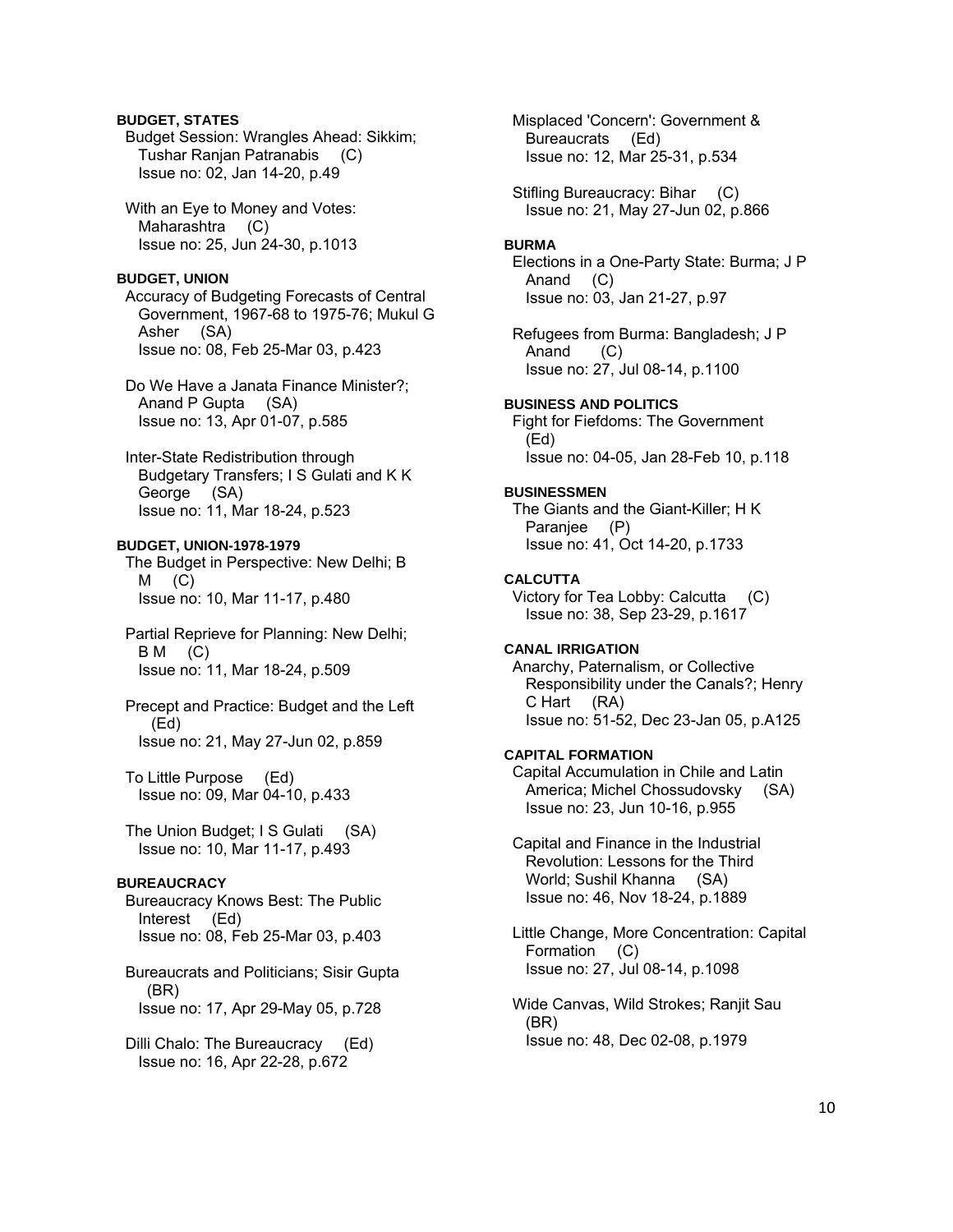**CAPITALISM**  Wide Canvas, Wild Strokes; Ranjit Sau (BR) Issue no: 48, Dec 02-08, p.1979

## **CARPET INDUSTRY**

 Carpet Export Scandal: Nepal; Brahmanand Mishra (Ed) Issue no: 51-52, Dec 23-Jan 05, p.2056

### **CASTE CONFLICTS**

 Advancing Class Interests in the Name of Caste: Bihar; Arun Sinha (C) Issue no: 16, Apr 22-28, p.657

 Caste Tensions in Haryana: North (C) Issue no: 38, Sep 23-29, p.1618

 Life and Death of Chikkathimmaiah: Karnataka (C) Issue no: 18, May 06-12, p.751

 Shia-Sunni Conflict: Muslims; Arun Sinha  $(C)$ Issue no: 45, Nov 11-17, p.1841

 The Villupuram Atrocity: Tamil Nadu (C) Issue no: 41, Oct 14-20, p.1721

## **CASTES AND CASTE SYSTEM**

 Advancing Class Interests in the Name of Caste: Bihar; Arun Sinha (C) Issue no: 16, Apr 22-28, p.657

 Towards Equality: Consequences of Protective Discrimination; Karuna Ahmad (SA) Issue no: 02, Jan 14-20, p.69

#### **CEMENT INDUSTRY**

 Change of Hands?: Cement (Ed) Issue no: 40, Oct 07-13, p.1682

 Public Distribution Is Not Enough: Cement (Ed) Issue no: 27, Jul 08-14, p.1086

 Same Old Game: Cement (Ed) Issue no: 23, Jun 10-16, p.930

### **CENSORSHIP**

 Devious Operation: Censorship (Ed) Issue no: 34, Aug 26-Sep 01, p.1457

Who Needs Censorship: Mass Media (C) Issue no: 36, Sep 09-15, p.1547

## **CENTRE-STATE FINANCIAL RELATIONS**

 Inter-State Redistribution through Budgetary Transfers; I S Gulati and K K George (SA) Issue no: 11, Mar 18-24, p.523

 More for the States (Ed) Issue no: 48, Dec 02-08, p.1957

 Seventh Finance Commission's Recommendations: An Evaluation; N J Jhaveri (SA) Issue no: 51-52, Dec 23-Jan 05, p.2091

### **CENTRE-STATE RELATIONS**

 Centre-State Relations (Ed) Issue no: 30, Jul 29-Aug 04, p.1193

 Loosening Centre's Purse-Strings: New Delhi; B M (C) Issue no: 35, Sep 02-08, p.1492

 Role of Paramilitary Forces in Centre-State Relations; C P Bhambri (SA) Issue no: 17, Apr 29-May 05, p.735

## **CHHATTISGARH**

 Manslaughter at Bailadilla: Only the Beginning?: Mining; K V Subrahmanyam  $(C)$ Issue no: 19, May 13-19, p.794

#### **CHILE**

 Capital Accumulation in Chile and Latin America; Michel Chossudovsky (SA) Issue no: 23, Jun 10-16, p.955

## **CHINA**

 Clouds in the Chinese Sky: International Affairs;  $G \, P \, D$  (F) Issue no: 35, Sep 02-08, p.1503

 The Critical Factors; Romesh Tahpar (Ed) Issue no: 49, Dec 09-15, p.1993

 Learning from Tachai: Excerpts from a China Diary-II; Govind Kelkar (C) Issue no: 49, Dec 09-15, p.2003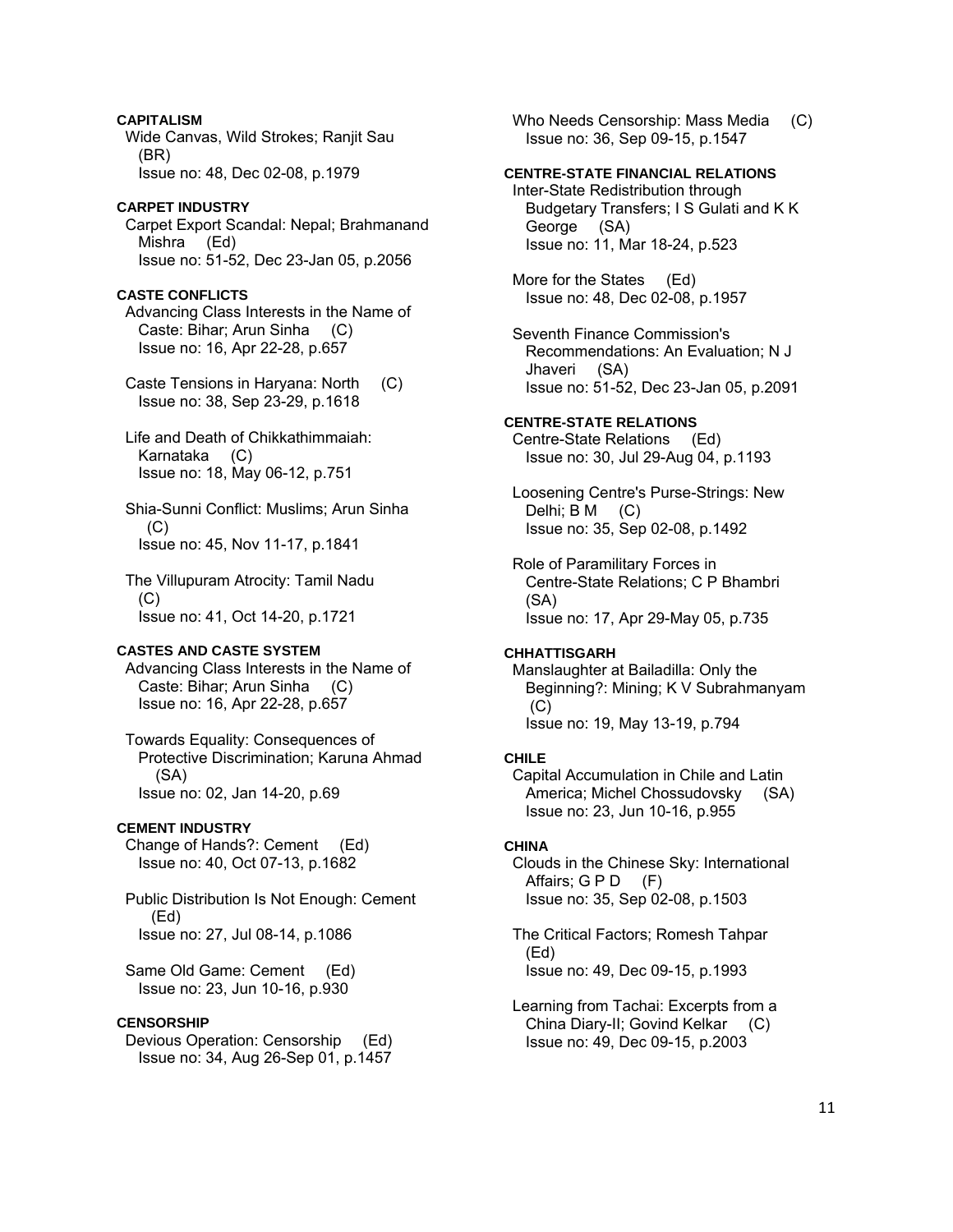## **CHINA**

 Meeting Natural Calamities: China; Narendra Singh (C) Issue no: 02, Jan 14-20, p.58

 Preliminaries in Peking: Excerpts from a China Dairy-I; Govind Kelkar (C) Issue no: 48, Dec 02-08, p.1972

 Role of China in International Relations; T V Sathyamurthy (SA) Issue no: 45, Nov 11-17, p.1851

 Role of China in International Relations; T V Sathyamurthy (SA) Issue no: 46, Nov 18-24, p.1899

 Role of China in International Relations; T V Sathyamurthy (SA) Issue no: 47, Nov 25-Dec 01, p.1941

 The Roots Extend to Yenan: Excerpts from a China Diary-III; Govind Kelkar  $(C)$ Issue no: 50, Dec 16-22, p.2035

 Visit to Shanghai Machine Tools Plant: Excerpts from China Diary-IV; Govind Kelkar (C) Issue no: 51-52, Dec 23-Jan 05, p.2071

## **CHOLERA**

 Politics of an International Health Programme: Bangladesh; John Briscoe (C) Issue no: 11, Mar 18-24, p.518

## **CIVIL LIBERTIES**

 'Disturbed Area' (Ed) Issue no: 15, Apr 15-21, p.633

## **CIVIL WAR**

 Prospects of Liberation: Western Sahara; Rajen Harshe (C) Issue no: 37, Sep 16-22, p.1587

 Recipe for Civil War: Southern Africa (Ed) Issue no: 10, Mar 11-17, p.476

 Waiting for Splits: Southern Africa (Ed) Issue no: 19, May 13-19, p.788

 Warring Neighbours: East Africa; Hari Sharan Chhabra (C) Issue no: 45, Nov 11-17, p.1846

## **COAL**

 Where Has All the Money Gone?: Coal  $(C)$ Issue no: 15, Apr 15-21, p.645

**COAL INDUSTRY**  The Non-Economic Rationale: Coal (Ed) Issue no: 28, Jul 15-21, p.1123

 Too Many Loose Ends: Coal Industry (C) Issue no: 42, Oct 21-27, p.1755

 Where Has All the Money Gone?: Coal  $(C)$ Issue no: 15, Apr 15-21, p.645

#### **COCONUT OIL**

 Stunted Coconut Economy: Kerala; Gita Aravamudan (C) Issue no: 51-52, Dec 23-Jan 05, p.2064

#### **COIR INDUSTRY**

 Not a Question of 'Modernisation': Coir Industry (Ed) Issue no: 12, Mar 25-31, p.535

### **COMMITTEES AND COMMISSIONS**

 Another Press Commission; Nireekshak (F) Issue no: 21, May 27-Jun 02, p.871

 The Emergency: Why and How: Shah Commission's Findings-I (C) Issue no: 21, May 27-Jun 02, p.867

 A Fiasco in Making: Stabilising Export Earnings (Ed) Issue no: 38, Sep 23-29, p.1611

 Jail Brutality: Ismail Commission's Indictment: Political Prisoners (C) Issue no: 16, Apr 22-28, p.676

 Kill and Don't Tell: Shah Commission's Findings-VI (C) Issue no: 26, Jul 01-07, p.1052

 Masters and Servants: Shah Commission's Final Report-I (C) Issue no: 37, Sep 16-22, p.1583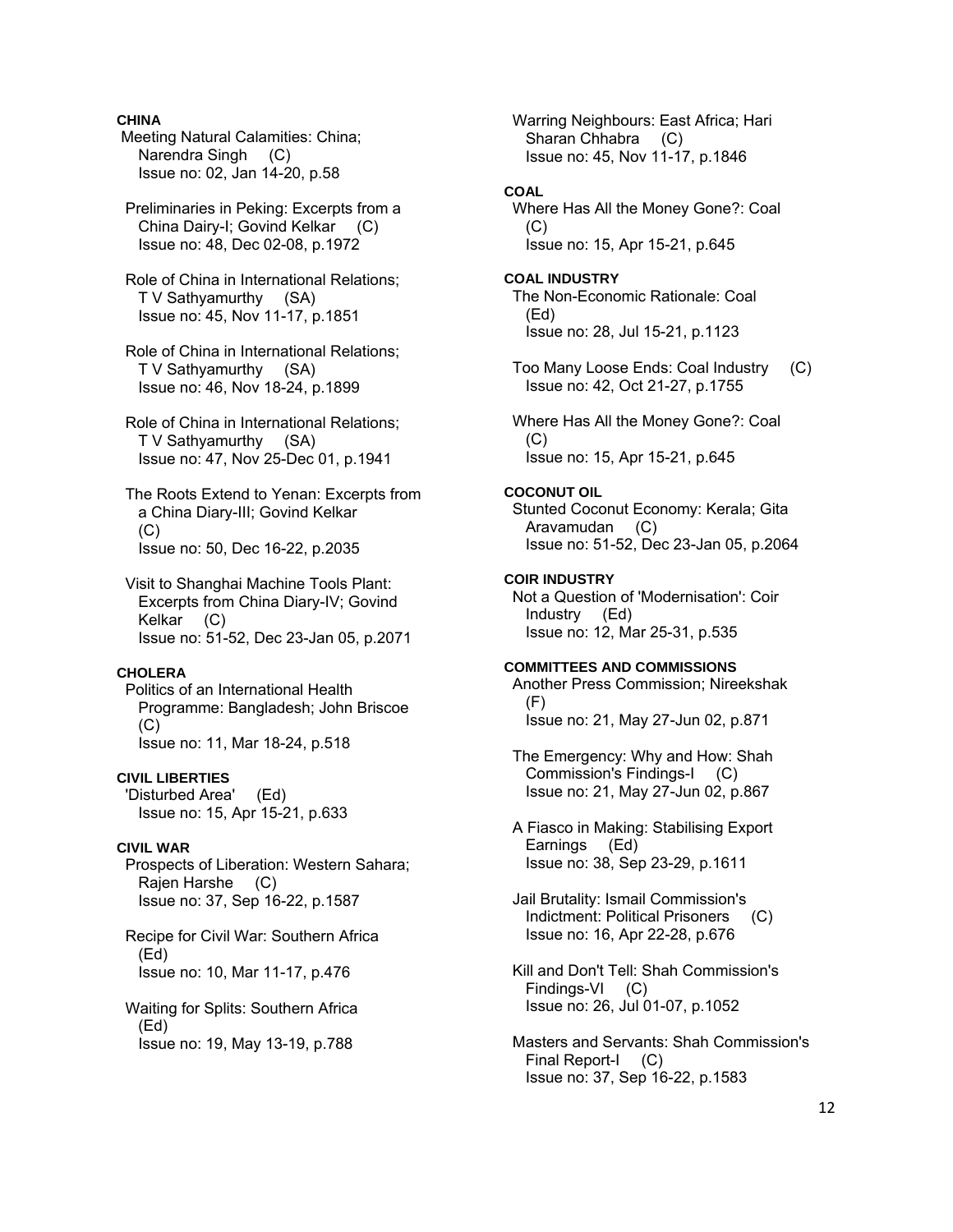## **COMMITTEES AND COMMISSIONS**

 Mouse That Roared (Ed) Issue no: 13, Apr 01-07, p.561

 The Police and Rameeza Bee: Muktadar Commission's Findings: Andhra Pradesh; P S N Prasad (C) Issue no: 35, Sep 02-08, p.1497

 Reports from the States: Shah Commission's Final Report-II (C) Issue no: 39, Sep 30-Oct 06, p.1660

 Roll Call of Dishonour: Shah Commission's Final Report-III (C) Issue no: 45, Nov 11-17, p.1838

 Sad Tale of Two Committees: Trade and Development (C) Issue no: 47, Nov 25-Dec 01, p.1931

 Stipulation and Exercise of Convertibility Options by Financial Institutions; U K Srivastava and Nikhil M Oza (RA) Issue no: 47, Nov 25-Dec 01, p.M133

 Writing off Land Reform (Ed) Issue no: 47, Nov 25-Dec 01, p.1913

### **COMMUNAL VIOLENCE**

 Aligarh Riots (Ed) Issue no: 46, Nov 18-24, p.1869

 Aligarh Riots: Study Team's Findings: Aligarh Riots (C) Issue no: 46, Nov 18-24, p.1882

 The Bishrampur Carnage: Bihar; Arun Sinha (C) Issue no: 13, Apr 01-07, p.568

 Familiar Things Made New (Ed) Issue no: 49, Dec 09-15, p.1989

 The Villupuram Atrocity: Tamil Nadu (C) Issue no: 41, Oct 14-20, p.1721

### **COMMUNALISM**

 Devaluation of Marxism by Leftist Academicians; Sumanta Banerjee (P) Issue no: 14, Apr 08-14, p.605

 Sikhs versus Nirankaris: North (C) Issue no: 26, Jul 01-07, p.1058

**COMMUNICATION MEDIA** 

 Another Press Commission; Nireekshak (F)

Issue no: 21, May 27-Jun 02, p.871

 Editors and Their Makers; Nireekshak (F) Issue no: 37, Sep 16-22, p.1588

 Esprit de Corps: Press (Ed) Issue no: 48, Dec 02-08, p.1960

 Misuse of Mass Media: Shah Commission's Findings-II (C) Issue no: 22, Jun 03-09, p.898

 PIB and News Management: The Press (Ed) Issue no: 25, Jun 24-30, p.1008

### **COMMUNISM**

 Lieten, Georges Kristoffel; Secret Reports on Communism in British India (RA) Issue no: 39, Sep 30-Oct 06, p.1665

 Secret Reports on Communism in British India; Georges Kristoffel Lieten (RA) Issue no: 39, Sep 30-Oct 06, p.1665

#### **COMMUNIST PARTIES**

 Abdication by Government: Communist Parties; Mohan Ram (Ed) Issue no: 01, Jan 07-13, p.03

 CPI(M)'s Draft Political Resolution; Ajit Roy (C) Issue no: 08, Feb 25-Mar 03, p.408

 Equidistance Obsolete?: CPI(M) and China (Ed) Issue no: 11, Mar 18-24, p.502

 Flood Relief: The Grasping Rich and the Helpless Poor: West Bengal (C) Issue no: 43-44, Oct 28-Nov 10, p.1793

 Old Stores from Calcutta to Palghat; Georges Kristoffel Lieten (BR) Issue no: 24, Jun 17-23, p.991

CPI(M) Too Is for 'Normalcy': West Bengal; Ajit Roy (C) Issue no: 40, Oct 07-13, p.1696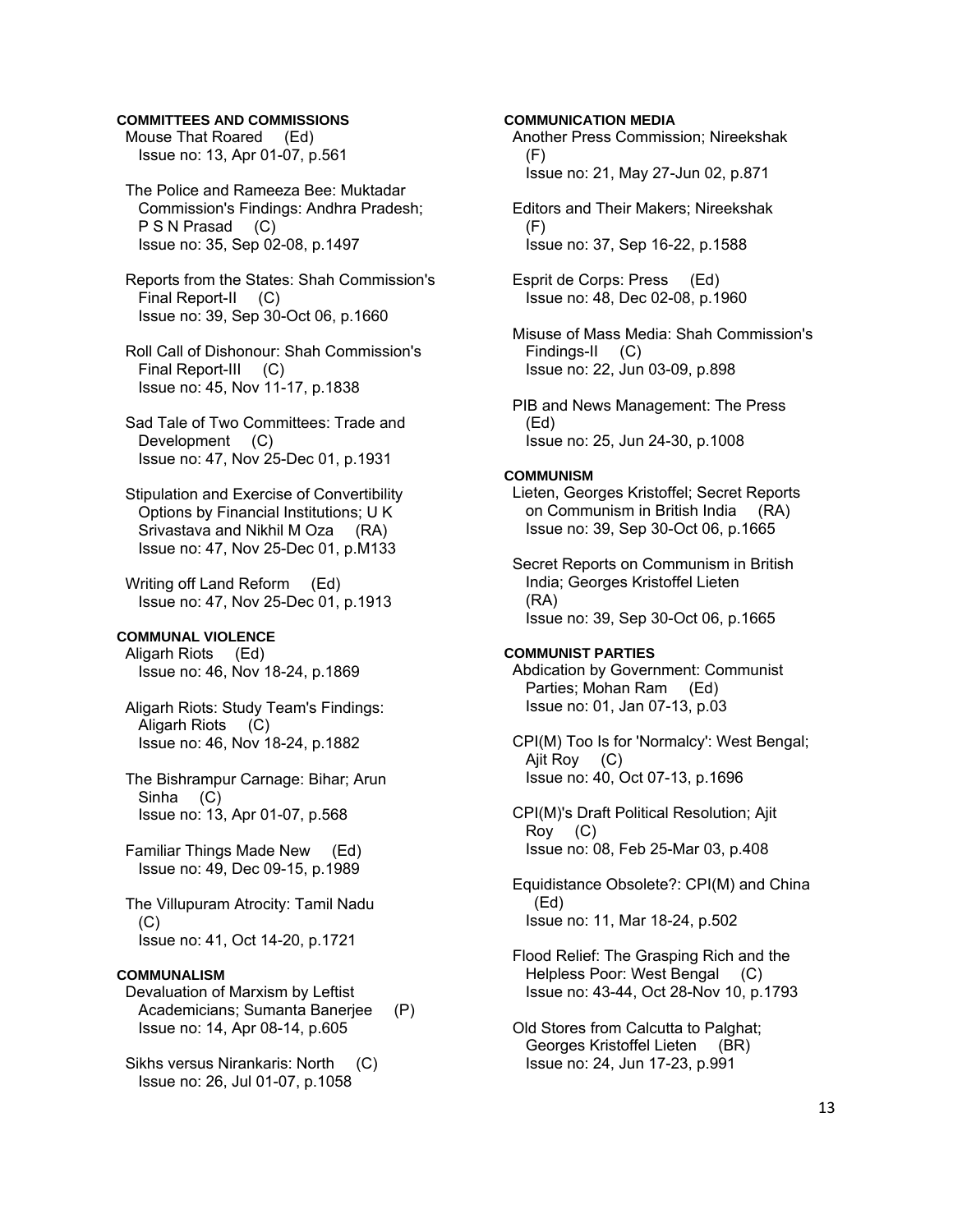## **COMMUNIST PARTIES**

 Out of Step with Moscow?: CPI (Ed) Issue no: 46, Nov 18-24, p.1872

 A Profile: CPI(M) (Ed) Issue no: 16, Apr 22-28, p.670

 Search Continues: CPI (Ed) Issue no: 48, Dec 02-08, p.1960

 Tactics All: Communist Parties; Mohan Ram (Ed) Issue no: 29, Jul 22-28, p.1158

 Talasari Revisited: Maharashtra (C) Issue no: 04-05, Jan 28-Feb 10, p.128

 Unity Moves: Communist Parties (Ed) Issue no: 15, Apr 15-21, p.635

 Verbal Shafts: Communists (Ed) Issue no: 17, Apr 29-May 05, p.711

## **COMMUNISTS**

 Verbal Shafts: Communists (Ed) Issue no: 17, Apr 29-May 05, p.711

## **COMMUNITY DEVELOPMENT**

 Higher Education for the Scheduled Castes and Scheduled Tribes; Viney Kirpal (SA) Issue no: 04-05, Jan 28-Feb 10, p.165

 Just One Point: Assam; Joy Kanta Sarma (C) Issue no: 15, Apr 15-21, p.647

 Light with Heat: West Bengal-I (C) Issue no: 25, Jun 24-30, p.1015

 Mythology of Area Planning; Sreekant Sambrani (RA) Issue no: 51-52, Dec 23-Jan 05, p.A135

#### **COMPANIES**

 Accumeasures Punjab Issue no: 29, Jul 22-28, p.1163

 Ahmedabad Advance Mills: Travails of Textiles Issue no: 20, May 20-26, p.829

 Albright, Morarji and Pandit Issue no: 14, Apr 08-14, p.599  Amar Dye-Chem: Full Steam Ahead Issue no: 21, May 27-Jun 02, p.863

 Andhra Valley Power Issue no: 39, Sep 30-Oct 06, p.1654

 Arlabs Issue no: 13, Apr 01-07, p.567

 Aruna Mills Issue no: 21, May 27-Jun 02, p.864

 Arvind Mills Issue no: 22, Jun 03-09, p.896

 Ashok Leyland Issue no: 23, Jun 10-16, p.938

 Asian Paints (India) Issue no: 15, Apr 15-21, p.639

 Associated Bearing Company Issue no: 17, Apr 29-May 05, p.715

 Associated Cement Companies Issue no: 14, Apr 08-14, p.599

 Associated Cement Companies Issue no: 48, Dec 02-08, p.1965

 Atlas Copco (India) Issue no: 16, Apr 22-28, p.674

 Atul Products: A Rich Jubilee Issue no: 18, May 06-12, p.746

 Bagalkot Udyog Issue no: 49, Dec 09-15, p.1995

 Bajaj Auto: In a Seller's Market Issue no: 46, Nov 18-24, p.1875

 Bajaj Electricals Issue no: 10, Mar 11-17, p.479

 Bank of Baroda Issue no: 19, May 13-19, p.793

 Baroda Rayon: Profitable Rayon Issue no: 22, Jun 03-09, p.895

 Bata India Issue no: 28, Jul 15-21, p.1126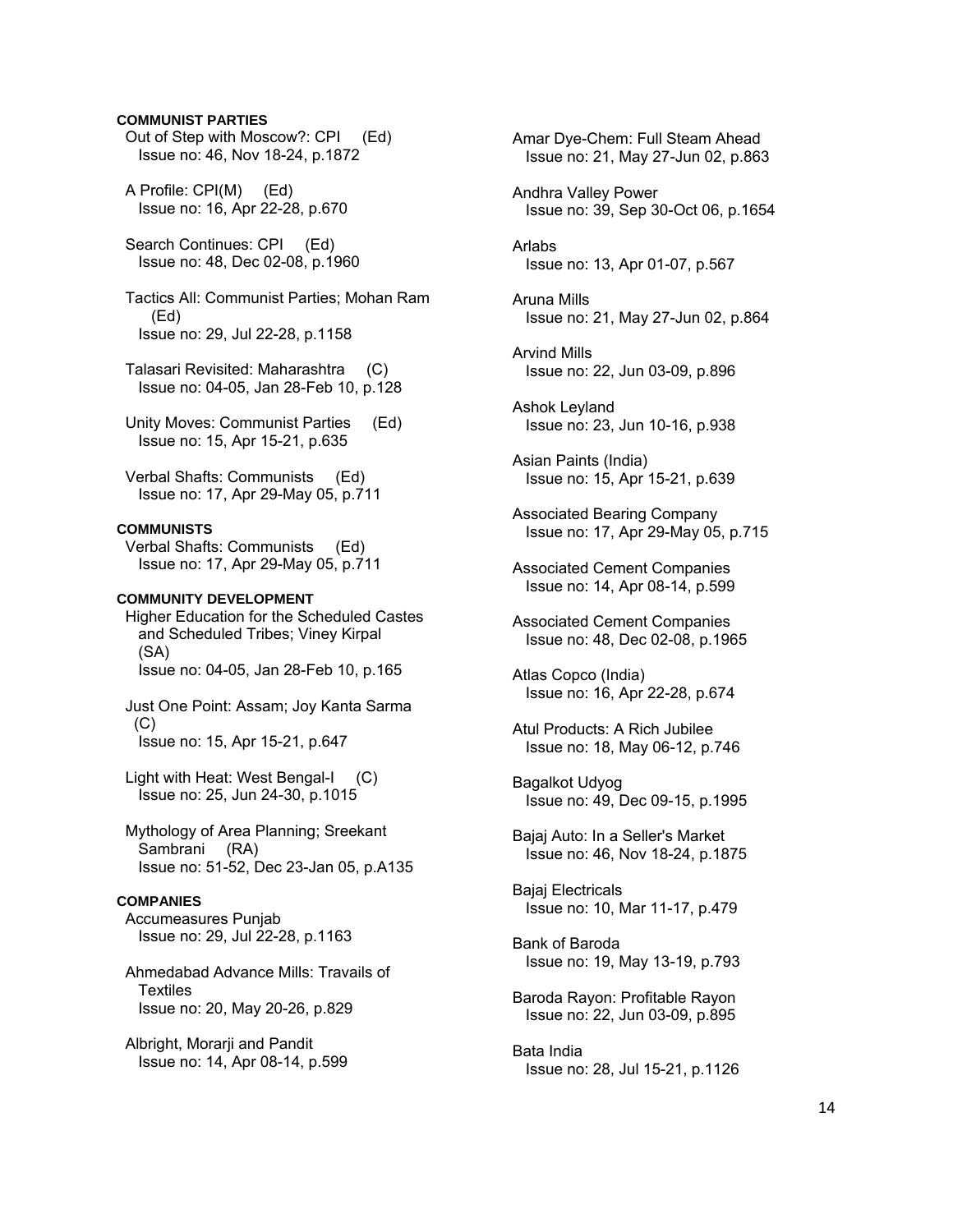**COMPANIES**  Best and Crompton Engineering: Ranging with Satisfaction Issue no: 28, Jul 15-21, p.1125 Bharat Force Issue no: 49, Dec 09-15, p.1995 Bharat Gears Issue no: 48, Dec 02-08, p.1965 Blue Star Issue no: 24, Jun 17-23, p.980 Boehringer-Knoll Issue no: 38, Sep 23-29, p.1614 Bombay Burmah Issue no: 09, Mar 04-10, p.439 Bombay Dyeing Issue no: 35, Sep 02-08, p.1491 Bombay Paints Issue no: 26, Jul 01-07, p.1050 Bombay Suburban Electric Supply: Carrying Power to West Asia Issue no: 48, Dec 02-08, p.1964 Camphor and Allied Products Issue no: 16, Apr 22-28, p.674 Carborandum Universal Issue no: 04-05, Jan 28-Feb 10, p.124 Carona Sahu Issue no: 46, Nov 18-24, p.1876 Ceat Tyres of India Issue no: 20, May 20-26, p.830 Ceat Tyres of India: Higher Production, Extended Credit Issue no: 17, Apr 29-May 05, p.714 Central India Spinning: 'Recovery' for Whom? (C) Issue no: 23, Jun 10-16, p.937 Century Enka: Profitable Expansion Issue no: 50, Dec 16-22, p.2026

 Chiloride India: Conducive to Corporate Growth Issue no: 04-05, Jan 28-Feb 10, p.123 Colour-Chem Issue no: 35, Sep 02-08, p.1491 Coromandel Fertilisers Issue no: 15, Apr 15-21, p.639

 Corporation Bank Issue no: 29, Jul 22-28, p.1163

 Damodar Bulk Carriers: Deeper into Recession Issue no: 45, Nov 11-17, p.1835

 Deccan Sugar and Abkhari Issue no: 12, Mar 25-31, p.541

 Deepak Nitrite: All-Round Progress Issue no: 10, Mar 11-17, p.478

 Delhi Cloth and General Mills Issue no: 47, Nov 25-Dec 01, p.1920

 Dena Bank Issue no: 24, Jun 17-23, p.980

 Dunlop India: Hurt by Competition Issue no: 27, Jul 08-14, p.1090

 Empire Industries Issue no: 46, Nov 18-24, p.1876

 English Electric Company of India Issue no: 37, Sep 16-22, p.1578

 Ennore Foundries Issue no: 23, Jun 10-16, p.938

 Ennore Foundries Issue no: 29, Jul 22-28, p.1162

 Escorts: Higher Profits on Lower Margins Issue no: 26, Jul 01-07, p.1049

Ex-Cell-O India Issue no: 10, Mar 11-17, p.479

 Excel Industries Issue no: 09, Mar 04-10, p.439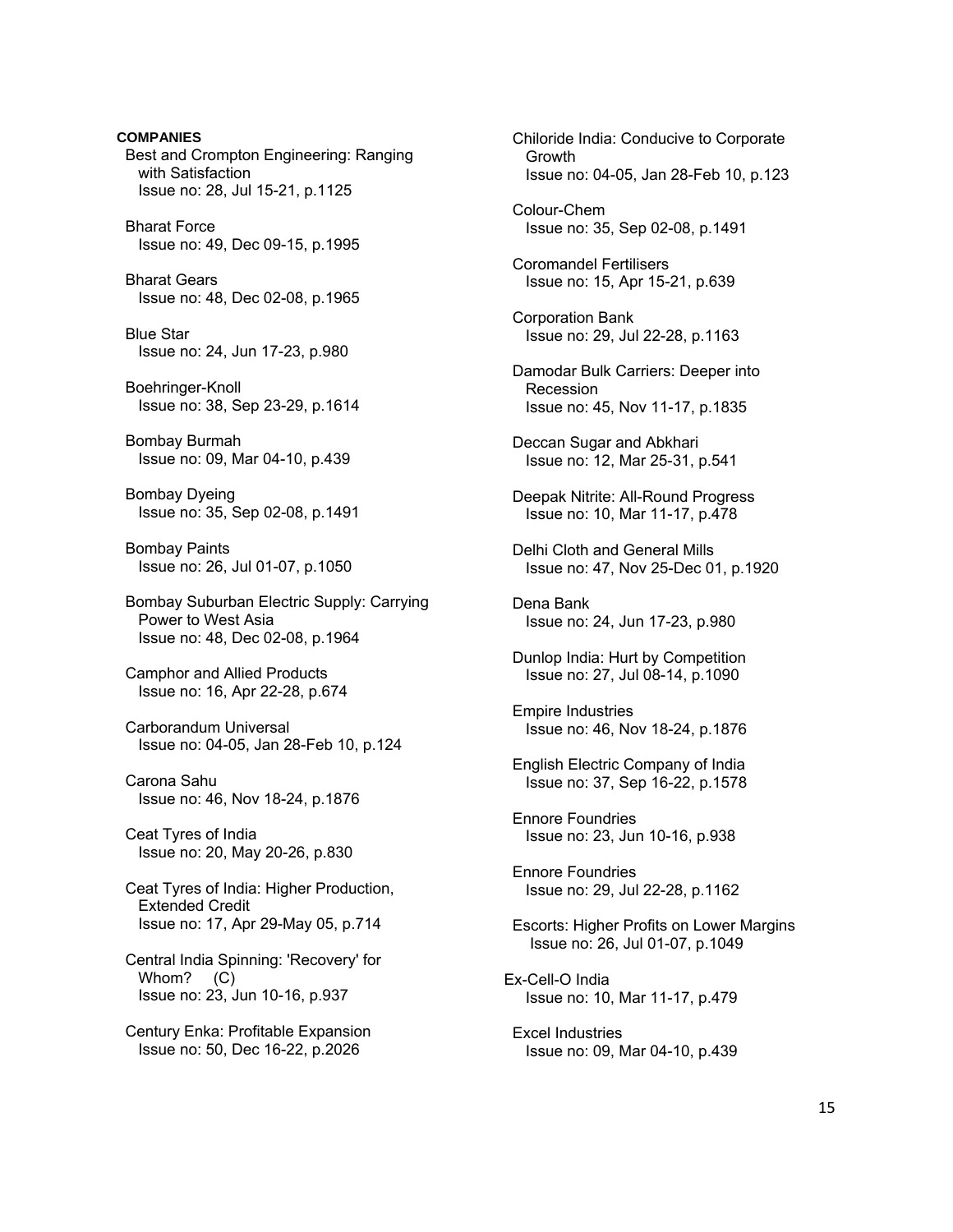**COMPANIES**  Fibreglass Pilkington Issue no: 10, Mar 11-17, p.479 Fibreglass Pilkington Issue no: 37, Sep 16-22, p.1578 Fond's (India) Issue no: 28, Jul 15-21, p.1126 Gabriel India Issue no: 37, Sep 16-22, p.1578 Gabriel India Issue no: 40, Oct 07-13, p.1712 Gajra Bevel Gears Issue no: 23, Jun 10-16, p.938 Gammon India Issue no: 08, Feb 25-Mar 03, p.407 Garware Nylons Issue no: 35, Sep 02-08, p.1491 Garware-Wall Ropes Issue no: 13, Apr 01-07, p.567 General Electric Company Issue no: 47, Nov 25-Dec 01, p.1920 German Remedies Issue no: 29, Jul 22-28, p.1162 Glaxo Laboratories(India) Issue no: 47, Nov 25-Dec 01, p.1920 Gokak Patel Volkart Issue no: 24, Jun 17-23, p.980 Goodlass Nerolac Paints: Poor Results, High Dividend Issue no: 29, Jul 22-28, p.1162 Great Eastern Shipping: Cutting Losses with Government Support Issue no: 49, Dec 09-15, p.1994 Gujarat Industrial Investment Corporation Issue no: 10, Mar 11-17, p.479 Gujarat Industrial Investment Corporation

Issue no: 20, May 20-26, p.830

 Gujarat Machinery Manufacturers Issue no: 50, Dec 16-22, p.2027

 Gujarat State Fertilizers Company: Lower Profit, Higher Production Issue no: 15, Apr 15-21, p.638

 Gujarat State Financial Corporation Issue no: 27, Jul 08-14, p.1092

 Gwalior Rayon: Lower Margins but Expanding **Operations** Issue no: 43-44, Oct 28-Nov 10, p.1789

 Herdillia Chemicals Issue no: 21, May 27-Jun 02, p.863

 Hindustan Aluminium Corporation Ltd Issue no: 25, Jun 24-30, p.A75

 Hindustan Browm Boveri Issue no: 42, Oct 21-27, p.1754

 Hindustan Brown Boveri Issue no: 20, May 20-26, p.830

 Hindustan Ferodo Issue no: 20, May 20-26, p.829

 Hindustan Lever Issue no: 14, Apr 08-14, p.599

 Hindustan Motors: Looking to Exports Issue no: 37, Sep 16-22, p.1577

 Hindustan Organic Chemicals Issue no: 39, Sep 30-Oct 06, p.1653

 Housing Development Finance Corporation Issue no: 18, May 06-12, p.747

 How Multinational Operate: Story of United Fruit; Frederick F Clairmonte (BR) Issue no: 04-05, Jan 28-Feb 10, p.141

 Hyderabad Asbestos Issue no: 34, Aug 26-Sep 01, p.1460

 ICI(India) Issue no: 12, Mar 25-31, p.541

 India Carbon: Multiple Problems; Hansavivek Issue no: 02, Jan 14-20, p.39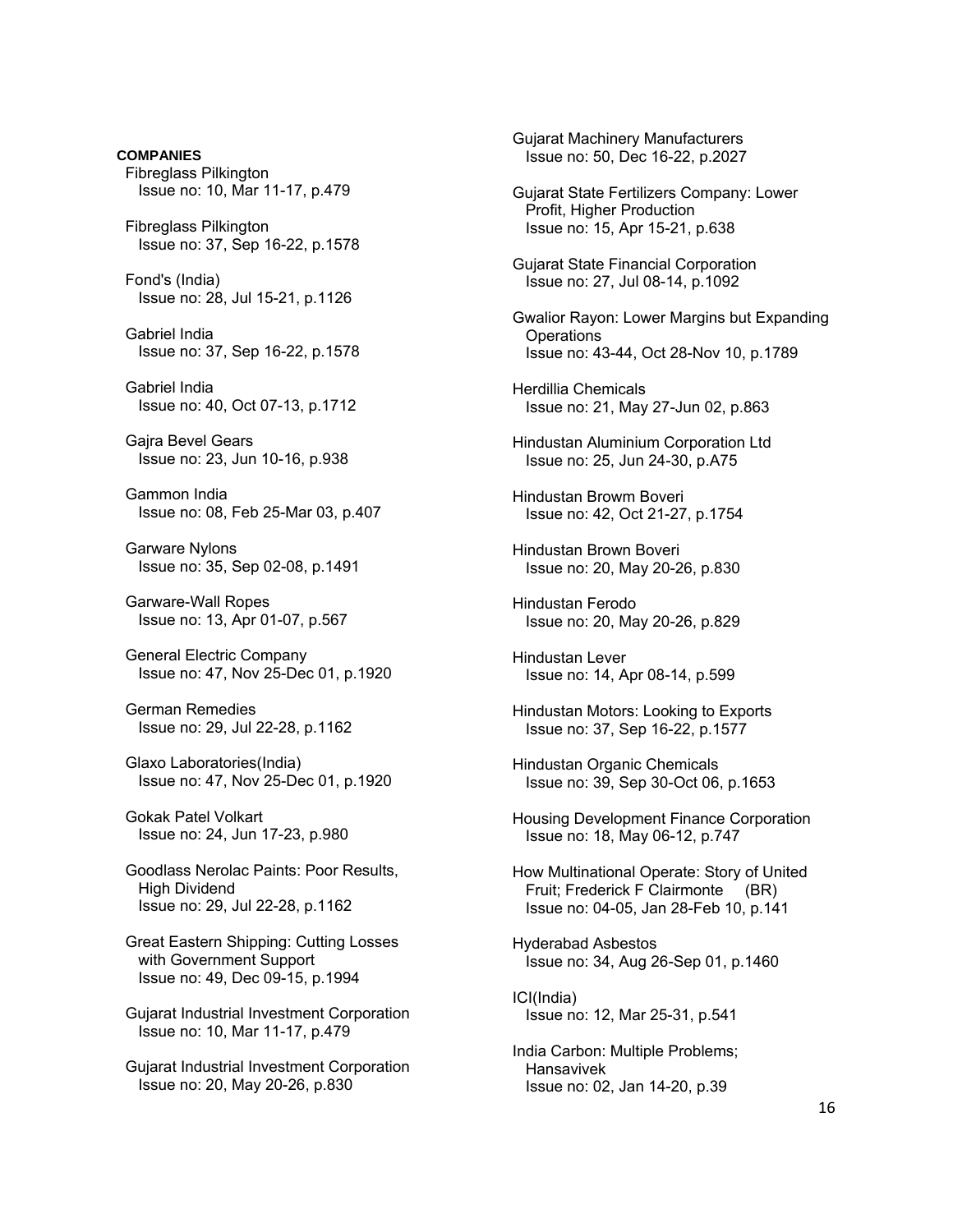# **COMPANIES**  India Sugars: A Matter of Pricing Issue no: 12, Mar 25-31, p.540 Indian Aluminium Issue no: 19, May 13-19, p.793 Indian Hotels Company Issue no: 36, Sep 09-15, p.1534 Indian Link Chain Issue no: 30, Jul 29-Aug 04, p.1198 Indian Organic Chemicals Limited Issue no: 39, Sep 30-Oct 06, p.1680 Indian Oxygen Issue no: 11, Mar 18-24, p.508 Indian Vegetable Products Issue no: 28, Jul 15-21, p.1125 Indo National Issue no: 26, Jul 01-07, p.1050 J K Chemicals Issue no: 24, Jun 17-23, p.980 J K Synthetics: High Yielding all the Way Issue no: 24, Jun 17-23, p.979 Jay Shree Tea and Industries Issue no: 41, Oct 14-20, p.1718 Jayant Vitamins Issue no: 43-44, Oct 28-Nov 10, p.1790 Jayant Vitamins Issue no: 51-52, Dec 23-Jan 05, p.2069 Jiyaeerao Cotton Mills Issue no: 38, Sep 23-29, p.1614 Khatau Makanji Spinning and Weaving Issue no: 43-44, Oct 28-Nov 10, p.1790 Kirloskar Brothers: Slack Demand, Rising **Costs**  Issue no: 03, Jan 21-27, p.83 Kirloskar Cummins Issue no: 08, Feb 25-Mar 03, p.407 Kirloskar Engines Issue no: 51-52, Dec 23-Jan 05, p.2059

 Kirloskar Pnematic Issue no: 51-52, Dec 23-Jan 05, p.2059 Kirloskar Pneumatic Company Limited Issue no: 51-52, Dec 23-Jan 05, p.2060 Kohinoor Mills Issue no: 50, Dec 16-22, p.2026 Kunal Engineering Issue no: 13, Apr 01-07, p.567 Larsen and Tourbo Issue no: 22, Jun 03-09, p.896 Larsen and Tourbo Issue no: 38, Sep 23-29, p.1614 Larsen and Tourbo Issue no: 40, Oct 07-13, p.1687 Madras Aluminium: Tip of Iceberg Issue no: 25, Jun 24-30, p.1010 Madras Rubber Factory Issue no: 11, Mar 18-24, p.508 Mafatlal Fine Issue no: 34, Aug 26-Sep 01, p.1460 Mafatlal Industries: Textile Exports Not so Viable Issue no: 30, Jul 29-Aug 04, p.1197 Maharashtra Elektrosmelt Issue no: 51-52, Dec 23-Jan 05, p.2059 Maharashtra State Financial Corporation Issue no: 10, Mar 11-17, p.479 Mahindra and Mahindra: Glowing Results Issue no: 13, Apr 01-07, p.566 Mahindra Ugine Stell Company Issue no: 08, Feb 25-Mar 03, p.407 Mangalam Cement Issue no: 50, Dec 16-22, p.2043 Metal Box Company of India Issue no: 42, Oct 21-27, p.1754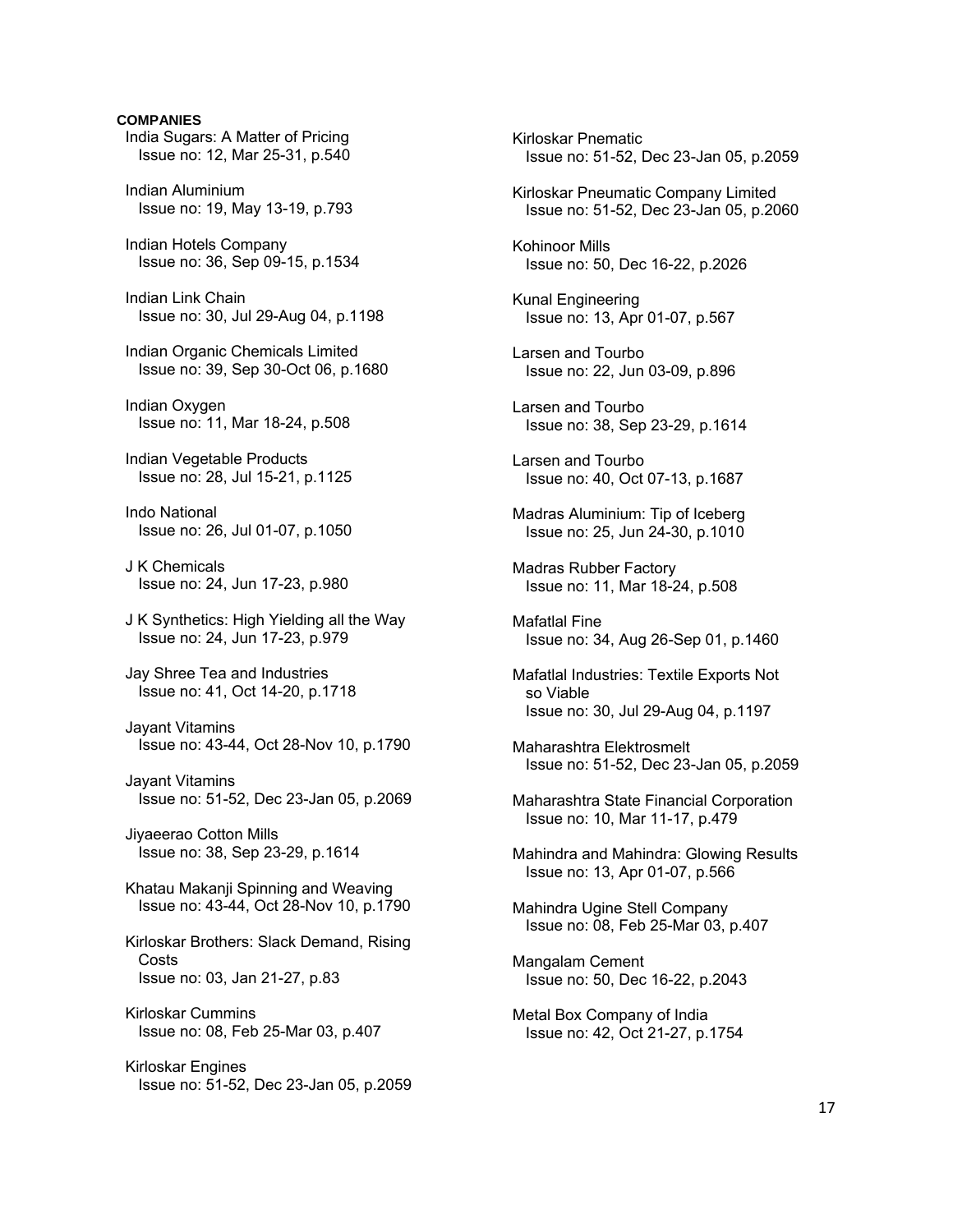**COMPANIES**  Metal Box Company of India: Canny **Diversification**  Issue no: 36, Sep 09-15, p.1533 Modi Rubber: Excise Relief to the Rescue Issue no: 19, May 13-19, p.792 Modi Spinning Issue no: 43-44, Oct 28-Nov 10, p.1790 Morarjee Goculdas Spinning and Weaving Issue no: 48, Dec 02-08, p.1965 Motor Industries Company (MICO) Issue no: 24, Jun 17-23, p.979 Mukund Iron: Severe Setback Issue no: 41, Oct 14-20, p.1717 National Organic Chemical Industries (NOCIL): Profitable Organics Field Issue no: 16, Apr 22-28, p.673 National Radio and Electronics (NELCO) Issue no: 24, Jun 17-23, p.977 National Rayon Issue no: 25, Jun 24-30, p.1010 Nirlon Synthetic Fibres and Chemicals Issue no: 38, Sep 23-29, p.1623 Nirlon Synthetic Fibres and Chemicals Issue no: 42, Oct 21-27, p.1754 Petrofils Co-operative Issue no: 50, Dec 16-22, p.2027 Pfizer Issue no: 23, Jun 10-16, p.937 Philips India Issue no: 18, May 06-12, p.746 Phillips Carbon Black Issue no: 23, Jun 10-16, p.938 Polychem's: Misdirected Import Liberalisation Issue no: 38, Sep 23-29, p.1613 Polyolefins Industries Issue no: 10, Mar 11-17, p.479

 Polyolefins Industries Limited (PIL) Issue no: 17, Apr 29-May 05, p.715 Raipur Manufacturing Issue no: 22, Jun 03-09, p.896 Rajasthan Spinning and Weaving Issue no: 03, Jan 21-27, p.83 Rallies India Issue no: 09, Mar 04-10, p.438 Ramon and Demm Issue no: 40, Oct 07-13, p.1688 Reliance Chemotex Industries Issue no: 47, Nov 25-Dec 01, p.1932 Reliance Textile Industries Issue no: 40, Oct 07-13, p.1688 Reliance Textile Industries: Succulent **Dividends**  Issue no: 11, Mar 18-24, p.507 Resurrecting the Press Council; Nireekshak (F) Issue no: 02, Jan 14-20, p.46 Richardson Hindustan Issue no: 46, Nov 18-24, p.1876 Sandoz (India) Issue no: 19, May 13-19, p.792 Sandoz (India) Issue no: 20, May 20-26, p.829 Sandvik Asia Issue no: 22, Jun 03-09, p.896 Scindia Steam Navigation Issue no: 28, Jul 15-21, p.1126 Searle (India) Issue no: 17, Apr 29-May 05, p.715 Shree Krishna Gyanoday Sugar Issue no: 04-05, Jan 28-Feb 10, p.124 Shree Synthetics Issue no: 45, Nov 11-17, p.1836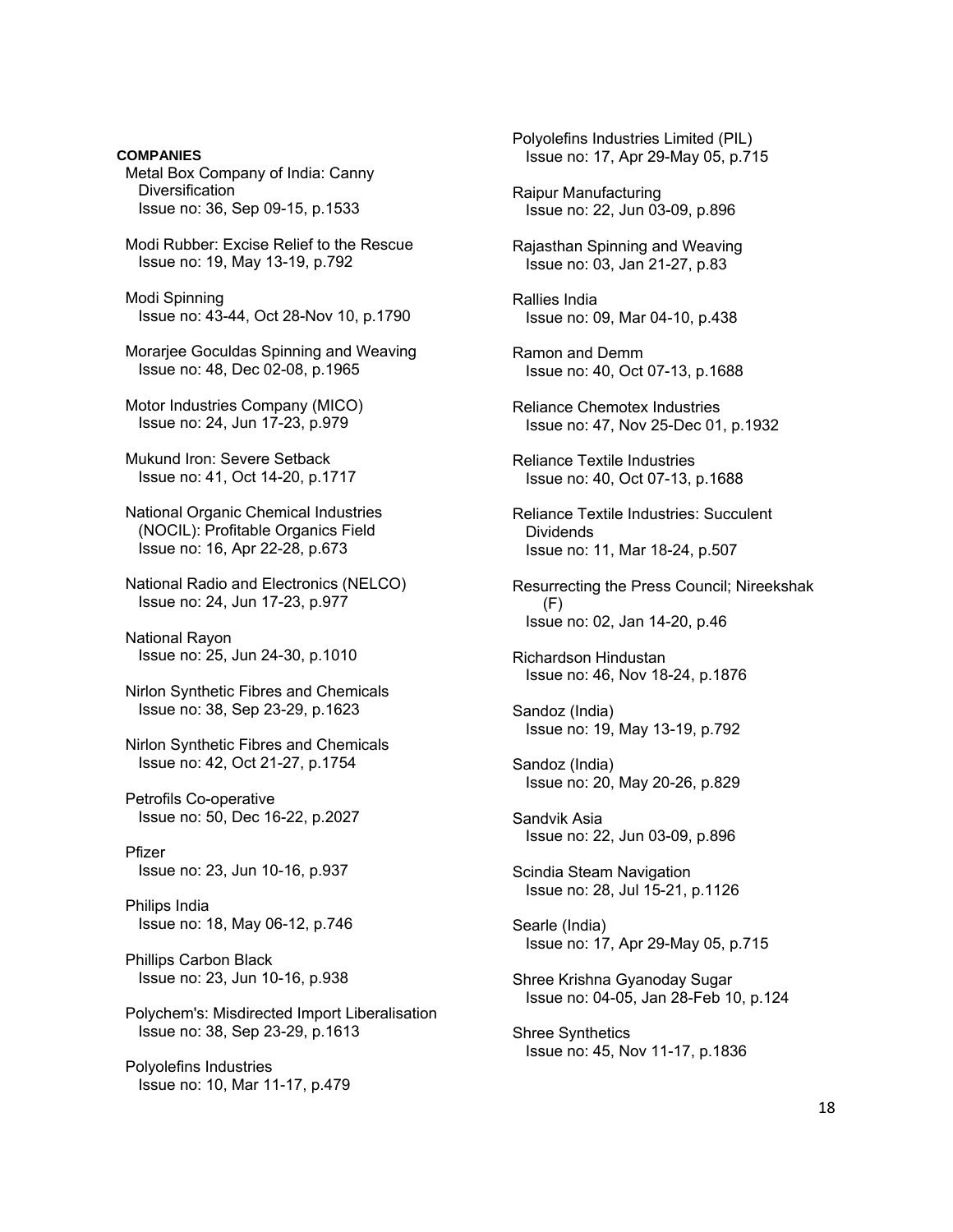**COMPANIES**  Shriman Fibres Issue no: 37, Sep 16-22, p.1578 Siemens India Issue no: 08, Feb 25-Mar 03, p.406 Simplex Mills Issue no: 48, Dec 02-08, p.1964 Southern Petrochemical Industries Corporation (SPIC): Public Funds to the Rescue Issue no: 51-52, Dec 23-Jan 05, p.2057 Spencer and Company: Many-Sided **Expansion**  Issue no: 01, Jan 07-13, p.05 Sree Rayalaseema Paper Issue no: 08, Feb 25-Mar 03, p.407 Standard Batteries Issue no: 03, Jan 21-27, p.84 Standard Mills Issue no: 30, Jul 29-Aug 04, p.1197 Steel and Allied Products Issue no: 12, Mar 25-31, p.541 Sudarshan Chemical Industries Issue no: 45, Nov 11-17, p.1836 Sussen Textile Bearings Issue no: 12, Mar 25-31, p.541 Sutlej Cotton Mills Issue no: 40, Oct 07-13, p.1687 Swadeshi Polytex Issue no: 30, Jul 29-Aug 04, p.1198 Syndicate Bank Issue no: 25, Jun 24-30, p.1011 Synthetics and Chemicals Issue no: 14, Apr 08-14, p.599 Tata Chemicals: Temporary Setback Issue no: 47, Nov 25-Dec 01, p.1919 Tata Engineering and Locomotive Company Issue no: 46, Nov 18-24, p.1876

 Tata Engineering and Locomotive Company (TELCO) Issue no: 34, Aug 26-Sep 01, p.1459 The Tata Engineering and Locomotive Company Limited Issue no: 28, Jul 15-21, p.1135 Tata Hydro-Electric Issue no: 39, Sep 30-Oct 06, p.1654 Tata Iron and Steel Company Issue no: 16, Apr 22-28, p.674 Tata Iron and Steel Company Issue no: 46, Nov 18-24, p.1876 The Tata Iron and Steel Company Limited; J R D Tata Issue no: 34, Aug 26-Sep 01, p.1480 Tata Iron and Steel Company: Higher Dividend Short-Earned Issue no: 35, Sep 02-08, p.1490 Tata Mills Issue no: 09, Mar 04-10, p.439 Tata Oil Mills Issue no: 47, Nov 25-Dec 01, p.1920 Tata Oil Mills Company Issue no: 36, Sep 09-15, p.1534 The Tata Oil Mills Company Limited; J R D Tata Issue no: 34, Aug 26-Sep 01, p.1483 Tata Power Issue no: 39, Sep 30-Oct 06, p.1654 Testeels Issue no: 20, May 20-26, p.829 Textool Issue no: 42, Oct 21-27, p.1754 Textool Issue no: 45, Nov 11-17, p.1835 Tinplate Company of India Issue no: 27, Jul 08-14, p.1090 Travancore Electro-Chemical Industries Issue no: 28, Jul 15-21, p.1126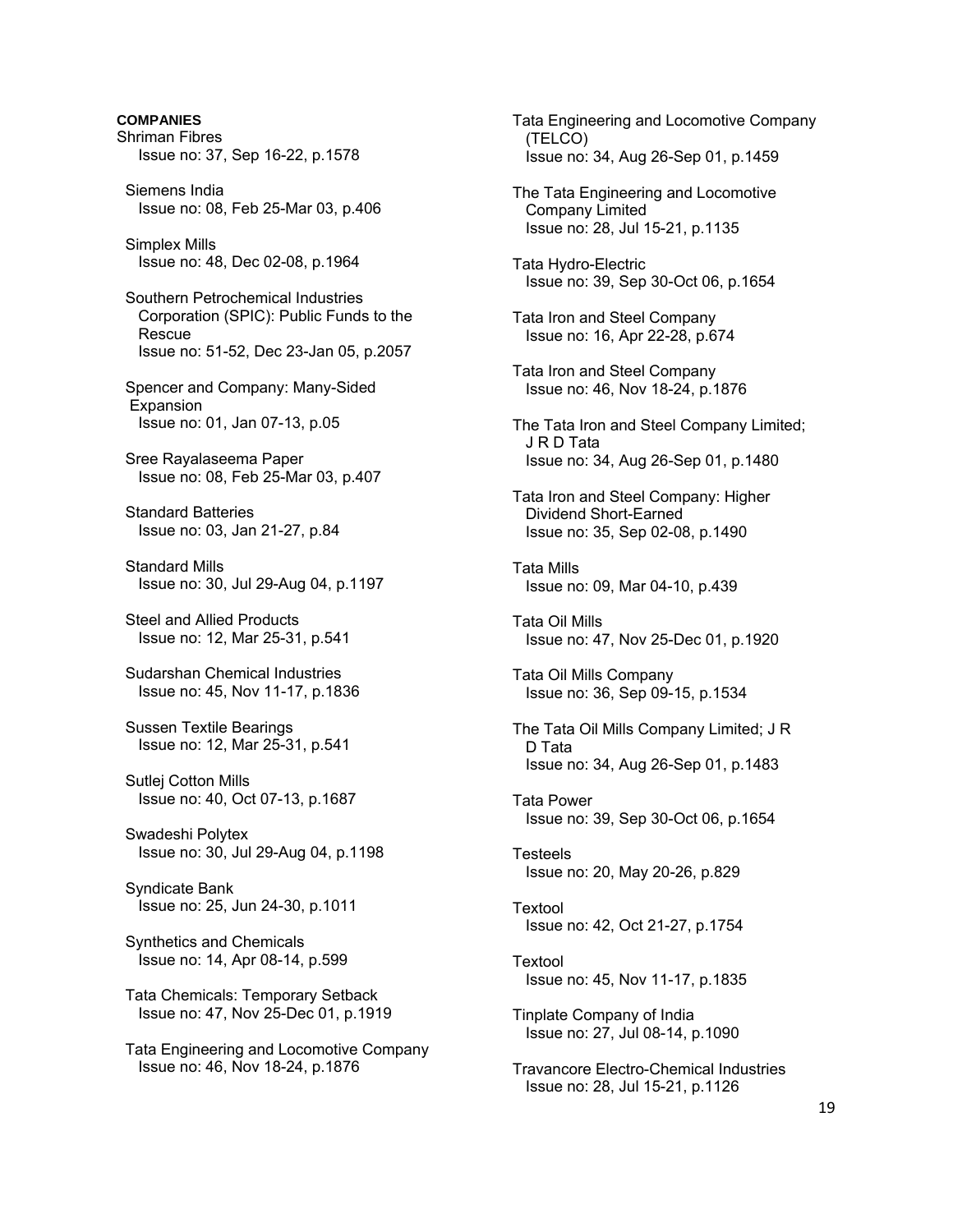## **COMPANIES**

- Travancore Rayons Issue no: 27, Jul 08-14, p.1090
- U P Twiga Fibreglass Issue no: 38, Sep 23-29, p.1614
- Union Carbide India: Expanding through FERA Issue no: 14, Apr 08-14, p.598
- United Bank of India Issue no: 26, Jul 01-07, p.1050
- Upper Doab Sugar Issue no: 11, Mar 18-24, p.508
- Vidarbha Iron and Steel Issue no: 10, Mar 11-17, p.479
- Voltas Issue no: 04-05, Jan 28-Feb 10, p.124
- Vulcan-Laval Issue no: 13, Apr 01-07, p.567
- Warner-Hindustan Issue no: 16, Apr 22-28, p.674
- Warren Tea Issue no: 29, Jul 22-28, p.1163
- **Wimco** Issue no: 27, Jul 08-14, p.1091
- Zuari Agro Chemicals: Enjoyable Tax Holiday Issue no: 42, Oct 21-27, p.1753
- **COMPANY LAW**
- Paper Laws: Corporate Sector; Charvaka  $(C)$ Issue no: 15, Apr 15-21, p.641

## **CONGRESS PARTY**

- 'Left' Opportunism: Congress (Ed) Issue no: 20, May 27-Jun 02, p.858
- All Honourable Men: Politics (Ed) Issue no: 48, Dec 02-08, p.1959
- Plotting for Unity: Congress Party (Ed) Issue no: 23, Jun 10-16, p.930

 The Worn Turns: Congress Party (Ed) Issue no: 01, Jan 07-13, p.02 **CONSTITUTION OF INDIA**  The Referendum Proposals: The Constitution; T R Andhyarujina (C) Issue no: 35, Sep 02-08, p.1493 **CONSUMERS**  Of Marketing and Consumerism (RA) Issue no: 34, Aug 26-Sep 01, p.M65 **CONTRABAND**  Illegal Transactions in Trade and Payments: A Comment; Vidya Pitre (SA) Issue no: 28, Jul 15-21, p.1154 **CORPORATE INVESTMENT**  Private Corporate Investment in 1978: A Forecast; C Rangarajan (SA) Issue no: 10, Mar 11-17, p.496 **CORPORATE SECTOR**  Chaotic Information System: Corporate Sector (C) Issue no: 42, Oct 21-27, p.1763 Future of the Corporation; B L Maheshwari (BR) Issue no: 47, Nov 25-Dec 01, p.M109 No Check on Managements: Corporate Sector; Charvaka (C) Issue no: 01, Jan 07-13, p.08 Paper Laws: Corporate Sector; Charvaka (C) Issue no: 15, Apr 15-21, p.641 Private Corporate Investment in 1978: A Forecast; C Rangarajan (SA) Issue no: 10, Mar 11-17, p.496 **CORRUPTION** 

- \$ 11 Million Question: Corruption (Ed) Issue no: 15, Apr 15-21, p.636
- Third Time Lucky?: Corruption (Ed) Issue no: 40, Oct 07-13, p.1683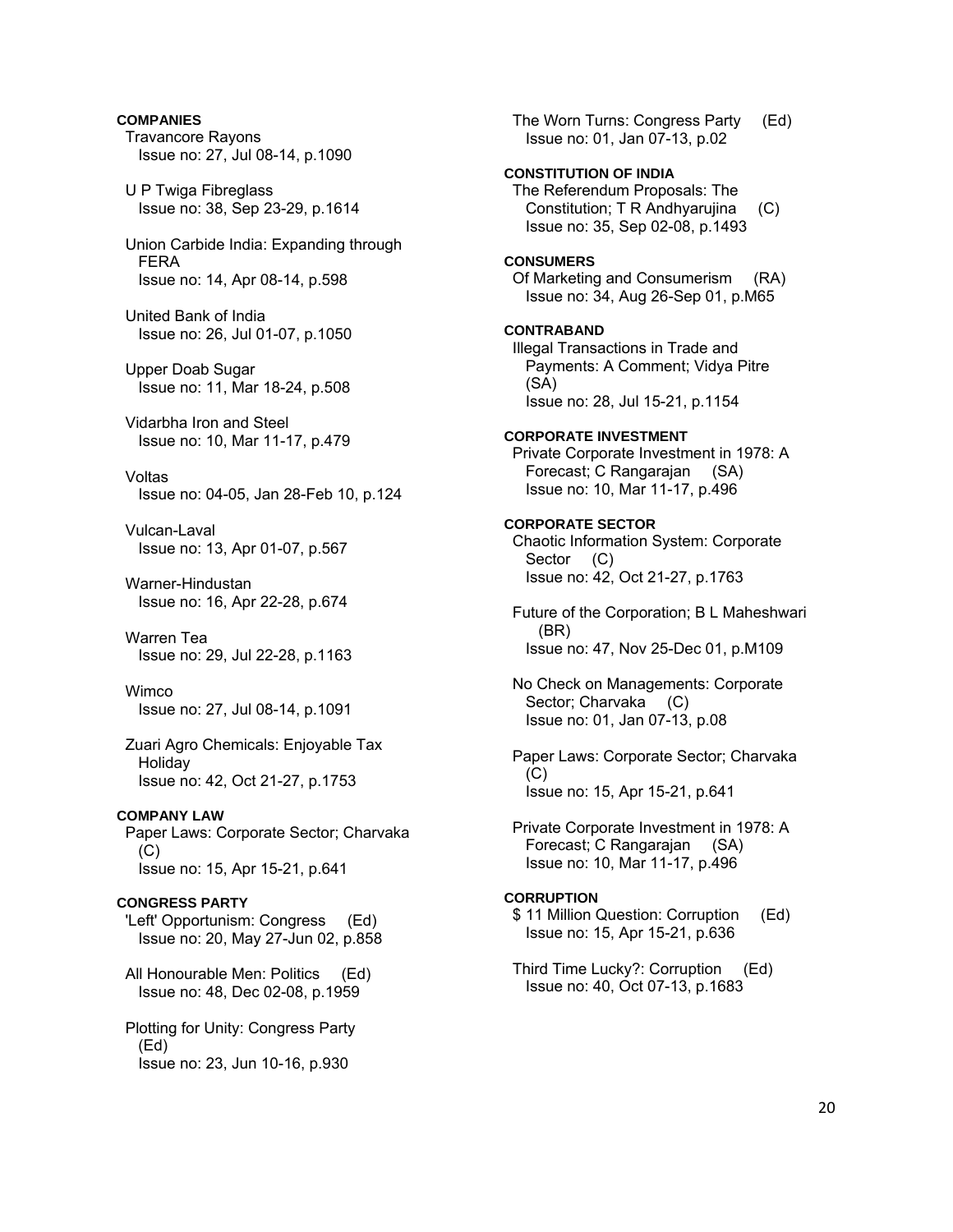## **COTTON TEXTILE INDUSTRY**

 Multi-Fibre Policy for Implications of Cotton Textile Industry; C P Chandrasekhar and Mridul Eapen (SA) Issue no: 39, Sep 30-Oct 06, p.1669

### **CREDIT POLICY**

 Helpless Concern: Credit Policy (C) Issue no: 48, Dec 02-08, p.1970

### **CROP YIELD**

 Declining Trend in Production of Pulses and Factors Affecting It; B L Kumar (SA) Issue no: 27, Jul 08-14, p.1112

 Economics and Politics of Grass: Maharashtra; Ajit P Kandviker (C) Issue no: 47, Nov 25-Dec 01, p.1927

## **CULTURAL CHANGES**

 Modernity and Tradition; T N Madan (BR) Issue no: 03, Jan 21-27, p.99

#### **CYCLONES**

 Abdication by Government: Andhra Cyclone (Ed) Issue no: 02, Jan 14-20, p.37

#### **DAIRY INDUSTRY**

 Time for a Closer Look: Operation Flood (Ed) Issue no: 28, Jul 15-21, p.1122

## **DAIRY PRODUCTS**

 Time for a Closer Look: Operation Flood (Ed) Issue no: 28, Jul 15-21, p.1122

## **DALITS**

 Life and Death of Chikkathimmaiah: Karnataka (C) Issue no: 18, May 06-12, p.751

### **DEBT**

 Funding of Treasury Bills in India; T K Velayudham (SA) Issue no: 18, May 06-12, p.771

#### **DEFENCE POLICY**

 Deep Penetration Strike?: Defence (Ed) Issue no: 14, Apr 08-14, p.596

 The Jaguar Deal: Defence (Ed) Issue no: 03, Jan 21-27, p.80

 Next Round of Arms Race: Defence (Ed) Issue no: 39, Sep 30-Oct 06, p.1650

 The Parity Hoax: Defence (Ed) Issue no: 08, Feb 25-Mar 03, p.402

 Unanswered Questions: Indo-US Spying Venture; Mohan Ram (C) Issue no: 17, Apr 29-May 05, p.720

### **DEFICIT FINANCING**

 Alchemy of Deficit Financing (Ed) Issue no: 03, Jan 21-27, p.77

 Deficit Financing becomes Respectable: New Delhi; B M (C) Issue no: 03, Jan 21-27, p.86

### **DEMOCRACY**

 Authoritarianism and Democracy: First Anniversary of New Regime; Pranab Bardhan (SA) Issue no: 11, Mar 18-24, p.529

#### **DEVALUATION**

 The Ones that Got Away: Demonetisation (Ed) Issue no: 12, Mar 25-31, p.536

#### **DEVELOPING COUNTRIES**

 How Appropriate Is Inappropriate?; Romesh Diwan (BR) Issue no: 29, Jul 22-28, p.1181

### **DEVELOPMENT AID**

 Aid Offensive: West Germany; Ramesh Jaura (Ed) Issue no: 22, Jun 03-09, p.893

 Aid, More Aid (Ed) Issue no: 23, Jun 10-16, p.929

 Compulsions of Aid: New Delhi; B M (C) Issue no: 24, Jun 17-23, p.981

 The Economy: Millstone of Foreign Aid: Bangladesh; Asim Mukhopadhyay (C) Issue no: 43-44, Oct 28-Nov 10, p.1797

 Problems of Aid Absorption: New Delhi; B M  $(C)$ Issue no: 43-44, Oct 28-Nov 10, p.1791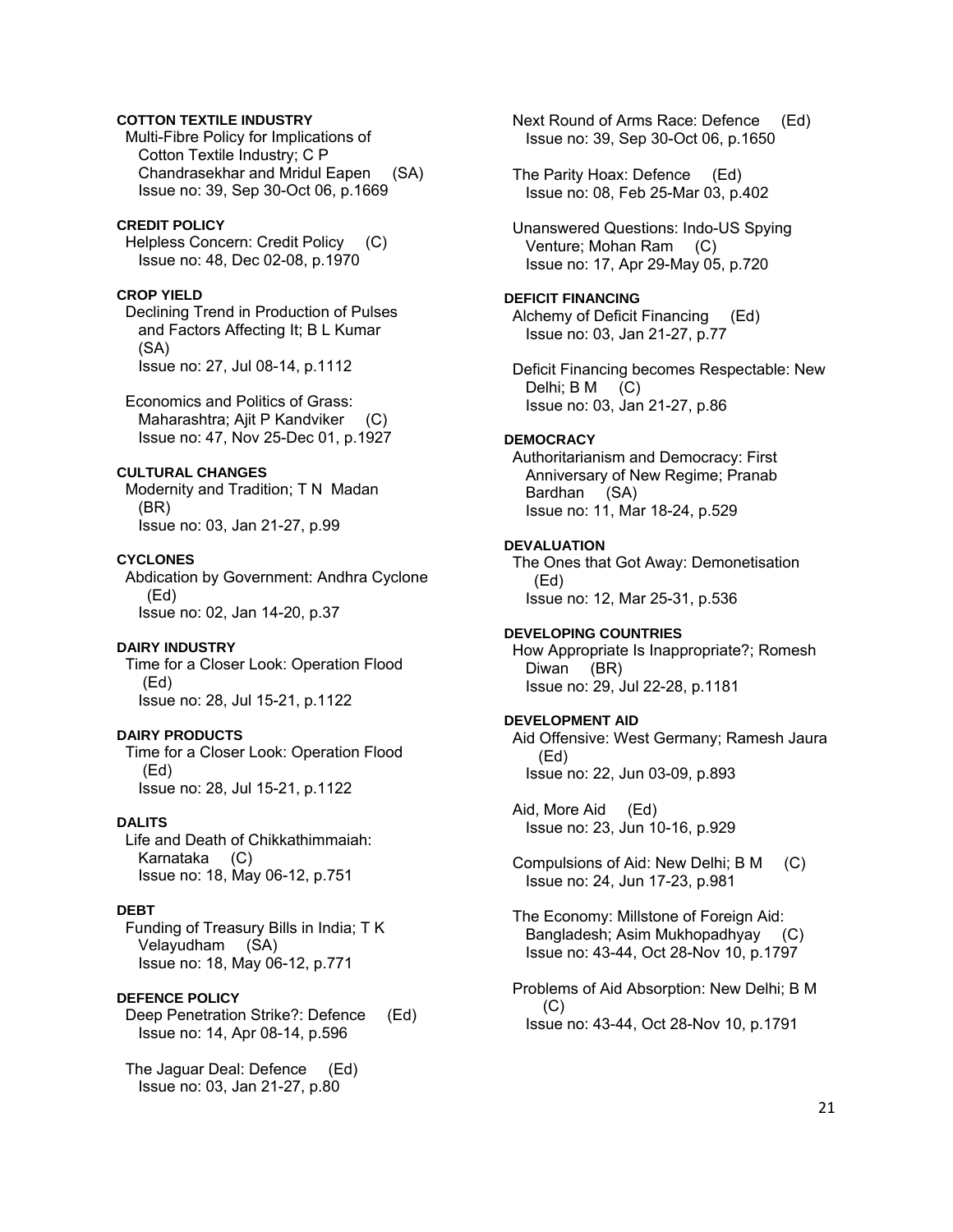## **DEVELOPMENT FINANCIAL INSTITUTIONS**

 Scars of Recession (C) Issue no: 43-44, Oct 28-Nov 10, p.1785

# **DISASTERS, NATURAL**

 Man-Made Calamity: West Bengal; Ajit Roy  $(C)$ Issue no: 41, Oct 14-20, p.1728

 Meeting Natural Calamities: China; Narendra Singh (C) Issue no: 02, Jan 14-20, p.58

#### **DISCRIMINATION**

 Towards Equality: Consequences of Protective Discrimination; Karuna Ahmad (SA) Issue no: 02, Jan 14-20, p.69

### **EAST AFRICA**

 Warring Neighbours: East Africa; Hari Sharan Chhabra (C) Issue no: 45, Nov 11-17, p.1846

#### **EAST GERMANY**

 Voices of Dissent: East Germany; Ramesh Jaura (C) Issue no: 10, Mar 11-17, p.485

### **ECOLOGY**

 Introduction to Ecology; Jashbhai Patel (BR) Issue no: 26, Jul 01-07, p.1060

#### **ECONOMIC CRIMES**

 Jute Industry's Economic Crimes (C) Issue no: 51-52, Dec 23-Jan 05, p.2061

#### **ECONOMIC GROWTH AND DEVELOPMENT**

 'Growth Rates'; V N Reddy (SA) Issue no: 19, May 13-19, p.806

 Advertising in a Planned Economy; K Kurian (RA) Issue no: 34, Aug 26-Sep 01, p.M87

 Blueprint for Perfection: North (C) Issue no: 18, May 06-12, p.754

 Decline of Antyodaya: Rajasthan (C) Issue no: 35, Sep 02-08, p.1499

 Dharmishta Society: Sri Lanka (C) Issue no: 20, May 20-26, p.837

Dilemma of Poverty; V M Rao (BR) Issue no: 04-05, Jan 28-Feb 10, p.137

 Do We Have a Janata Finance Minister?; Anand P Gupta (SA) Issue no: 13, Apr 01-07, p.585

 The Economy: Millstone of Foreign Aid: Bangladesh; Asim Mukhopadhyay (C) Issue no: 43-44, Oct 28-Nov 10, p.1797

- Export Assistance Policy and Export Performance of India in the Seventies; S K Verghese (SA) Issue no: 06-07, Feb 11-24, p.245
- Financial Assets, Institutions and Markets; L C Gupta (BR) Issue no: 19, May 13-19, p.805
- Gatherings from Growth: Haryana (Ed) Issue no: 10, Mar 11-17, p.475
- How Appropriate Is Inappropriate?; Romesh Diwan (BR) Issue no: 29, Jul 22-28, p.1181
- Illusions of Stability and Growth: Bonn Summit; Ramesh Jaura (C) Issue no: 30, Jul 29-Aug 04, p.1211
- Impact of Foreign Remittances: A Case Study of Chavakkad Village in Kerala; B A Prakash (SA) Issue no: 27, Jul 08-14, p.1107
- Inter-State Variations in Growth: The Economy (C) Issue no: 37, Sep 16-22, p.1585
- Labouring the Obvious, but Missing the Essence; Saral Sarkar (BR) Issue no: 21, May 27-Jun 02, p.873

 The More That Changes... (Ed) Issue no: 25, Jun 24-30, p.1005

- The New Development Strategy: An Appraisal; C T Kurien (SA) Issue no: 31-33, Aug 05-25, p.1257
- New Plan, Old Problems: Yugoslavia (C) Issue no: 16, Apr 22-28, p.682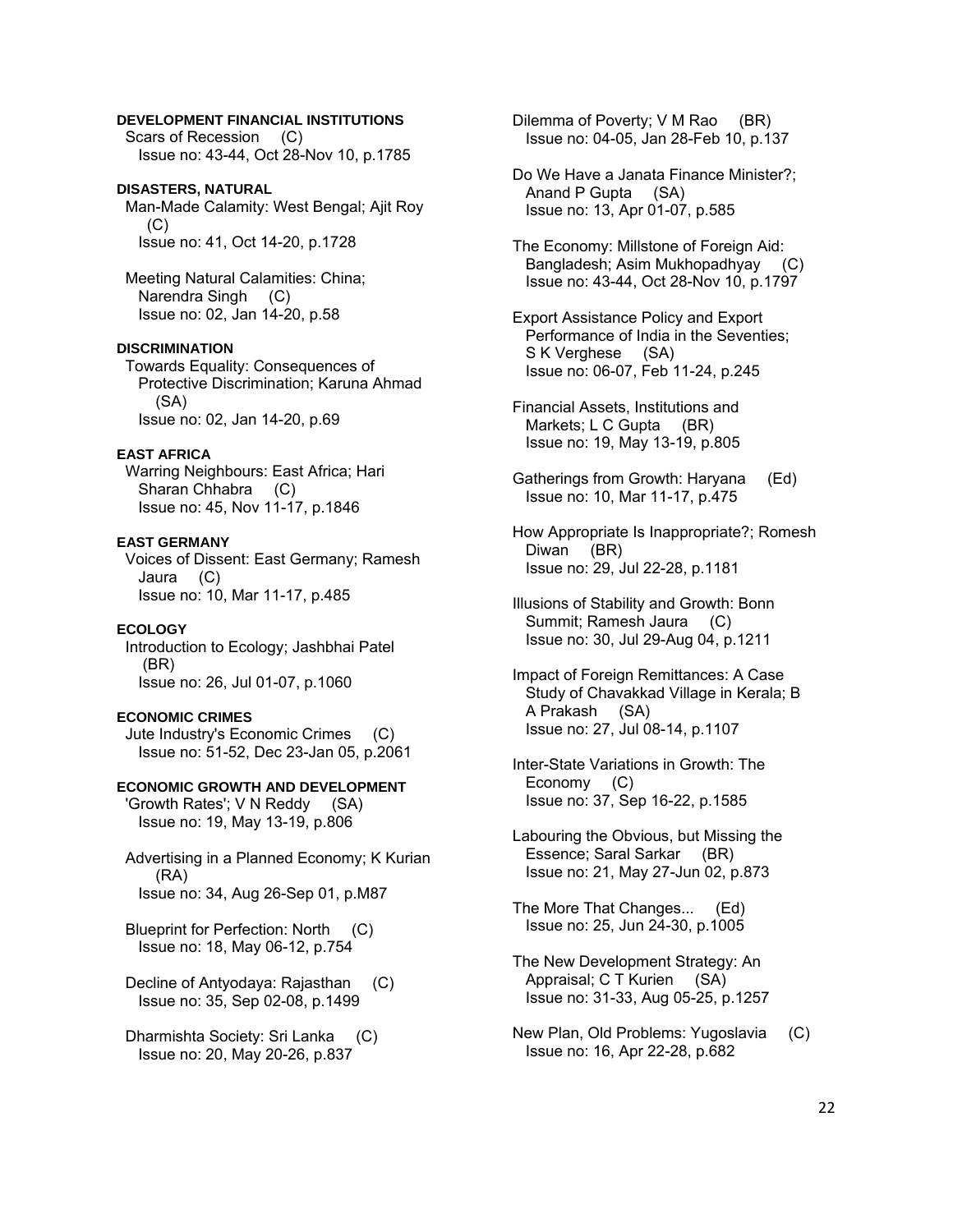## **ECONOMIC GROWTH AND DEVELOPMENT**

 Planning for Employment: A Critique of Sixth Draft Plan; R Radhakrsihna and Atul Sarma (SA) Issue no: 31-33, Aug 05-25, p.1285

 Planning for the Rich (Ed) Issue no: 31-33, Aug 05-25, p.1245

 Red Carpet Redundant (Ed) Issue no: 04-05, Jan 28-Feb 10, p.117

 Science and Technology in Development: Policy Options for India and China; Aqueil Ahmad (SA) Issue no: 51-52, Dec 23-Jan 05, p.2079

- Some Relevant Issues: Monetary Policy-I (C) Issue no: 47, Nov 25-Dec 01, p.1923
- Storing up Trouble: Monetary Policy-II (C) Issue no: 47, Nov 25-Dec 01, p.1924
- Structural Change: For the Worse: The Economy; Charvaka (C) Issue no: 13, Apr 01-07, p.569
- Structural Retrogression in the Indian Economy Since the Mid Sixties; S L Shetty (SA) Issue no: 06-07, Feb 11-24, p.185
- This Is Wrong, but What Is Right?; Bhabatosh Datta (BR) Issue no: 15, Apr 15-21, p.651
- Those 'Certain Details' (Ed) Issue no: 50, Dec 16-22, p.2021
- Towards a Need-Based Polity; Bhabatosh Datta (BR) Issue no: 30, Jul 29-Aug 04, p.1218
- Ushering in the 'Free' Economy: New Delhi; B M (Ed) Issue no: 06-07, Feb 11-24, p.177

## **ECONOMIC HISTORY**

 Indian Capitalist Class and Congress on National Planning and Public Sector 1930-47; A Mukherjee (SA) Issue no: 35, Sep 02-08, p.1516

 Junta's Economic Performance: Pakistan  $(C)$ Issue no: 28, Jul 15-21, p.1133

 New Imperialism Re-Examined: Britain in the Scramble for Southeast Asia; Amalendu Guha (BR) Issue no: 45, Nov 11-17, p.1847

 Review: Politics of a Plantation Economy; Hiren Gohain (BR) Issue no: 13, Apr 01-07, p.579

- Role of China in International Relations; T V Sathyamurthy (SA) Issue no: 46, Nov 18-24, p.1899
- Some Less Known Factors behind Recent Industrial Change in Punjab and Haryana; M L Pandit (SA) Issue no: 47, Nov 25-Dec 01, p.1935
- Structural Retrogression in the Indian Economy Since the Mid Sixties; S L Shetty (SA) Issue no: 06-07, Feb 11-24, p.185
- Structural Retrogression in the Indian Economy: A Comment; Arjun Makhijani (SA) Issue no: 45, Nov 11-17, p.1865

## **ECONOMIC INEQUALITY**

 Surface View; N K Chandra (BR) Issue no: 17, Apr 29-May 05, p.729

## **ECONOMIC POLICY**

 Constraints on Growth and Policy Options; T N Srinivas (SA) Issue no: 01, Jan 07-13, p.30

- Effect of Wages Subsidy on Prices, Production and Income Distribution; Lily Datta (SA) Issue no: 01, Jan 07-13, p.21
- End to Full Employment? (P) Issue no: 43-44, Oct 28-Nov 10, p.1800
- Facts and Fictions on Incomes Policy; T S Papola (BR) Issue no: 38, Sep 23-29, p.1625

 Growing Market Orientation (OP) Issue no: 40, Oct 07-13, p.1703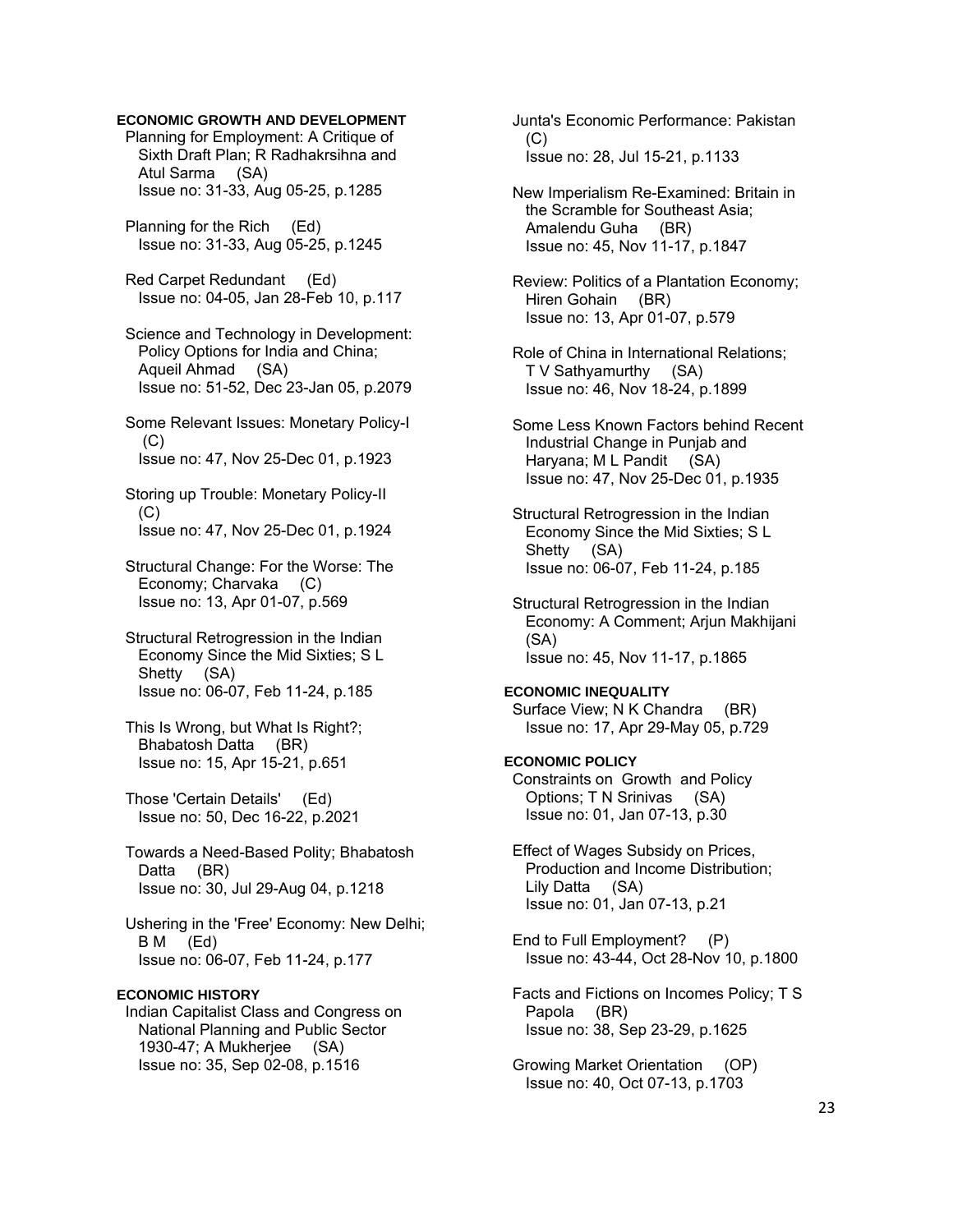## **ECONOMIC POLICY**

- Indian Capitalist Class and Congress on National Planning and Public Sector 1930-47; A Mukherjee (SA) Issue no: 35, Sep 02-08, p.1516
- Mythology of Area Planning; Sreekant Sambrani (RA) Issue no: 51-52, Dec 23-Jan 05, p.A135
- New Plan, Old Problems: Yugoslavia (C) Issue no: 16, Apr 22-28, p.682
- On the Goals and Mechanics of Replanning; C Rangarajan and Satia J K (SA) Issue no: 06-07, Feb 11-24, p.277
- Partial Reprieve for Planning: New Delhi;  $BM$  (C) Issue no: 11, Mar 18-24, p.509
- Planning without Policies: New Delhi; B M (C) Issue no: 14, Apr 08-14, p.600
- Policy-Less Prattle; Romesh Thapar (F) Issue no: 31-33, Aug 05-25, p.1255
- Putting the Plan to Sleep: New Delhi; B M  $(C)$ Issue no: 37, Sep 16-22, p.1579
- Soviet Union and India; L P Singh (BR) Issue no: 41, Oct 14-20, p.1739
- Structural Retrogression in the Indian Economy Since the Mid Sixties; S L Shetty (SA) Issue no: 06-07, Feb 11-24, p.185
- Surface View; N K Chandra (BR) Issue no: 17, Apr 29-May 05, p.729
- Towards a Need-Based Polity; Bhabatosh Datta (BR) Issue no: 30, Jul 29-Aug 04, p.1218
- Worst of Both Worlds?: The Economy (Ed) Issue no: 20, May 20-26, p.827

## **ECONOMIC RECESSION**

 Amidst the Encircling Boom: Kenya; Hari Sharan Chhabra (C) Issue no: 15, Apr 15-21, p.649

 Scars of Recession (C) Issue no: 43-44, Oct 28-Nov 10, p.1785 **ECONOMIC REFORMS**  Open-Sesame for Foreign Banks and MNCs?  $(C)$  Issue no: 46, Nov 18-24, p.1877 Structural Change: For the Worse: The Economy; Charvaka (C) Issue no: 13, Apr 01-07, p.569 **ECONOMIC SURVEYS**  The Real Constraints (Ed) Issue no: 06-07, Feb 11-24, p.173 **ECONOMIC THEORY**  Economic Analysis of the Process of Production; Krishna Bharadwaj (BR) Issue no: 43-44, Oct 28-Nov 10, p.1810 **ECONOMISTS**  B N Ganguli; A M (Ed) Issue no: 37, Sep 16-22, p.1573 **ECONOMY OF SCALE**  Economies of Scale and Implications for Policy: A Study of Electrical Ceiling Fan Industry; Subir Kumar Das (RA) Issue no: 21, May 27-Jun 02, p.M57 **EDIBLE OIL**  Imports for Whom?: Edible Oils (Ed) Issue no: 39, Sep 30-Oct 06, p.1650 Profitable Games: Edible Oils (Ed) Issue no: 09, Mar 04-10, p.436 **EDUCATION**  The Roots Extend to Yenan: Excerpts from a China Diary-III; Govind Kelkar (C) Issue no: 50, Dec 16-22, p.2035 **EDUCATION AND RELIGION**  Indigenous Vernacular Education in Pre-British Era: Traditions and Problems; Poromesh Acharya (SA) Issue no: 48, Dec 02-08, p.1981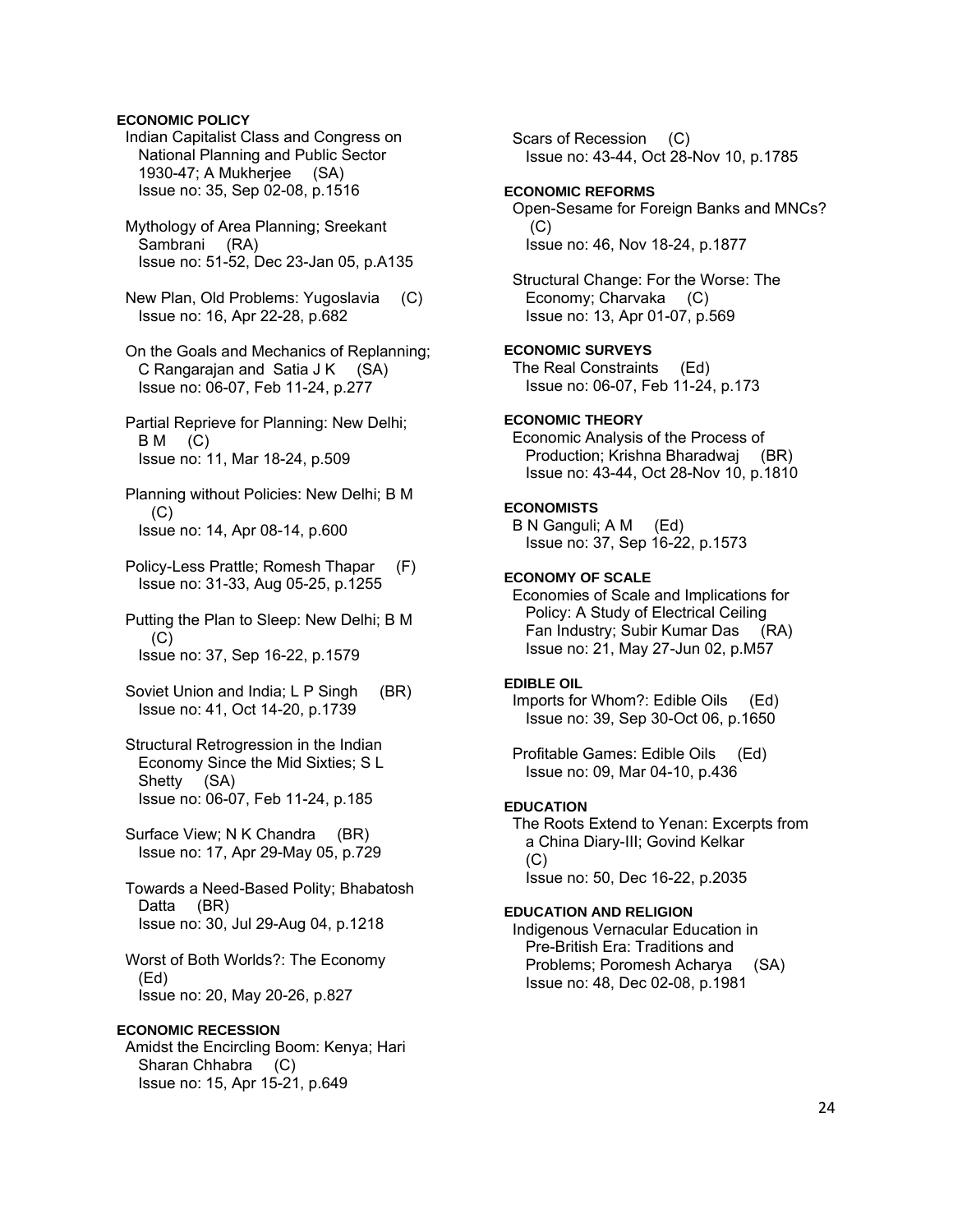## **EDUCATIONAL HISTORY**

 Indigenous Vernacular Education in Pre-British Era: Traditions and Problems; Poromesh Acharya (SA) Issue no: 48, Dec 02-08, p.1981

#### **EDUCATIONAL INSTITUTIONS**

 Plight of Teachers of Private Colleges: Tamil Nadu; Susan Ram (C) Issue no: 38, Sep 23-29, p.1619

# **EDUCATIONAL POLICY AND REFORMS**

 Urban vs Rural or Rich vs Poor?; S Shukla (LE) Issue no: 46, Nov 18-24, p.1873

#### **EGYPT-WEST GERMANY RELATIONS**

 Relations with Egypt: West Germany; Ramesh Jaura (Ed) Issue no: 02, Jan 14-20, p.37

#### **ELECTIONS**

 Another Election (Ed) Issue no: 41, Oct 14-20, p.1713

 The Come-Back Trail: Politics; Mohan Ram (Ed) Issue no: 41, Oct 14-20, p.1714

- Election Time Again; Romesh Thapar (F) Issue no: 04-05, Jan 28-Feb 10, p.121
- Elections in a One-Party State: Burma; J P Anand (C) Issue no: 03, Jan 21-27, p.97
- End to Congress Monopoly: Assam (C) Issue no: 10, Mar 11-17, p.481

 Farcical Election: Bangladesh; Asim Mukhopadhyay (C) Issue no: 22, Jun 03-09, p.904

- Institutionalising Detention without Trial: Law; Niloufer Bhagwat (C) Issue no: 11, Mar 18-24, p.510
- New Chief Minister: Madhya Pradesh; N K Singh (C) Issue no: 04-05, Jan 28-Feb 10, p.132
- New Political Pointers; Romesh Thapar (F) Issue no: 45, Nov 11-17, p.1834

 No Restoration, Yet: Elections (Ed) Issue no: 09, Mar 04-10, p.435

- Panchayat Elections: Bihar; Sharat Kumar (C) Issue no: 30, Jul 29-Aug 04, p.1208
- Panchayat Elections: West Bengal; Kalyan Chaudhuri (C) Issue no: 22, Jun 03-09, p.899
- Politics of Panchayat Elections: Bihar; Arun Sinha (C) Issue no: 24, Jun 17-23, p.982
- Preparing for Parliamentary Polls: Bangladesh; Asim Mukhopadhyay (C) Issue no: 34, Aug 26-Sep 01, p.1469
- Setback to Congress (I): Assam (Ed) Issue no: 09, Mar 04-10, p.435
- Starting from Panchayats: West Bengal-II; Kalyan Chaudhuri (C) Issue no: 25, Jun 24-30, p.1016
- Towards Village Autocracy: Bihar (C) Issue no: 29, Jul 22-28, p.1166
- Tracing the Rot: Politics (Ed) Issue no: 43-44, Oct 28-Nov 10, p.1782
- Ujjain Conclave: Janata Party; N K Singh (Ed) Issue no: 50, Dec 16-22, p.2023
- Urs Rides Again: Karnataka (C) Issue no: 09, Mar 04-10, p.440
- Voting with Their Feet: South Africa; Karrim Essack (C) Issue no: 09, Mar 04-10, p.451
- The Worn Turns: Congress Party (Ed) Issue no: 01, Jan 07-13, p.02

## **ELECTRIC POWER PLANTS**  Operation Santaldih; Adhir Chakravarty and Timir Basu (LE) Issue no: 40, Oct 07-13, p.1685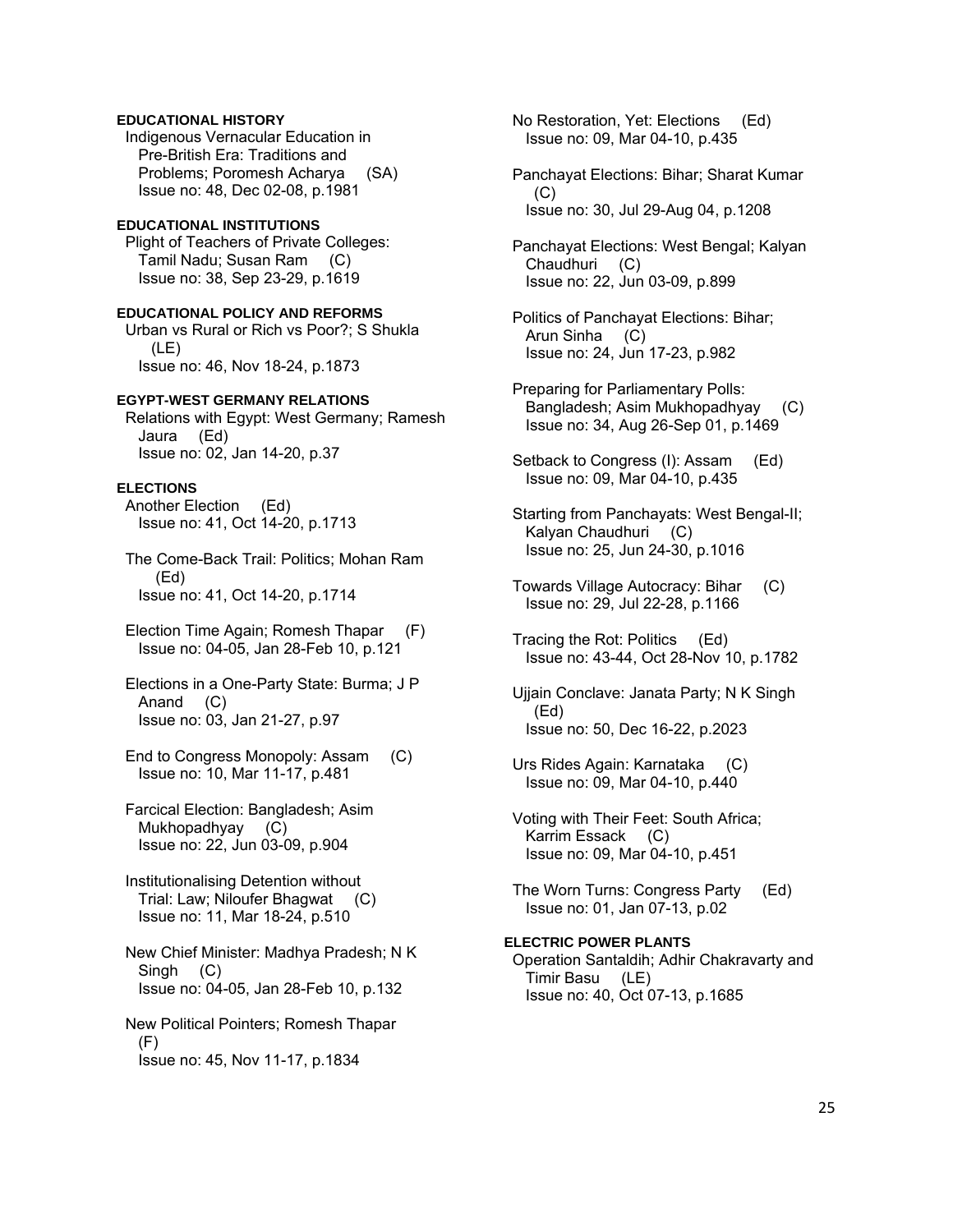## **ELECTRICAL EQUIPMENT INDUSTRY**

 Economies of Scale and Implications for Policy: A Study of Electrical Ceiling Fan Industry; Subir Kumar Das (RA) Issue no: 21, May 27-Jun 02, p.M57

## **ELECTRONICS INDUSTRY**

 Data Acquisition Systems: Industry (Ed) Issue no: 18, May 06-12, p.743

 Ends and Means: Electronics Industry (Ed) Issue no: 23, Jun 10-16, p.931

## **EMERGENCY**

 'Gains' of Emergency: Corporate Sector (Ed) Issue no: 46, Nov 18-24, p.1870

 'Mini-Emergencies' to Suppress the Poor; Mohan Ram (C) Issue no: 46, Nov 18-24, p.1880

 After the Indictment (Ed) Issue no: 20, May 20-26, p.825

 All-Out Attack on Working Class: All-Out Attack on Working Class (C) Issue no: 43-44, Oct 28-Nov 10, p.1795

 Dismissal of Public Servants During Emergency; K V Ramana Reddy (LE) Issue no: 43-44, Oct 28-Nov 10, p.1784

 Emergency through Western Eyes; Seema Guha (BR) Issue no: 28, Jul 15-21, p.1140

 The Emergency: Why and How: Shah Commission's Findings-I (C) Issue no: 21, May 27-Jun 02, p.867

 JNU under Emergency: Universities; Mohan Ram (Ed) Issue no: 28, Jul 15-21, p.1124

 Legitimacy and Power (Ed) Issue no: 31-33, Aug 05-25, p.1247

 People's Protest against Police Brutality: Andhra Pradesh (C) Issue no: 17, Apr 29-May 05, p.719

 Reports from the States: Shah Commission's Final Report-II (C) Issue no: 39, Sep 30-Oct 06, p.1660

 Searches, Seizures and Arrests: Shah Commission's Findings-IV (C) Issue no: 24, Jun 17-23, p.983

 Shades of Emergency: Tamil Nadu (C) Issue no: 20, May 20-26, p.832

 Timeless Emergency; Sumanta Banerjee (BR) Issue no: 42, Oct 21-27, p.1768

#### **EMPLOYEES**

 Government Employees Hold Out: Labour (Ed) Issue no: 03, Jan 21-27, p.78

 Outlook on Employee Welfare Costs; S Madhuri (RA) Issue no: 47, Nov 25-Dec 01, p.M127

## **EMPLOYEES PROVIDENT FUND**

 Outlook on Employee Welfare Costs; S Madhuri (RA) Issue no: 47, Nov 25-Dec 01, p.M127

### **EMPLOYMENT**

 Agrarian Structure and Employment: Some Aspects of Historical Experience; P C Joshi (SA) Issue no: 06-07, Feb 11-24, p.315

 Employment and Poverty (Ed) Issue no: 02, Jan 14-20, p.33

 Employment and Poverty Reduction in the Draft Plan; K Sundaram and J Krishnamurthy (SA) Issue no: 31-33, Aug 05-25, p.1295

 End to Full Employment? (P) Issue no: 43-44, Oct 28-Nov 10, p.1800

 Growth, Employment and Removal of Poverty; Ranjit Sau (SA) Issue no: 31-33, Aug 05-25, p.1279

 Job Preferences of Management Graduates: Study of Graduating Students Seeking Jobs through Campus Recruitment Programme; Chavan Wadhva (RA) Issue no: 08, Feb 25-Mar 03, p.M25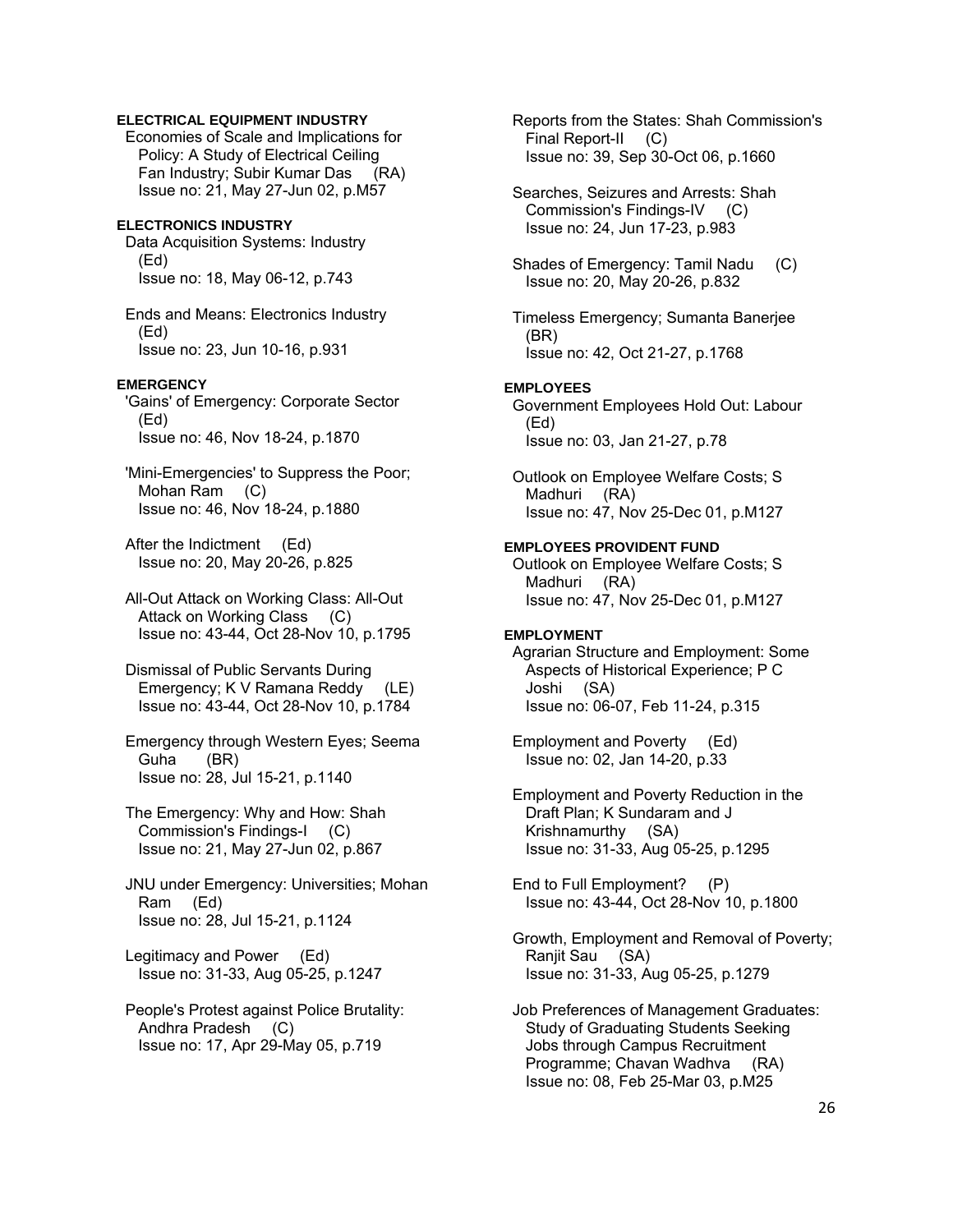## **EMPLOYMENT**

 On Promoting Employment through Labour-Intensity of Technique; S K Rao and Amal Sanyal (SA) Issue no: 06-07, Feb 11-24, p.287

 Planning for Employment: A Critique of Sixth Draft Plan; R Radhakrsihna and Atul Sarma (SA) Issue no: 31-33, Aug 05-25, p.1285

 Planning for the Rich (Ed) Issue no: 31-33, Aug 05-25, p.1245

 Raw over Employment: Assam (C) Issue no: 29, Jul 22-28, p.1167

 Real Wages, Employment, and Income of Agricultural Labourers; A V Jose (RA) Issue no: 12, Mar 25-31, p.A16

 Rural Employment Planning: Dimensions and Constraints; J N Sinha (SA) Issue no: 06-07, Feb 11-24, p.295

 Some Employment and Unemployment Characteristics of Rural Women: An Analysis of NSS Data for West Bengal, 1972-73; Pranab Bardhan (RA) Issue no: 12, Mar 25-31, p.A21

 Some Neglected Issues in Employment Planning; M L Dantwala (SA) Issue no: 06-07, Feb 11-24, p.291

## **EMPLOYMENT POLICY**

 On Promoting Employment through Labour-Intensity of Technique; S K Rao and Amal Sanyal (SA) Issue no: 06-07, Feb 11-24, p.287

 Some Neglected Issues in Employment Planning; M L Dantwala (SA) Issue no: 06-07, Feb 11-24, p.291

#### **ENERGY**

 Energy Choices: At Crossroads; Romesh Diwan (BR) Issue no: 35, Sep 02-08, p.1504

## **ENERGY ECONOMICS**

 Energy Choices: At Crossroads; Romesh Diwan (BR) Issue no: 35, Sep 02-08, p.1504

## **ENGINEERS**

 Engineers and Technologists in Financial Institutions: A Note; Mrinal Kanti Bhattacharjee (RA) Issue no: 47, Nov 25-Dec 01, p.M157

#### **ENTREPRENEURSHIP**

 Pattern of Enterprise of Immigrant Entrepreneurs: A Study of Chettiars in Malaya,1880-1930; Raman Mahadevan (SA) Issue no: 04-05, Jan 28-Feb 10, p.146

#### **ENVIRONMENT**

 The Environment Debate: Some Issues and Trends; Biplab Dasgupta (SA) Issue no: 06-07, Feb 11-24, p.385

 Introduction to Ecology; Jashbhai Patel (BR) Issue no: 26, Jul 01-07, p.1060

## **EXCHANGE RATES**

 Out of the Basket: Exchange Rate (Ed) Issue no: 42, Oct 21-27, p.1752

 Rupee-Rouble Agreement (C) Issue no: 48, Dec 02-08, p.1967

### **EXIM POLICY**

 Export Assistance Policy and Export Performance of India in the Seventies; S K Verghese (SA) Issue no: 06-07, Feb 11-24, p.245

 Major Planks in Export Policy; Sunanda Sen (BA) Issue no: 08, Feb 25-Mar 03, p.419

### **EXPORT EARNINGS**

 Export at All Cost (Ed) Issue no: 45, Nov 11-17, p.1829

 A Fiasco in Making: Stabilising Export Earnings (Ed) Issue no: 38, Sep 23-29, p.1611

## **EXPORTS**

 Capital to Export? (RA) Issue no: 47, Nov 25-Dec 01, p.M107

 Carpet Export Scandal: Nepal; Brahmanand Mishra (Ed) Issue no: 51-52, Dec 23-Jan 05, p.2056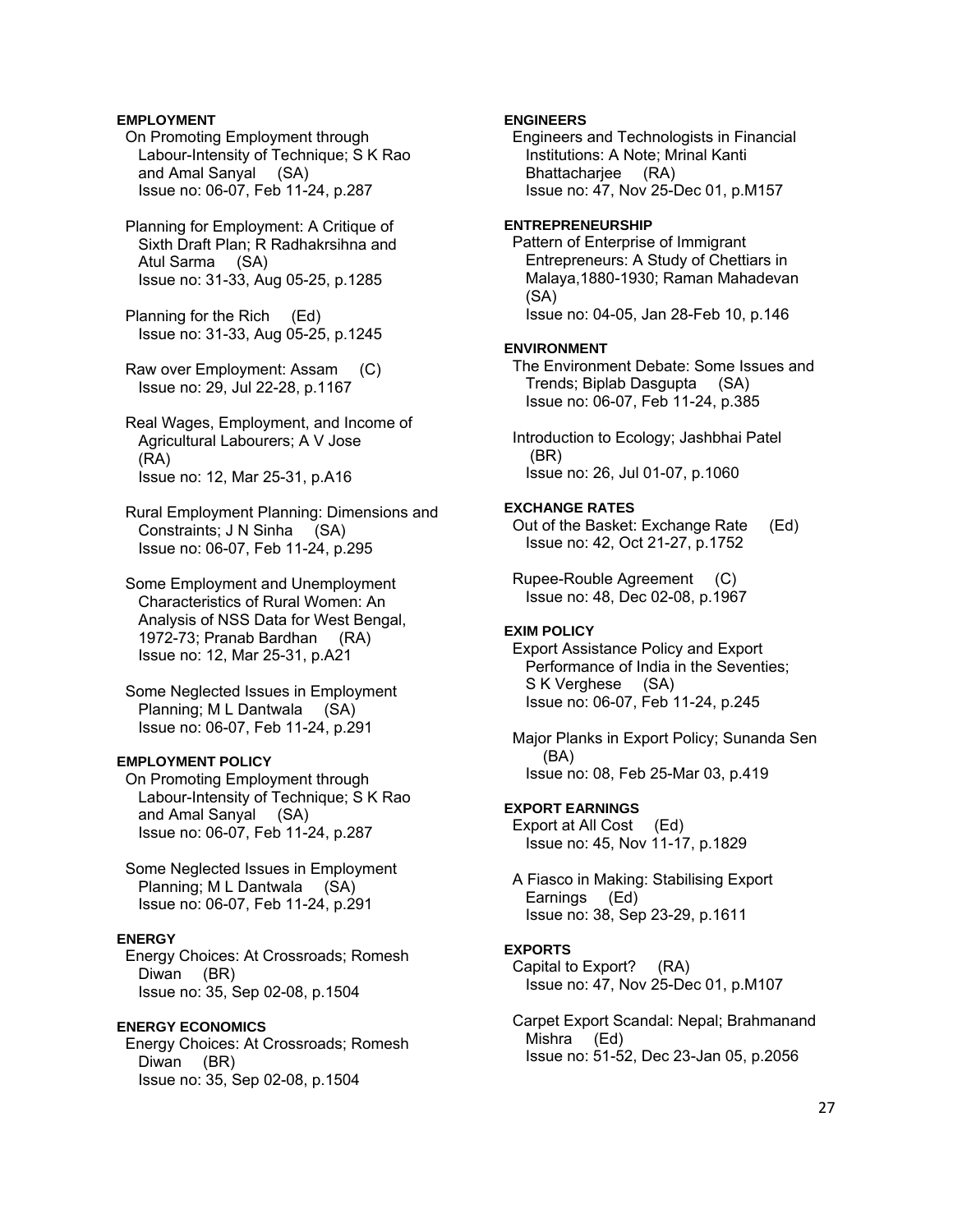## **EXPORTS**

 Export Assistance Policy and Export Performance of India in the Seventies; S K Verghese (SA) Issue no: 06-07, Feb 11-24, p.245

 Gift to Bullion Trade: Gold Sales (Ed) Issue no: 10, Mar 11-17, p.474

 Growing Dependence on Exports (Ed) Issue no: 10, Mar 11-17, p.473

 No Questions Asked: Exports (Ed) Issue no: 49, Dec 09-15, p.1990

 Spurious Concern for Exports (Ed) Issue no: 36, Sep 09-15, p.1529

 Strutting on Export Stage (RA) Issue no: 51-52, Dec 23-Jan 05, p.A97

## **FAMILY PLANNING**

 'Overpopulation' and the Rural Poor: A Rejoinder; M V Nadkarni (SA) Issue no: 27, Jul 08-14, p.1115

 Health and Population Control in the Draft Plan; D Banerji (SA) Issue no: 31-33, Aug 05-25, p.1385

 Rewards beyond Motherhood (BR) Issue no: 02, Jan 14-20, p.61

### **FARM MECHANIZATION**

 Effectiveness of Farmers' Adjustments to Risk; N S Jodha (RA) Issue no: 25, Jun 24-30, p.A38

## **FERTILIZER INDUSTRY**

 Fertiliser Contretemps (RA) Issue no: 25, Jun 24-30, p.A37

 HYV and Fertilisers: Synergy or Substitution?: A Comment; A Vaidyanathan (SA) Issue no: 25, Jun 24-30, p.1031

### **FERTILIZERS**

 HYV Fertilisers: Synergy or Substitution: Implications for Policy and Prospects for Agricultural Development; Kirit S Parikh (RA) Issue no: 12, Mar 25-31, p.A2

 In the Eye of the Storm: A Teheran Dairy  $(C)$  Issue no: 50, Dec 16-22, p.2033 **FINANCE COMMISSION** 

 Seventh Finance Commission's Recommendations: An Evaluation; N J Jhaveri (SA) Issue no: 51-52, Dec 23-Jan 05, p.2091

#### **FINANCES, STATES**

**FESTIVALS** 

 Inter-State Redstribution through Institutional Finance; I S Gulati and K K George (SA) Issue no: 31-33, Aug 05-25, p.1391

 More for the States (Ed) Issue no: 48, Dec 02-08, p.1957

## **FINANCIAL INSTITUTIONS**

 Engineers and Technologists in Financial Institutions: A Note; Mrinal Kanti Bhattachariee (RA) Issue no: 47, Nov 25-Dec 01, p.M157

 Inter-State Redstribution through Institutional Finance; I S Gulati and K K George (SA) Issue no: 31-33, Aug 05-25, p.1391

 Stipulation and Exercise of Convertibility Options by Financial Institutions; U K Srivastava and Nikhil M Oza (RA) Issue no: 47, Nov 25-Dec 01, p.M133

### **FINANCIAL MANAGEMENT**

 Engineers and Technologists in Financial Institutions: A Note; Mrinal Kanti Bhattacharjee (RA) Issue no: 47, Nov 25-Dec 01, p.M157

#### **FINANCIAL MARKETS**

 Financial Assets, Institutions and Markets; L C Gupta (BR) Issue no: 19, May 13-19, p.805

## **FISCAL POLICY**

 Fiscal Initiatives: West Bengal (C) Issue no: 11, Mar 18-24, p.517

 On Recasting the Fiscal Structure; Anand P Gupta (SA) Issue no: 04-05, Jan 28-Feb 10, p.161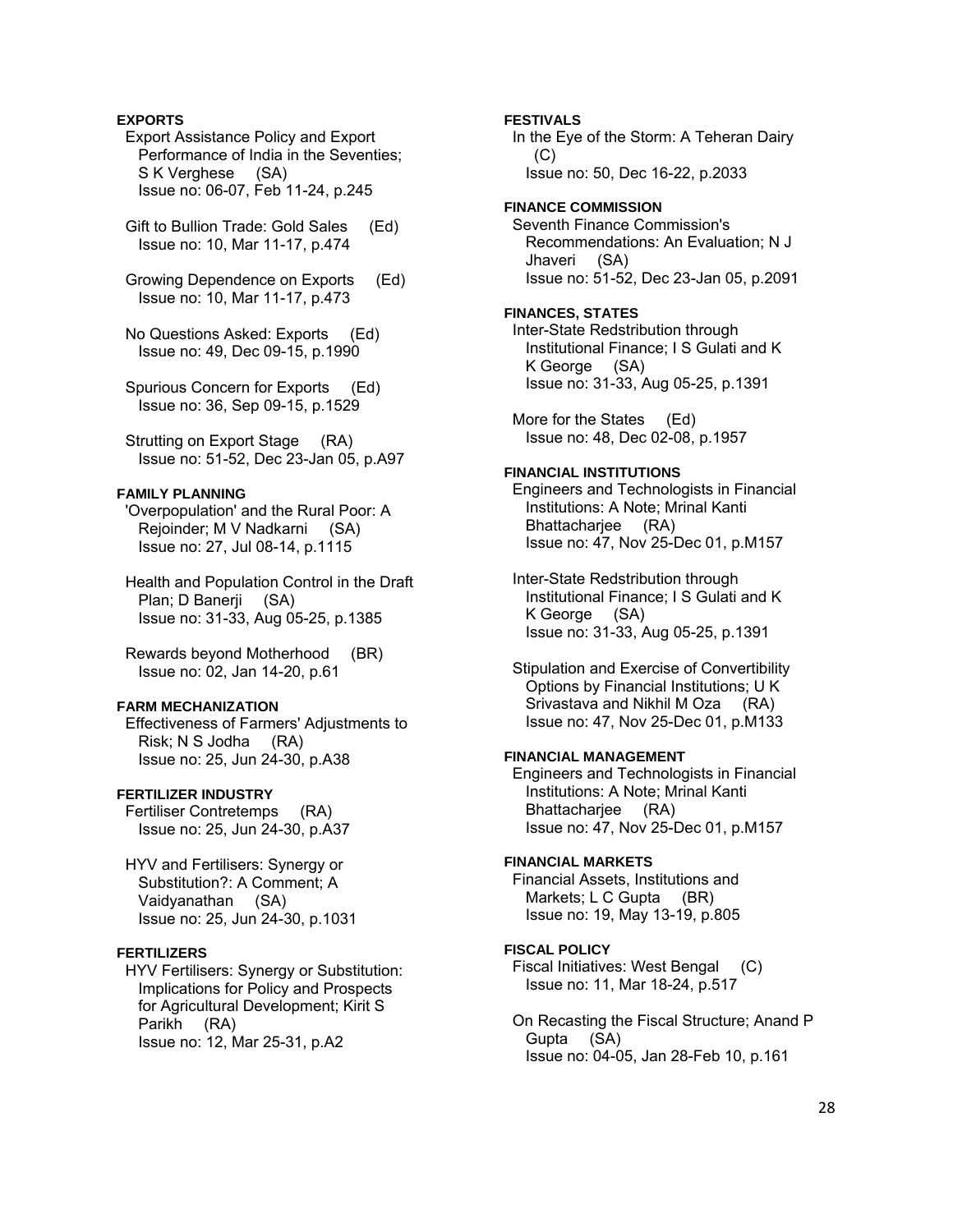## **FISHERIES AND MARINE PRODUCTS**

 Entry of Big Business into Fishing: Its Impact on Fish Economy; John Kurien (SA) Issue no: 36, Sep 09-15, p.1557

#### **FISHERMEN**

 Trouble in Goa: Fishing (C) Issue no: 19, May 13-19, p.799

## **FISHERY COOPERATIVES**

 One More Demonstration, One More Reminder: Labour (C) Issue no: 16, Apr 22-28, p.678

#### **FIVE YEAR PLANS**

 Macro-Economic Balance of Draft Plan; D R C (SA) Issue no: 31-33, Aug 05-25, p.1248

 The New Development Strategy: An Appraisal; C T Kurien (SA) Issue no: 31-33, Aug 05-25, p.1257

#### **FLOOD CONTROL**

 DVC and Flood Control; K V Subrahmanyam  $(C)$ Issue no: 45, Nov 11-17, p.1840

### **FLOODS**

 In Birbhum after the Floods: West Bengal; Partha Chatteriee (C) Issue no: 49, Dec 09-15, p.2001

 Man-Made Calamity: West Bengal; Ajit Roy (C) Issue no: 41, Oct 14-20, p.1728

## **FOREIGN CAPITAL**

 Indo-US Business Council: Public Postures and Private Purposes: New Delhi; B M  $(C)$ Issue no: 38, Sep 23-29, p.1616

 Inducement to Disinvest: Foreign Capital (Ed) Issue no: 08, Feb 25-Mar 03, p.404

 Opening the Doors to Foreign Capital: Bangladesh (C) Issue no: 15, Apr 15-21, p.650

## **FOREIGN COLLABORATIONS**

 Approach to Foreign Collaboration: A Critique of New Industrial Policy; K K Subrahmanian (SA) Issue no: 14, Apr 08-14, p.613

 Foreign Collaboration in Public Sector; Mohanan P Pillai (RA) Issue no: 21, May 27-Jun 02, p.M48

 Idle Pretence: Foreign Collaboration (Ed) Issue no: 40, Oct 07-13, p.1682

 New Leverage? (Ed) Issue no: 42, Oct 21-27, p.1749

 Of Stagnation and Collaboration: Industry; Sudeep Chaudhuri and Niloy Mukhopadhyay (C) Issue no: 03, Jan 21-27, p.93

**FOREIGN DIRECT INVESTMENT**  Capital to Export? (RA) Issue no: 47, Nov 25-Dec 01, p.M107

### **FOREIGN EXCHANGE**

 Open-Sesame for Foreign Banks and MNCs?  $(C)$ Issue no: 46, Nov 18-24, p.1877

 Stipulation and Exercise of Convertibility Options by Financial Institutions; U K Srivastava and Nikhil M Oza (RA) Issue no: 47, Nov 25-Dec 01, p.M133

## **FOREIGN EXCHANGE RESERVES**

 Levelling Off: Foreign Exchange Reserves (Ed) Issue no: 37, Sep 16-22, p.1571

#### **FOREIGN INVESTMENT**

 The Malaysian Way: Foreign Investment; Ramesh Jaura (C) Issue no: 24, Jun 17-23, p.987

## **FOREIGN POLICY**

 Aspects of Indian Foreign Policy; Parvati Vasudevan (BR) Issue no: 23, Jun 10-16, p.953

 Ceremonial All the Way (Ed) Issue no: 22, Jun 03-09, p.889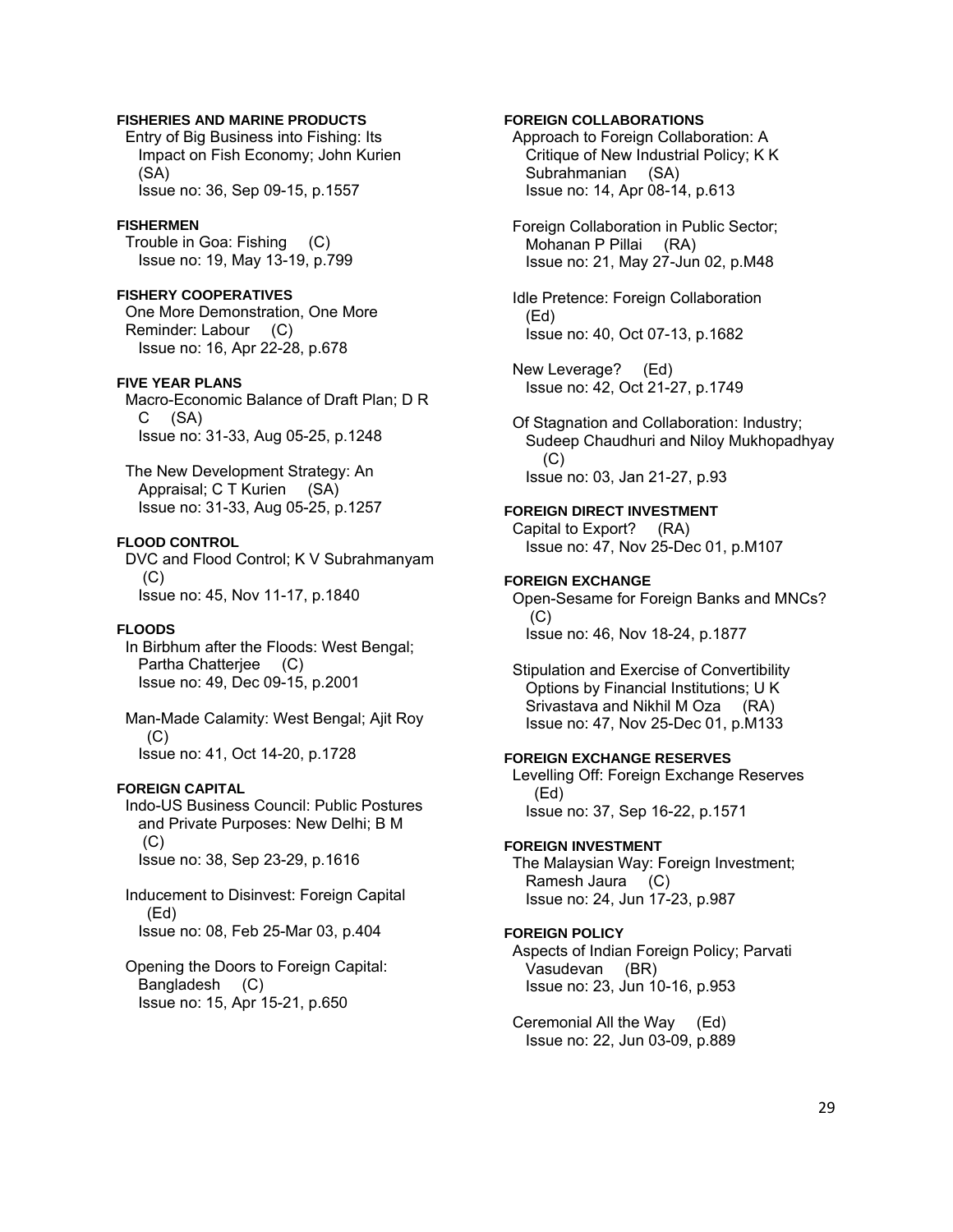### **FOREIGN POLICY**

 Coping with Change: Foreign Policy (Ed) Issue no: 11, Mar 18-24, p.503

 Isolation of Foreign Policy (Ed) Issue no: 08, Feb 25-Mar 03, p.401

 The Making of Foreign Policy; Romesh Thapar (F) Issue no: 25, Jun 24-30, p.1009

 New Leverage? (Ed) Issue no: 42, Oct 21-27, p.1749

 Role of China in International Relations; T V Sathyamurthy (SA) Issue no: 45, Nov 11-17, p.1851

 Strictly Bipartisan: Foreign Policy (Ed) Issue no: 48, Dec 02-08, p.1958

 To Peking via Moscow: Foreign Policy; M R (Ed) Issue no: 38, Sep 23-29, p.1612

## **FOREIGN RELATIONS**

 Out of Step with Moscow?: CPI (Ed) Issue no: 46, Nov 18-24, p.1872

 Silence on Diego Garcia: Indian Ocean (Ed) Issue no: 04-05, Jan 28-Feb 10, p.119

## **FOREIGN REMITTANCES**

 Impact of Foreign Remittances: A Case Study of Chavakkad Village in Kerala; B A Prakash (SA) Issue no: 27, Jul 08-14, p.1107

### **FOREIGN TRADE**

 Political Gestures: Indo-Soviet Trade (Ed) Issue no: 41, Oct 14-20, p.1716

## **FUND MANAGEMENT**

 Funding of Treasury Bills in India; T K Velayudham (SA) Issue no: 18, May 06-12, p.771

## **FUTURES MARKET**

 Anatomy of Multi-Commodity Trading Conglomerates: A Case Study; Frederick F Clairmonte and John Cavanagh (SA) Issue no: 50, Dec 16-22, p.2044

#### **FUTUROLOGY**

 Future of the Corporation; B L Maheshwari (BR) Issue no: 47, Nov 25-Dec 01, p.M109

## **GLOBALIZATION**

 Anatomy of Multi-Commodity Trading Conglomerates: A Case Study; Frederick F Clairmonte and John Cavanagh (SA) Issue no: 50, Dec 16-22, p.2044

 Art and Internationalism; Geeta Kapur (P) Issue no: 19, May 13-19, p.802

## **GOA**

 Of Goa and Sikkim: History (Ed) Issue no: 51-52, Dec 23-Jan 05, p.2055

 Trouble in Goa: Fishing (C) Issue no: 19, May 13-19, p.799

### **GOLD**

 Gift to Bullion Trade: Gold Sales (Ed) Issue no: 10, Mar 11-17, p.474

## **GOVERNMENT SECURITIES**

 RAW Rides Again: Police; M R (Ed) Issue no: 50, Dec 16-22, p.2024

## **GREEN REVOLUTION**

 Green Revolution across the Border; G K Chadha (BR) Issue no: 47, Nov 25-Dec 01, p.1933

 Growth and Instability in Crop Output in Eastern India; Purnendu Sekhar Das (SA) Issue no: 41, Oct 14-20, p.1741

 Miniature Green Revolution Society: Pantnagar; Sumanta Banerjee (C) Issue no: 22, Jun 03-09, p.902

 Why Grow More Food?: An Analysis of Some Contradictions in the 'Green Revolution' in Kerala; Joan P Mencher (RA) Issue no: 51-52, Dec 23-Jan 05, p.A98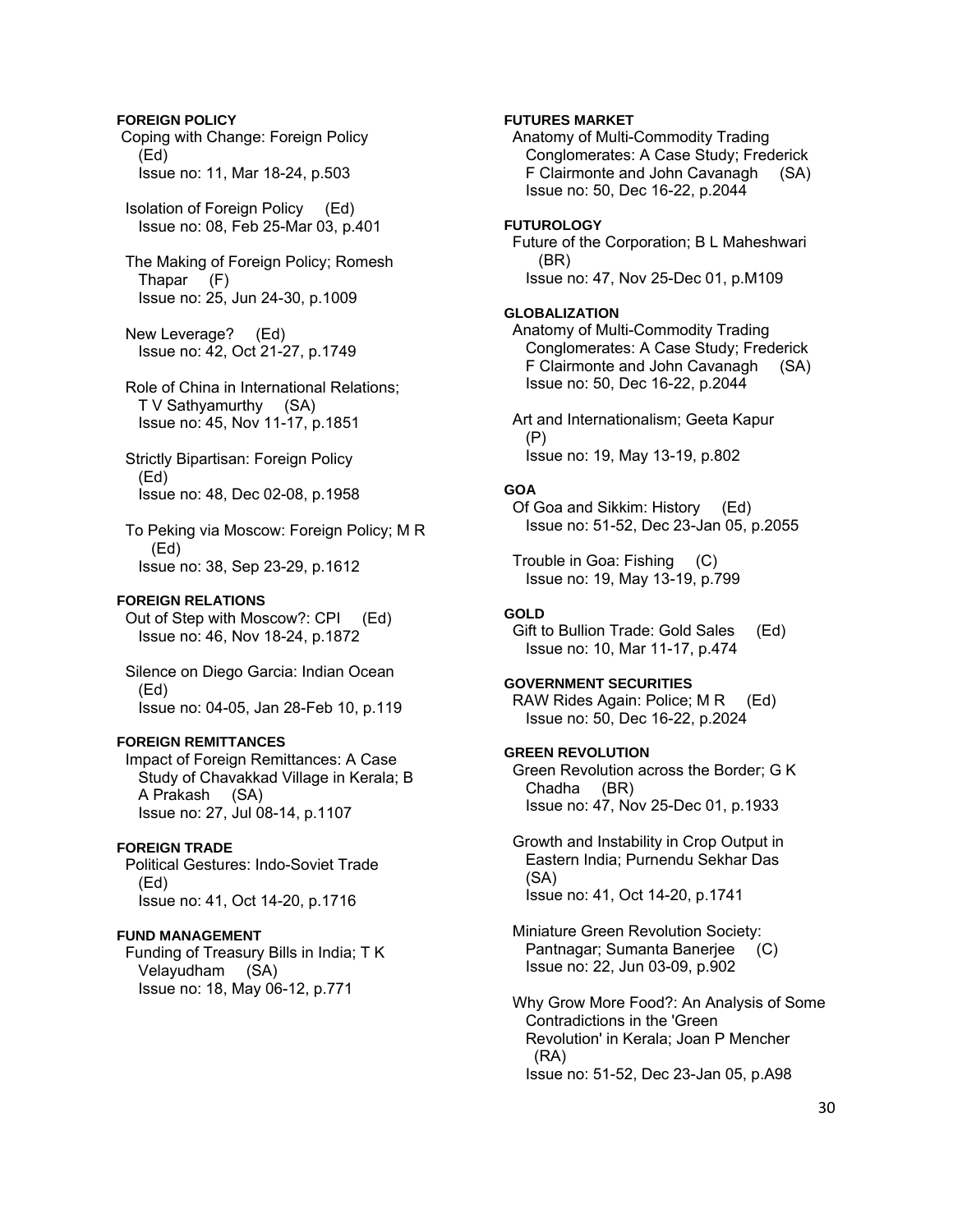## **GROUNDWATER**

 Utilisation of Groundwater Resources; Nazim A Kazmi (SA) Issue no: 17, Apr 29-May 05, p.738

## **GUJARAT**

 Seasonal Migration and Co-operative Capitalism: Crushing of Cane and of Labour by Sugar Factories of Bardoli; Jan Breman (SA) Issue no: 31-33, Aug 05-25, p.1317

### **HARYANA**

 Anti-Worker Offensive in Haryana: Labour; Sumanta Banerjee (C) Issue no: 11, Mar 18-24, p.513

 Gatherings from Growth: Haryana (Ed) Issue no: 10, Mar 11-17, p.475

 Growth of Agricultural Output in Haryana, 1952-53 to 1974-75: A Time Series Analysis; K K Shangari and D P Gupta (RA) Issue no: 39, Sep 30-Oct 06, p.A84

#### **HEALTH**

 Health and Population Control in the Draft Plan; D Banerji (SA) Issue no: 31-33, Aug 05-25, p.1385

## **HEALTH AND ENVIRONMENT**

 Class View of Health and Disease; D Banerji (RA) Issue no: 27, Jul 08-14, p.1103

## **HEALTHCARE SERVICES**

 Alternative Development Strategies: A Look at Some Micro Experiments; Harsh Sethi (SA) Issue no: 31-33, Aug 05-25, p.1307

 Maharashtra's Rural Health Services Scheme: An Evaluation; Kumudini Dandekar and Vaijayanti Bhate (SA) Issue no: 50, Dec 16-22, p.2047

 Marketing of Pharmaceuticals in Rural India; V R Navelkar and M D Banker (RA) Issue no: 34, Aug 26-Sep 01, p.M95

 Political Dimensions of Health and Health Services; D Banerji (SA) Issue no: 22, Jun 03-09, p.924

 Politics of an International Health Programme: Bangladesh; John Briscoe  $(C)$ Issue no: 11, Mar 18-24, p.518

#### **HIGHER EDUCATION**

 Higher Education for the Scheduled Castes and Scheduled Tribes; Viney Kirpal (SA) Issue no: 04-05, Jan 28-Feb 10, p.165

 JNU and the Political Power Game: Education; Sumanta Banerjee (C) Issue no: 36, Sep 09-15, p.1542

 Ritual Beginning: Universities (Ed) Issue no: 27, Jul 08-14, p.1087

#### **HISTORY**

 Learning from Tachai: Excerpts from a China Diary-II; Govind Kelkar (C) Issue no: 49, Dec 09-15, p.2003

 Left Academicians and Writing of Indian History (LE) Issue no: 19, May 13-19, p.789

 Left Academicians and Writing of Indian History; Vasanthi Raman (LE) Issue no: 23, Jun 10-16, p.933

 Left Academicians and Writing of Indian History (LE) Issue no: 29, Jul 22-28, p.1164

 Of Goa and Sikkim: History (Ed) Issue no: 51-52, Dec 23-Jan 05, p.2055

 Preliminaries in Peking: Excerpts from a China Dairy-I; Govind Kelkar (C) Issue no: 48, Dec 02-08, p.1972

 Role of China in International Relations; T V Sathyamurthy (SA) Issue no: 47, Nov 25-Dec 01, p.1941

 The Roots Extend to Yenan: Excerpts from a China Diary-III; Govind Kelkar (C) Issue no: 50, Dec 16-22, p.2035

 Unscholarly Chauvinists: Assam (C) Issue no: 45, Nov 11-17, p.1843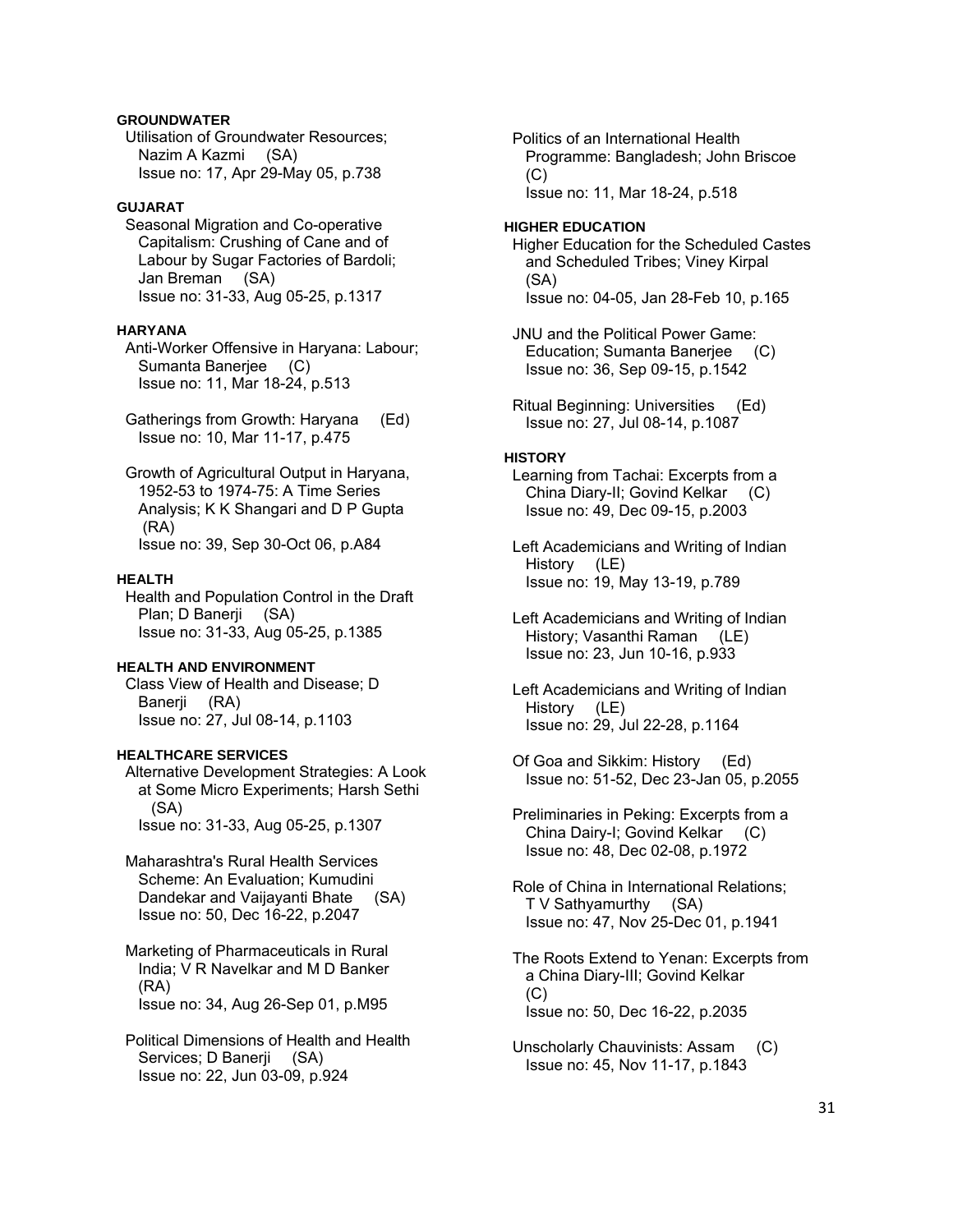## **HISTORY**

 Visit to Shanghai Machine Tools Plant: Excerpts from China Diary-IV; Govind Kelkar (C) Issue no: 51-52, Dec 23-Jan 05, p.2071

### **HOSPITALS**

 Closure of a Hospital: West Bengal; Timir Basu (C) Issue no: 02, Jan 14-20, p.53

#### **HOTELS AND RESTAURANTS**

 A Convenient Alibi: Tourism (Ed) Issue no: 39, Sep 30-Oct 06, p.1652

### **HOUSING**

 Just One Point: Assam; Joy Kanta Sarma (C) Issue no: 15, Apr 15-21, p.647

### **HUMAN RESOURCE DEVELOPMENT**

 Much Ado about Nothing; Vinod Vyasulu (BR) Issue no: 09, Mar 04-10, p.453

 Training for Public Enterprise Managers: Relevance of Organisation Development; Nitish R De (RA) Issue no: 47, Nov 25-Dec 01, p.M115

#### **HUNGER AND STARVATION**

 Politics of Hunger; A Rahman (BR) Issue no: 12, Mar 25-31, p.549

## **IMF**

 Decline and Fall of IMF: World Monetary System (Ed) Issue no: 24, Jun 17-23, p.974

 A Fiasco in Making: Stabilising Export Earnings (Ed) Issue no: 38, Sep 23-29, p.1611

 World Bank, IMF and the Poor: Bank-Fund Meetings (C) Issue no: 40, Oct 07-13, p.1693

### **IMMIGRATION**

 Socio-Economic Characteristics of Emigrants and Emigrants' Households: A Case Study of Two Villages in Kerala; E T Mathew and Gopinathan P R Nair (SA) Issue no: 28, Jul 15-21, p.1141

#### **IMPERIALISM**

 Auxiliaries in Service of Imperialism: Africa; Karrim Essack (C) Issue no: 12, Mar 25-31, p.547

 Basis of Post War Imperialism; S Siri (BR) Issue no: 51-52, Dec 23-Jan 05, p.2075

 New Imperialism Re-Examined: Britain in the Scramble for Southeast Asia; Amalendu Guha (BR) Issue no: 45, Nov 11-17, p.1847

 Oil Is Thicker than Blood: Imperialism (Ed) Issue no: 26, Jul 01-07, p.1047

#### **IMPORTS**

 Export Assistance Policy and Export Performance of India in the Seventies; S K Verghese (SA) Issue no: 06-07, Feb 11-24, p.245

 Import of Trawlers: Fishing (Ed) Issue no: 02, Jan 14-20, p.35

 Salvation through Imports (Ed) Issue no: 14, Apr 08-14, p.593

 Short-Sighted Protectionism: Textiles; Janina Gomes (C) Issue no: 18, May 06-12, p.753

#### **INCOME**

 Real Wages, Employment, and Income of Agricultural Labourers; A V Jose (RA) Issue no: 12, Mar 25-31, p.A16

### **INCOME DISTRIBUTION**

 Income Distribution in Urban Areas: A Case Study of Bangalore (SA) Issue no: 15, Apr 15-21, p.662

 Surface View; N K Chandra (BR) Issue no: 17, Apr 29-May 05, p.729

### **INCOME TAX**

 Rationalisation of Personal Income Taxation; M P Chitale (SA) Issue no: 04-05, Jan 28-Feb 10, p.153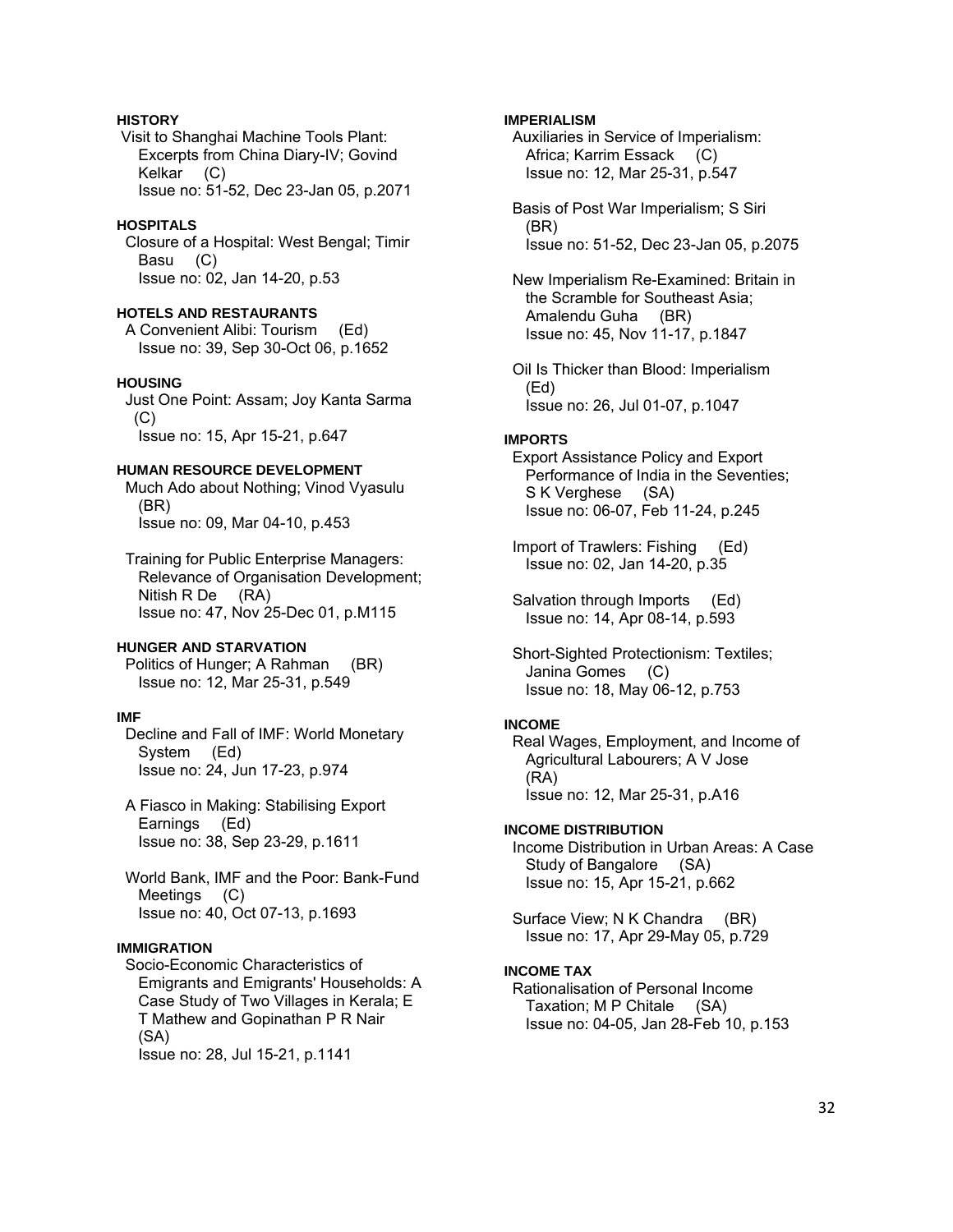## **INDEPENDENCE MOVEMENT**

 Review: Politics of a Plantation Economy; Hiren Gohain (BR) Issue no: 13, Apr 01-07, p.579

## **INDIA-AFGHANISTAN RELATIONS**

 End to 'Power of the Family': Afghanistan (Ed) Issue no: 18, May 06-12, p.742

## **INDIA-BANGLADESH RELATIONS**

 Harnessing Ganga and Brahmaputra: Implications of Anglo American Move (C) Issue no: 04-05, Jan 28-Feb 10, p.129

#### **INDIA-BHUTAN RELATIONS**

Quiet Assertion: Bhutan; M R (Ed) Issue no: 37, Sep 16-22, p.1571

#### **INDIA-CHINA RELATIONS**

 Contrary Voices: India-China Relations; Mohan Ram (Ed) Issue no: 43-44, Oct 28-Nov 10, p.1782

 Equidistance Obsolete?: CPI(M) and China (Ed) Issue no: 11, Mar 18-24, p.502

 Goodwill Delegation's Visit: India-China Relations (C) Issue no: 14, Apr 08-14, p.604

 India and China; Romesh Thapar (F) Issue no: 43-44, Oct 28-Nov 10, p.1787

 Injustice to the Many; Trevor Drieberg (BR) Issue no: 50, Dec 16-22, p.2041

 Lifting Shadow: India and China (Ed) Issue no: 11, Mar 18-24, p.502

 Out of Step with Moscow?: CPI (Ed) Issue no: 46, Nov 18-24, p.1872

## **INDIA-CHINA RELATIONS**

 Patterns of Inequality; T V Sathyamurthy (BR) Issue no: 10, Mar 11-17, p.488

 Science and Technology in Development: Policy Options for India and China; Aqueil Ahmad (SA) Issue no: 51-52, Dec 23-Jan 05, p.2079

 Sino-Indian Agreement on Tibetan Trade and Intercourse: Its Origin and Significance; K Gupta (SA) Issue no: 16, Apr 22-28, p.696

#### **INDIA-IRAN RELATIONS**

 Shared Hegemonic Aspirations: India and Iran (Ed) Issue no: 04-05, Jan 28-Feb 10, p.118

### **INDIA-PAKISTAN RELATIONS**

 Discord over Ravi-Beas: North (C) Issue no: 37, Sep 16-22, p.1582

**INDIA-SOVIET RELATIONS**  Soviet Union and India; L P Singh (BR) Issue no: 41, Oct 14-20, p.1739

### **INDIA-SOVIET UNION ECONOMIC RELATIONS**

 Rupee-Rouble Agreement (C) Issue no: 48, Dec 02-08, p.1967

## **INDIA-SOVIET UNION RELATIONS**

 Defining Our National Interest: India and Soviet Union (Ed) Issue no: 12, Mar 25-31, p.535

 Political Gestures: Indo-Soviet Trade (Ed) Issue no: 41, Oct 14-20, p.1716

### **INDIA-UNITED STATES RELATIONS**

 Harnessing Ganga and Brahmaputra: Implications of Anglo American Move  $(C)$ Issue no: 04-05, Jan 28-Feb 10, p.129

 Indo-US Business Council: Public Postures and Private Purposes: New Delhi; B M  $(C)$ Issue no: 38, Sep 23-29, p.1616

 Moment of Untruth: Nuclear Policy (Ed) Issue no: 17, Apr 29-May 05, p.710

 Structural Constraints: Indo-US Relations (Ed) Issue no: 01, Jan 07-13, p.03

## **INDIAN OCEAN**

 The Indian Ocean; B Rama Rao (BR) Issue no: 49, Dec 09-15, p.2011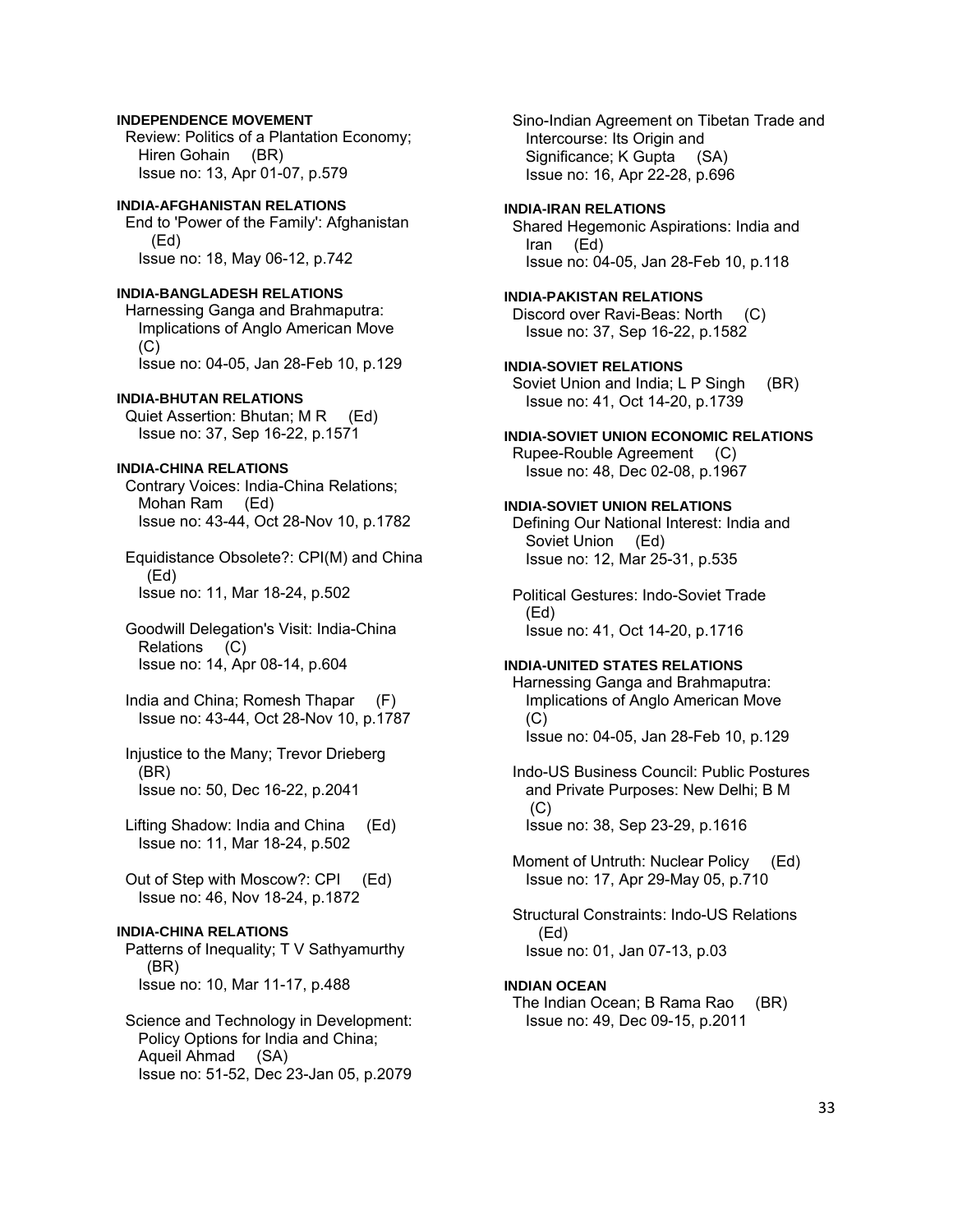## **INDIAN OCEAN**

 The Indian Ocean; B Rama Rao (BR) Issue no: 49, Dec 09-15, p.2011

 Silence on Diego Garcia: Indian Ocean (Ed) Issue no: 04-05, Jan 28-Feb 10, p.119

## **INDIRECT TAXES**

 Indirect tax Reform; I S Gulati (F) Issue no: 06-07, Feb 11-24, p.181

**INDO-CHINA RELATIONS**  Battleground Again?: Indo-China (Ed) Issue no: 02, Jan 14-20, p.34

## **INDO-SOVIET UNION RELATIONS**

 Counting Our Blessings; Sushil Khanna (BR) Issue no: 16, Apr 22-28, p.691

# **INDO-UNITED STATES RELATIONS**

 Unanswered Questions: Indo-US Spying Venture; Mohan Ram (C) Issue no: 17, Apr 29-May 05, p.720

# **INDUSTRIAL ACCIDENTS**

 Of Drink and Death: Labour (Ed) Issue no: 50, Dec 16-22, p.2023

 Workers Unprotected against Industrial Accidents: Labour-II (C) Issue no: 12, Mar 25-31, p.545

# **INDUSTRIAL DISPUTES**

 Buying Death Cheap: Madhya Pradesh; N K Singh (Ed) Issue no: 23, Jun 10-16, p.931

 Mounting Opposition to Junta: Pakistan  $(C)$ Issue no: 17, Apr 29-May 05, p.722

 Operation Cover Up?: Bailadilla (Ed) Issue no: 18, May 06-12, p.742

# **INDUSTRIAL ENTERPRISES**

 Visit to Shanghai Machine Tools Plant: Excerpts from China Diary-IV; Govind Kelkar (C) Issue no: 51-52, Dec 23-Jan 05, p.2071

 What Is an 'Industry'?: Labour-I; Timir Basu (C) Issue no: 19, May 13-19, p.797

## **INDUSTRIAL FINANCE**

 On the Wrong Tracks: Industry; Charvaka (C) Issue no: 14, Apr 08-14, p.601

## **INDUSTRIAL GROWTH AND DEVELOPMENT**

 Capital and Finance in the Industrial Revolution: Lessons for the Third World; Sushil Khanna (SA) Issue no: 46, Nov 18-24, p.1889

 Fairy Tales about Industrial Growth  $(C)$ Issue no: 49, Dec 09-15, p.1997

 The Giants and the Giant-Killer; H K Paranjee (P) Issue no: 41, Oct 14-20, p.1733

- Industrial Development in India: Some Reflections on Growth and Stagnation; Deepak Nayyar (SA) Issue no: 31-33, Aug 05-25, p.1265
- Of Stagnation and Collaboration: Industry; Sudeep Chaudhuri and Niloy Mukhopadhyay (C) Issue no: 03, Jan 21-27, p.93
- On the Wrong Tracks: Industry; Charvaka (C) Issue no: 14, Apr 08-14, p.601
- Return to Pragmatism: New Delhi; B M (C) Issue no: 30, Jul 29-Aug 04, p.1200
- Some Less Known Factors behind Recent Industrial Change in Punjab and Haryana; M L Pandit (SA) Issue no: 47, Nov 25-Dec 01, p.1935
- Structural Retrogression in the Indian Economy Since the Mid Sixties; S L Shetty (SA) Issue no: 06-07, Feb 11-24, p.185
- What Is an 'Industry'?: Labour-I; Timir Basu (C) Issue no: 19, May 13-19, p.797
- Wooing Industry, Unsuccessfully: North  $(C)$ Issue no: 28, Jul 15-21, p.1131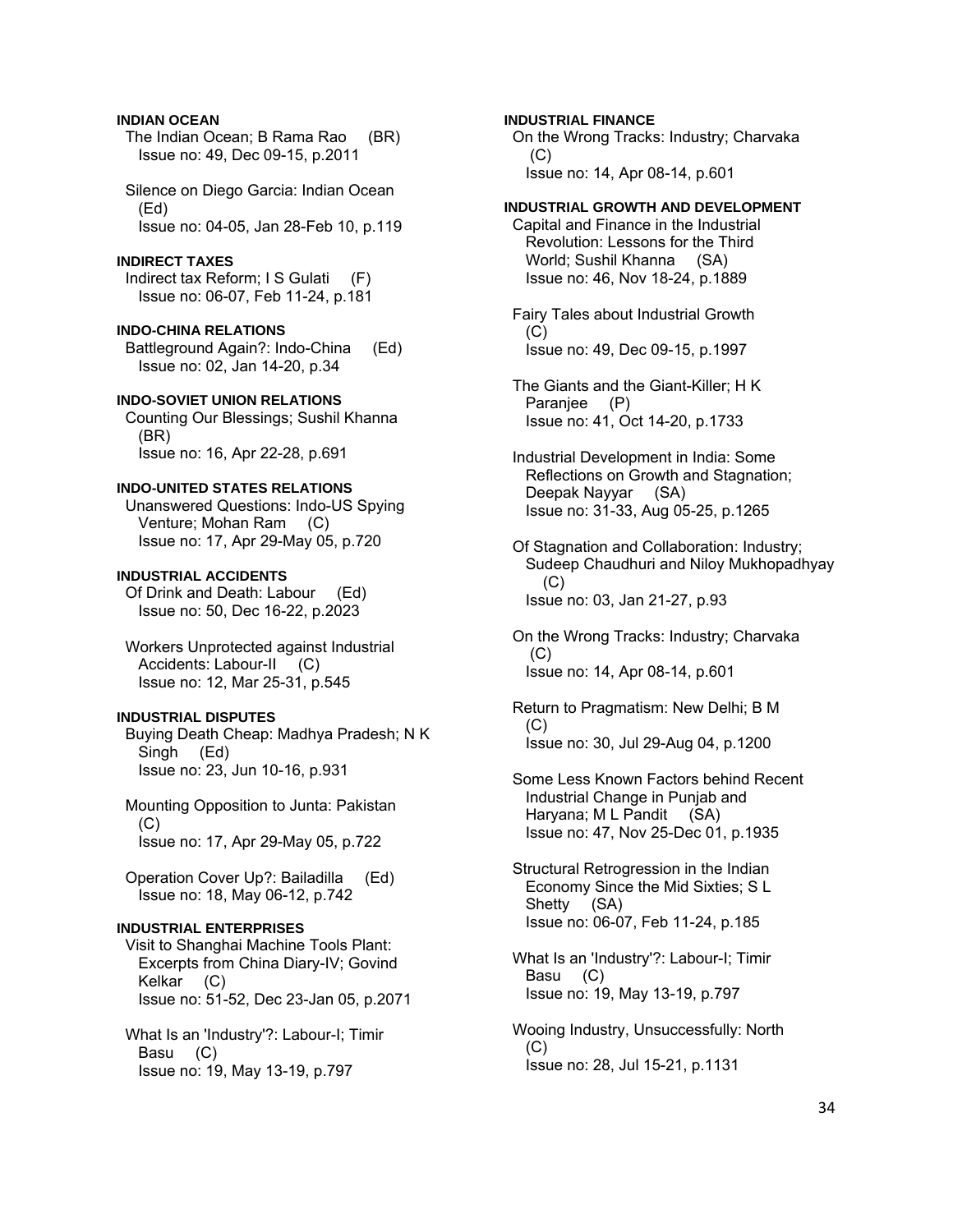## **INDUSTRIAL LABOUR**

 Bell-Metal Workers of Assam: Cottage Industry; Joy Kanta Sarma (C) Issue no: 42, Oct 21-27, p.1764

 Cheated by Delay: Labour; Timir Basu (C) Issue no: 27, Jul 08-14, p.1094

 Conditions of Bombay's Textile Workers: Labour; Amrita Abraham (C) Issue no: 42, Oct 21-27, p.1761

 New Pressures within Janata: New Delhi; B  $M$  (C) Issue no: 47, Nov 25-Dec 01, p.1921

 Tannery Workers of Calcutta: Labour-I; Timir Basu (C) Issue no: 12, Mar 25-31, p.544

 Workers Unprotected against Industrial Accidents: Labour-II (C) Issue no: 12, Mar 25-31, p.545

## **INDUSTRIAL LICENSING**

 Not an Excess of Regulations (RA) Issue no: 08, Feb 25-Mar 03, p.417

Salvation through Imports (Ed) Issue no: 14, Apr 08-14, p.593

 Worst of Both Worlds?: The Economy (Ed) Issue no: 20, May 20-26, p.827

### **INDUSTRIAL POLICY**

 Approach to Foreign Collaboration: A Critique of New Industrial Policy; K K Subrahmanian (SA) Issue no: 14, Apr 08-14, p.613

 Confused Goals, Ineffective Tools: Industrial Policy (C) Issue no: 04-05, Jan 28-Feb 10, p.125

 The Giants and the Giant-Killer; H K Paranjee (P) Issue no: 41, Oct 14-20, p.1733

 Multi-Fibre Policy for Implications of Cotton Textile Industry; C P Chandrasekhar and Mridul Eapen (SA) Issue no: 39, Sep 30-Oct 06, p.1669

 No Bones Broken (Ed) Issue no: 01, Jan 07-13, p.01

 No Policy for Sick Units (RA) Issue no: 21, May 27-Jun 02, p.M29

 Revolution and Counter-Revolution in Euthopia (SA) Issue no: 09, Mar 04-10, p.461

 Small Is Big: A Critique of the Industrial Policy Statement; Bhabatosh Datta (SA) Issue no: 03, Jan 21-27, p.113

 Small Sector in New Industrial Policy; C T Kurien (SA) Issue no: 09, Mar 04-10, p.455

West Bengal's Industrial Policy (C) Issue no: 02, Jan 14-20, p.48

 Wooing Industry, Unsuccessfully: North (C) Issue no: 28, Jul 15-21, p.1131

### **INDUSTRIAL PRODUCTION**

 Fairy Tales about Industrial Growth  $(C)$ Issue no: 49, Dec 09-15, p.1997

 Industrial Development in India: Some Reflections on Growth and Stagnation; Deepak Nayyar (SA) Issue no: 31-33, Aug 05-25, p.1265

 On the Wrong Tracks: Industry; Charvaka  $(C)$ Issue no: 14, Apr 08-14, p.601

 Production in Tiny, Small and Large Scale Sectors: A Note; Bimal Jalan (SA) Issue no: 20, May 20-26, p.852

## **INDUSTRIAL PRODUCTS**

 Economies of Scale and Implications for Policy: A Study of Electrical Ceiling Fan Industry; Subir Kumar Das (RA) Issue no: 21, May 27-Jun 02, p.M57

## **INDUSTRIAL PROJECTS**

 Taj Endangered by Mathura Refinery: Uttar Pradesh (C) Issue no: 02, Jan 14-20, p.54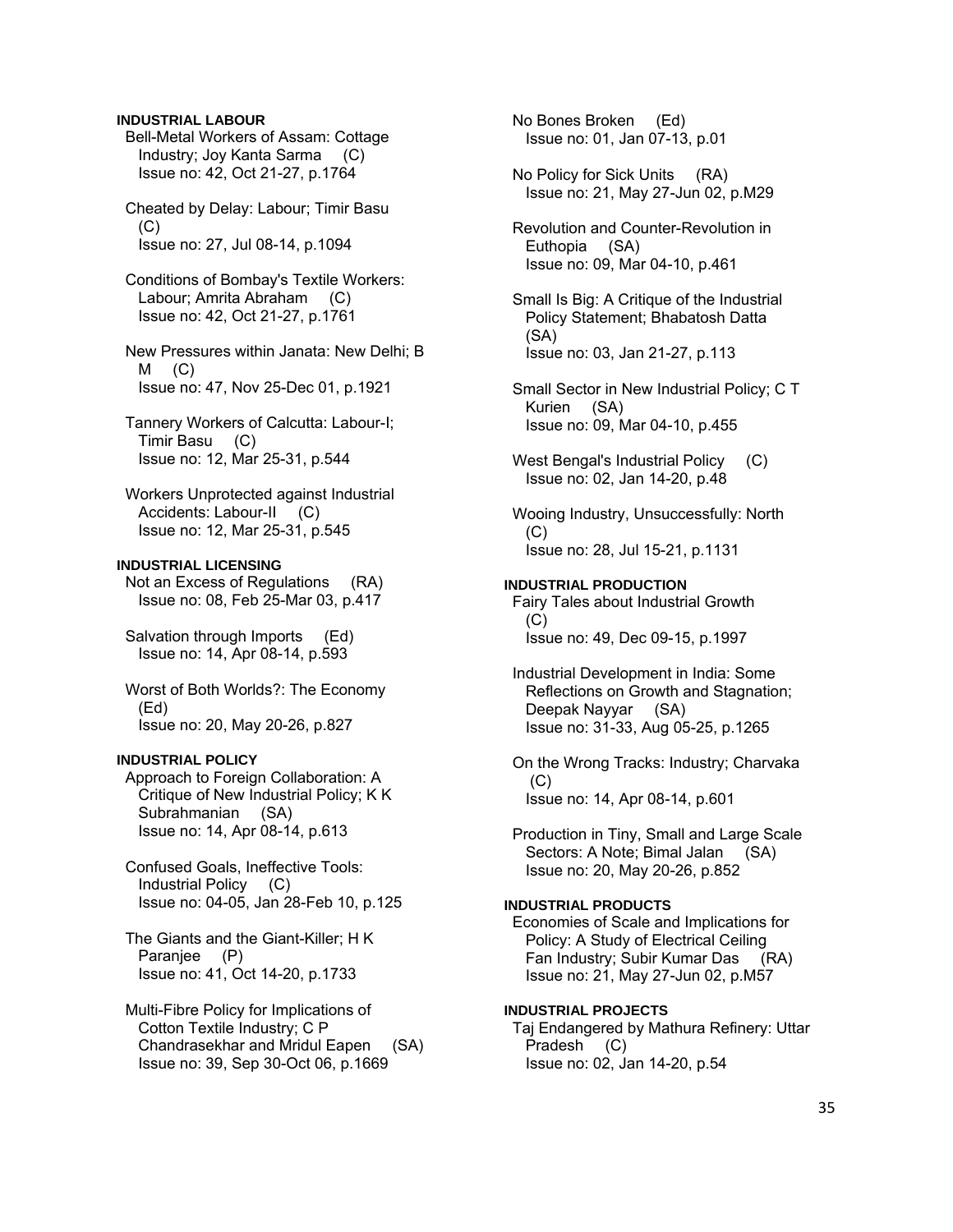**INDUSTRIAL RELATIONS** 

 'Starving Them Out': Industrial Relations (Ed) Issue no: 14, Apr 08-14, p.595

 Anti-Worker Offensive in Haryana: Labour; Sumanta Baneriee (C) Issue no: 11, Mar 18-24, p.513

 Attack on Colliery Workers: Labour (Ed) Issue no: 20, May 20-26, p.828

 Bell-Metal Workers of Assam: Cottage Industry; Joy Kanta Sarma (C) Issue no: 42, Oct 21-27, p.1764

 Bidi Workers of Nipani: Labour; Anil Avachat (C) Issue no: 30, Jul 29-Aug 04, p.1203

 Cheated by Delay: Labour; Timir Basu (C) Issue no: 27, Jul 08-14, p.1094

 Conditions of Bombay's Textile Workers: Labour; Amrita Abraham (C) Issue no: 42, Oct 21-27, p.1761

 Employers' View: Industrial Relations (C) Issue no: 43-44, Oct 28-Nov 10, p.1785

 False Claim: Labour (Ed) Issue no: 26, Jul 01-07, p.1046

 Industrial Relations Bill, 1978: A Critical Overview: Labour; Bagaram Tulpule (C) Issue no: 41, Oct 14-20, p.1719

Industrial Relations Bill, 1978: Critical Review of Main Provisions; Bagaram Tulpule (SA) Issue no: 45, Nov 11-17, p.1859

 Industrial Relations Legislation: An Alternative Model; Bagaram Tulpule (SA) Issue no: 49, Dec 09-15, p.2017

 Industrial Repression at Faridabad: Labour-II; Ramnath Narayanswamy (C) Issue no: 08, Feb 25-Mar 03, p.411

 Massacre of Kanpur Workers: Government's Lies Nailed: Labour-I (C) Issue no: 09, Mar 04-10, p.442

 Murder of Scrap-Pickers: Jamshedpur; Hemendra Narayan (C) Issue no: 36, Sep 09-15, p.1541

 New Industrial Relations Legislation: Labour; Bagaram Tulpule (C) Issue no: 13, Apr 01-07, p.573

 Operation Santaldih; Adhir Chakravarty and Timir Basu (LE) Issue no: 40, Oct 07-13, p.1685

 Peasant-Merchant Conflict: Uttar Pradesh; Arun Sinha (C) Issue no: 47, Nov 25-Dec 01, p.1929

 Public Sector Employees' Demands: Labour  $(C)$ Issue no: 25, Jun 24-30, p.1017

 The Pupri Killings: Bihar; Hemendra Narayan (C) Issue no: 37, Sep 16-22, p.1580

 Union Involvement Revisited; Baldev R Sharma (SA) Issue no: 30, Jul 29-Aug 04, p.1233

 What Is an 'Industry'?: Labour-I; Timir Basu (C) Issue no: 19, May 13-19, p.797

**INDUSTRIAL RESEARCH**  Marketing Research in Indian Industry;

 Vasant N Patankar (RA) Issue no: 34, Aug 26-Sep 01, p.M81

## **INFLATION**

 Growth by Inflation?: The Economy (C) Issue no: 03, Jan 21-27, p.87

 Inflation and Distribution of Income; Sridhar Krishna (SA) Issue no: 02, Jan 14-20, p.63

## **INFORMATION AND COMMUNICATION TECHNOLOGY**

 Threat of Nuclear Disaster: Satellites; B Radhakrishna Rao (C) Issue no: 15, Apr 15-21, p.648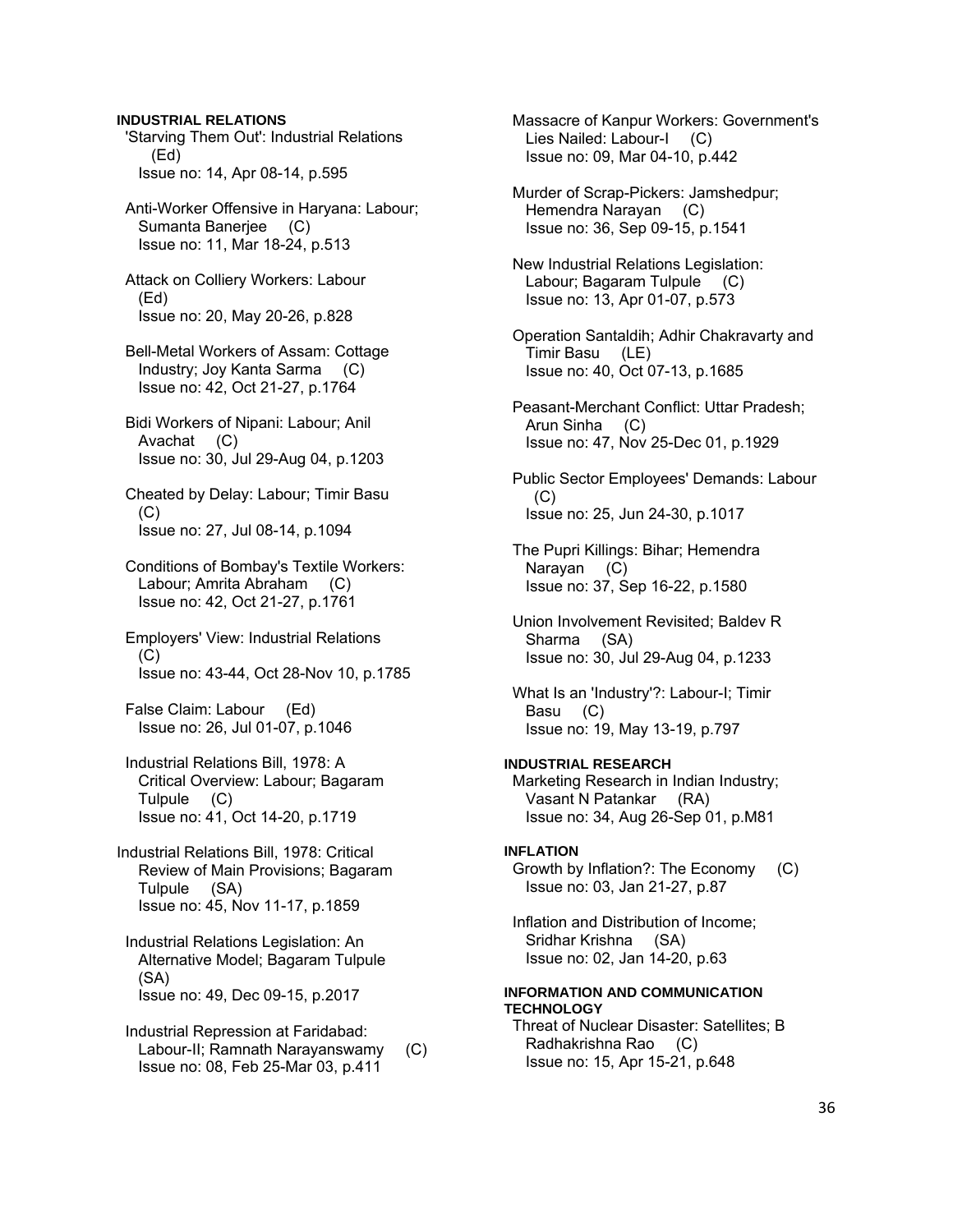## **INFORMATION SYSTEM**

 Chaotic Information System: Corporate Sector (C) Issue no: 42, Oct 21-27, p.1763

## **INTELLECTUALS**

 The Quest for Indian Intellectuals; A Ghosh (P) Issue no: 38, Sep 23-29, p.1621

## **INTERNATIONAL AFFAIRS**

 Ready to Believe: International Affairs; G  $PD$  (C) Issue no: 23, Jun 10-16, p.945

 The Territorial Imperative: International Affairs; G P D (C) Issue no: 03, Jan 21-27, p.98

## **INTERNATIONAL ORGANIZATIONS**

 ILO, India and Social Justice; B N Datar (BR) Issue no: 25, Jun 24-30, p.1023

## **INTERNATIONAL RELATIONS**

 Concentric Circles: West Asia; Ninan Koshy (C) Issue no: 01, Jan 07-13, p.13

- Karakoram Highway: India-Pakistan-China; Mohan Ram (C) Issue no: 26, Jul 01-07, p.1058
- Of Trade and Transit: India, Nepal and Bhutan (Ed) Issue no: 13, Apr 01-07, p.563
- Role of China in International Relations; T V Sathyamurthy (SA) Issue no: 45, Nov 11-17, p.1851
- Role of China in International Relations; T V Sathyamurthy (SA) Issue no: 46, Nov 18-24, p.1899
- Role of China in International Relations; T V Sathyamurthy (SA) Issue no: 47, Nov 25-Dec 01, p.1941

## **INTERNATIONAL TRADE**

 Of Trade and Transit: India, Nepal and Bhutan (Ed) Issue no: 13, Apr 01-07, p.563

 Stimulating World Economy: Bonn Summit; Ramesh Jaura (C) Issue no: 27, Jul 08-14, p.1102

 Whistling in the Dark: World Trade and Payments (C) Issue no: 23, Jun 10-16, p.940

### **INVESTMENT**  The Budget, Prices and Investment (SA)

Issue no: 13, Apr 01-07, p.587

 Capital to Export? (RA) Issue no: 47, Nov 25-Dec 01, p.M107

 Pressures for More Investment: The Economy; B M (Ed) Issue no: 25, Jun 24-30, p.1006

 Waiting for Investment: West Bengal-I (C) Issue no: 28, Jul 15-21, p.1129

## **IRAN**

 Anatomy of a Police State (C) Issue no: 04-05, Jan 28-Feb 10, p.136

- In the Eye of the Storm: A Teheran Dairy  $(C)$ Issue no: 50, Dec 16-22, p.2033
- Making the 'White Revolution' Red: Iran; Sean O'Faolain and Essan al Khassani (C) Issue no: 19, May 13-19, p.800

 The Shah Visit: Iran; Sumanta Banerjee  $(C)$ Issue no: 04-05, Jan 28-Feb 10, p.133

 Shah's Last Card: Iran (Ed) Issue no: 46, Nov 18-24, p.1872

### **IRAQ**

Yet Another Misalliance: Iraq (Ed) Issue no: 23, Jun 10-16, p.932

#### **IRON AND STEEL INDUSTRY**  A Bigger Steel Plan?: New Delhi; B M

 (C) Issue no: 23, Jun 10-16, p.939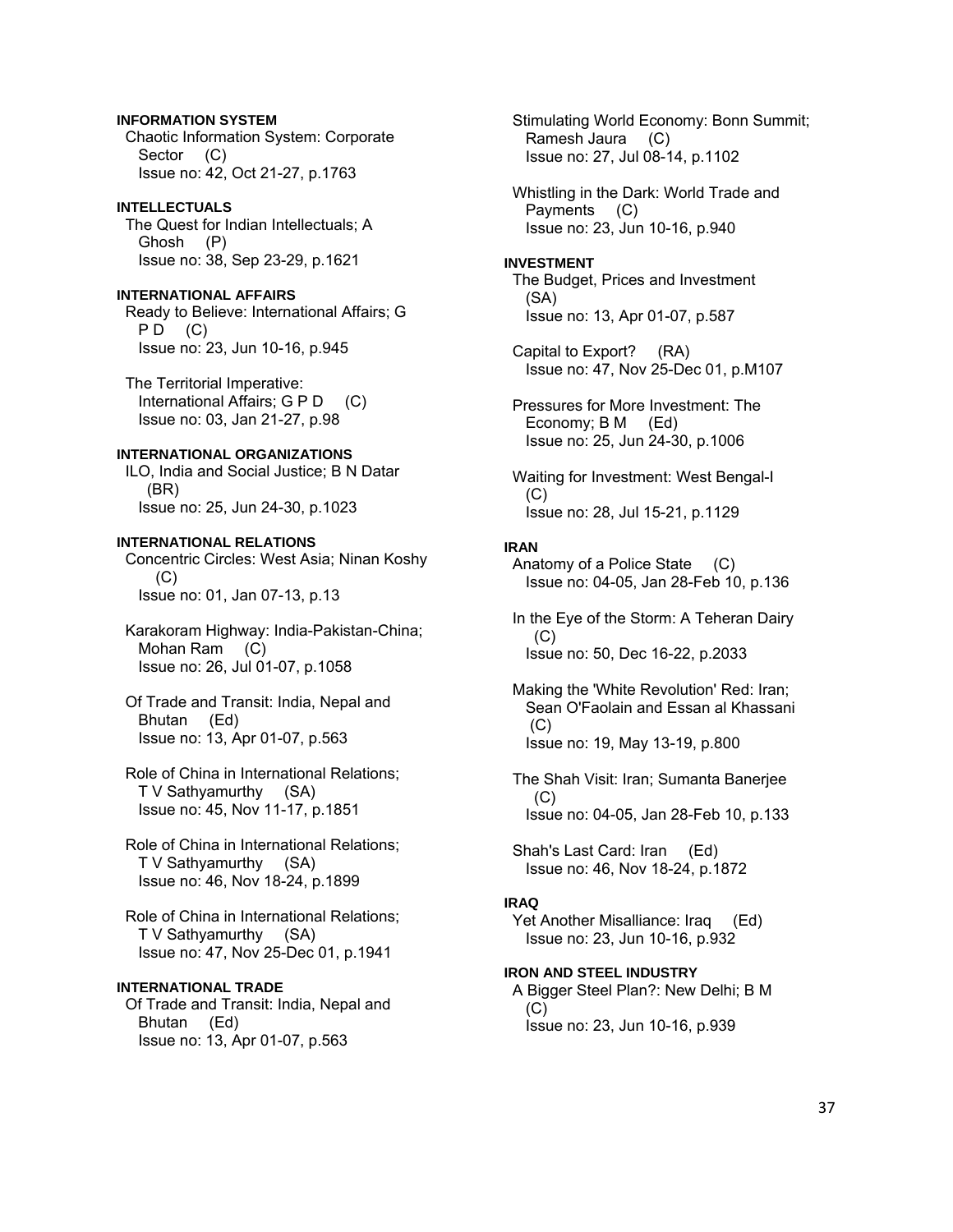### **IRON AND STEEL INDUSTRY**

 New Thinking in Steel: New Delhi; B M  $(C)$ Issue no: 45, Nov 11-17, p.1837

 Unsound Pricing: Steel (Ed) Issue no: 22, Jun 03-09, p.890

## **IRRIGATION**

 Irrigation Muddle: Kerala; M D Nalapat (C) Issue no: 20, May 20-26, p.836

 Linking Irrigation with Development: Some Policy Issues; V M Rao (SA) Issue no: 24, Jun 17-23, p.993

## **IRRIGATION PROJECTS**

 For Whom the Water Flows (RA) Issue no: 12, Mar 25-31, p.A1

 Water Supply as an Instrument of Agricultural Policy: A Case Study; Robert Wade (RA) Issue no: 12, Mar 25-31, p.A9

#### **ISRAEL**

 Israel and the Bomb: West Asia; S K Ghosh (C) Issue no: 09, Mar 04-10, p.449

### **JAMMU AND KASHMIR**

 August 1953: An Opinion Survey: Jammu and Kashmir; Balraj Puri (C) Issue no: 27, Jul 08-14, p.1095

 Political Stalemate?: Jammu and Kashmir; Balraj Puri (C) Issue no: 47, Nov 25-Dec 01, p.1925

#### **JAMSHEDPUR**

 Murder of Scrap-Pickers: Jamshedpur; Hemendra Narayan (C) Issue no: 36, Sep 09-15, p.1541

## **JANATA GOVERNMENT**

 Authoritarianism and Democracy: First Anniversary of New Regime; Pranab Bardhan (SA) Issue no: 11, Mar 18-24, p.529

 Into Janata's Second Year; Romesh Thapar (F) Issue no: 13, Apr 01-07, p.565

## **JOB SATISFACTION**

 Job Preferences of Management Graduates: Study of Graduating Students Seeking Jobs through Campus Recruitment Programme; Chavan Wadhva (RA) Issue no: 08, Feb 25-Mar 03, p.M25

### **JUTE INDUSTRY AND TEXTILES**

 Battle of Big Groups: Jute Industry  $(C)$ Issue no: 22, Jun 03-09, p.901

 Fleecing the Grower: Jute (C) Issue no: 20, May 20-26, p.835

 Jute Industry's Economic Crimes (C) Issue no: 51-52, Dec 23-Jan 05, p.2061

 Larger Role for JCI: Jute (C) Issue no: 49, Dec 09-15, p.2000

## **KARNATAKA**

 Another Election (Ed) Issue no: 41, Oct 14-20, p.1713

 How the Land Was Lost: Karnataka; V Lakshminarayana (C) Issue no: 02, Jan 14-20, p.51

 Life and Death of Chikkathimmaiah: Karnataka (C) Issue no: 18, May 06-12, p.751

 New Political Pointers; Romesh Thapar (F) Issue no: 45, Nov 11-17, p.1834

 Spurious Choice: Chikmagalur (Ed) Issue no: 45, Nov 11-17, p.1830

 Urs Rides Again: Karnataka (C) Issue no: 09, Mar 04-10, p.440

#### **KENYA**

 'Orderly' Succession: Kenya-II; Padma Srinivasan (C) Issue no: 41, Oct 14-20, p.1732

 Amidst the Encircling Boom: Kenya; Hari Sharan Chhabra (C) Issue no: 15, Apr 15-21, p.649

 Kenya under Kenyatta: Kenya-I; Karrim Essack (C) Issue no: 41, Oct 14-20, p.1729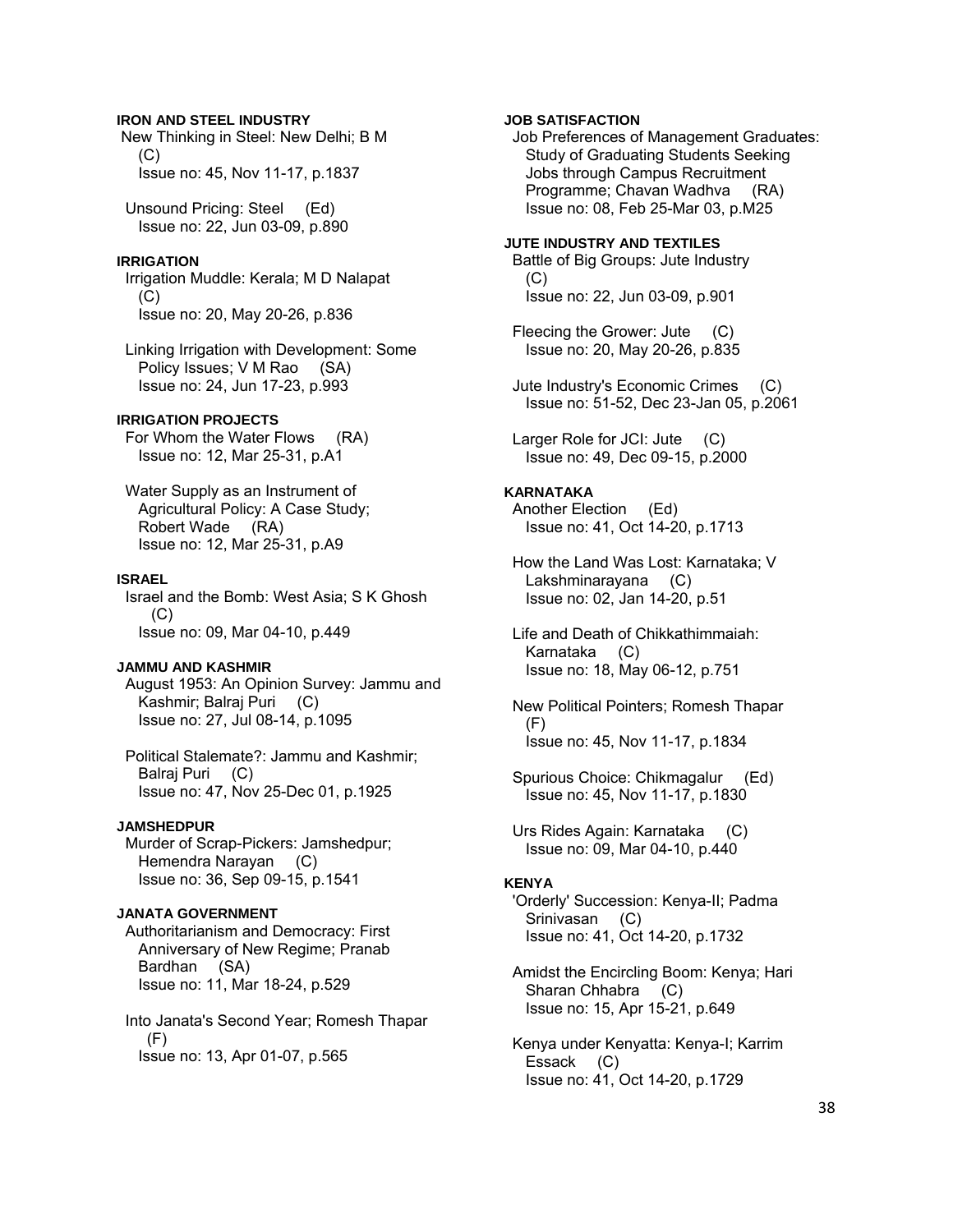Agrarian Relations in Two Rice Regions of Kerala; Joan P Mencher (SA) Issue no: 06-07, Feb 11-24, p.349 Employment, Income and Food Intake among Selected Agricultural Labour Households; P G K Paniker (SA) Issue no: 31-33, Aug 05-25, p.1361 Impact of Foreign Remittances: A Case Study of Chavakkad Village in Kerala; B A Prakash (SA) Issue no: 27, Jul 08-14, p.1107 Irrigation Muddle: Kerala; M D Nalapat  $(C)$  Issue no: 20, May 20-26, p.836 Science for the People: Kerala; K P Kannan (C) Issue no: 40, Oct 07-13, p.1691 Socio-Economic Characteristics of Emigrants and Emigrants' Households: A Case Study of Two Villages in Kerala; E T Mathew and Gopinathan P R Nair (SA) Issue no: 28, Jul 15-21, p.1141 Stunted Coconut Economy: Kerala; Gita Aravamudan (C) Issue no: 51-52, Dec 23-Jan 05, p.2064 Why Grow More Food?: An Analysis of Some Contradictions in the 'Green Revolution' in Kerala; Joan P Mencher (RA) Issue no: 51-52, Dec 23-Jan 05, p.A98 **KEYNESIAN ECONOMICS**  Capital Accumulation in Chile and Latin America; Michel Chossudovsky (SA) Issue no: 23, Jun 10-16, p.955 **KHADI AND VILLAGE INDUSTRIES**  Bell-Metal Workers of Assam: Cottage Industry; Joy Kanta Sarma (C) Issue no: 42, Oct 21-27, p.1764 **LABOUR**  Bidi Workers of Nipani: Labour-II (C) Issue no: 29, Jul 22-28, p.1176

**KERALA** 

 False Claim: Labour (Ed) Issue no: 26, Jul 01-07, p.1046

 On Promoting Employment through Labour-Intensity of Technique; S K Rao and Amal Sanyal (SA) Issue no: 06-07, Feb 11-24, p.287

 Operation Santaldih: Labour; Timir Basu  $(C)$ Issue no: 26, Jul 01-07, p.1054

 Porters of Howrah Goods Shed: Labour; Timir Basu (C) Issue no: 49, Dec 09-15, p.1998

 Ship Watchmen: Broken Commitments: Labour; Timir Basu (C) Issue no: 48, Dec 02-08, p.1968

## **LABOUR ECONOMICS**

 Struggle against Wage Freeze: Labour (Ed) Issue no: 01, Jan 07-13, p.04

**LABOUR LAWS AND LEGISLATIONS** 

 Industrial Relations Bill, 1978: A Critical Overview: Labour; Bagaram Tulpule (C) Issue no: 41, Oct 14-20, p.1719

 Industrial Relations Legislation: An Alternative Model; Bagaram Tulpule (SA) Issue no: 49, Dec 09-15, p.2017

### **LABOUR MIGRATION**

 Operation Santaldih: Labour; Timir Basu (C) Issue no: 26, Jul 01-07, p.1054

 Seasonal Migration and Co-operative Capitalism: Crushing of Cane and of Labour by Sugar Factories of Bardoli; Jan Breman (SA) Issue no: 31-33, Aug 05-25, p.1317

 Tobacco Development and Labour Migration: Planning for Labour Welfare and Development; M S A Rao (SA) Issue no: 29, Jul 22-28, p.1183

## **LABOUR MOVEMENTS**

 Climbing Up a Treadmill: Labour-I (C) Issue no: 08, Feb 25-Mar 03, p.410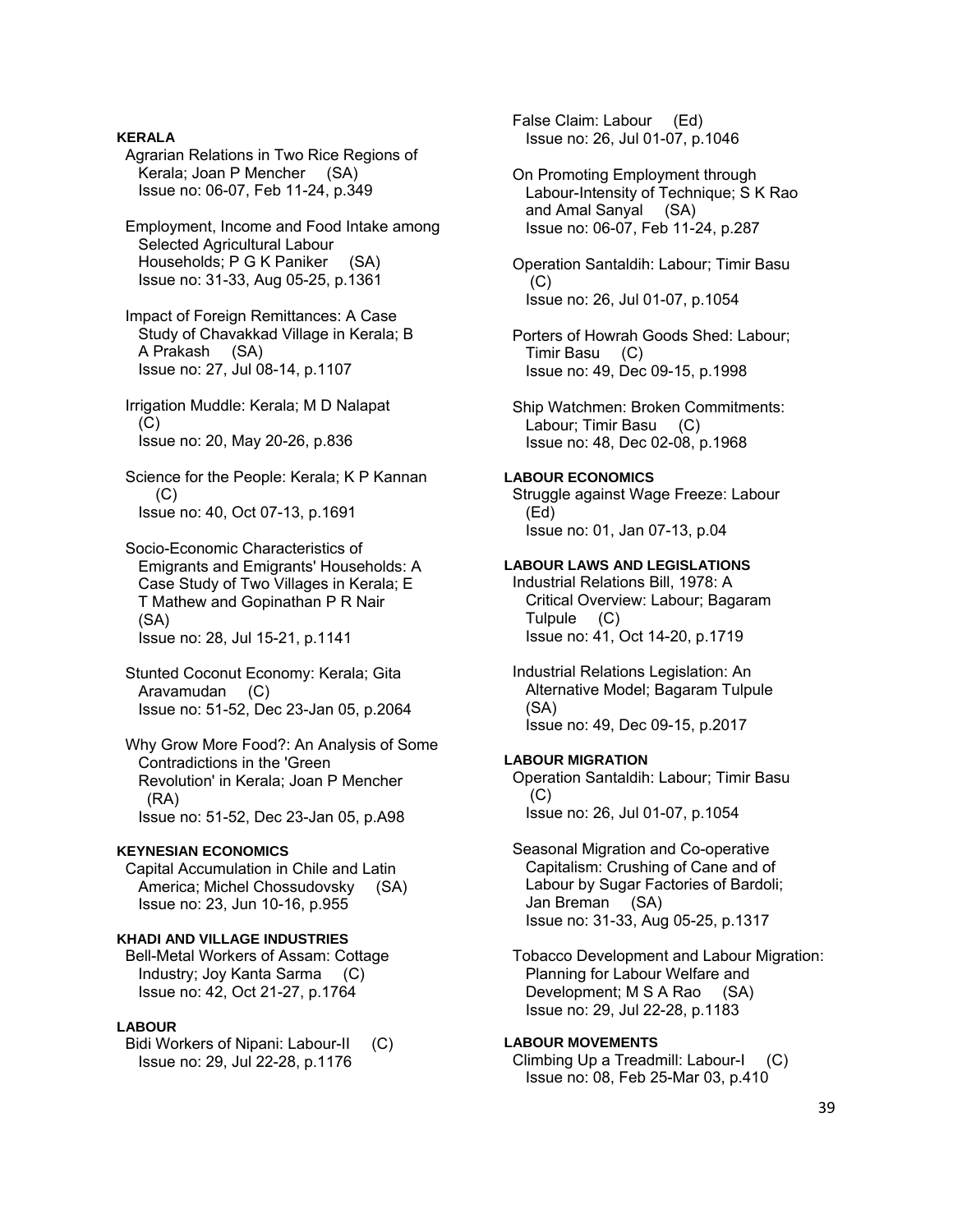## **LABOUR MOVEMENTS**

 Farmers' Agitation: Tamil Nadu (C) Issue no: 17, Apr 29-May 05, p.717

 Unemployment and Bullets for Bailadilla Workers: Labour; N K Singh (C) Issue no: 15, Apr 15-21, p.643

### **LANAGUAGE AND LITERATURE**  Begin with Certainties and End in Doubts; Tilottama Misra (BR)

Issue no: 46, Nov 18-24, p.1887

## **LAND HOLDINGS AND OWNERSHIP**

 How the Land Was Lost: Karnataka; V Lakshminarayana (C) Issue no: 02, Jan 14-20, p.51

 Landlord-Police Attacks on Peasants: Fact-Finding Committee's Report: Andhra Pradesh (C) Issue no: 40, Oct 07-13, p.1690

 Legal Loopholes: To Landlords' Rescue: Bihar; Arun Sinha (C) Issue no: 42, Oct 21-27, p.1758

## **LAND REFORM**

 False Passion: Land Reform (Ed) Issue no: 20, May 20-26, p.826

- Land Reform: Concealing the Surplus: New Delhi; B M (C) Issue no: 26, Jul 01-07, p.1051
- Land Reforms Implementation and Role of Administrator; P C Joshi (RA) Issue no: 39, Sep 30-Oct 06, p.A78

 Legal Loopholes: To Landlords' Rescue: Bihar; Arun Sinha (C) Issue no: 42, Oct 21-27, p.1758

 The Small Lessor and the Big Lessee: Evidence from West Bengal; Debidas Ray (RA) Issue no: 51-52, Dec 23-Jan 05, p.A119

 Writing off Land Reform (Ed) Issue no: 47, Nov 25-Dec 01, p.1913

## **LANGUAGE POLICY**  Centre-State Relations (Ed) Issue no: 30, Jul 29-Aug 04, p.1193

 Many Languages, One Nation: Quest for an All-India Language; V K R V Rao (SA) Issue no: 25, Jun 24-30, p.1025

 Modernising Our Languages: Mass Media; Vasantha Surya (C) Issue no: 28, Jul 15-21, p.1128

 Red Herring: Language Issue (Ed) Issue no: 22, Jun 03-09, p.890

 Reviving a Controversy: Language; Mohan Ram (C) Issue no: 25, Jun 24-30, p.1012

## **LATIN AMERICA**

 Capital Accumulation in Chile and Latin America; Michel Chossudovsky (SA) Issue no: 23, Jun 10-16, p.955

## **LAW AND ORDER**

 'Cleaning up' the Country: Pakistan (C) Issue no: 21, May 27-Jun 02, p.869

 'Disturbed Area' (Ed) Issue no: 15, Apr 15-21, p.633

 After the Verdict: Pakistan (Ed) Issue no: 12, Mar 25-31, p.536

 Anatomy of a Police State (C) Issue no: 04-05, Jan 28-Feb 10, p.136

 CPI(M) Too Is for 'Normalcy': West Bengal; Ajit Roy (C) Issue no: 40, Oct 07-13, p.1696

 Crime and Punishment in Rajan Case: The Police; Mukundan C Menon (C) Issue no: 39, Sep 30-Oct 06, p.1658

 Crimes without Punishment (Ed) Issue no: 40, Oct 07-13, p.1681

 Dharmishta Society: Sri Lanka (C) Issue no: 20, May 20-26, p.837

 Familiar Voices (Ed) Issue no: 39, Sep 30-Oct 06, p.1649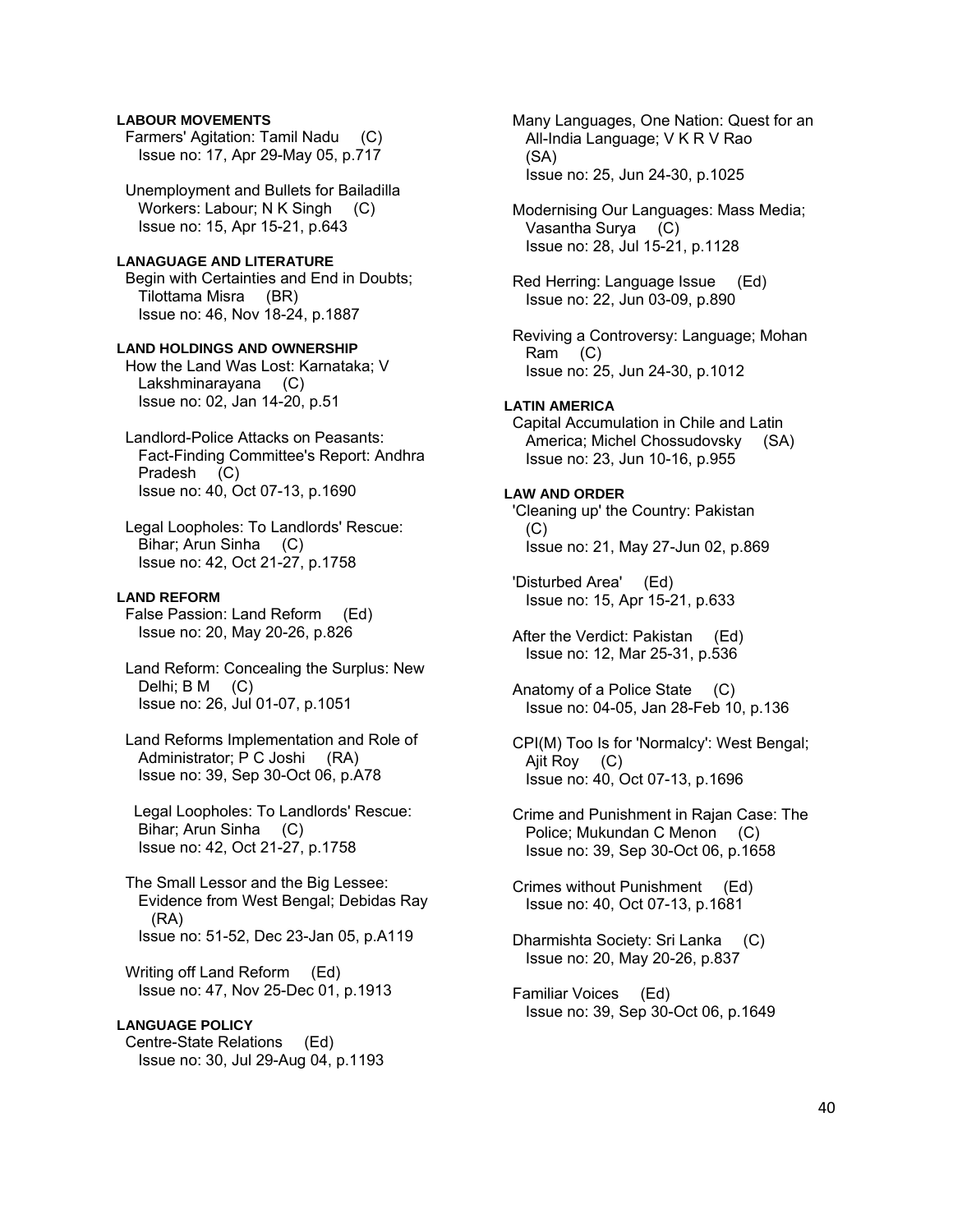### **LAW AND ORDER**

 The Family Connection: Shah Commission's Findings-III (C) Issue no: 23, Jun 10-16, p.941

 In Search of Judges: Andhra Pradesh; M R (Ed) Issue no: 36, Sep 09-15, p.1532

 Massacre of Kanpur Workers: Government's Lies Nailed: Labour-I (C) Issue no: 09, Mar 04-10, p.442

 Masters and Servants: Shah Commission's Final Report-I (C) Issue no: 37, Sep 16-22, p.1583

 Murder at Melon: Nagaland (Ed) Issue no: 13, Apr 01-07, p.562

 Murder in Dacca: Ziaur Rahman's Second Round; N M J (SA) Issue no: 12, Mar 25-31, p.551

 Our Stupid Politicians; Romesh Thapar  $(F)$ Issue no: 12, Mar 25-31, p.539

 Partial Sucess (Ed) Issue no: 12, Mar 25-31, p.533

 The Police Problem; Romesh Thapar (F) Issue no: 36, Sep 09-15, p.1535

 Rules of the Game (Ed) Issue no: 34, Aug 26-Sep 01, p.1453

 Suppressing the Symptoms; Adrak Vyapari (LE) Issue no: 42, Oct 21-27, p.1752

 Suppressing the Symptoms: Chief Ministers' Conference (C) Issue no: 40, Oct 07-13, p.1689

 There Is Popularity in Unpopularity; Romesh Thapar (F) Issue no: 19, May 13-19, p.791

 Violence of the Rich; Sumanta Banerjee (C) Issue no: 01, Jan 07-13, p.11

 The Wrecking of Delhi: Shah Commission's Findings-V (C) Issue no: 25, Jun 24-30, p.1019 **LAWS AND LEGISLATIONS**  Institutionalising Detention without Trial: Law; Niloufer Bhagwat (C) Issue no: 11, Mar 18-24, p.510 New Industrial Relations Legislation: Labour; Bagaram Tulpule (C) Issue no: 13, Apr 01-07, p.573 **LEAST DEVELOPED COUNTRIES**  Nestle Alimentana SA: The Limits to Public Relations; Susan George (SA) Issue no: 37, Sep 16-22, p.1591 Urban vs Rural or Rich vs Poor?; Hanumantha C P Rao (RA) Issue no: 40, Oct 07-13, p.1699

**LEATHER INDUSTRY** 

 Tannery Workers of Calcutta: Labour-I; Timir Basu (C) Issue no: 12, Mar 25-31, p.544

**LIFE INSURANCE**  Fleecing the Poor: Life Insurance (Ed) Issue no: 37, Sep 16-22, p.1570

**LITERACY PROGRAMMES**  Paper Plan (Ed) Issue no: 27, Jul 08-14, p.1085

**LOBBIES AND INTEREST GROUPS**  Business Lobby Gets Busy: New Delhi; B M  $(C)$ Issue no: 01, Jan 07-13, p.07

 The Politics of Active Lobbies; Romesh Thapar (F) Issue no: 39, Sep 30-Oct 06, p.1655

 Rich Farmers' Lobby in Full Cry: New Delhi; B M (C) Issue no: 48, Dec 02-08, p.1966

**MACHINERY, ELECTRICAL**  Total Collaboration?: Electrical Industry (Ed)

Issue no: 24, Jun 17-23, p.975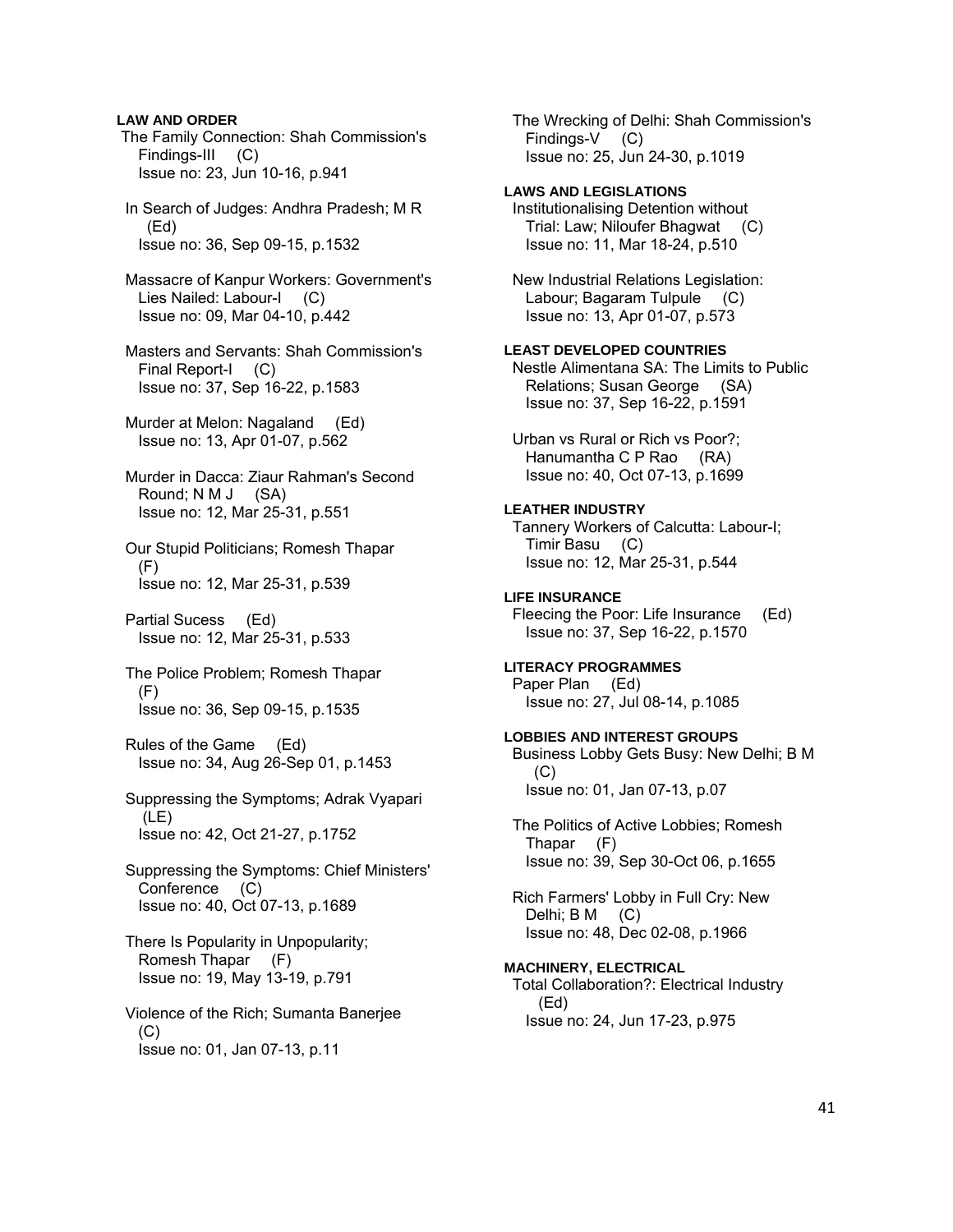## **MADHYA PRADESH**

 Attack on Colliery Workers: Labour (Ed) Issue no: 20, May 20-26, p.828

## Buying Death Cheap: Madhya Pradesh; N K Singh (Ed) Issue no: 23, Jun 10-16, p.931

 Death of a Tribal: Madhya Pradesh; N K Singh (C) Issue no: 10, Mar 11-17, p.482

 Divide and Dominate: Madhya Pradesh  $(C)$ Issue no: 16, Apr 22-28, p.680

 New Chief Minister: Madhya Pradesh; N K Singh (C) Issue no: 04-05, Jan 28-Feb 10, p.132

 Operation Cover Up?: Bailadilla (Ed) Issue no: 18, May 06-12, p.742

## **MADRAS**

 Pattern of Enterprise of Immigrant Entrepreneurs: A Study of Chettiars in Malaya,1880-1930; Raman Mahadevan (SA) Issue no: 04-05, Jan 28-Feb 10, p.146

## **MAHARASHTRA**

 Caste and Class: Attacks on Scheduled Caste (Ed) Issue no: 35, Sep 02-08, p.1488

 Climbing Up a Treadmill: Labour-I (C) Issue no: 08, Feb 25-Mar 03, p.410

 Economics and Politics of Grass: Maharashtra; Ajit P Kandviker (C) Issue no: 47, Nov 25-Dec 01, p.1927

 Government to Landlord's Rescue: Maharashtra (Ed) Issue no: 03, Jan 21-27, p.80

 Maharashtra's Rural Health Services Scheme: An Evaluation; Kumudini Dandekar and Vaijayanti Bhate (SA) Issue no: 50, Dec 16-22, p.2047

 Of Unity and Split: Maharashtra (Ed) Issue no: 22, Jun 03-09, p.891

 Offensive against Poor Resumed: Maharashtra (C) Issue no: 11, Mar 18-24, p.516

 Talasari Revisited: Maharashtra (C) Issue no: 04-05, Jan 28-Feb 10, p.128

 With an Eye to Money and Votes: Maharashtra (C) Issue no: 25, Jun 24-30, p.1013

## **MALAYSIA**

 The Malaysian Way: Foreign Investment; Ramesh Jaura (C) Issue no: 24, Jun 17-23, p.987

 Pattern of Enterprise of Immigrant Entrepreneurs: A Study of Chettiars in Malaya,1880-1930; Raman Mahadevan (SA) Issue no: 04-05, Jan 28-Feb 10, p.146

## **MANAGEMENT EDUCATION**

 Elitism in Management Development Programmes; Jai B Sinha (RA) Issue no: 21, May 27-Jun 02, p.M61

 Job Preferences of Management Graduates: Study of Graduating Students Seeking Jobs through Campus Recruitment Programme; Chavan Wadhva (RA) Issue no: 08, Feb 25-Mar 03, p.M25

#### **MANAGERS**

 Managing the Managers: New Delhi; B M  $(C)$ Issue no: 39, Sep 30-Oct 06, p.1656

 Training for Public Enterprise Managers: Relevance of Organisation Development; Nitish R De (RA) Issue no: 47, Nov 25-Dec 01, p.M115

### **MARKETING**

 Marketing and Public Policy; S L Rao (RA) Issue no: 34, Aug 26-Sep 01, p.M100

 Marketing Research in Indian Industry; Vasant N Patankar (RA) Issue no: 34, Aug 26-Sep 01, p.M81

 Of Marketing and Consumerism (RA) Issue no: 34, Aug 26-Sep 01, p.M65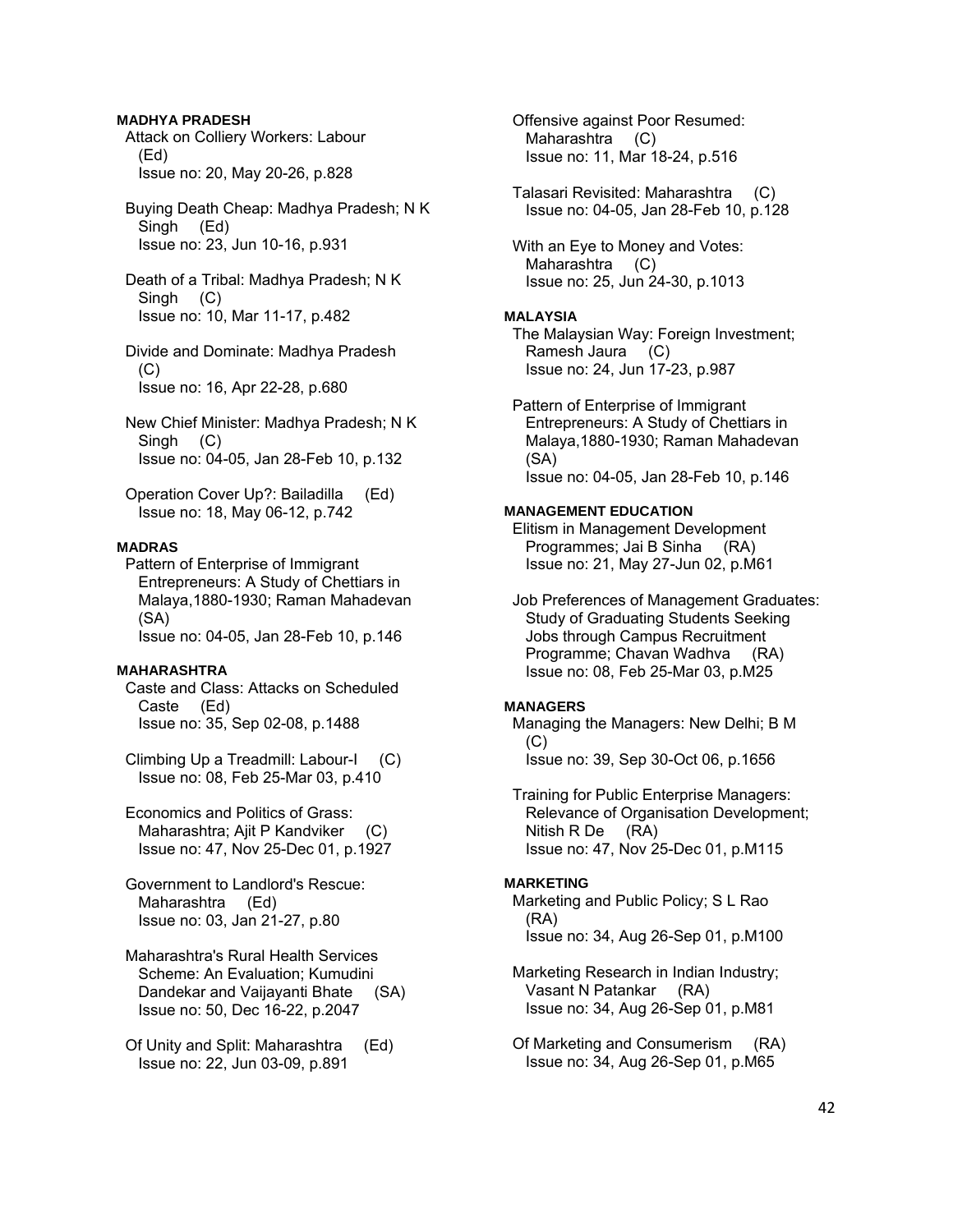## **MARKETING MANAGEMENT**

- Distribution: The Backbone of Indian Marketing System; Labdhi Bhandari (RA) Issue no: 34, Aug 26-Sep 01, p.M71
- Organisational Issues for Managing Products; S L Rao (RA) Issue no: 47, Nov 25-Dec 01, p.M111
- Problems of Marketing Management: An Introductory Note; S L Rao (RA) Issue no: 34, Aug 26-Sep 01, p.M68

## **MARXISM**

- Devaluation of Marxism by Leftist Academicians; Sumanta Banerjee (P) Issue no: 14, Apr 08-14, p.605
- Devaluation: Of What and By Whom?; Bipan Chandra (SA) Issue no: 18, May 06-12, p.776
- Left Academicians and Writing of Indian History; Vasanthi Raman (LE) Issue no: 23, Jun 10-16, p.933
- Left Academicians and Writing of Indian History (LE) Issue no: 29, Jul 22-28, p.1164
- Left Academicians and Writing of Indian History; Harbans Mukhia (LE) Issue no: 37, Sep 16-22, p.1575
- Left Academics and Writing of Indian History (LE) Issue no: 17, Apr 29-May 05, p.713
- Marxism and Political Science; Arun Bose (BR) Issue no: 28, Jul 15-21, p.1137
- Political Science, Liberal and Marxist; Sarah Joseph (BR) Issue no: 49, Dec 09-15, p.2009

## **MEDICAL SCIENCES**

 Allopathic Medicine in India: A Case of Deprofessionalisation?; Roger Jeffery (SA) Issue no: 03, Jan 21-27, p.101

## **MENTAL HEALTH**

 Despondency and Madness: Assam; Seema Guha (c) Issue no: 46, Nov 18-24, p.1881

### **MIGRATION**

 Review: Who Are the Migrants?; P B Mayer (BR) Issue no: 15, Apr 15-21, p.652

#### **MILITARY**

 Behind Western Intervention: Zaire (Ed) Issue no: 22, Jun 03-09, p.892

 Role of Paramilitary Forces in Centre-State Relations; C P Bhambri (SA) Issue no: 17, Apr 29-May 05, p.735

### **MILITARY GOVERNMENT**

 Behind Western Intervention: Zaire (Ed) Issue no: 22, Jun 03-09, p.892

#### **MILITARY LAW**

 The Military Theory of Development: Dacca (C) Issue no: 16, Apr 22-28, p.681

## **MILK COOPERATIVES**

 Time for a Closer Look: Operation Flood (Ed) Issue no: 28, Jul 15-21, p.1122

### **MINING AND MINERALS**

 A Hare-Brained Scheme: Mining; K V Subrahmanyam (C) Issue no: 23, Jun 10-16, p.943

 Manslaughter at Bailadilla: Only the Beginning?: Mining; K V Subrahmanyam (C) Issue no: 19, May 13-19, p.794

#### **MINORITIES**

 Minority Segments in Indian Polity: Muslim Situation and Plight of Urdu; Rasheeduddin Khan (SA) Issue no: 35, Sep 02-08, p.1509

 Recipe of More Words: Minorities (Ed) Issue no: 03, Jan 21-27, p.81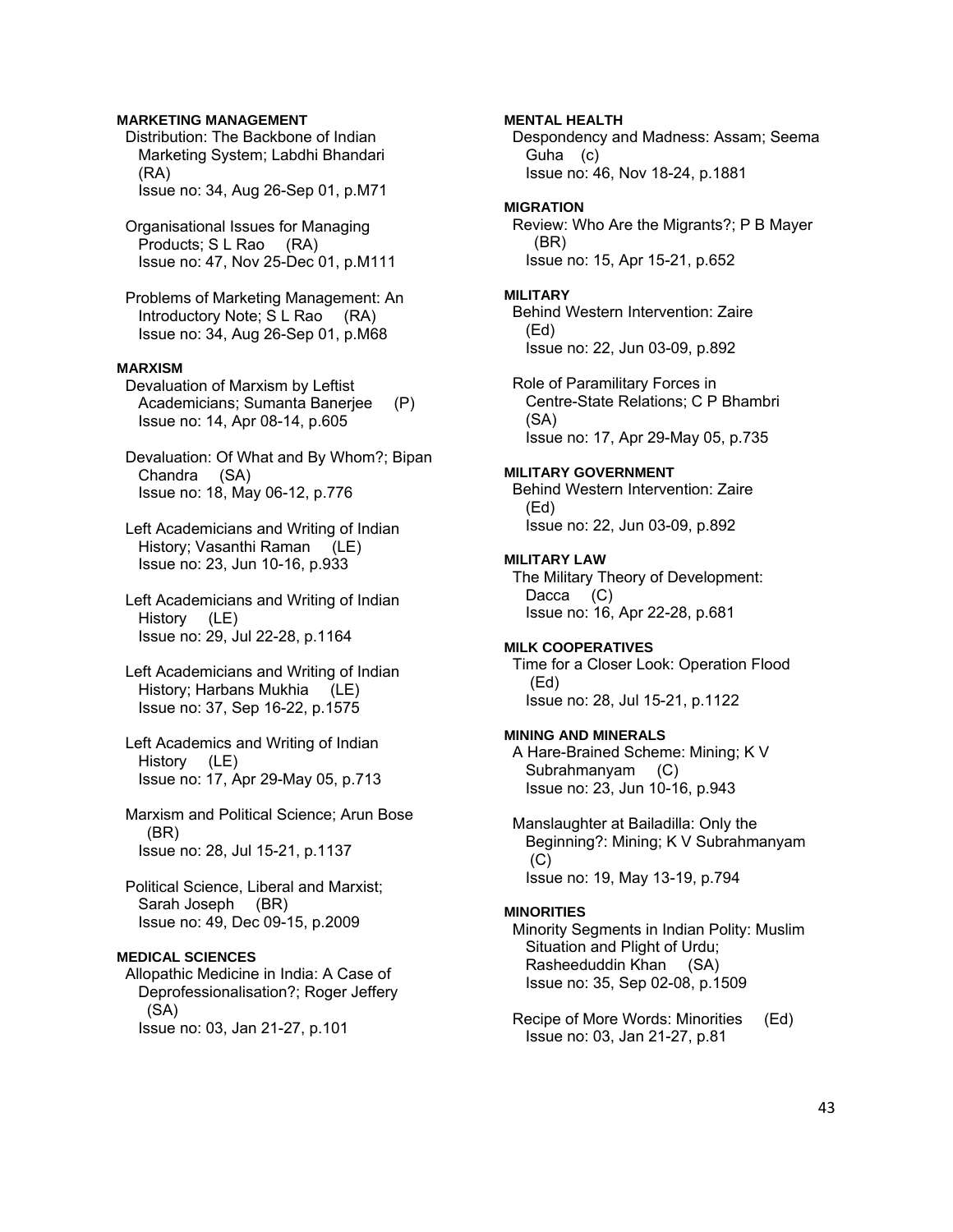### **MIZORAM**

- The 'Laldenga Factor': Mizoram (Ed) Issue no: 19, May 13-19, p.786
- Mizoram: Tragedy of Our Own Making; Amritha Rangasami (SA) Issue no: 15, Apr 15-21, p.653
- The Relevance of Laldenga: Mizoram (Ed) Issue no: 42, Oct 21-27, p.1750

## **MODERNISM**

- Modernisation of Tribal Agriculture: Technological and Cultural Constraints; Sitakant Mahapatra (SA) Issue no: 13, Apr 01-07, p.581
- Modernity and Tradition; T N Madan (BR) Issue no: 03, Jan 21-27, p.99
- Rooting for 'Modernisation': Letter from America; K Arul Kumar (C) Issue no: 47, Nov 25-Dec 01, p.1932

## **MONETARY POLICY**

 Some Relevant Issues: Monetary Policy-I (C) Issue no: 47, Nov 25-Dec 01, p.1923

 Storing up Trouble: Monetary Policy-II (C) Issue no: 47, Nov 25-Dec 01, p.1924

## **MONETARY SYSTEM**

 Decline and Fall of IMF: World Monetary System (Ed) Issue no: 24, Jun 17-23, p.974

## **MONEY**

 Limited Objective: Demonetisation (Ed) Issue no: 03, Jan 21-27, p.79

### **MONEY MARKET**

 Growing Importance: Deposit Money (Ed) Issue no: 19, May 13-19, p.787

## **MONEY SUPPLY**

 Purposeless Window-Dressing: Money Supply (C) Issue no: 17, Apr 29-May 05, p.721

## **MOTION PICTURES**

 In Defence of 'Bad' Films: Films; Sehdev Kumar (C) Issue no: 08, Feb 25-Mar 03, p.413

- **MULTINATIONAL CORPORATIONS**  Fire-Fighting Operations: Computers (Ed) Issue no: 16, Apr 22-28, p.671
- Manipulating the UN: Multinational Corporations (Ed) Issue no: 29, Jul 22-28, p.1159
- Multinational Firms and Export Processing Zones; K K Subrahmanian and Mohanan P Pillai (SA) Issue no: 34, Aug 26-Sep 01, p.1473
- Nestle Alimentana SA: The Limits to Public Relations; Susan George (SA) Issue no: 37, Sep 16-22, p.1591
- Playing Hard to Get?: Multinationals (Ed) Issue no: 45, Nov 11-17, p.1831

#### **MUSLIMS**

 Autonomy and Participation: Dimensions of Indian Muslim Identity; Balraj Puri (SA) Issue no: 40, Oct 07-13, p.1706

 In the Eye of the Storm: A Teheran Dairy (C) Issue no: 50, Dec 16-22, p.2033

 Indian Muslim Identity; Farida Shaheed (LE) Issue no: 47, Nov 25-Dec 01, p.1917

- Minority Segments in Indian Polity: A Comment; A B Shah (SA) Issue no: 46, Nov 18-24, p.1910
- Minority Segments in Indian Polity: Muslim Situation and Plight of Urdu; Rasheeduddin Khan (SA) Issue no: 35, Sep 02-08, p.1509
- Pandering to Exclusivism: Muslims (Ed) Issue no: 21, May 27-Jun 02, p.860
- Prospects of Left Unity: Pakistan (C) Issue no: 51-52, Dec 23-Jan 05, p.2067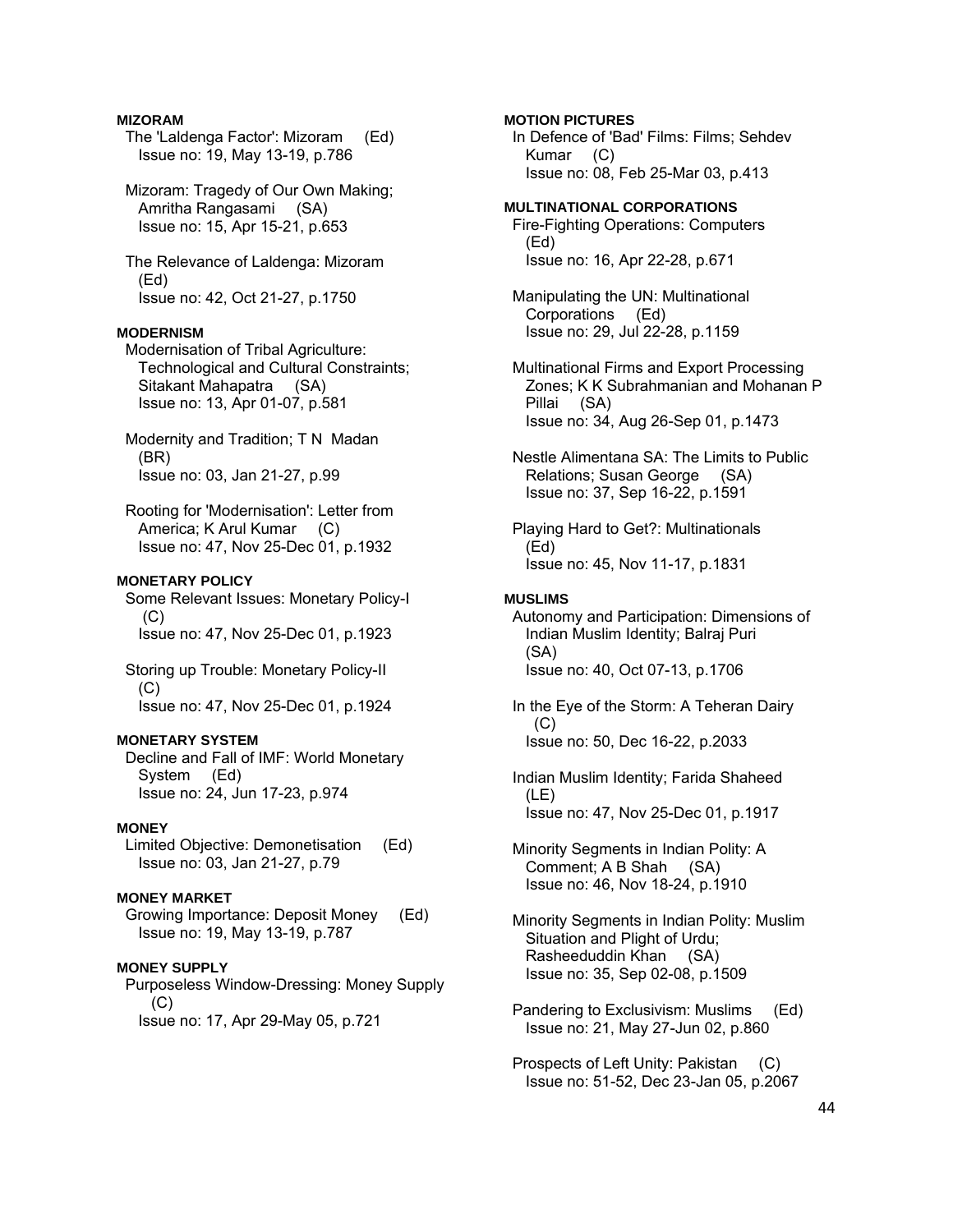## **MUSLIMS**

 Shia-Sunni Conflict: Muslims; Arun Sinha  $(C)$ Issue no: 45, Nov 11-17, p.1841

 What Have the Muslim Leaders Done?: Muslims; Ali Asghar Engineer (C) Issue no: 24, Jun 17-23, p.985

## **NAGALAND**

 The Khonoma Meet: Nagaland (Ed) Issue no: 18, May 06-12, p.743

 Murder at Melon: Nagaland (Ed) Issue no: 13, Apr 01-07, p.562

 The Naga National Question; Udayon Misra (SA) Issue no: 14, Apr 08-14, p.618

 What Is the 'Shillong Agreement'?: Nagaland (Ed) Issue no: 21, May 27-Jun 02, p.859

## **NATIONAL DEVELOPMENT COUNCIL**

 NDC Meeting with a Difference: New Delhi; B M (C) Issue no: 12, Mar 25-31, p.542

## **NATIONAL INCOME**

 Inflation and Distribution of Income; Sridhar Krishna (SA) Issue no: 02, Jan 14-20, p.63

 Narrow Focus: National Income (C) Issue no: 02, Jan 14-20, p.55

## **NATO**

 'Threat' from the Third World: NATO; P K S Namboodiri (C) Issue no: 08, Feb 25-Mar 03, p.417

## **NAXALISM**

 An 'Encounter' in Bhojpur: Bihar; Arun Sinha (C) Issue no: 20, May 20-26, p.833

 Class War in Bhojpur-I: Bihar; Arun Sinha (C) Issue no: 01, Jan 07-13, p.10

 Getting Away with Murder: Andhra Pradesh; Mohan Ram (C) Issue no: 30, Jul 29-Aug 04, p.1209

 Shades of Emergency: Tamil Nadu (C) Issue no: 20, May 20-26, p.832

## **NEPAL**

 Carpet Export Scandal: Nepal; Brahmanand Mishra (Ed) Issue no: 51-52, Dec 23-Jan 05, p.2056

 The Teng Visit: Nepal; Brahmanand Mishra (C) Issue no: 08, Feb 25-Mar 03, p.415

### **NEPAL-CHINA RELATIONS**

 The Teng Visit: Nepal; Brahmanand Mishra (C) Issue no: 08, Feb 25-Mar 03, p.415

**NEW DELHI**  'Restructuring' Public Enterprises: New Delhi; B M (C) Issue no: 15, Apr 15-21, p.640

 APC under Attack: New Delhi; B M (C) Issue no: 21, May 27-Jun 02, p.865

 Compulsions of Aid: New Delhi; B M (C) Issue no: 24, Jun 17-23, p.981

 Deficit Financing becomes Respectable: New Delhi; B M (C) Issue no: 03, Jan 21-27, p.86

 Everyone Loves Subsidies: New Delhi; B M  $(C)$ Issue no: 20, May 20-26, p.831

 Fall-Out of Janata Crisis: New Delhi; B M  $(C)$ Issue no: 27, Jul 08-14, p.1093

 Land Reform: Concealing the Surplus: New Delhi; B M (C) Issue no: 26, Jul 01-07, p.1051

 Loosening Centre's Purse-Strings: New Delhi; B M (C) Issue no: 35, Sep 02-08, p.1492

 Managing the Managers: New Delhi; B M  $(C)$ Issue no: 39, Sep 30-Oct 06, p.1656

 NDC Meeting with a Difference: New Delhi;  $BM$  (C) Issue no: 12, Mar 25-31, p.542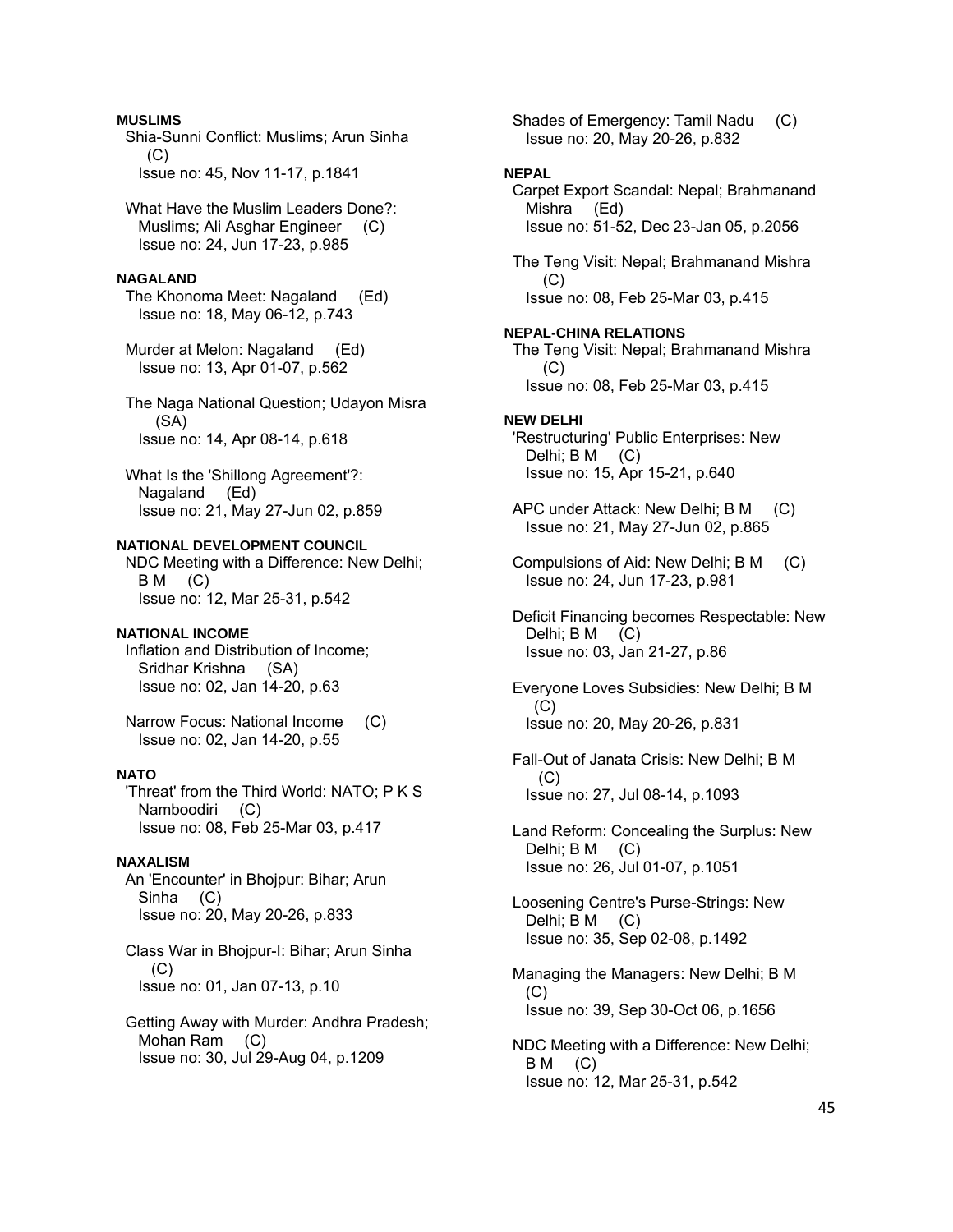**NEW DELHI**  New Pressures within Janata: New Delhi; B  $M$   $(C)$  Issue no: 47, Nov 25-Dec 01, p.1921 New Thinking in Steel: New Delhi; B M  $(C)$  Issue no: 45, Nov 11-17, p.1837 Planning without Policies: New Delhi; B M (C) Issue no: 14, Apr 08-14, p.600 Political System Losing Credibility: New Delhi; B M (SA) Issue no: 31-33, Aug 05-25, p.1251 Problems of Aid Absorption: New Delhi; B M  $(C)$  Issue no: 43-44, Oct 28-Nov 10, p.1791 Putting the Plan to Sleep: New Delhi; B M  $(C)$  Issue no: 37, Sep 16-22, p.1579 R and D: Farewell to Self-Reliance?: New Delhi; B M (C) Issue no: 50, Dec 16-22, p.2030 Return to Pragmatism: New Delhi; B M (C) Issue no: 30, Jul 29-Aug 04, p.1200 Sugar Industry vs Cane-Grower: New Delhi;  $BM$  (C) Issue no: 28, Jul 15-21, p.1127 Tilting at Big Business Houses: New Delhi;  $BM$  (C) Issue no: 18, May 06-12, p.748 Unhappy Finance Minister: New Delhi; B M  $(C)$  Issue no: 02, Jan 14-20, p.47 Ushering in the 'Free' Economy: New Delhi; B M (Ed) Issue no: 06-07, Feb 11-24, p.177 The Wrecking of Delhi: Shah Commission's Findings-V (C) Issue no: 25, Jun 24-30, p.1019

## **NGOS**

 NGO's Strike: Tamil Nadu (C) Issue no: 12, Mar 25-31, p.543

## **NON-ALIGNMENT**

 Non-Aligned among Themselves: Belgrade Conference (Ed) Issue no: 30, Jul 29-Aug 04, p.1194

 Under Cover of Non-Alignment (Ed) Issue no: 16, Apr 22-28, p.669

#### **NON-PROLIFERATION TREATY**

 Keeping the Options Open: Nuclear Policy; Rama R Rao (C) Issue no: 24, Jun 17-23, p.988

## **NORTH EASTERN COUNCIL**

 Unanimous Rejection: North Eastern Council (Ed) Issue no: 36, Sep 09-15, p.1530

## **NORTH INDIA**

 Caste Tensions in Haryana: North (C) Issue no: 38, Sep 23-29, p.1618

 New-Look Panchayats: North (C) Issue no: 24, Jun 17-23, p.986

 Some Less Known Factors behind Recent Industrial Change in Punjab and Haryana; M L Pandit (SA) Issue no: 47, Nov 25-Dec 01, p.1935

### **NORTH-EAST INDIA**

Are You an Indian?: North-East (Ed) Issue no: 46, Nov 18-24, p.1871

## **NSS**

 Some Employment and Unemployment Characteristics of Rural Women: An Analysis of NSS Data for West Bengal, 1972-73; Pranab Bardhan (RA) Issue no: 12, Mar 25-31, p.A21

#### **NUCLEAR ARMS**

 Guns Instead of Bread: Third World (Ed) Issue no: 17, Apr 29-May 05, p.711

### **NUCLEAR POLICY**

 Indian Concession and US Gains: Nuclear Policy (Ed) Issue no: 03, Jan 21-27, p.82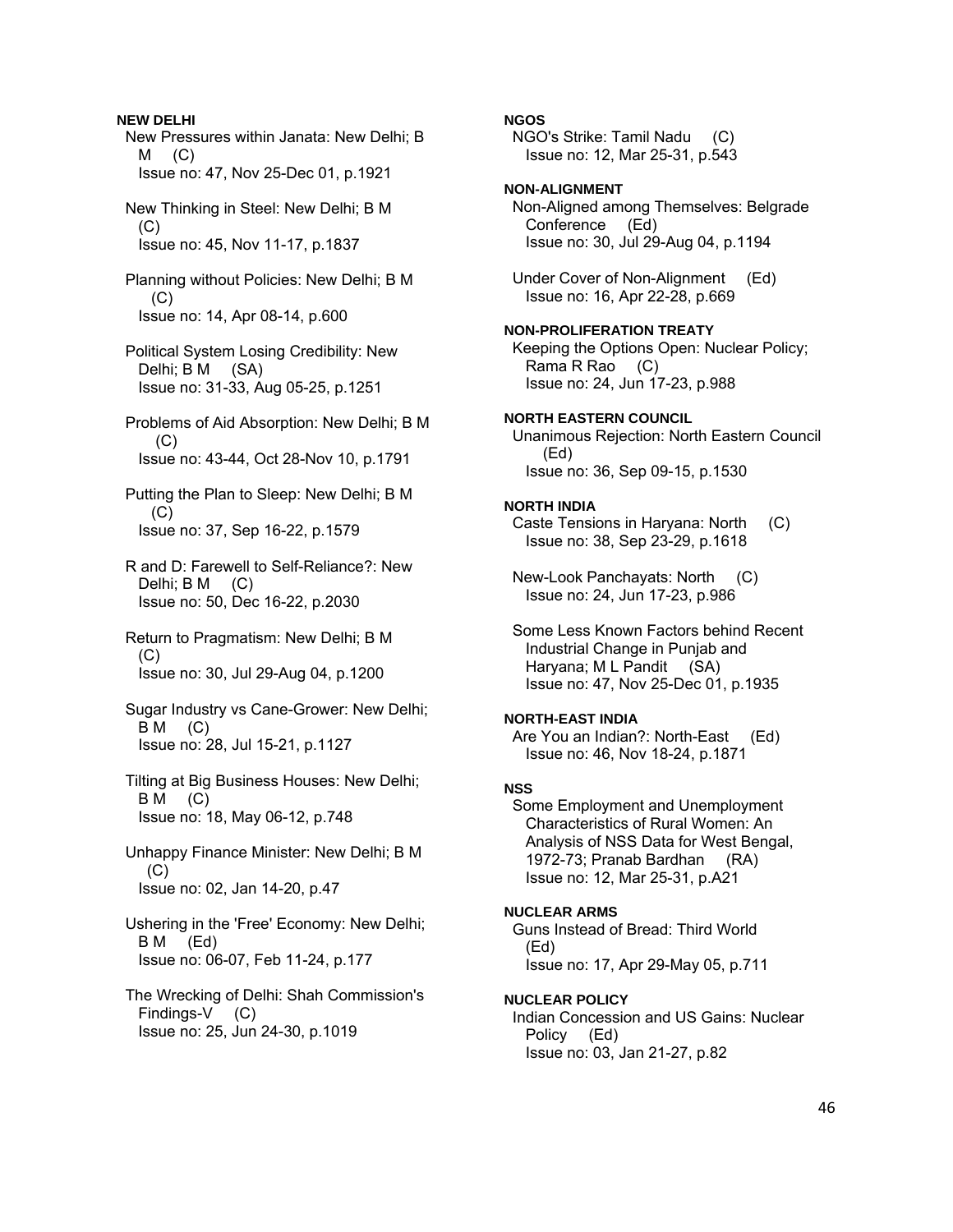**NUCLEAR POLICY**  Keeping the Options Open: Nuclear Policy; Rama R Rao (C) Issue no: 24, Jun 17-23, p.988 Moment of Untruth: Nuclear Policy (Ed) Issue no: 17, Apr 29-May 05, p.710 Uneasy Stalemate: Nuclear Policy; Mohan Ram (Ed) Issue no: 34, Aug 26-Sep 01, p.1456 **OBITUARIES**  B N Ganguli; A M (Ed) Issue no: 37, Sep 16-22, p.1573 B N Ganguli; V K R V Rao (LE) Issue no: 41, Oct 14-20, p.1716 David Glass; Amartya Sen (Ed) Issue no: 40, Oct 07-13, p.1684 **OIL**  Urgency of Oil Embargo: Southern Africa; Hari Sharan Chhabra (C) Issue no: 27, Jul 08-14, p.1101 **OPPOSITION PARTIES**  Precept and Practice: Budget and the Left (Ed) Issue no: 21, May 27-Jun 02, p.859 **PAKISTAN**  The 'Civilian' Government (C) Issue no: 42, Oct 21-27, p.1766 'Cleaning up' the Country: Pakistan  $(C)$  Issue no: 21, May 27-Jun 02, p.869 After the Verdict: Pakistan (Ed) Issue no: 12, Mar 25-31, p.536 Junta's Economic Performance: Pakistan (C) Issue no: 28, Jul 15-21, p.1133 **PAKISTAN**  The Legacy of Bhutto: Pakistan (C) Issue no: 13, Apr 01-07, p.574 Mounting Opposition to Junta: Pakistan  $(C)$ Issue no: 17, Apr 29-May 05, p.722

 Power and Privilege in Pakistan; Jamil Rashid (BR) Issue no: 12, Mar 25-31, p.548 Prospects of Left Unity: Pakistan (C) Issue no: 51-52, Dec 23-Jan 05, p.2067 Students Against Military Regimes: Pakistan (C) Issue no: 39, Sep 30-Oct 06, p.1663 **PANCHAYATS**  New-Look Panchayats: North (C) Issue no: 24, Jun 17-23, p.986 Panchayat Elections: Bihar; Sharat Kumar  $(C)$  Issue no: 30, Jul 29-Aug 04, p.1208 Politics of Panchayat Elections: Bihar; Arun Sinha (C) Issue no: 24, Jun 17-23, p.982 Starting from Panchayats: West Bengal-II; Kalyan Chaudhuri (C) Issue no: 25, Jun 24-30, p.1016 **PARIS**  Parsis in Sweeping Compass; Sapur F Desai (BR) Issue no: 37, Sep 16-22, p.1590 **PARSIS**  Parsis in Sweeping Compass; Sapur F Desai (BR) Issue no: 37, Sep 16-22, p.1590 **PEASANTS**  Effectiveness of Farmers' Adjustments to Risk; N S Jodha (RA) Issue no: 25, Jun 24-30, p.A38 Farmers' Agitation: Tamil Nadu (C) Issue no: 17, Apr 29-May 05, p.717 Growing Peasant Revolt: Bihar; Hiranmay Dhar and Kayan Mukherjee (C) Issue no: 02, Jan 14-20, p.52 Peasant-Merchant Conflict: Uttar Pradesh; Arun Sinha (C) Issue no: 47, Nov 25-Dec 01, p.1929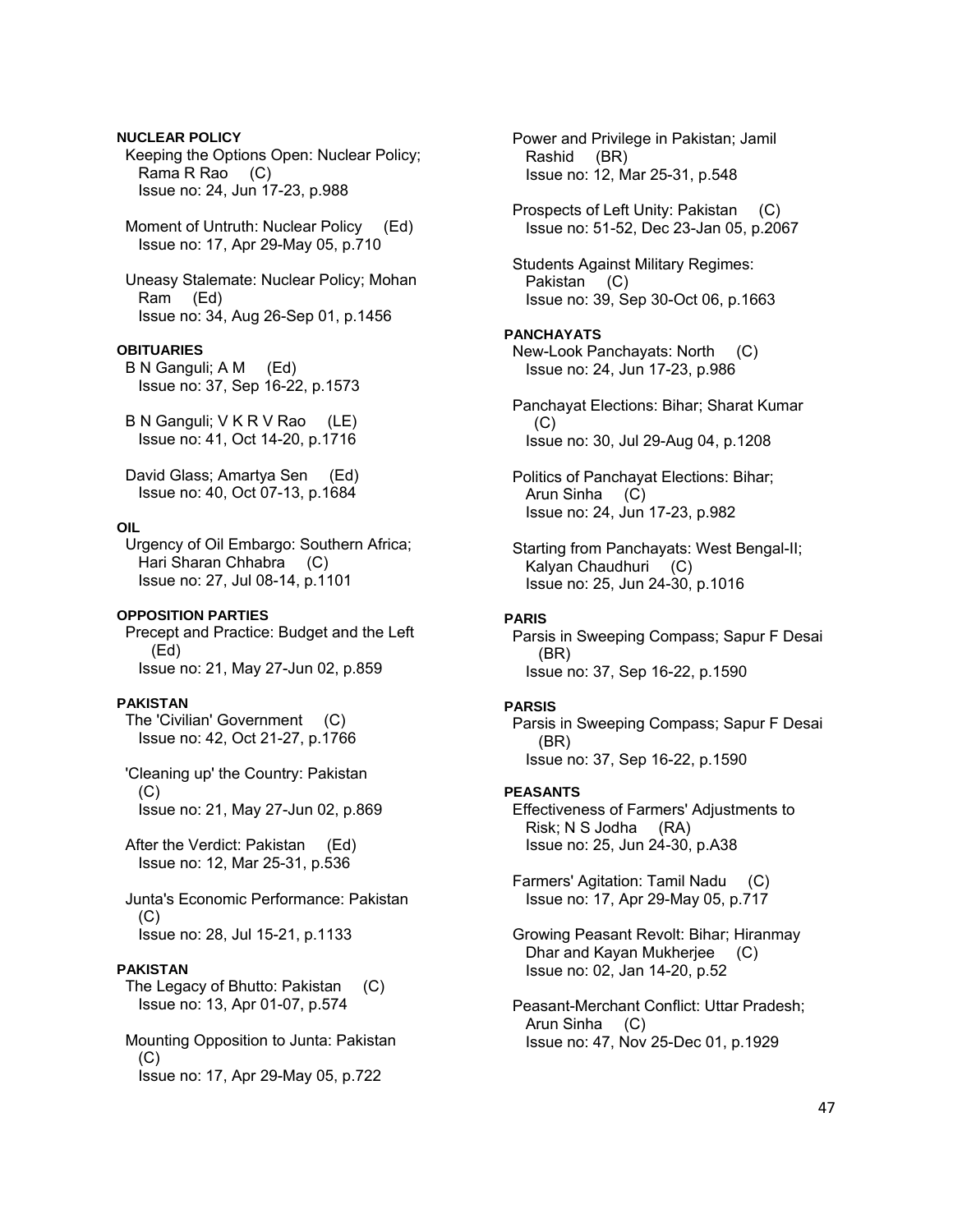## **PEASANTS**

 Rich Farmers' Lobby in Full Cry: New Delhi; B M (C) Issue no: 48, Dec 02-08, p.1966

 Small Farmers: Policy and Problems; C H Shah (SA) Issue no: 42, Oct 21-27, p.1771

**PHARMACEUTICAL INDUSTRY**  In Quest of 'High Technology': Pharmaceutical Industry (C) Issue no: 39, Sep 30-Oct 06, p.1657

 Marketing of Pharmaceuticals in Rural India; V R Navelkar and M D Banker (RA) Issue no: 34, Aug 26-Sep 01, p.M95

 Mouse That Roared (Ed) Issue no: 13, Apr 01-07, p.561

## **PHARMACEUTICAL POLICY**

 New Drug Policy (SA) Issue no: 21, May 27-Jun 02, p.875

## **PLANNING COMMISSION**

 Mythology of Area Planning; Sreekant Sambrani (RA) Issue no: 51-52, Dec 23-Jan 05, p.A135

 Planning without Policies: New Delhi; B M (C) Issue no: 14, Apr 08-14, p.600

## **POLICE**

 Crime and Punishment in Rajan Case: The Police; Mukundan C Menon (C) Issue no: 39, Sep 30-Oct 06, p.1658

 Face-Lift for Police; Gobinda Mukhoty (BR) Issue no: 42, Oct 21-27, p.1770

 The Police Problem; Romesh Thapar (F) Issue no: 36, Sep 09-15, p.1535

RAW Rides Again: Police; M R (Ed) Issue no: 50, Dec 16-22, p.2024

### **POLICE ATROCITIES**

 'Encounter' Shown to Be Murder: Police; Anil Coomar Maheshwari (C) Issue no: 34, Aug 26-Sep 01, p.1465

 Crimes without Punishment (Ed) Issue no: 40, Oct 07-13, p.1681

 Familiar Voices (Ed) Issue no: 39, Sep 30-Oct 06, p.1649

 Hara-Kiri after 'Encounter': Uttar Pradesh; N K Singh (Ed) Issue no: 39, Sep 30-Oct 06, p.1651

 Kill and Don't Tell: Shah Commission's Findings-VI (C) Issue no: 26, Jul 01-07, p.1052

 Landlord-Police Attacks on Peasants: Fact-Finding Committee's Report: Andhra Pradesh (C) Issue no: 40, Oct 07-13, p.1690

 Murder by Police: Bihar; Hemendra Narayan  $(C)$ Issue no: 45, Nov 11-17, p.1845

 Not for Lack of Powers: The Police (Ed) Issue no: 35, Sep 02-08, p.1487

 The Police and Rameeza Bee: Muktadar Commission's Findings: Andhra Pradesh; P S N Prasad (C) Issue no: 35, Sep 02-08, p.1497

 Story of Nagammal: Tamil Nadu (C) Issue no: 26, Jul 01-07, p.1055

## **POLITICAL BEHAVIOUR**

 Debris of Politicking; Romesh Thapar  $(F)$ Issue no: 17, Apr 29-May 05, p.716

 Party or Coalition?; Romesh Thapar (Ed) Issue no: 35, Sep 02-08, p.1489

# **POLITICAL ECONOMY**

 Basis of Post War Imperialism; S Siri (BR) Issue no: 51-52, Dec 23-Jan 05, p.2075

 On Certain Theoretical Issues in Classical Political Economy; Krishna Bharadwaj (RA) Issue no: 20, May 20-26, p.839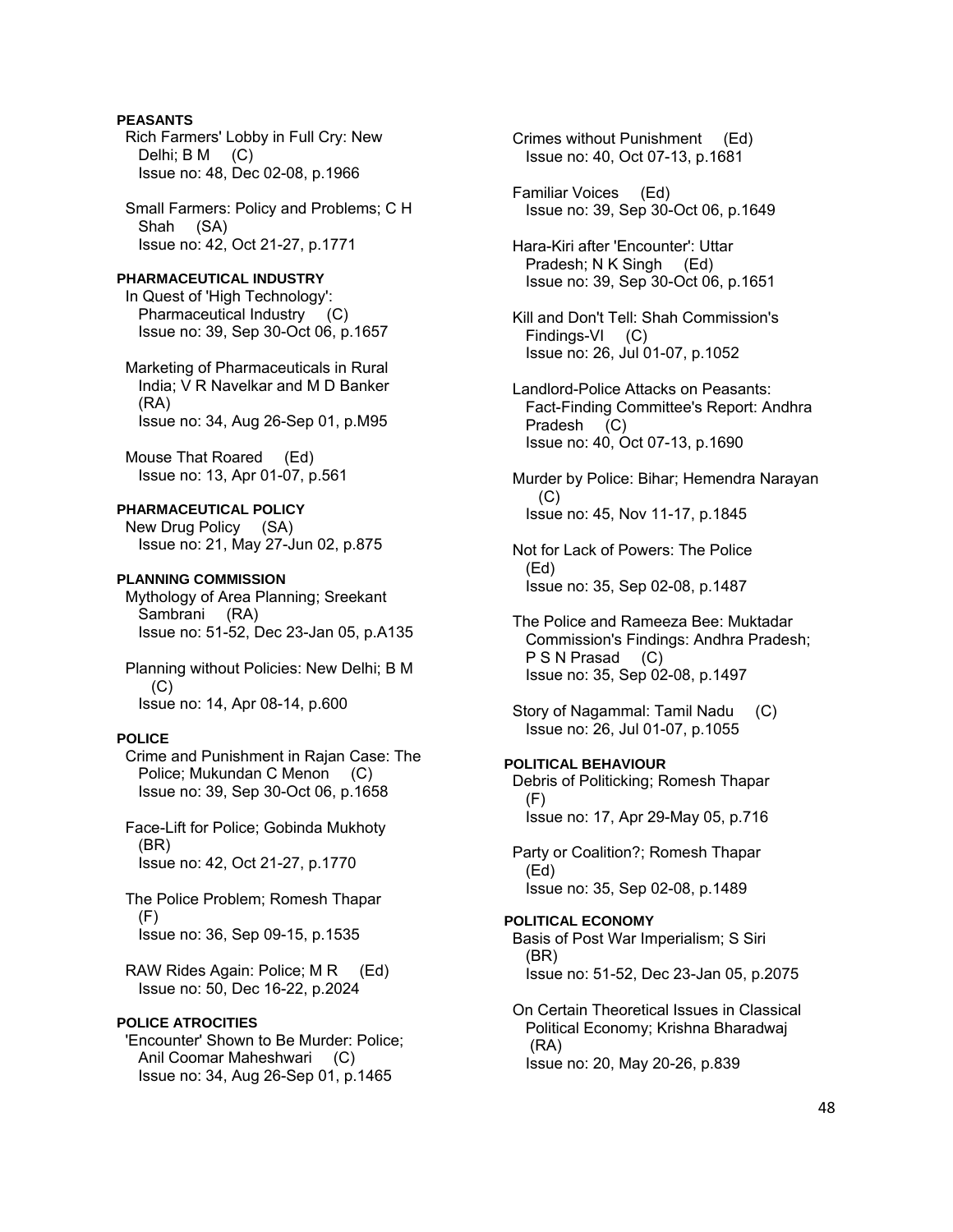## **POLITICAL HISTORY**

 From Petty Bourgeois Politics to Idi Amin: Final Act of an Intermediate Regime; Ranjit Sau (RA) Issue no: 14, Apr 08-14, p.610

 Lieten, Georges Kristoffel; Secret Reports on Communism in British India (RA) Issue no: 39, Sep 30-Oct 06, p.1665

 Making the 'White Revolution' Red: Iran; Sean O'Faolain and Essan al Khassani (C) Issue no: 19, May 13-19, p.800

 Old Stores from Calcutta to Palghat; Georges Kristoffel Lieten (BR) Issue no: 24, Jun 17-23, p.991

 Politics of the Gandhi Era; Amalendu Guha (BR) Issue no: 34, Aug 26-Sep 01, p.1471

 Secret Reports on Communism in British India; Georges Kristoffel Lieten (RA) Issue no: 39, Sep 30-Oct 06, p.1665

#### **POLITICAL MOVEMENTS**

 Another Movement in the Making: Bihar  $(C)$ Issue no: 10, Mar 11-17, p.483

 Buying Time: South Africa (Ed) Issue no: 47, Nov 25-Dec 01, p.1914

 Metamorphosis of the JVP: Sri Lanka (C) Issue no: 36, Sep 09-15, p.1550

 Namibian Independence and Walvis Bay: Southern Africa; Hari Sharan Chhabra (C) Issue no: 35, Sep 02-08, p.1502

 No Anchorage for the Janata; Romesh Thapar (F) Issue no: 15, Apr 15-21, p.637

 The Political Play; Romesh Thapar (F) Issue no: 08, Feb 25-Mar 03, p.405  Political Stalemate?: Jammu and Kashmir; Balraj Puri (C) Issue no: 47, Nov 25-Dec 01, p.1925

 Voices of Dissent: East Germany; Ramesh Jaura (C) Issue no: 10, Mar 11-17, p.485

**POLITICAL PARTIES**  The 'Civilian' Government (C) Issue no: 42, Oct 21-27, p.1766

- The 'Discipline' Myth: Politics (Ed) Issue no: 35, Sep 02-08, p.1486
- The 'Laldenga Factor': Mizoram (Ed) Issue no: 19, May 13-19, p.786
- 'Left' Opportunism: Congress (Ed) Issue no: 20, May 27-Jun 02, p.858
- Act One, Scene Two (Ed) Issue no: 28, Jul 15-21, p.1121
- The Aged Men of the Janata; Romesh Thapar (F) Issue no: 18, May 06-12, p.745
- Aligarh Riots: Study Team's Findings: Aligarh Riots (C) Issue no: 46, Nov 18-24, p.1882
- All-Out Attack on Working Class: All-Out Attack on Working Class (C) Issue no: 43-44, Oct 28-Nov 10, p.1795
- The Alternatives in Delhi; Romesh Thapar (F) Issue no: 37, Sep 16-22, p.1574
- A Background of Speculation; Romesh Thapar (F) Issue no: 38, Sep 23-29, p.1615

 The Background: Marathwada Riots; R S Morkhandikar (C) Issue no: 34, Aug 26-Sep 01, p.1461

- A Change for the Better?; Romesh Thapar (F) Issue no: 27, Jul 08-14, p.1089
- The Come-Back Trail: Politics; Mohan Ram (Ed) Issue no: 41, Oct 14-20, p.1714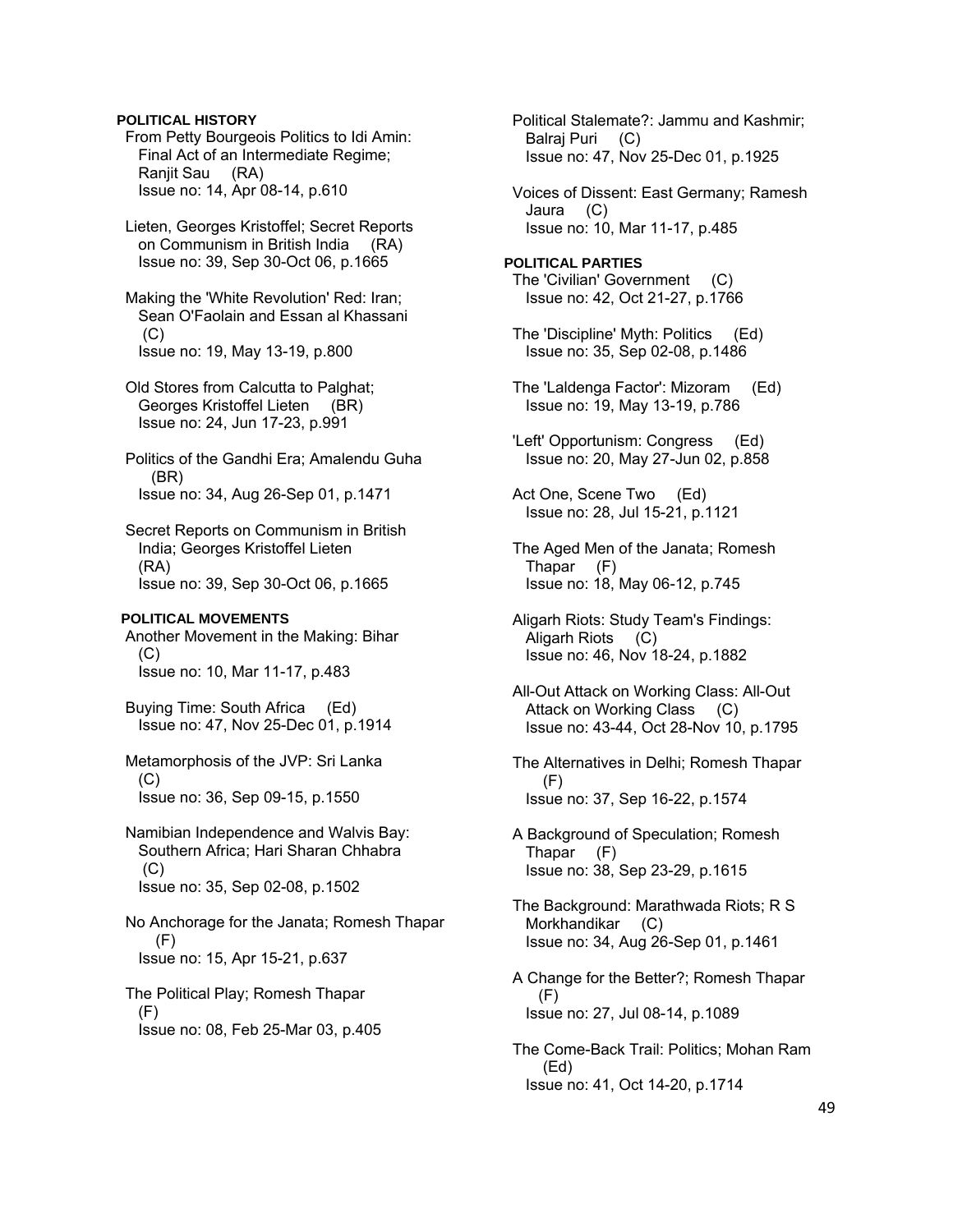**POLITICAL PARTIES**  Crisis Unending: Janata Party (Ed) Issue no: 25, Jun 24-30, p.1006 The Destabilisation Game: Politics; Mohan Ram (Ed) Issue no: 20, May 20-26, p.826 Fall-Out of Janata Crisis: New Delhi; B M  $(C)$  Issue no: 27, Jul 08-14, p.1093 The Giants and the Giant-Killer; H K Paranjee (P) Issue no: 41, Oct 14-20, p.1733 Janata Party and Congressmen; Romesh Thapar (F) Issue no: 29, Jul 22-28, p.1161 The Khonoma Meet: Nagaland (Ed) Issue no: 18, May 06-12, p.743 Metamorphosis of the JVP: Sri Lanka (C) Issue no: 36, Sep 09-15, p.1550 Muddled-Up Janata Party; Romesh Thapar (F) Issue no: 34, Aug 26-Sep 01, p.1458 New Dimensions in Sikh Politics: Punjab; Bhagwan Singh Josh (C) Issue no: 40, Oct 07-13, p.1697 No Anchorage for the Janata; Romesh Thapar (F) Issue no: 15, Apr 15-21, p.637 No Restoration, Yet: Elections (Ed) Issue no: 09, Mar 04-10, p.435 Of Opportunistic Revisionism ; Arul B Louis (BR) Issue no: 22, Jun 03-09, p.914 One Year After (Ed) Issue no: 11, Mar 18-24, p.501 The Only Alternative; Romesh Thapar (F) Issue no: 48, Dec 02-08, p.1962

 Pattern in the Crisis: Janata Party (Ed) Issue no: 19, May 13-19, p.787

- Policy-Less Prattle; Romesh Thapar (F) Issue no: 31-33, Aug 05-25, p.1255
- The Political Play; Romesh Thapar (F) Issue no: 08, Feb 25-Mar 03, p.405
- The Politics of Active Lobbies; Romesh Thapar (F) Issue no: 39, Sep 30-Oct 06, p.1655
- Problems for Janata: Politics (Ed) Issue no: 49, Dec 09-15, p.1991
- The Roots Extend to Yenan: Excerpts from a China Diary-III; Govind Kelkar  $(C)$ Issue no: 50, Dec 16-22, p.2035
- Spurious Choice: Chikmagalur (Ed) Issue no: 45, Nov 11-17, p.1830
- Suppressing the Symptoms: Chief Ministers' Conference (C) Issue no: 40, Oct 07-13, p.1689
- This 'Autonomy' Business; Romesh Thapar (F) Issue no: 06-07, Feb 11-24, p.179
- Tilting at Big Business Houses: New Delhi;  $BM$  (C) Issue no: 18, May 06-12, p.748
- To the Manner Born: Janata Party (Ed) Issue no: 17, Apr 29-May 05, p.710
- Tracing the Rot: Politics (Ed) Issue no: 43-44, Oct 28-Nov 10, p.1782
- Ujjain Conclave: Janata Party; N K Singh (Ed) Issue no: 50, Dec 16-22, p.2023
- Urs Rides Again: Karnataka (C) Issue no: 09, Mar 04-10, p.440
- Waiting for Intelligent Direction; Romesh Thapar (F) Issue no: 46, Nov 18-24, p.1874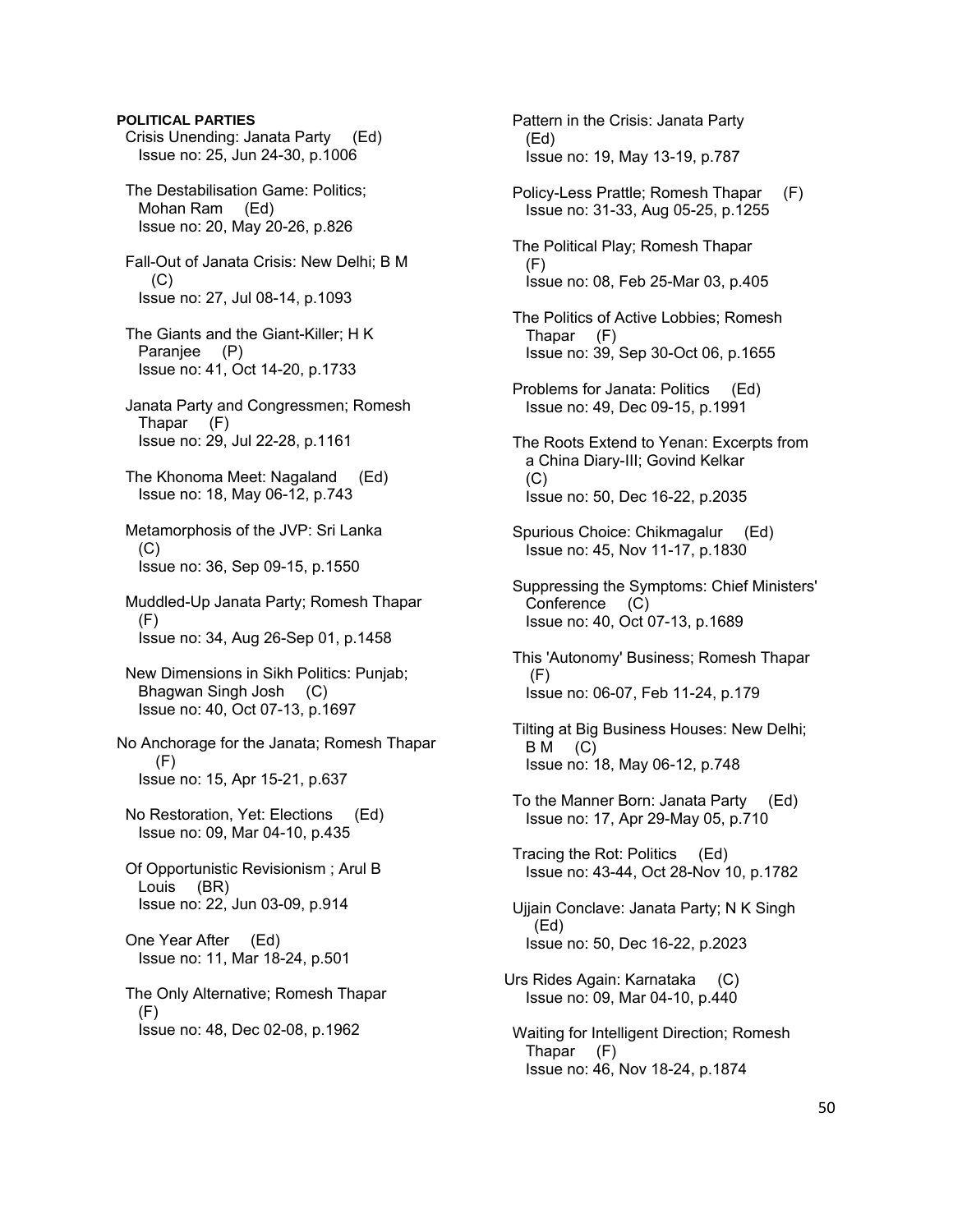**POLITICAL PARTIES**  What's on the Agenda?; Romesh Thapar (F) Issue no: 10, Mar 11-17, p.477 Without Protest: Political Execution (Ed) Issue no: 34, Aug 26-Sep 01, p.1454 **POLITICAL PERSONALITIES**  The 'Civilian' Government (C) Issue no: 42, Oct 21-27, p.1766 'Cleaning up' the Country: Pakistan (C) Issue no: 21, May 27-Jun 02, p.869 'Orderly' Succession: Kenya-II; Padma Srinivasan (C) Issue no: 41, Oct 14-20, p.1732 Accommodating Ian Smith: Southern Africa (Ed) Issue no: 43-44, Oct 28-Nov 10, p.1783 All Honourable Men: Politics (Ed) Issue no: 48, Dec 02-08, p.1959 Ambedkar as Democrat and Reformer; S D Kulkarni (BR) Issue no: 35, Sep 02-08, p.1508 Arabs, Israel and the World; Surendra Bhutani (BR) Issue no: 25, Jun 24-30, p.1022 Are You an Indian?: North-East (Ed) Issue no: 46, Nov 18-24, p.1871 A Background of Speculation; Romesh Thapar (F) Issue no: 38, Sep 23-29, p.1615 Bureaucrats and Politicians; Sisir Gupta (BR) Issue no: 17, Apr 29-May 05, p.728 A Change for the Better?; Romesh Thapar (F) Issue no: 27, Jul 08-14, p.1089 Changing Alignments; Romesh Thapar (F) Issue no: 21, May 27-Jun 02, p.861

 The Come-Back Trail: Politics; Mohan Ram (Ed) Issue no: 41, Oct 14-20, p.1714 The Confusion Is Total; Romesh Thapar (F) Issue no: 50, Dec 16-22, p.2025 Devaluation: Of What and By Whom?; Bipan Chandra (SA) Issue no: 18, May 06-12, p.776 Fall-Out of Janata Crisis: New Delhi; B M (C) Issue no: 27, Jul 08-14, p.1093 Familiar Technique: Politics (Ed) Issue no: 50, Dec 16-22, p.2022 The Family Connection: Shah Commission's Findings-III (C) Issue no: 23, Jun 10-16, p.941 Gandhi and Agrarian Classes; Abha Pandya (SA) Issue no: 26, Jul 01-07, p.1077 The Great Disorder (Ed) Issue no: 51-52, Dec 23-Jan 05, p.2053 Kenya under Kenyatta: Kenya-I; Karrim Essack (C) Issue no: 41, Oct 14-20, p.1729 The Legacy of Bhutto: Pakistan (C) Issue no: 13, Apr 01-07, p.574 Legitimacy and Power (Ed) Issue no: 31-33, Aug 05-25, p.1247 Much Ado about What?; Romesh Thapar (F) Issue no: 26, Jul 01-07, p.1048 Of Unity and Split: Maharashtra (Ed) Issue no: 22, Jun 03-09, p.891 The Only Alternative; Romesh Thapar (F) Issue no: 48, Dec 02-08, p.1962 Only the Beginning (Ed) Issue no: 26, Jul 01-07, p.1045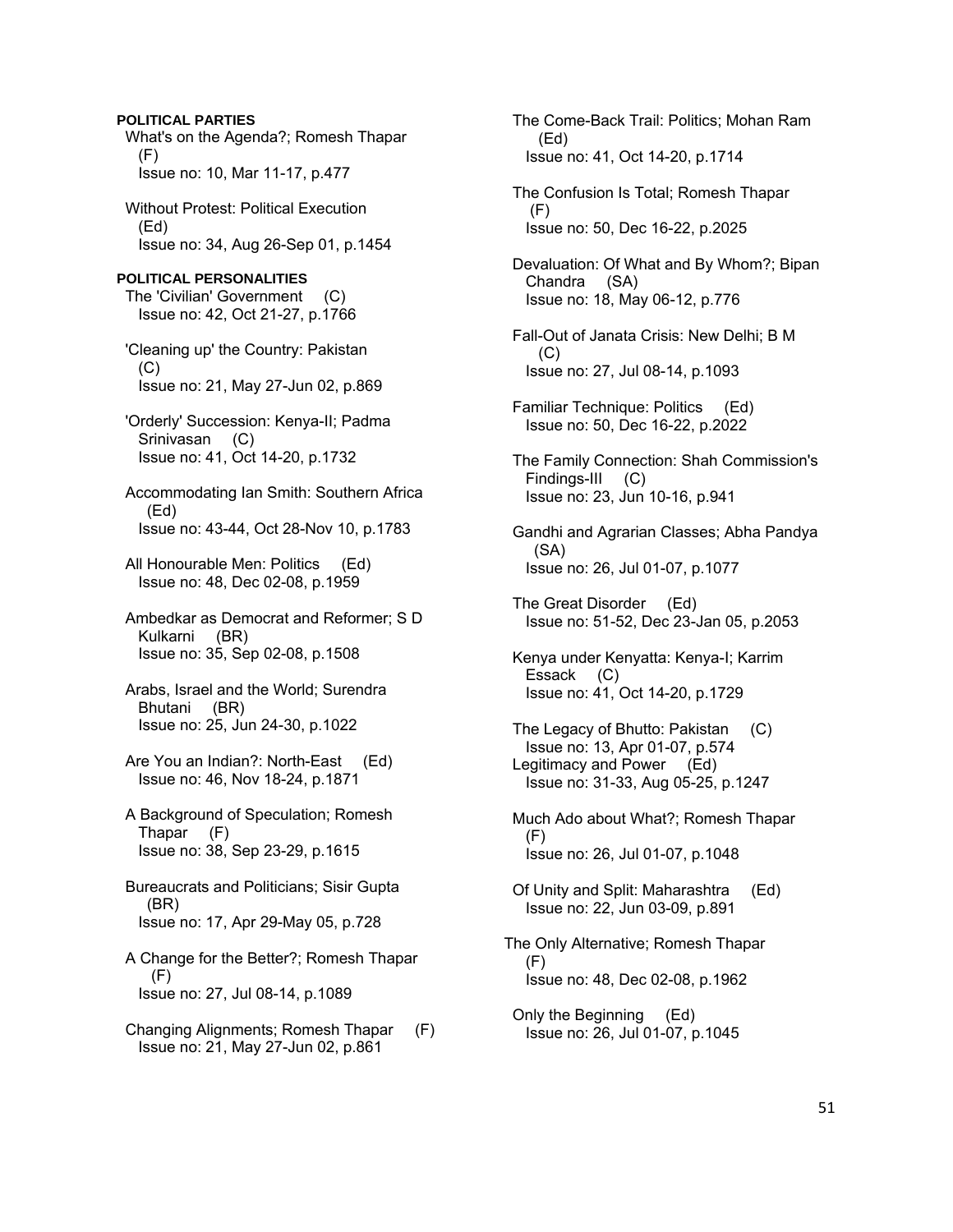### **POLITICAL PERSONALITIES**

- Our Political Aberrations; Romesh Thapar (F) Issue no: 23, Jun 10-16, p.936
- Political Stalemate?: Jammu and Kashmir; Balraj Puri (C) Issue no: 47, Nov 25-Dec 01, p.1925
- Politics of the Gandhi Era; Amalendu Guha (BR) Issue no: 34, Aug 26-Sep 01, p.1471
- Problems for Janata: Politics (Ed) Issue no: 49, Dec 09-15, p.1991
- Rich Farmers' Lobby in Full Cry: New Delhi; B M (C) Issue no: 48, Dec 02-08, p.1966
- Rise and Fall of Khrushchev; Sisir Gupta (BR) Issue no: 23, Jun 10-16, p.952
- Search for Elusive Credibility; Romesh Thapar (F) Issue no: 22, Jun 03-09, p.894
- The Shah Visit: Iran; Sumanta Banerjee  $(C)$ Issue no: 04-05, Jan 28-Feb 10, p.133
- Shah's Last Card: Iran (Ed) Issue no: 46, Nov 18-24, p.1872
- Spurious Choice: Chikmagalur (Ed) Issue no: 45, Nov 11-17, p.1830
- Timeless Emergency; Sumanta Banerjee (BR) Issue no: 42, Oct 21-27, p.1768
- Unhappy Finance Minister: New Delhi; B M  $(C)$ Issue no: 02, Jan 14-20, p.47
- Waiting for Intelligent Direction; Romesh Thapar (F) Issue no: 46, Nov 18-24, p.1874

## **POLITICAL POWER**

 Changing Alignments; Romesh Thapar (F) Issue no: 21, May 27-Jun 02, p.861

- The Confusion Is Total; Romesh Thapar (F) Issue no: 50, Dec 16-22, p.2025
- Familiar Technique: Politics (Ed) Issue no: 50, Dec 16-22, p.2022
- JNU and the Political Power Game: Education; Sumanta Banerjee (C) Issue no: 36, Sep 09-15, p.1542
- Kenya under Kenyatta: Kenya-I; Karrim Essack (C) Issue no: 41, Oct 14-20, p.1729
- Legitimacy and Power (Ed) Issue no: 31-33, Aug 05-25, p.1247
- Political Dimensions of Health and Health Services; D Banerji (SA) Issue no: 22, Jun 03-09, p.924
- Power and Privilege in Pakistan; Jamil Rashid (BR) Issue no: 12, Mar 25-31, p.548
- Rise and Fall of Khrushchev; Sisir Gupta (BR) Issue no: 23, Jun 10-16, p.952
- Shah's Last Card: Iran (Ed) Issue no: 46, Nov 18-24, p.1872
- Waiting for Intelligent Direction; Romesh Thapar (F) Issue no: 46, Nov 18-24, p.1874
- What Is the 'Shillong Agreement'?: Nagaland (Ed) Issue no: 21, May 27-Jun 02, p.859

## **POLITICAL PRISONERS**  Jail Brutality: Ismail Commission's Indictment: Political Prisoners (C) Issue no: 16, Apr 22-28, p.676

- Why Are Political Prisoners Still Languishing in West Bengal Jails?; Kalpana et al Basu (LE) Issue no: 34, Aug 26-Sep 01, p.1457
- **POLITICAL SCIENCE**  Marxism and Political Science; Arun Bose (BR) Issue no: 28, Jul 15-21, p.1137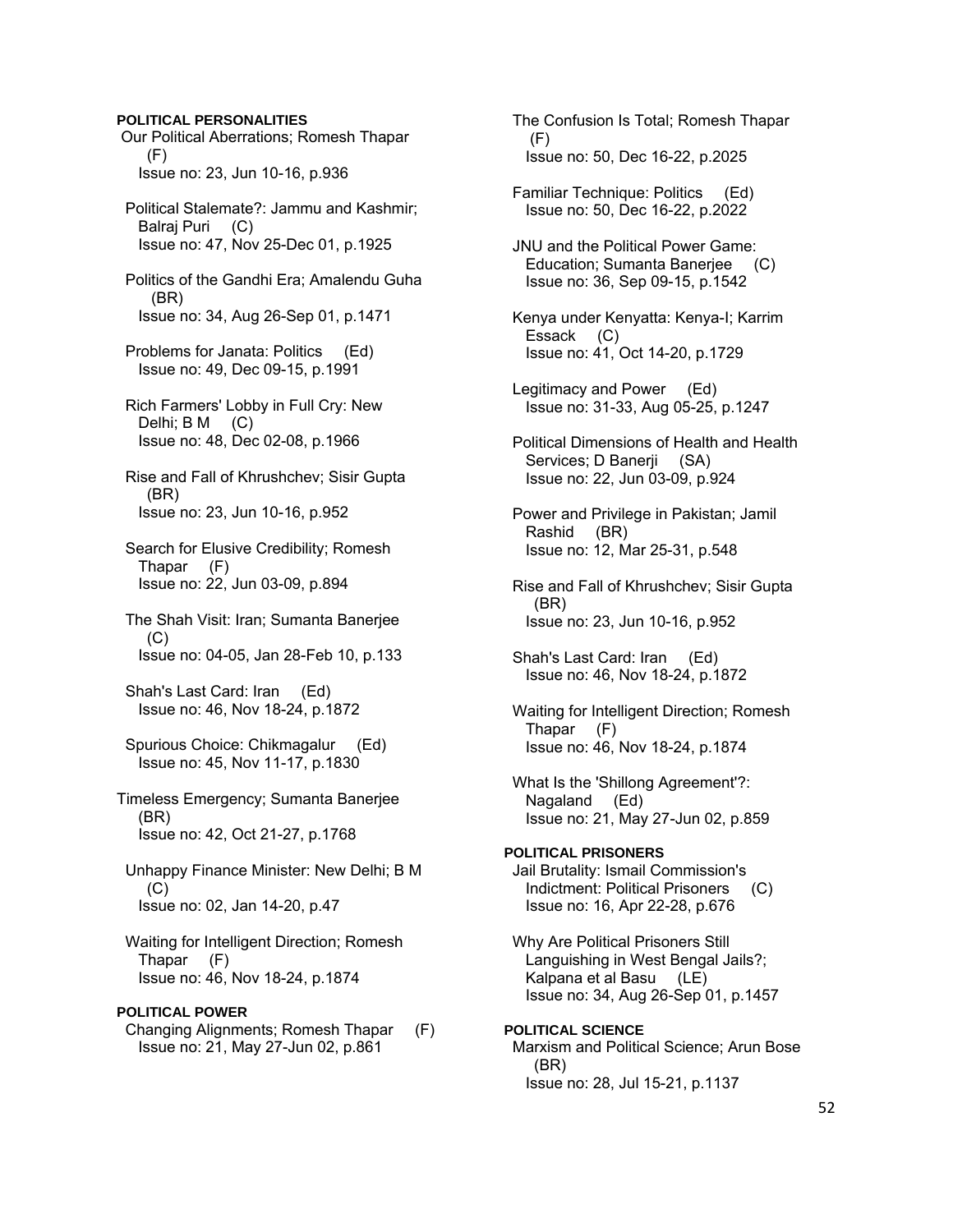Political Science, Liberal and Marxist; Sarah Joseph (BR) Issue no: 49, Dec 09-15, p.2009 **POLITICAL SITUATION**  The 'Discipline' Myth: Politics (Ed) Issue no: 35, Sep 02-08, p.1486 The 'Laldenga Factor': Mizoram (Ed) Issue no: 19, May 13-19, p.786 'Left' Opportunism: Congress (Ed) Issue no: 20, May 27-Jun 02, p.858 'Orderly' Succession: Kenya-II; Padma Srinivasan (C) Issue no: 41, Oct 14-20, p.1732 Accommodating Ian Smith: Southern Africa (Ed) Issue no: 43-44, Oct 28-Nov 10, p.1783 Act One, Scene Two (Ed) Issue no: 28, Jul 15-21, p.1121 After the Verdict: Pakistan (Ed) Issue no: 12, Mar 25-31, p.536 The Aged Men of the Janata; Romesh Thapar (F) Issue no: 18, May 06-12, p.745 Aligarh Riots (Ed) Issue no: 46, Nov 18-24, p.1869 The Alternatives in Delhi; Romesh Thapar (F) Issue no: 37, Sep 16-22, p.1574 Another Movement in the Making: Bihar (C) Issue no: 10, Mar 11-17, p.483 Arabs, Israel and the World; Surendra Bhutani (BR) Issue no: 25, Jun 24-30, p.1022 Are You an Indian?: North-East (Ed) Issue no: 46, Nov 18-24, p.1871 As the Viceroy Saw It;  $CS$  (BR)

Issue no: 16, Apr 22-28, p.690

**POLITICAL SCIENCE** 

 August 1953: An Opinion Survey: Jammu and Kashmir; Balraj Puri (C) Issue no: 27, Jul 08-14, p.1095 A Background of Speculation; Romesh Thapar (F) Issue no: 38, Sep 23-29, p.1615 The Background: Marathwada Riots; R S Morkhandikar (C) Issue no: 34, Aug 26-Sep 01, p.1461 The Bikku in Politics; Paul Caspersz (BR) Issue no: 19, May 13-19, p.804 Busy and Interesting; Romesh Thapar  $(F)$  Issue no: 02, Jan 14-20, p.45 Buying Time: South Africa (Ed) Issue no: 47, Nov 25-Dec 01, p.1914 Class War in Bhojpur-II: Bihar; Arun Sinha  $(C)$  Issue no: 03, Jan 21-27, p.90 Clouds in the Chinese Sky: International Affairs;  $G \, P \, D \quad (F)$  Issue no: 35, Sep 02-08, p.1503 The Confusion Is Total; Romesh Thapar (F) Issue no: 50, Dec 16-22, p.2025 Consensus, Janata Style; Romesh Thapar (F) Issue no: 30, Jul 29-Aug 04, p.1199 The Critical Factors; Romesh Thapar (Ed) Issue no: 49, Dec 09-15, p.1993 The Culture of Illegality; Romesh Thapar (F) Issue no: 03, Jan 21-27, p.85 Curiouser and Curiouser: Politics (Ed) Issue no: 14, Apr 08-14, p.594 Debris of Politicking; Romesh Thapar (F) Issue no: 17, Apr 29-May 05, p.716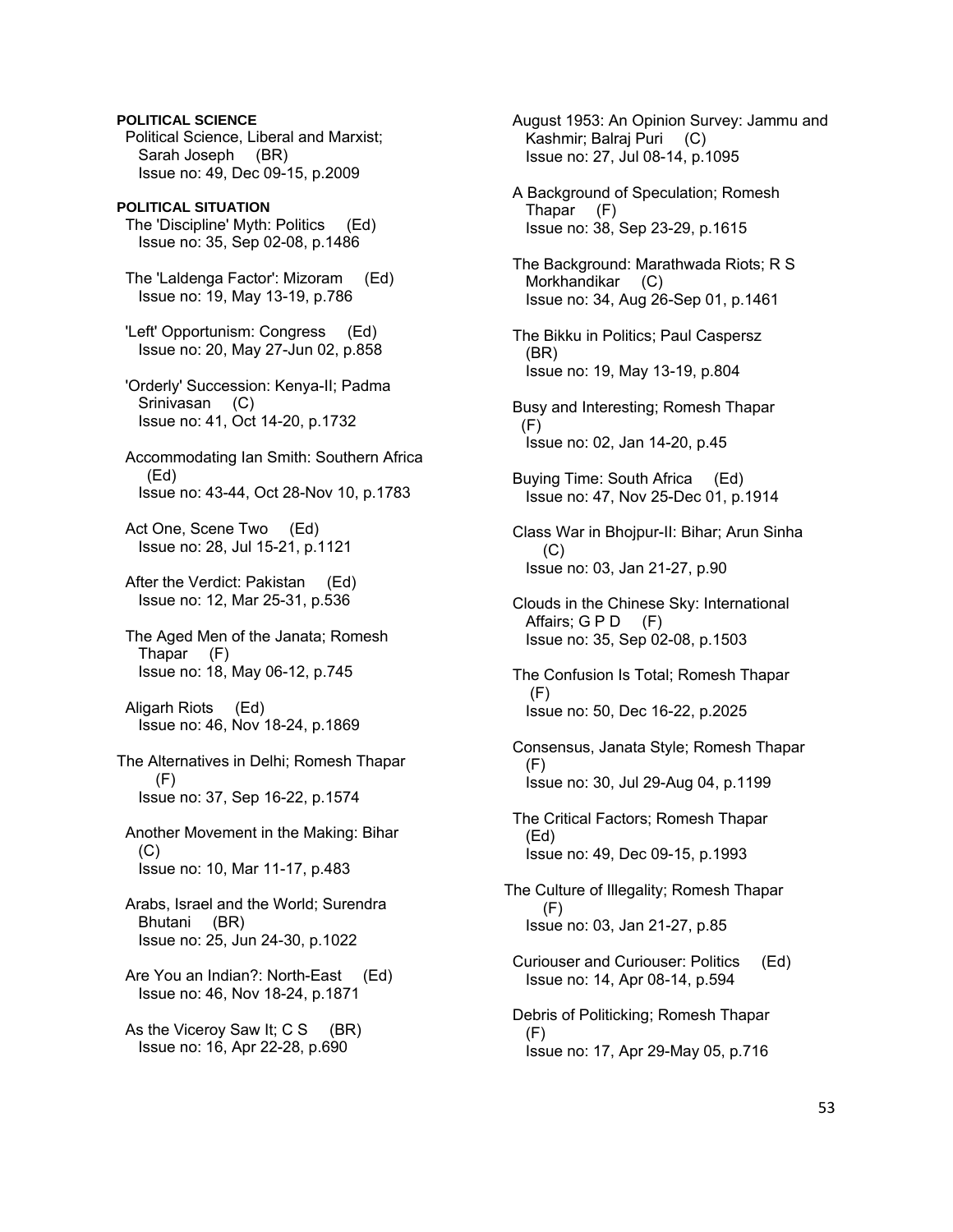### **POLITICAL SITUATION**

- The Destabilisation Game: Politics; Mohan Ram (Ed) Issue no: 20, May 20-26, p.826
- Divide and Dominate: Madhya Pradesh  $(C)$ Issue no: 16, Apr 22-28, p.680
- End to Congress Monopoly: Assam (C) Issue no: 10, Mar 11-17, p.481
- Framework for Surrender (Ed) Issue no: 38, Sep 23-29, p.1609
- From Bitter Division to Fragile Unity: OAU Summit (C) Issue no: 35, Sep 02-08, p.1501
- From Petty Bourgeois Politics to Idi Amin: Final Act of an Intermediate Regime; Ranjit Sau (RA) Issue no: 14, Apr 08-14, p.610
- Getting Away with Murder: Andhra Pradesh; Mohan Ram (C) Issue no: 30, Jul 29-Aug 04, p.1209
- The Giants and the Giant-Killer; H K Paranjee (P) Issue no: 41, Oct 14-20, p.1733
- Hypocracy Unbound: Sikkim (Ed) Issue no: 10, Mar 11-17, p.474
- Instability Continues: Bangladesh; Asim Mukhopadhyay (C) Issue no: 18, May 06-12, p.755
- Into Janata's Second Year; Romesh Thapar  $(F)$ Issue no: 13, Apr 01-07, p.565
- Janata Party and Congressmen; Romesh Thapar (F) Issue no: 29, Jul 22-28, p.1161
- The Khonoma Meet: Nagaland (Ed) Issue no: 18, May 06-12, p.743
- Left: And Right: Of Self-Interest: Politics (Ed) Issue no: 13, Apr 01-07, p.563
- The Legacy of Bhutto: Pakistan (C) Issue no: 13, Apr 01-07, p.574
- Making the 'White Revolution' Red: Iran; Sean O'Faolain and Essan al Khassani  $(C)$ Issue no: 19, May 13-19, p.800
- Masters and Servants: Shah Commission's Final Report-I (C) Issue no: 37, Sep 16-22, p.1583
- Mizoram: Tragedy of Our Own Making; Amritha Rangasami (SA) Issue no: 15, Apr 15-21, p.653
- More Political Trouble; Romesh Thapar (F) Issue no: 09, Mar 04-10, p.437
- Much Ado about What?; Romesh Thapar  $(F)$ Issue no: 26, Jul 01-07, p.1048
- Namibian Independence and Walvis Bay: Southern Africa; Hari Sharan Chhabra  $(C)$ Issue no: 35, Sep 02-08, p.1502
- New Pressures within Janata: New Delhi; B  $M$   $(C)$ Issue no: 47, Nov 25-Dec 01, p.1921
- No Restoration, Yet: Elections (Ed) Issue no: 09, Mar 04-10, p.435
- Of Opportunistic Revisionism; Arul B Louis (BR) Issue no: 22, Jun 03-09, p.914
- Offensive against Poor Resumed: Maharashtra (C) Issue no: 11, Mar 18-24, p.516
- One Year After (Ed) Issue no: 11, Mar 18-24, p.501
- The Only Alternative; Romesh Thapar (F) Issue no: 48, Dec 02-08, p.1962
- Only the Beginning (Ed) Issue no: 26, Jul 01-07, p.1045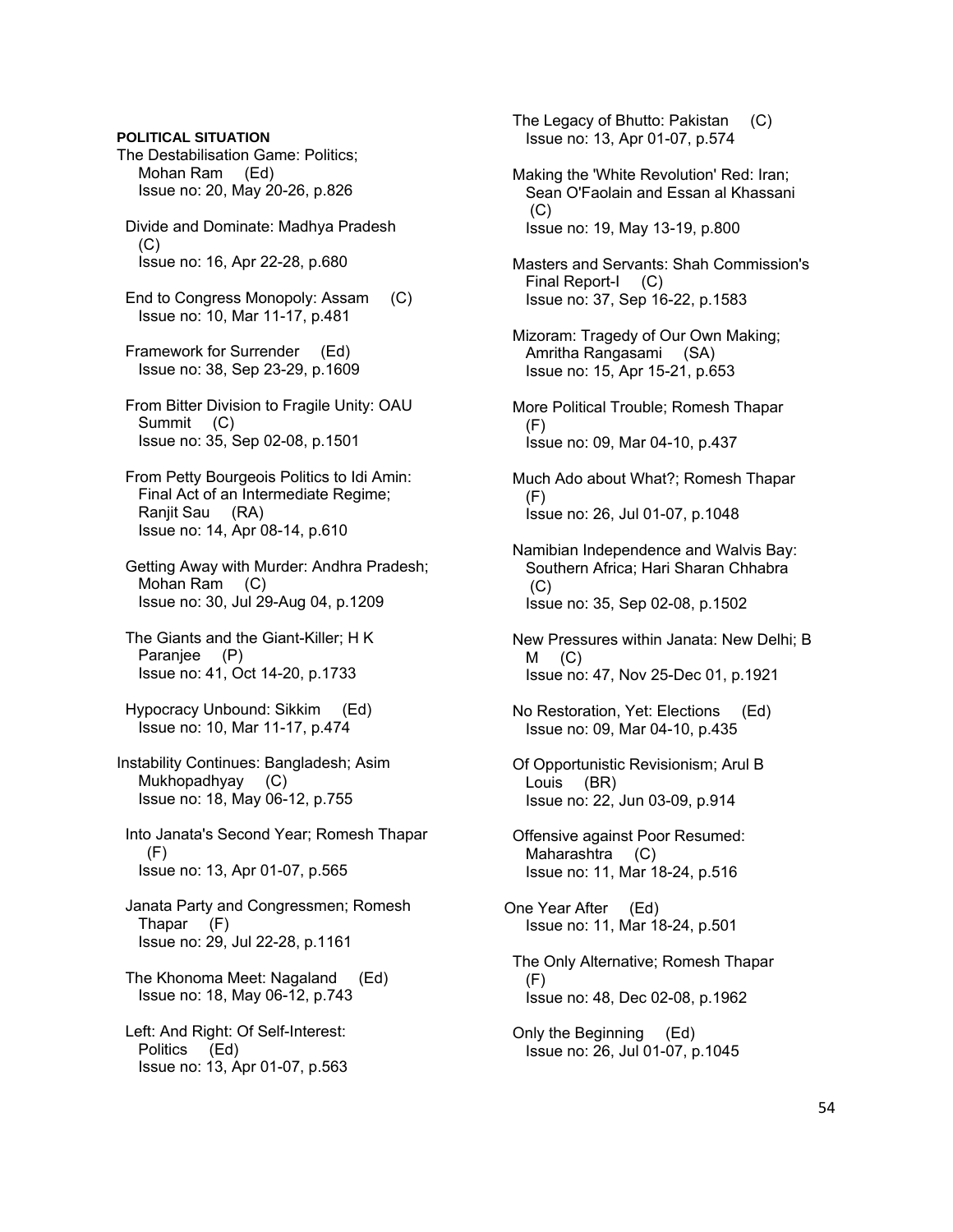**POLITICAL SITUATION**  Our Stupid Politicians; Romesh Thapar (F) Issue no: 12, Mar 25-31, p.539 Party or Coalition?; Romesh Thapar (Ed) Issue no: 35, Sep 02-08, p.1489 Pattern in the Crisis: Janata Party (Ed) Issue no: 19, May 13-19, p.787 The Police Problem; Romesh Thapar (F) Issue no: 36, Sep 09-15, p.1535 Power and Privilege in Pakistan; Jamil Rashid (BR) Issue no: 12, Mar 25-31, p.548 Problems for Janata: Politics (Ed) Issue no: 49, Dec 09-15, p.1991 The Relevance of Laldenga: Mizoram (Ed) Issue no: 42, Oct 21-27, p.1750 Reports from the States: Shah Commission's Final Report-II (C) Issue no: 39, Sep 30-Oct 06, p.1660 Rules of the Game (Ed) Issue no: 34, Aug 26-Sep 01, p.1453 The Same Questionings; Romesh Thapar (F) Issue no: 11, Mar 18-24, p.505 Shades of Emergency: Tamil Nadu (C) Issue no: 20, May 20-26, p.832 The Shah Visit: Iran; Sumanta Banerjee  $(C)$  Issue no: 04-05, Jan 28-Feb 10, p.133 Sidelights on Soviet Union; Ajit Roy (BR) Issue no: 29, Jul 22-28, p.1179 Southern Africa; Santosh K Mehrotra (LE) Issue no: 17, Apr 29-May 05, p.713

 Splits in the Frontline: Southern Africa (Ed) Issue no: 37, Sep 16-22, p.1572

 Spurious Choice: Chikmagalur (Ed) Issue no: 45, Nov 11-17, p.1830

 Squeeze on Sadat: West Asia (Ed) Issue no: 45, Nov 11-17, p.1832

 Students Against Military Regimes: Pakistan (C) Issue no: 39, Sep 30-Oct 06, p.1663

 Suppressing the Symptoms; Adrak Vyapari (LE) Issue no: 42, Oct 21-27, p.1752

 Suppressing the Symptoms: Chief Ministers' Conference (C) Issue no: 40, Oct 07-13, p.1689

 Talasari Revisited: Maharashtra (C) Issue no: 04-05, Jan 28-Feb 10, p.128

 There Is Popularity in Unpopularity; Romesh Thapar (F) Issue no: 19, May 13-19, p.791

 Tilting at Big Business Houses: New Delhi; B M (C) Issue no: 18, May 06-12, p.748

 Tracing the Rot: Politics (Ed) Issue no: 43-44, Oct 28-Nov 10, p.1782

 Unlearnt Lessons (Ed) Issue no: 06-07, Feb 11-24, p.175

 Voices of Dissent: East Germany; Ramesh Jaura (C) Issue no: 10, Mar 11-17, p.485

 What's on the Agenda?; Romesh Thapar (F) Issue no: 10, Mar 11-17, p.477

 Wood and the Trees: The Emergency (Ed) Issue no: 03, Jan 21-27, p.78

 Yet Another Misalliance: Iraq (Ed) Issue no: 23, Jun 10-16, p.932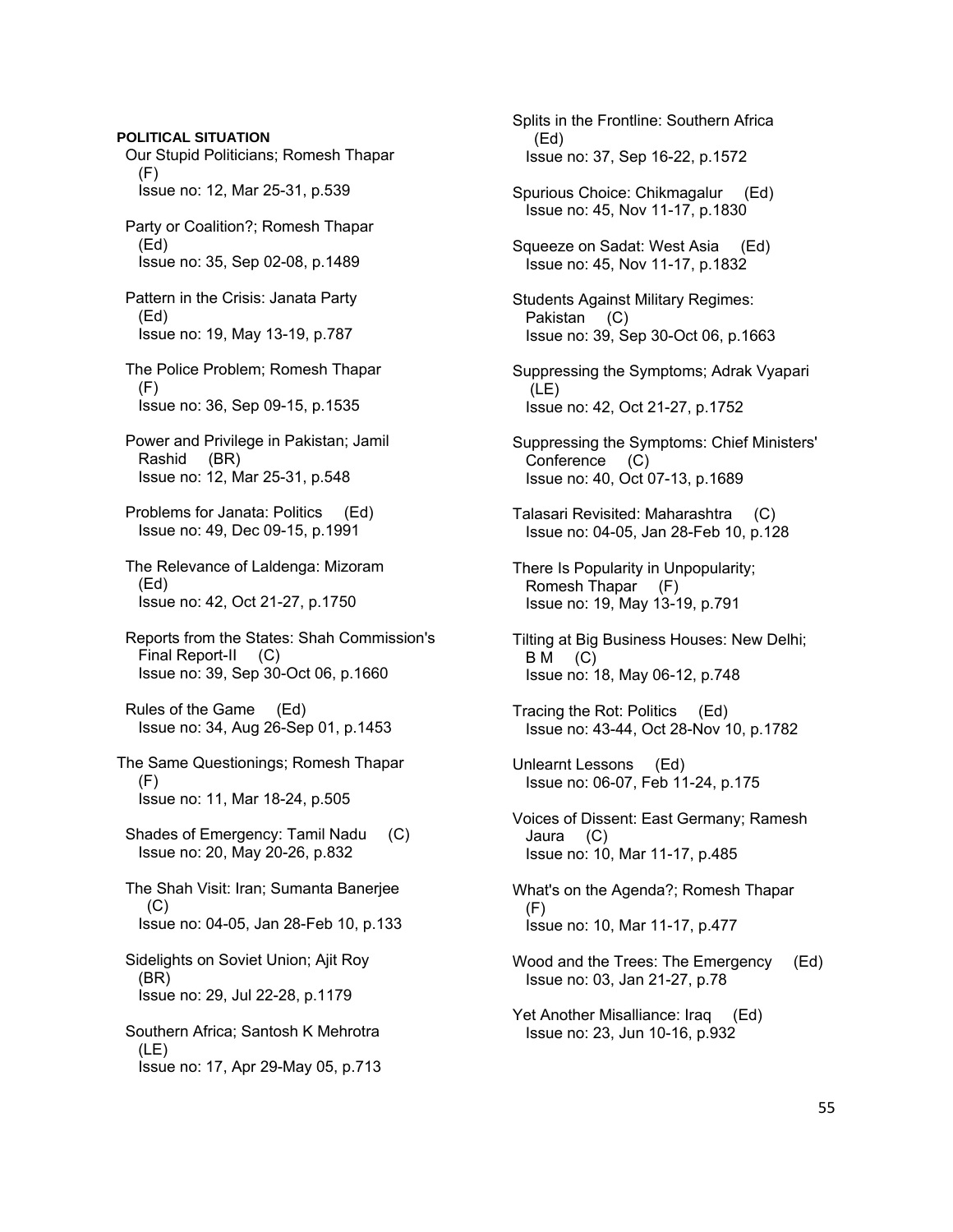## **POLITICAL SYSTEM**

 Political System Losing Credibility: New Delhi; B M (SA) Issue no: 31-33, Aug 05-25, p.1251

 Shah's Last Card: Iran (Ed) Issue no: 46, Nov 18-24, p.1872

## **POLITICAL VIOLENCE**

 'Cleaning up' the Country: Pakistan (C) Issue no: 21, May 27-Jun 02, p.869

 Caste and Class: Attacks on Scheduled Caste (Ed) Issue no: 35, Sep 02-08, p.1488

 Death of a Tribal: Madhya Pradesh; N K Singh (C) Issue no: 10, Mar 11-17, p.482

 Farce of an Enquiry: Political Murders (Ed) Issue no: 24, Jun 17-23, p.974

 Murder in Dacca: Ziaur Rahman's Second Round; N M J (SA) Issue no: 12, Mar 25-31, p.551

 Offensive against Poor Resumed: Maharashtra (C) Issue no: 11, Mar 18-24, p.516

 People's Protest against Police Brutality: Andhra Pradesh (C) Issue no: 17, Apr 29-May 05, p.719

 Searches, Seizures and Arrests: Shah Commission's Findings-IV (C) Issue no: 24, Jun 17-23, p.983

 Without Protest: Political Execution (Ed) Issue no: 34, Aug 26-Sep 01, p.1454

### **POLITICS AND EDUCATION**

 JNU and the Political Power Game: Education; Sumanta Banerjee (C) Issue no: 36, Sep 09-15, p.1542

 This Business of Education: Tamil Nadu (C) Issue no: 34, Aug 26-Sep 01, p.1462

## **POLITICS AND RELIGION**

 Autonomy and Participation: Dimensions of Indian Muslim Identity; Balraj Puri (SA) Issue no: 40, Oct 07-13, p.1706

 Minority Segments in Indian Polity: A Comment; A B Shah (SA) Issue no: 46, Nov 18-24, p.1910

 Minority Segments in Indian Polity: Muslim Situation and Plight of Urdu; Rasheeduddin Khan (SA) Issue no: 35, Sep 02-08, p.1509

 New Dimensions in Sikh Politics: Punjab; Bhagwan Singh Josh (C) Issue no: 40, Oct 07-13, p.1697

 What Have the Muslim Leaders Done?: Muslims; Ali Asghar Engineer (C) Issue no: 24, Jun 17-23, p.985

## **POOR**

 'Overpopulation' and the Rural Poor: A Rejoinder; M V Nadkarni (SA) Issue no: 27, Jul 08-14, p.1115

 Familiar Things Made New (Ed) Issue no: 49, Dec 09-15, p.1989

### **PORTS**

 Waiting for Doomsday: West Bengal (C) Issue no: 34, Aug 26-Sep 01, p.1464

### **POVERTY**

 Assessment of Adequacy of Diets at Different Income Levels; P V Sukhatme (SA) Issue no: 31-33, Aug 05-25, p.1373

 Deepening Poverty: Agricultural Workers (Ed) Issue no: 40, Oct 07-13, p.1683

Dilemma of Poverty; V M Rao (BR) Issue no: 04-05, Jan 28-Feb 10, p.137

 Employment and Poverty (Ed) Issue no: 02, Jan 14-20, p.33

 Politics of Hunger; A Rahman (BR) Issue no: 12, Mar 25-31, p.549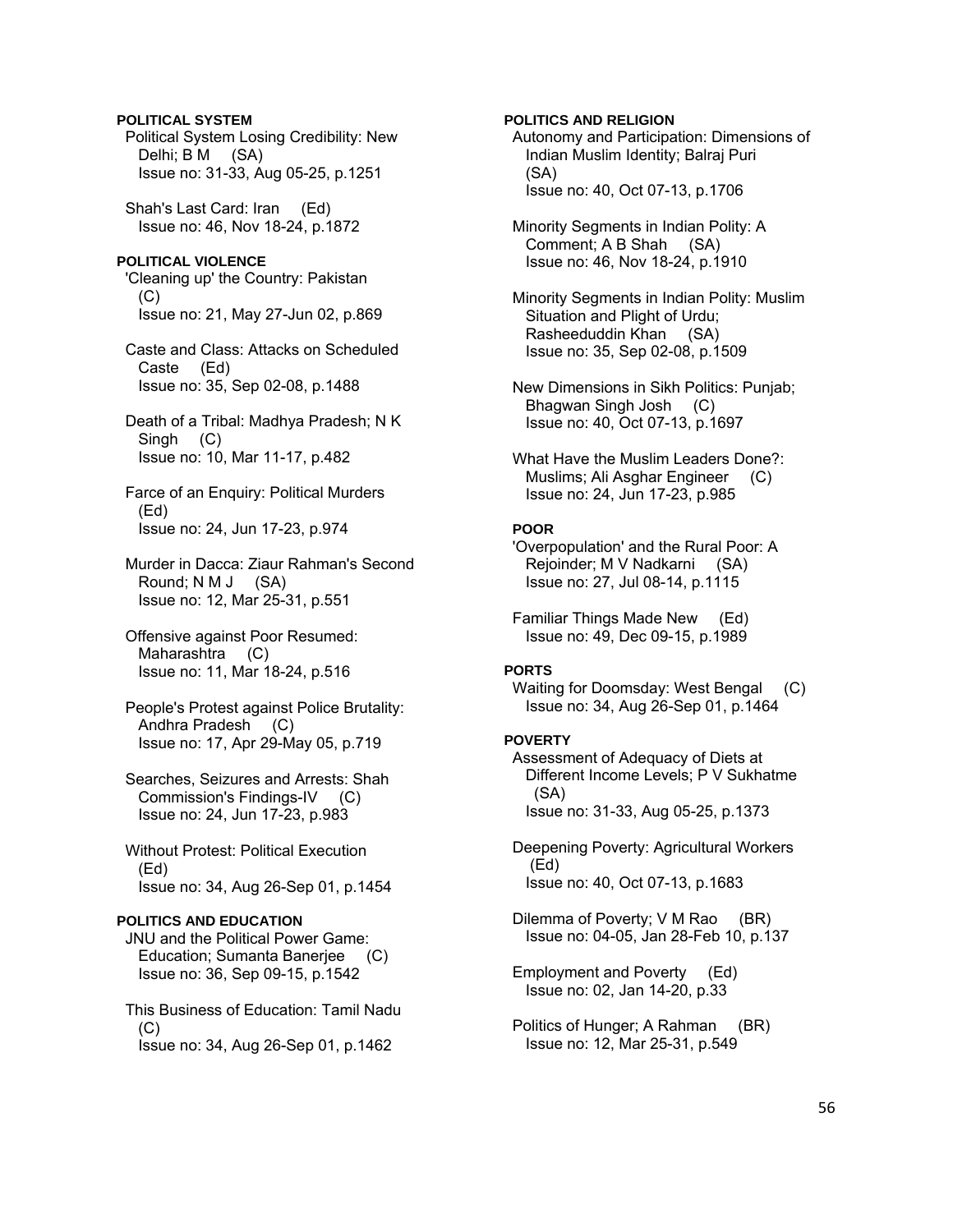## **POVERTY ALLEVIATION PROGRAMMES**

 Decline of Antyodaya: Rajasthan (C) Issue no: 35, Sep 02-08, p.1499

 Employment and Poverty Reduction in the Draft Plan; K Sundaram and J Krishnamurthy (SA) Issue no: 31-33, Aug 05-25, p.1295

 Growth, Employment and Removal of Poverty; Ranjit Sau (SA) Issue no: 31-33, Aug 05-25, p.1279

## **POVERTY MEASUREMENT**

 Structural Change: An Approach to Poverty in Asian Rural Development; Ralph H Retzlaff (RA) Issue no: 51-52, Dec 23-Jan 05, p.A105

#### **POWER GENERATION**

Yet Another Lever Lost: Power (Ed) Issue no: 36, Sep 09-15, p.1531

### **POWER INDUSTRY**

 Operation Santaldih; Adhir Chakravarty and Timir Basu (LE) Issue no: 40, Oct 07-13, p.1685

 Power Crisis: West Bengal (C) Issue no: 18, May 06-12, p.752

 Trusting to Luck; Romesh Thapar (F) Issue no: 24, Jun 17-23, p.977

## **POWER POLICY**

 Power Interconnections: West Bengal (Ed) Issue no: 08, Feb 25-Mar 03, p.403

## **PRECIOUS METALS**

 The Gold Trap (Ed) Issue no: 19, May 13-19, p.785

Who Calls the Tune?: Gold (Ed) Issue no: 35, Sep 02-08, p.1486

## **PRESS**

 Esprit de Corps: Press (Ed) Issue no: 48, Dec 02-08, p.1960

 PIB and News Management: The Press (Ed) Issue no: 25, Jun 24-30, p.1008

 Resurrecting the Press Council; Nireekshak (F) Issue no: 02, Jan 14-20, p.46

#### **PRICES**

 At a Price: Aluminium (Ed) Issue no: 41, Oct 14-20, p.1714

 The Budget, Prices and Investment (SA) Issue no: 13, Apr 01-07, p.587

 Milking the British Cuppa: Tea Companies (C) Issue no: 15, Apr 15-21, p.646

 Recent Price Fluctuations in India: An Explanatory Note; Santi K Chakrabarti (SA) Issue no: 16, Apr 22-28, p.702

 Unsound Pricing: Steel (Ed) Issue no: 22, Jun 03-09, p.890

### **PRISONERS**

 The Horrors of Seraikela Jail; Arun Sinha (C) Issue no: 29, Jul 22-28, p.1165

## **PRIVATE INVESTMENT**

 Investing in New Projects; S K Bhattacharyya (RA) Issue no: 34, Aug 26-Sep 01, p.M66

 No Short-Cuts: Industry (C) Issue no: 34, Aug 26-Sep 01, p.1466

#### **PRIVATE SECTOR**

 'Gains' of Emergency: Corporate Sector (Ed) Issue no: 46, Nov 18-24, p.1870

 Relative Performance of Public and Private Sectors; N K Roy (LE) Issue no: 11, Mar 18-24, p.504

## **PRODUCTION**

 Small Industry Production in 1982-83; J C Sandesara (SA) Issue no: 17, Apr 29-May 05, p.730

#### **PROHIBITION**

 Of Drink and Death: Labour (Ed) Issue no: 50, Dec 16-22, p.2023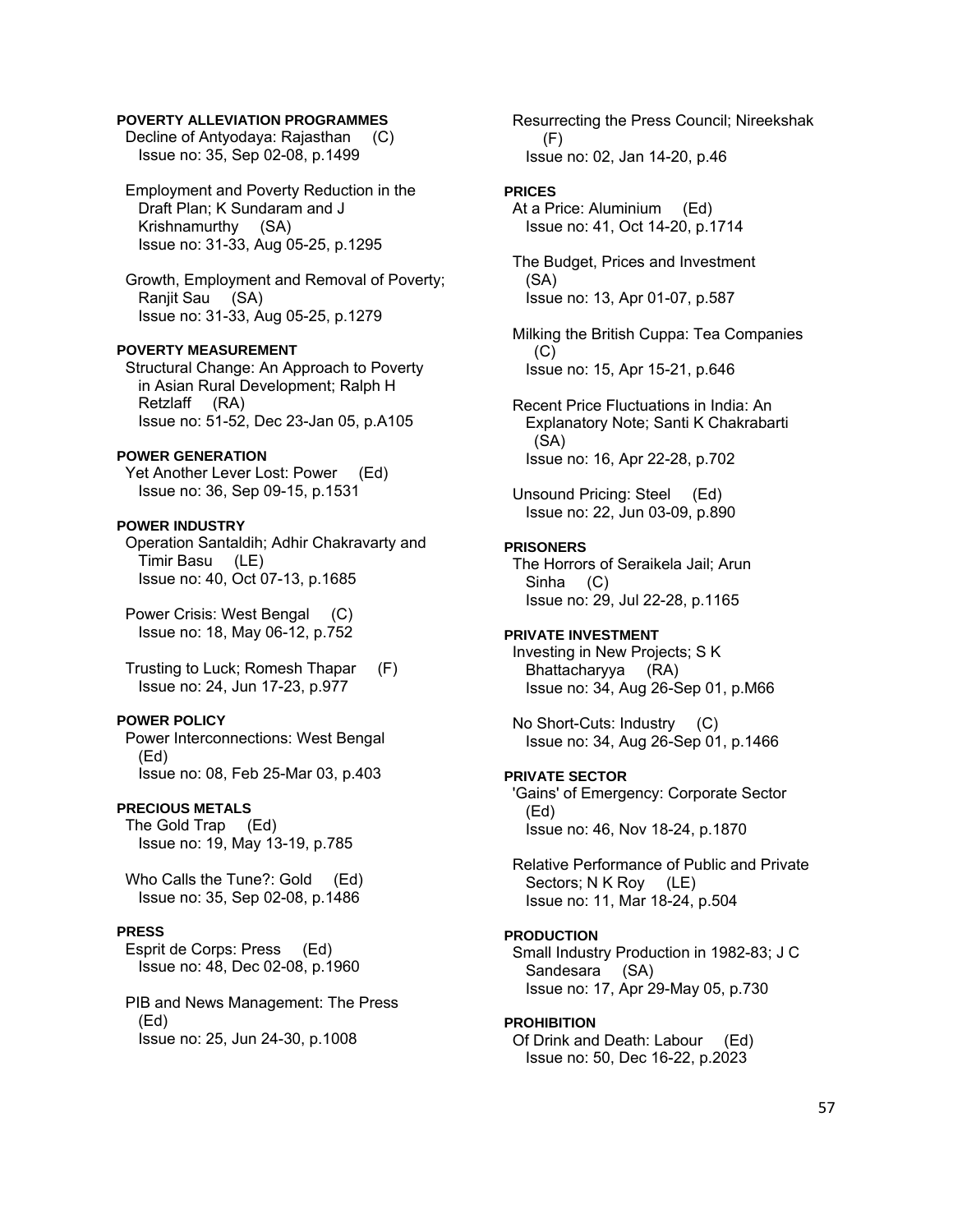## **PSYCHOLOGY**  Towards a Radical Social Psychology; D Saldanha (BR) Issue no: 16, Apr 22-28, p.692

**PUBLIC DISTRIBUTION SYSTEM**  Requiem for Public Distribution (Ed) Issue no: 35, Sep 02-08, p.1485

**PUBLIC EXPENDITURE**  Declining Outlay?: Industry (Ed) Issue no: 29, Jul 22-28, p.1158

**PUBLIC HEALTH** 

 Assessment of Adequacy of Diets at Different Income Levels; P V Sukhatme (SA) Issue no: 31-33, Aug 05-25, p.1373

## **PUBLIC INVESTMENT**

 Investing in New Projects; S K Bhattacharyya (RA) Issue no: 34, Aug 26-Sep 01, p.M66

## **PUBLIC OPINION**

 Mizoram: Tragedy of Our Own Making; Amritha Rangasami (SA) Issue no: 15, Apr 15-21, p.653

## **PUBLIC RELATIONS**

 Nestle Alimentana SA: The Limits to Public Relations; Susan George (SA) Issue no: 37, Sep 16-22, p.1591

## **PUBLIC SECTOR BANKS**

 Calf in Need of Fathering (Ed) Issue no: 38, Sep 23-29, p.1611

 Lament over Profits (Ed) Issue no: 38, Sep 23-29, p.1610

## **PUBLIC SECTOR ENTERPRISES**

 'Restructuring' Public Enterprises: New Delhi; B M (C) Issue no: 15, Apr 15-21, p.640

 Flash in the Pan?: Public Sector (Ed) Issue no: 22, Jun 03-09, p.891

 Foreign Collaboration in Public Sector; Mohanan P Pillai (RA) Issue no: 21, May 27-Jun 02, p.M48

 Government as Super Managing Agent (C) Issue no: 30, Jul 29-Aug 04, p.1201

 Indian Capitalist Class and Congress on National Planning and Public Sector 1930-47; A Mukherjee (SA) Issue no: 35, Sep 02-08, p.1516

 Managing the Managers: New Delhi; B M  $(C)$ Issue no: 39, Sep 30-Oct 06, p.1656

 Probe into High Living: Public Sector (Ed) Issue no: 02, Jan 14-20, p.36

 Public Sector as Panacea; Satish C Mishra (BR) Issue no: 18, May 06-12, p.758

 Public Sector Employees' Demands: Labour  $(C)$ Issue no: 25, Jun 24-30, p.1017

 Relative Performance of Public and Private Manufacturing Enterprises in India: Total Factor Productivity Approach; Bakul H Dholakia (RA) Issue no: 08, Feb 25-Mar 03, p.M4

 Relative Performance of Public and Private Sectors; N K Roy (LE) Issue no: 11, Mar 18-24, p.504

 Training for Public Enterprise Managers: Relevance of Organisation Development; Nitish R De (RA) Issue no: 47, Nov 25-Dec 01, p.M115

 Who Dares Throw the First Stone?: High Living (Ed) Issue no: 04-05, Jan 28-Feb 10, p.120

## **PUBLIC SERVANTS**

 Dismissal of Public Servants During Emergency; K V Ramana Reddy (LE) Issue no: 43-44, Oct 28-Nov 10, p.1784

## **PUBLIC SERVICES**

 Economics of Public Services; Samuel Paul (BR) Issue no: 26, Jul 01-07, p.1059

## **PULSES**

 Declining Trend in Production of Pulses and Factors Affecting It; B L Kumar (SA) Issue no: 27, Jul 08-14, p.1112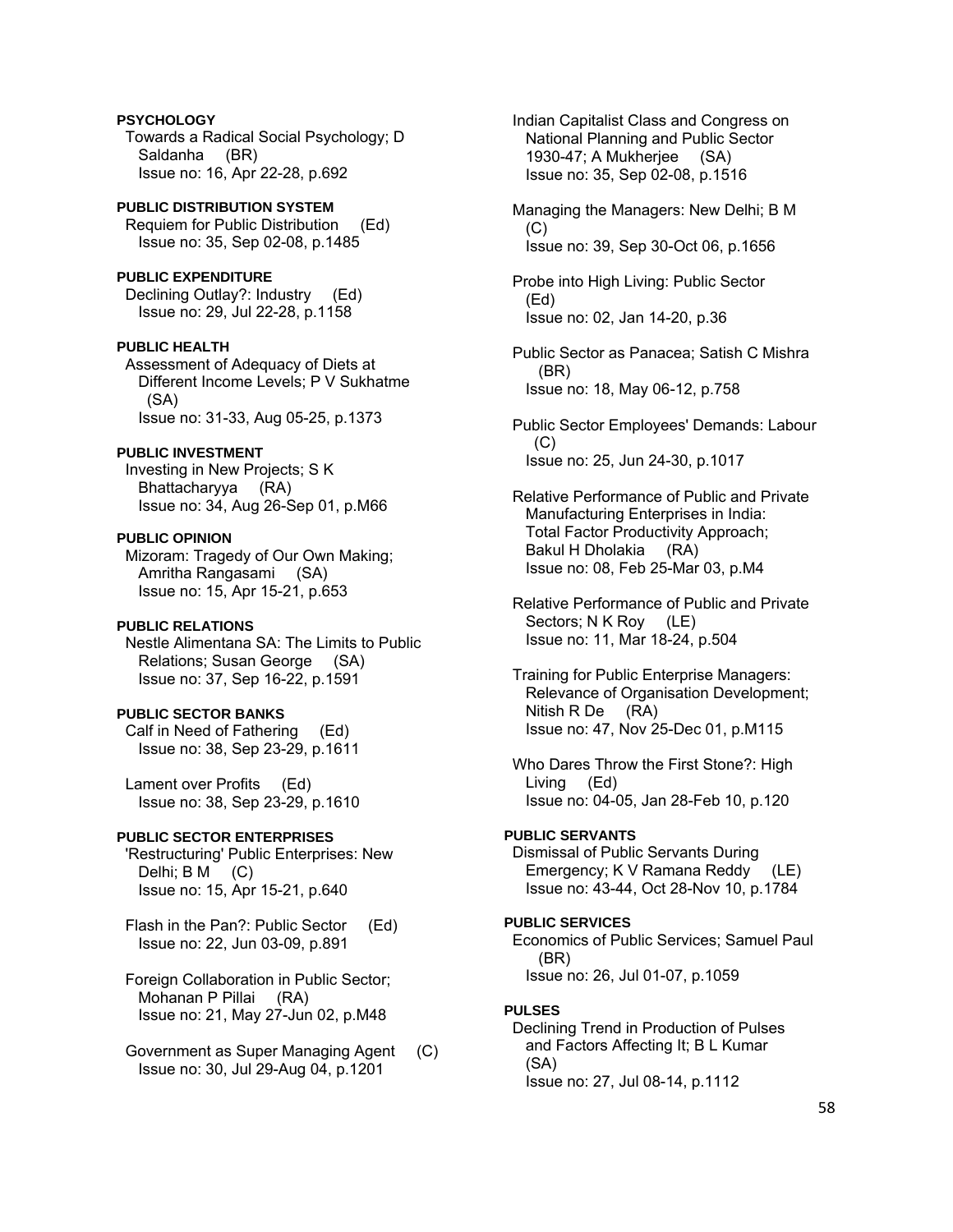## **PUNJAB**

- Blueprint for Perfection: North (C) Issue no: 18, May 06-12, p.754
- Farm Size and Productivity Revisited: Some Notes from Recent Experience of Punjab; G K Chadha (RA) Issue no: 39, Sep 30-Oct 06, p.A87
- New Dimensions in Sikh Politics: Punjab; Bhagwan Singh Josh (C) Issue no: 40, Oct 07-13, p.1697

## **RACIAL DISCRIMINATION**

 No Exit for Ian Smith: Southern Africa; Karrim Essack (C) Issue no: 28, Jul 15-21, p.1132

### **RAILWAYS**

 Porters of Howrah Goods Shed: Labour; Timir Basu (C) Issue no: 49, Dec 09-15, p.1998

### **RAJASTHAN**

 Contribution of Individual Technological Factors in Agricultural Growth: A Case

Study of Rajasthan; Vidya Sagar (RA) Issue no: 25, Jun 24-30, p.A63

 Decline of Antyodaya: Rajasthan (C) Issue no: 35, Sep 02-08, p.1499

### **RBI**

 Growing Market Orientation (OP) Issue no: 40, Oct 07-13, p.1703

## **REFUGEES**

 Refugees and Ex-Servicemen: Andaman and Nicobar Islands (Ed) Issue no: 17, Apr 29-May 05, p.712

 Refugees from Burma: Bangladesh; J P Anand (C) Issue no: 27, Jul 08-14, p.1100

 A Report on Marathwada; Amrita Abraham  $(C)$ Issue no: 36, Sep 09-15, p.1536

 Show the Moon and Pick the Pocket: Refugees (Ed) Issue no: 14, Apr 08-14, p.594

 Victims of Their Leaders' Making: West Bengal; Kalyan Chaudhuri (C) Issue no: 27, Jul 08-14, p.1098

#### **REGIONAL DISPARITIES**

 Divide and Dominate: Madhya Pradesh (C) Issue no: 16, Apr 22-28, p.680

**REGIONAL PLANNING AND DEVELOPMENT**  African Summit (Ed) Issue no: 29, Jul 22-28, p.1157

 Unanimous Rejection: North Eastern Council (Ed) Issue no: 36, Sep 09-15, p.1530

# **RELIEF AND REHABILITATION**

 Flood Relief: The Grasping Rich and the Helpless Poor: West Bengal (C) Issue no: 43-44, Oct 28-Nov 10, p.1793

 In Birbhum after the Floods: West Bengal; Partha Chatterjee (C) Issue no: 49, Dec 09-15, p.2001

 Refugees and Ex-Servicemen: Andaman and Nicobar Islands (Ed) Issue no: 17, Apr 29-May 05, p.712

 Some Self-Help Too?; Ashok Mitra (LE) Issue no: 45, Nov 11-17, p.1833

 Some Self-Help Too?: West Bengal (Ed) Issue no: 41, Oct 14-20, p.1715

## **RELIGION**

 Beautiful People: Religion (Ed) Issue no: 47, Nov 25-Dec 01, p.1915

 The Bikku in Politics; Paul Caspersz (BR) Issue no: 19, May 13-19, p.804

 Finances of Tirumala-Tirupathi Temples: Religion; Bhaskara Venugopal (C) Issue no: 13, Apr 01-07, p.571

## **RESEARCH AND DEVELOPMENT**

 R and D: Farewell to Self-Reliance?: New Delhi; B M (C) Issue no: 50, Dec 16-22, p.2030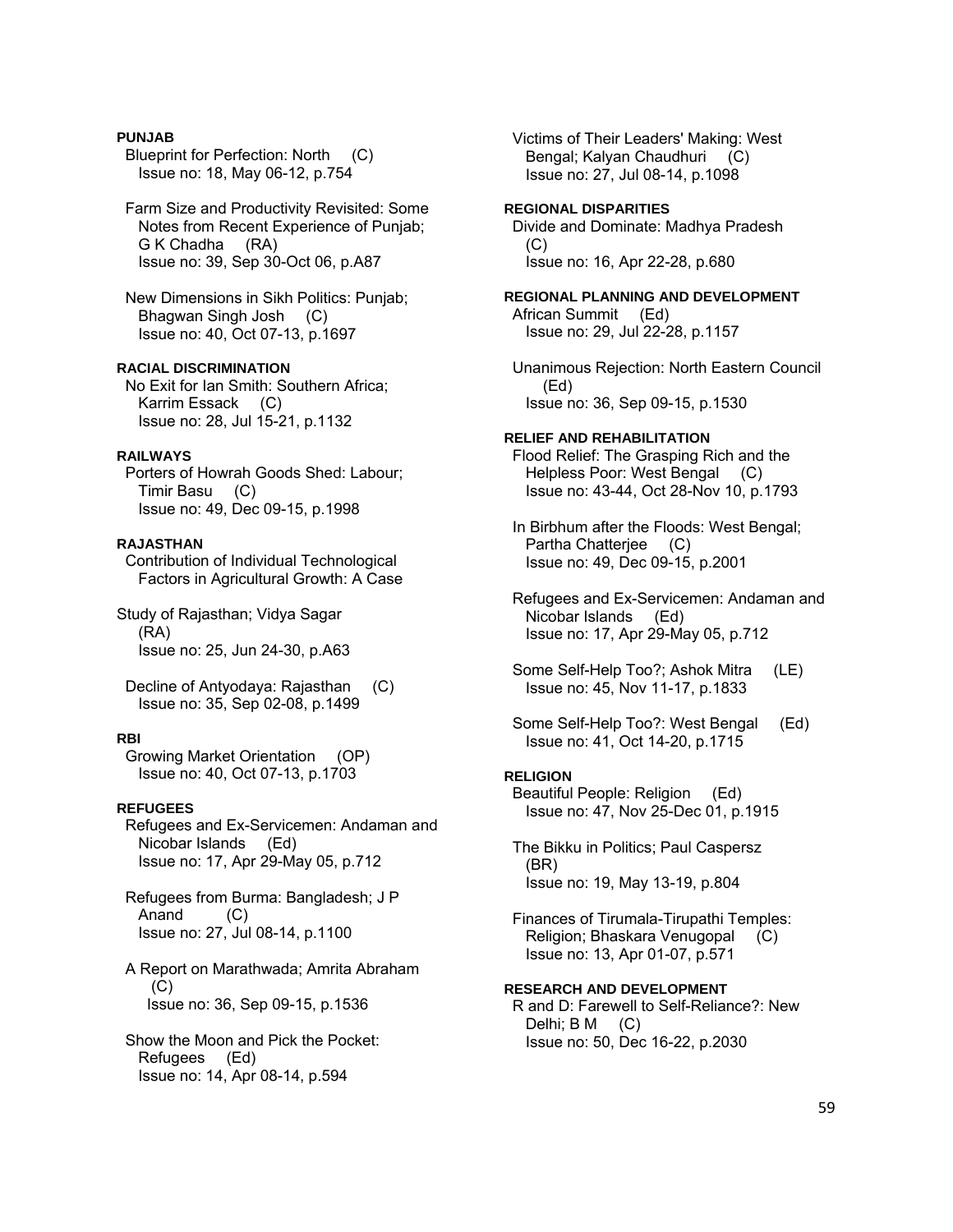## **RICE**

 Cultivated Blindness (RA) Issue no: 39, Sep 30-Oct 06, p.A77

**RIVER WATER DISPUTES**  Discord over Ravi-Beas: North (C) Issue no: 37, Sep 16-22, p.1582

 Harnessing Ganga and Brahmaputra: Implications of Anglo American Move  $(C)$ Issue no: 04-05, Jan 28-Feb 10, p.129

### **RIVERS**

 Harnessing Ganga and Brahmaputra: Implications of Anglo American Move (C) Issue no: 04-05, Jan 28-Feb 10, p.129

#### **ROMANIA-SOVIET UNION RELATIONS**

 Rumanian Dissent: Eastern Europe (Ed) Issue no: 49, Dec 09-15, p.1991

#### **RSS**

 Aligarh Riots (Ed) Issue no: 46, Nov 18-24, p.1869

 Aligarh Riots: Study Team's Findings: Aligarh Riots (C) Issue no: 46, Nov 18-24, p.1882

 Consensus, Janata Style; Romesh Thapar (F) Issue no: 30, Jul 29-Aug 04, p.1199

 Janata Party and Congressmen; Romesh Thapar (F) Issue no: 29, Jul 22-28, p.1161

 Muddled-Up Janata Party; Romesh Thapar  $(F)$ Issue no: 34, Aug 26-Sep 01, p.1458

 The Only Alternative; Romesh Thapar (F) Issue no: 48, Dec 02-08, p.1962

 Our Political Aberrations; Romesh Thapar (F) Issue no: 23, Jun 10-16, p.936

 Search Continues: CPI (Ed) Issue no: 48, Dec 02-08, p.1960  Ujjain Conclave: Janata Party; N K Singh (Ed) Issue no: 50, Dec 16-22, p.2023

#### **RUPEE TRADE**

 Rupee-Rouble Agreement (C) Issue no: 48, Dec 02-08, p.1967

#### **RURAL BANKS**  Regional Rural Banks; Bhabatosh Datta (OP)

Issue no: 36, Sep 09-15, p.1553

 Regional Rural Banks: A Clarification; M L Dantwala (SA) Issue no: 42, Oct 21-27, p.1776

**RURAL DEVELOPMENT**  Accountant's View of Rural Development; V M Rao (BR) Issue no: 46, Nov 18-24, p.1886

 Alternative Development Strategies: A Look at Some Micro Experiments; Harsh Sethi (SA) Issue no: 31-33, Aug 05-25, p.1307

 Development Versus People: Bihar; Arun Sinha (C) Issue no: 18, May 06-12, p.750

 Farm and Non-Farm Employwent in Rural Areas: A Perspective for Planning; V S Vyas and George Mathai (SA) Issue no: 06-07, Feb 11-24, p.333

 Growth, Employment and Removal of Poverty; Ranjit Sau (SA) Issue no: 31-33, Aug 05-25, p.1279

 Institutional Change: A New Dimension: Agriculture (C) Issue no: 08, Feb 25-Mar 03, p.412

 Just One Point: Assam; Joy Kanta Sarma (C) Issue no: 15, Apr 15-21, p.647

 Linking Irrigation with Development: Some Policy Issues; V M Rao (SA) Issue no: 24, Jun 17-23, p.993

 Small Farmers: Policy and Problems; C H Shah (SA) Issue no: 42, Oct 21-27, p.1771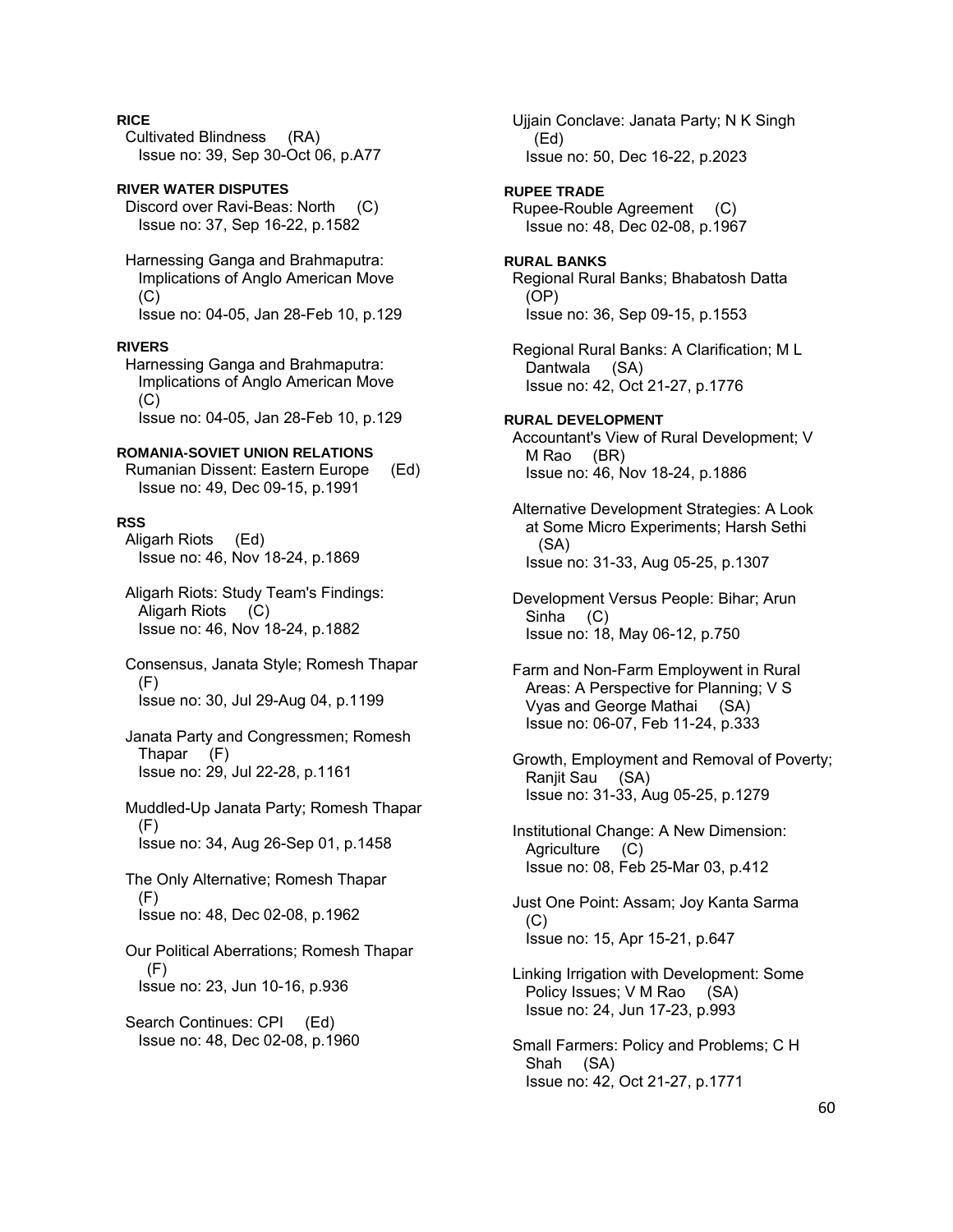## **RURAL DEVELOPMENT**

 Structural Change: An Approach to Poverty in Asian Rural Development; Ralph H Retzlaff (RA) Issue no: 51-52, Dec 23-Jan 05, p.A105

 Urban vs Rural or Rich vs Poor?; Hanumantha C P Rao (RA) Issue no: 40, Oct 07-13, p.1699

### **RURAL EMPLOYMENT**

 Rural Employment Planning: Dimensions and Constraints; J N Sinha (SA) Issue no: 06-07, Feb 11-24, p.295

## **RURAL HEALTH**

 Alternative Development Strategies: A Look at Some Micro Experiments; Harsh Sethi (SA) Issue no: 31-33, Aug 05-25, p.1307

Maharashtra's Rural Health Services Scheme: An Evaluation; Kumudini Dandekar and Vaijayanti Bhate (SA) Issue no: 50, Dec 16-22, p.2047

 Marketing of Pharmaceuticals in Rural India; V R Navelkar and M D Banker (RA) Issue no: 34, Aug 26-Sep 01, p.M95

## **RURAL LABOUR AND EMPLOYMENT**

 Agrarian Structure and Employment: Some Aspects of Historical Experience; P C Joshi (SA) Issue no: 06-07, Feb 11-24, p.315

 Farm and Non-Farm Employmwent in Rural Areas:A Perspective for Planning; V S Vyas and George Mathai (SA) Issue no: 06-07, Feb 11-24, p.333

 In Debt and Bondage: Village Artisans (Ed) Issue no: 25, Jun 24-30, p.1007

 Small Farmers: Policy and Problems; C H Shah (SA) Issue no: 42, Oct 21-27, p.1771

 Some Employment and Unemployment Characteristics of Rural Women: An Analysis of NSS Data for West Bengal, 1972-73; Pranab Bardhan (RA) Issue no: 12, Mar 25-31, p.A21

 Trends in Rural Unemployment: Further Comment; Michael Vlassoff (SA) Issue no: 19, May 13-19, p.821

#### **RURAL MARKETING**

 Rural Marketing: Myth and Reality; Mandira Dutta Balakrishan (RA) Issue no: 34, Aug 26-Sep 01, p.M75

#### **RURAL POVERTY**

 'Overpopulation' and the Rural Poor: A Rejoinder; M V Nadkarni (SA) Issue no: 27, Jul 08-14, p.1115

 Getting Poorer: Agricultural Labour (C) Issue no: 41, Oct 14-20, p.1726

 Urban vs Rural or Rich vs Poor?; Hanumantha C P Rao (RA) Issue no: 40, Oct 07-13, p.1699

#### **SATELLITES**

 Threat of Nuclear Disaster: Satellites; B Radhakrishna Rao (C) Issue no: 15, Apr 15-21, p.648

## **SCHEDULED CASTES AND TRIBES**

 Caste and Class: Attacks on Scheduled Caste (Ed) Issue no: 35, Sep 02-08, p.1488

 Commissioner Commissioned: Scheduled Castes and Tribes (Ed) Issue no: 29, Jul 22-28, p.1159

 Social Background of Scheduled Caste Lok Sabha Members, 1962-71; G Narayana (SA) Issue no: 37, Sep 16-22, p.1603

#### **SCIENCE AND SOCIETY**

 Dismantling of an Exhibition: Science; M Shatrugna (C) Issue no: 37, Sep 16-22, p.1581

 Science for the People: Kerala; K P Kannan (C) Issue no: 40, Oct 07-13, p.1691

**SCIENCE AND TECHNOLOGY**  R and D: Farewell to Self-Reliance?: New Delhi; B M (C) Issue no: 50, Dec 16-22, p.2030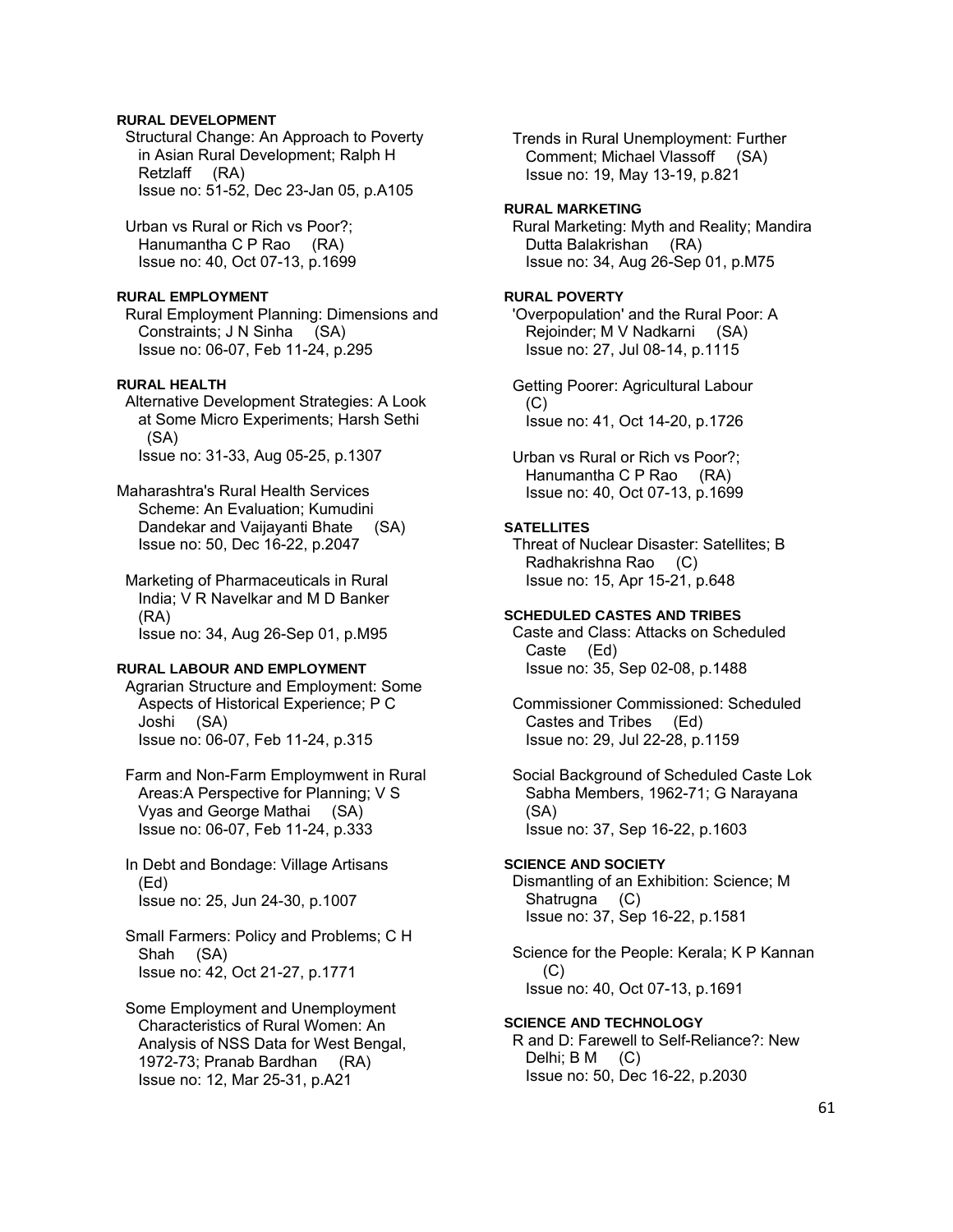## **SCIENCE AND TECHNOLOGY**

 The SCATT Report; S Chandrasekhar (BR) Issue no: 08, Feb 25-Mar 03, p.M2

 Science and Technology in Development: Policy Options for India and China; Aqueil Ahmad (SA) Issue no: 51-52, Dec 23-Jan 05, p.2079

### **SCIENCE POLICY**

 R and D: Farewell to Self-Reliance?: New Delhi; B M (C) Issue no: 50, Dec 16-22, p.2030

 The SCATT Report; S Chandrasekhar (BR) Issue no: 08, Feb 25-Mar 03, p.M2

 Science and Technology in Development: Policy Options for India and China; Aqueil Ahmad (SA) Issue no: 51-52, Dec 23-Jan 05, p.2079

 Theory and Practice of Science Policy in India; Prabir Mitra (SA) Issue no: 29, Jul 22-28, p.1187

### **SHIPPING INDUSTRY**

Master's Work; Master Pupil (BR) Issue no: 24, Jun 17-23, p.992

 Ship Watchmen: Broken Commitments: Labour; Timir Basu (C) Issue no: 48, Dec 02-08, p.1968

### **SIKHS**

 New Dimensions in Sikh Politics: Punjab; Bhagwan Singh Josh (C) Issue no: 40, Oct 07-13, p.1697

 Sikhs versus Nirankaris: North (C) Issue no: 26, Jul 01-07, p.1058

## **SIKKIM**

 Budget Session: Wrangles Ahead: Sikkim; Tushar Ranjan Patranabis (C) Issue no: 02, Jan 14-20, p.49

 Hypocracy Unbound: Sikkim (Ed) Issue no: 10, Mar 11-17, p.474

 Of Goa and Sikkim: History (Ed) Issue no: 51-52, Dec 23-Jan 05, p.2055

## **SIMI**

 Prospects of Left Unity: Pakistan (C) Issue no: 51-52, Dec 23-Jan 05, p.2067

 Students Against Military Regimes: Pakistan (C) Issue no: 39, Sep 30-Oct 06, p.1663

## **SMALL-SCALE INDUSTRIES**  Of Stagnation and Collaboration: Industry; Sudeep Chaudhuri and Niloy Mukhopadhyay (C) Issue no: 03, Jan 21-27, p.93

 Small Industry Production in 1982-83; J C Sandesara (SA) Issue no: 17, Apr 29-May 05, p.730

 Small Scale Industry Survey Data: A Note; Thomas Timberg (SA) Issue no: 34, Aug 26-Sep 01, p.1478

 Small Sector in New Industrial Policy; C T Kurien (SA) Issue no: 09, Mar 04-10, p.455

#### **SOCIAL CHANGE**

 ILO, India and Social Justice; B N Datar (BR) Issue no: 25, Jun 24-30, p.1023

#### **SOCIAL CLASSES**

 Urban vs Rural or Rich vs Poor?; Hanumantha C P Rao (RA) Issue no: 40, Oct 07-13, p.1699

## **SOCIAL CONDITIONS**

 Footnote to Scholarship: Assam (Ed) Issue no: 30, Jul 29-Aug 04, p.1196

#### **SOCIAL MOVEMENTS**

 Analytical Problems in Critical Sociology: Lessons of Gujarat and Bihar; Dipankar Gupta (RA) Issue no: 01, Jan 07-13, p.15

#### **SOCIAL PROBLEMS**

 Footnote to Scholarship: Assam (Ed) Issue no: 30, Jul 29-Aug 04, p.1196

#### **SOCIAL REFORMS**

 Analytical Problems in Critical Sociology: Lessons of Gujarat and Bihar; Dipankar Gupta (RA) Issue no: 01, Jan 07-13, p.15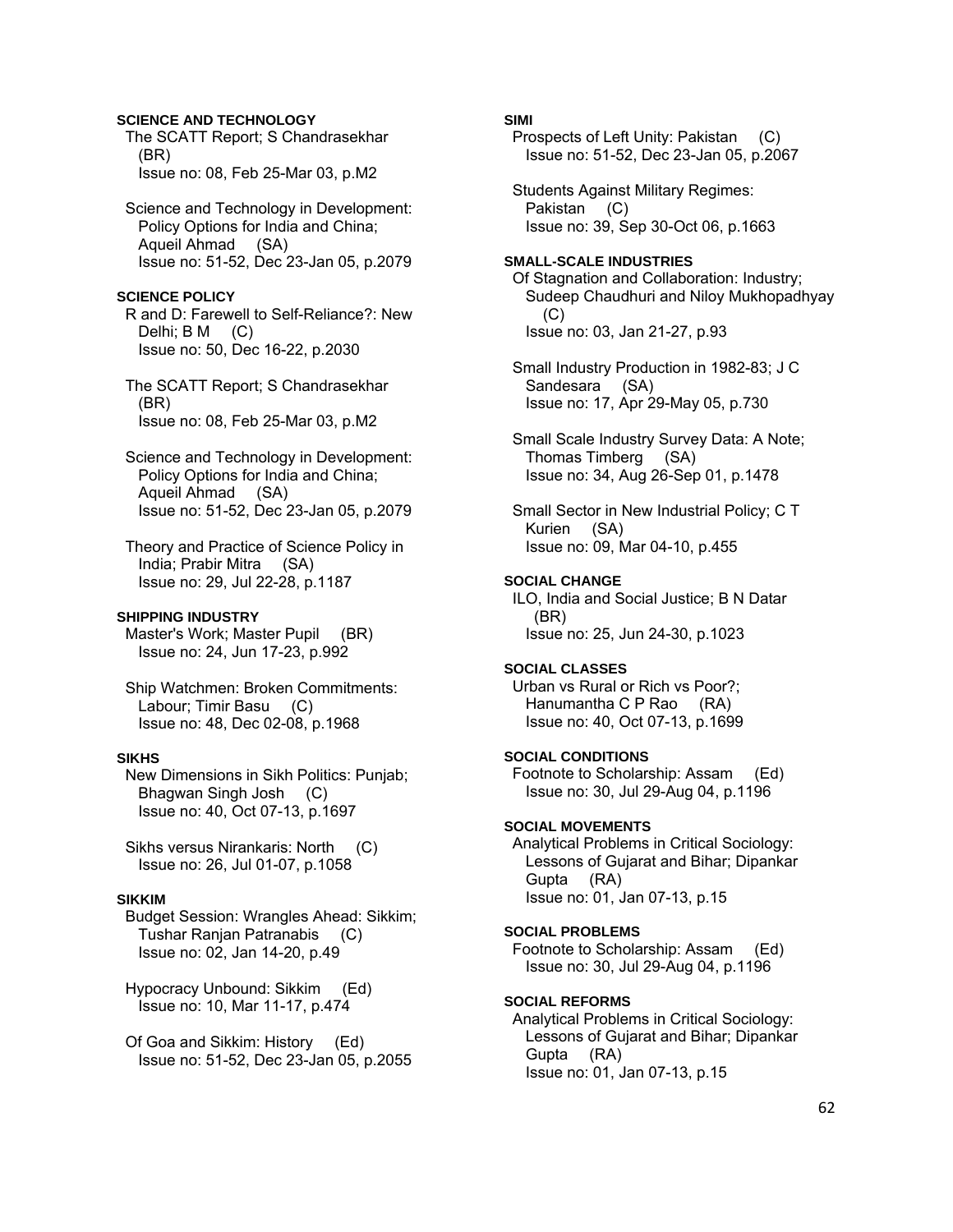## **SOCIAL REFORMS**  Dharmishta Society: Sri Lanka (C) Issue no: 20, May 20-26, p.837

### **SOCIAL SECURITY**

 Outlook on Employee Welfare Costs; S Madhuri (RA) Issue no: 47, Nov 25-Dec 01, p.M127

## **SOCIAL STATUS**

 Patterns of Inequality; T V Sathyamurthy (BR) Issue no: 10, Mar 11-17, p.488

**SOCIAL STRATIFICATION**  Patterns of Inequality; T V Sathyamurthy (BR) Issue no: 10, Mar 11-17, p.488

## **SOFTWARE INDUSTRY**

 Fire-Fighting Operations: Computers (Ed) Issue no: 16, Apr 22-28, p.671

## **SOLAR ENERGY**

 Irrelevance on Solar Energy; Jashbhai Patel (BR) Issue no: 51-52, Dec 23-Jan 05, p.2076

### **SOUTH AFRICA**

 Accommodating Ian Smith: Southern Africa (Ed) Issue no: 43-44, Oct 28-Nov 10, p.1783

 Collapse of 'Internal Settlement': Southern Africa (Ed) Issue no: 18, May 06-12, p.744

 Namibian Independence and Walvis Bay: Southern Africa; Hari Sharan Chhabra  $(C)$ Issue no: 35, Sep 02-08, p.1502

 No Exit for Ian Smith: Southern Africa; Karrim Essack (C) Issue no: 28, Jul 15-21, p.1132

 Recipe for Civil War: Southern Africa (Ed) Issue no: 10, Mar 11-17, p.476

 Southern Africa; Santosh K Mehrotra (LE) Issue no: 17, Apr 29-May 05, p.713  Splits in the Frontline: Southern Africa (Ed) Issue no: 37, Sep 16-22, p.1572

 Urgency of Oil Embargo: Southern Africa; Hari Sharan Chhabra (C) Issue no: 27, Jul 08-14, p.1101

 Voting with Their Feet: South Africa; Karrim Essack (C) Issue no: 09, Mar 04-10, p.451

 Waiting for Splits: Southern Africa (Ed) Issue no: 19, May 13-19, p.788

## **SOUTH EAST ASIA**

 New Imperialism Re-Examined: Britain in the Scramble for Southeast Asia; Amalendu Guha (BR) Issue no: 45, Nov 11-17, p.1847

## **SOVIET UNION**

 Labouring the Obvious, but Missing the Essence; Saral Sarkar (BR) Issue no: 21, May 27-Jun 02, p.873

 Sidelights on Soviet Union; Ajit Roy (BR) Issue no: 29, Jul 22-28, p.1179

 Surface View; N K Chandra (BR) Issue no: 17, Apr 29-May 05, p.729

### **SPACE PROGRAMME**

 Operation ORTAG: Africa; B Radhakrishna Rao (C) Issue no: 03, Jan 21-27, p.96

 Project Motivation: Lessons from SITE; Kiran Karnik (RA) Issue no: 08, Feb 25-Mar 03, p.M12

 Trouble at Thumba: Labour-II; Ramachandran K Nair (C) Issue no: 19, May 13-19, p.798

## **SPECIAL ECONOMIC ZONES**

 Multinational Firms and Export Processing Zones; K K Subrahmanian and Mohanan P Pillai (SA) Issue no: 34, Aug 26-Sep 01, p.1473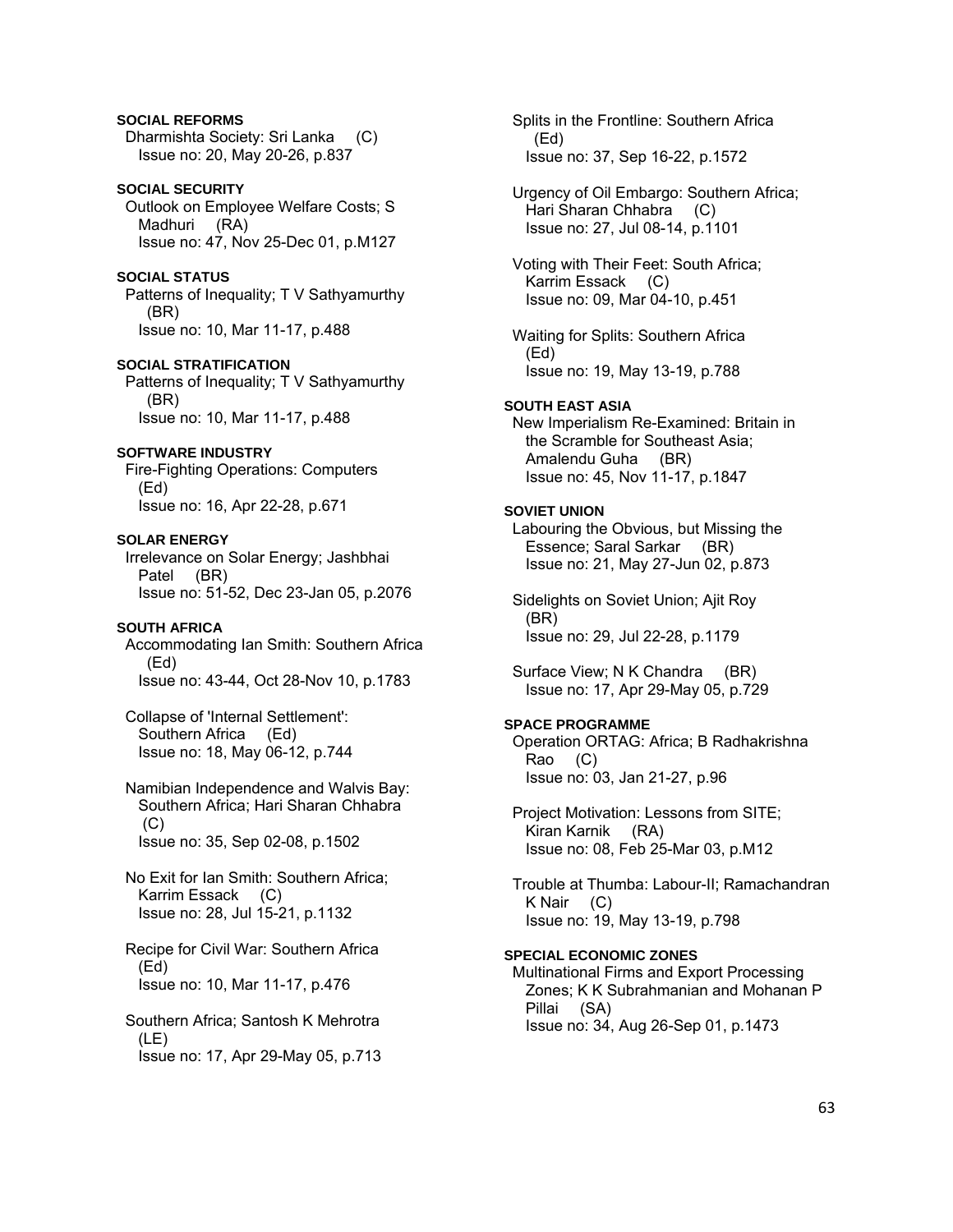## **SRILANKA**

 The Bikku in Politics; Paul Caspersz (BR) Issue no: 19, May 13-19, p.804

 Dharmishta Society: Sri Lanka (C) Issue no: 20, May 20-26, p.837

 Metamorphosis of the JVP: Sri Lanka (C) Issue no: 36, Sep 09-15, p.1550

## **STATE BORROWINGS**

 A Private Arrangement: State Loans (Ed) Issue no: 36, Sep 09-15, p.1530

#### **STOCK MARKET**

 Do Stock Exchanges Have a Future?; M R Mayya (RA) Issue no: 08, Feb 25-Mar 03, p.M19

## **STOCKS AND SHARES**

 Do Stock Exchanges Have a Future?; M R Mayya (RA) Issue no: 08, Feb 25-Mar 03, p.M19

 True Story: High Finance (Ed) Issue no: 19, May 13-19, p.787

## **STRIKES AND LOCKOUTS**

 Anti-Worker Offensive in Haryana: Labour; Sumanta Banerjee (C) Issue no: 11, Mar 18-24, p.513

 Climbing Up a Treadmill: Labour-I (C) Issue no: 08, Feb 25-Mar 03, p.410

 Employers' View: Industrial Relations  $(C)$ Issue no: 43-44, Oct 28-Nov 10, p.1785

 Government Employees Hold Out: Labour (Ed) Issue no: 03, Jan 21-27, p.78

 Let down by Leaders: Railway Workers (Ed) Issue no: 30, Jul 29-Aug 04, p.1194

 Maharashtra Government Employees' Strike: Labour-II; Sandip Pendse (C) Issue no: 09, Mar 04-10, p.445

 Massacre of Kanpur Workers: Government's Lies Nailed: Labour-I (C) Issue no: 09, Mar 04-10, p.442

 Mounting Opposition to Junta: Pakistan  $(C)$ Issue no: 17, Apr 29-May 05, p.722

 Mukund Iron and Steel Works Ltd Issue no: 43-44, Oct 28-Nov 10, p.1806

 NGO's Strike: Tamil Nadu (C) Issue no: 12, Mar 25-31, p.543

 Trouble at Thumba: Labour-II; Ramachandran K Nair (C) Issue no: 19, May 13-19, p.798

 Unemployment and Bullets for Bailadilla Workers: Labour; N K Singh (C) Issue no: 15, Apr 15-21, p.643

Wages of Cowardice; Nireekshak Issue no: 04-05, Jan 28-Feb 10, p.122

## **STUDENTS**

 Miniature Green Revolution Society: Pantnagar; Sumanta Banerjee (C) Issue no: 22, Jun 03-09, p.902

 Prospects of Left Unity: Pakistan (C) Issue no: 51-52, Dec 23-Jan 05, p.2067

 Students Against Military Regimes: Pakistan (C) Issue no: 39, Sep 30-Oct 06, p.1663

#### **SUBSIDIES**

 Down with Them: But How?: Subsidies (Ed) Issue no: 12, Mar 25-31, p.534

 Effect of Wages Subsidy on Prices, Production and Income Distribution; Lily Datta (SA) Issue no: 01, Jan 07-13, p.21

 Everyone Loves Subsidies: New Delhi; B M (C) Issue no: 20, May 20-26, p.831

 No Questions Asked: Exports (Ed) Issue no: 49, Dec 09-15, p.1990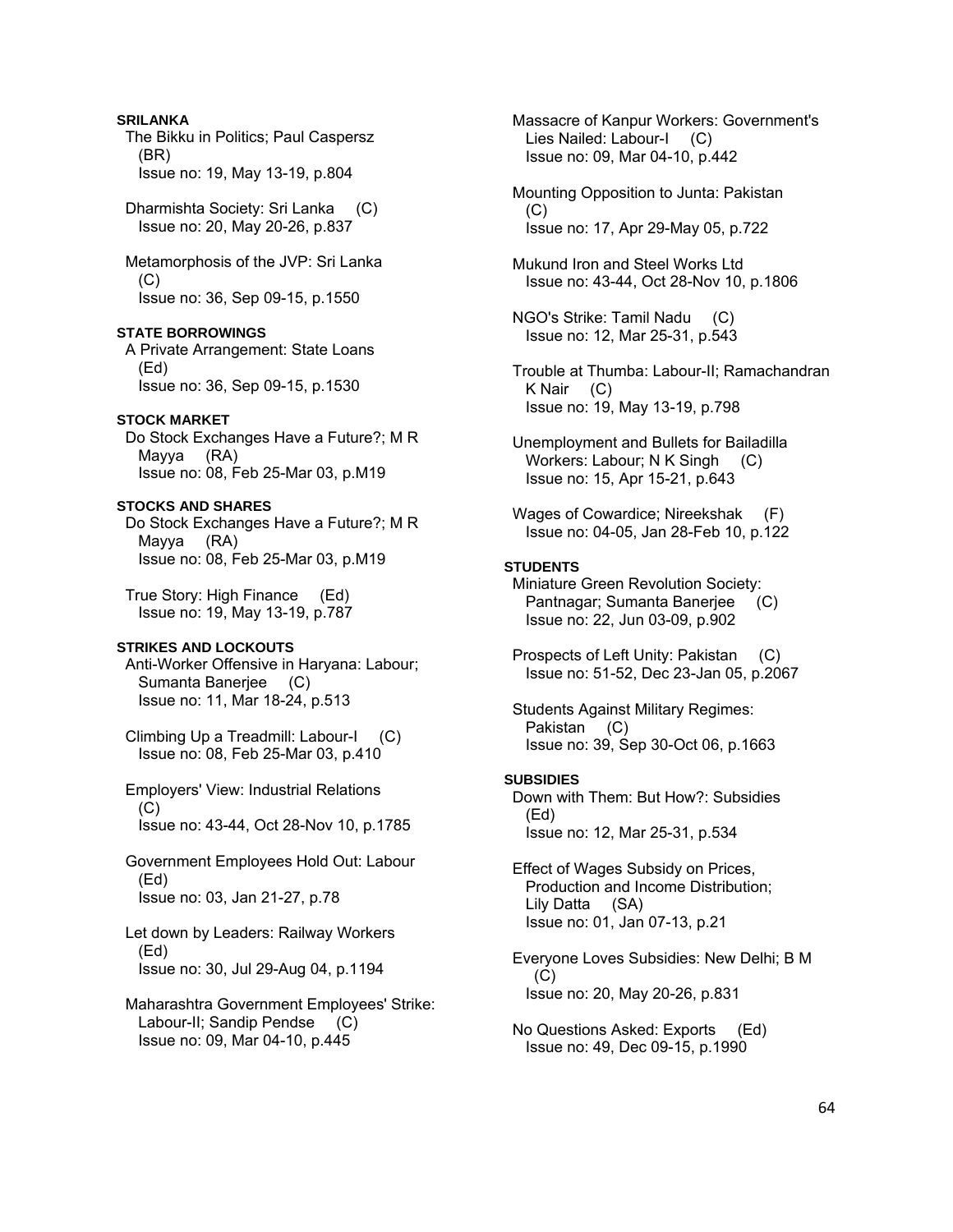**SUBSIDIES**  Preparing Ground for Subsidies: Industry (Ed) Issue no: 26, Jul 01-07, p.1046 **SUGAR INDUSTRY**  Bountiful Milch Cow: Sugar (Ed) Issue no: 13, Apr 01-07, p.562 Farmers in Distress: Sugar (Ed) Issue no: 20, May 20-26, p.828

 On Industry's Side: Sugar (Ed) Issue no: 26, Jul 01-07, p.1047

 Seasonal Migration and Co-operative Capitalism: Crushing of Cane and of Labour by Sugar Factories of Bardoli; Jan Breman (SA) Issue no: 31-33, Aug 05-25, p.1317

 Second Thoughts Already?: Sugar (Ed) Issue no: 42, Oct 21-27, p.1751

 Sugar Industry vs Cane-Grower: New Delhi;  $BM$  (C) Issue no: 28, Jul 15-21, p.1127

## **TAMIL NADU**

 'Mini-Emergencies' to Suppress the Poor; Mohan Ram (C) Issue no: 46, Nov 18-24, p.1880

 All-Out Attack on Working Class: All-Out Attack on Working Class (C) Issue no: 43-44, Oct 28-Nov 10, p.1795

 Aspects of Agrarian Economy in Tamil Nadu A Study of Two Villages: I-Class Structure; S S Shivakumar (SA) Issue no: 18, May 06-12, p.762

 Aspects of Agrarian Economy in Tamil Nadu A Study of Two Villages: II-Constraints on Production and Marketing; S S Sivakumar (SA) Issue no: 19, May 13-19, p.812

 Aspects of Agrarian Economy in Tamil Nadu: A Study of Two Villages: III: Structure of Assets and Indebtedness; S S Sivakumar (SA) Issue no: 20, May 20-26, p.846

 Farmers' Agitation: Tamil Nadu (C) Issue no: 17, Apr 29-May 05, p.717

 Plight of Teachers of Private Colleges: Tamil Nadu; Susan Ram (C) Issue no: 38, Sep 23-29, p.1619

 Shades of Emergency: Tamil Nadu (C) Issue no: 20, May 20-26, p.832

 Story of Nagammal: Tamil Nadu (C) Issue no: 26, Jul 01-07, p.1055

 This Business of Education: Tamil Nadu  $(C)$ Issue no: 34, Aug 26-Sep 01, p.1462

 Vesurgence of Peasant Movement in Telengana; C V Subba Rao (C) Issue no: 46, Nov 18-24, p.1878

 The Villupuram Atrocity: Tamil Nadu (C) Issue no: 41, Oct 14-20, p.1721

## **TAXATION**

 Rationalisation of Personal Income Taxation; M P Chitale (SA) Issue no: 04-05, Jan 28-Feb 10, p.153

## **TEA INDUSTRY**

 Crying Wolf: Tea (Ed) Issue no: 47, Nov 25-Dec 01, p.1915

 Milking the British Cuppa: Tea Companies (C) Issue no: 15, Apr 15-21, p.646

 Necessary Policing: Tea (Ed) Issue no: 08, Feb 25-Mar 03, p.402

 Not by Advice Alone: Tea (Ed) Issue no: 16, Apr 22-28, p.670

 Spurious Concern for Exports (Ed) Issue no: 36, Sep 09-15, p.1529

 Victory for Tea Lobby: Calcutta (C) Issue no: 38, Sep 23-29, p.1617

### **TEACHERS**

## Devaluation of Marxism by Leftist Academicians; Sumanta Banerjee (P) Issue no: 14, Apr 08-14, p.605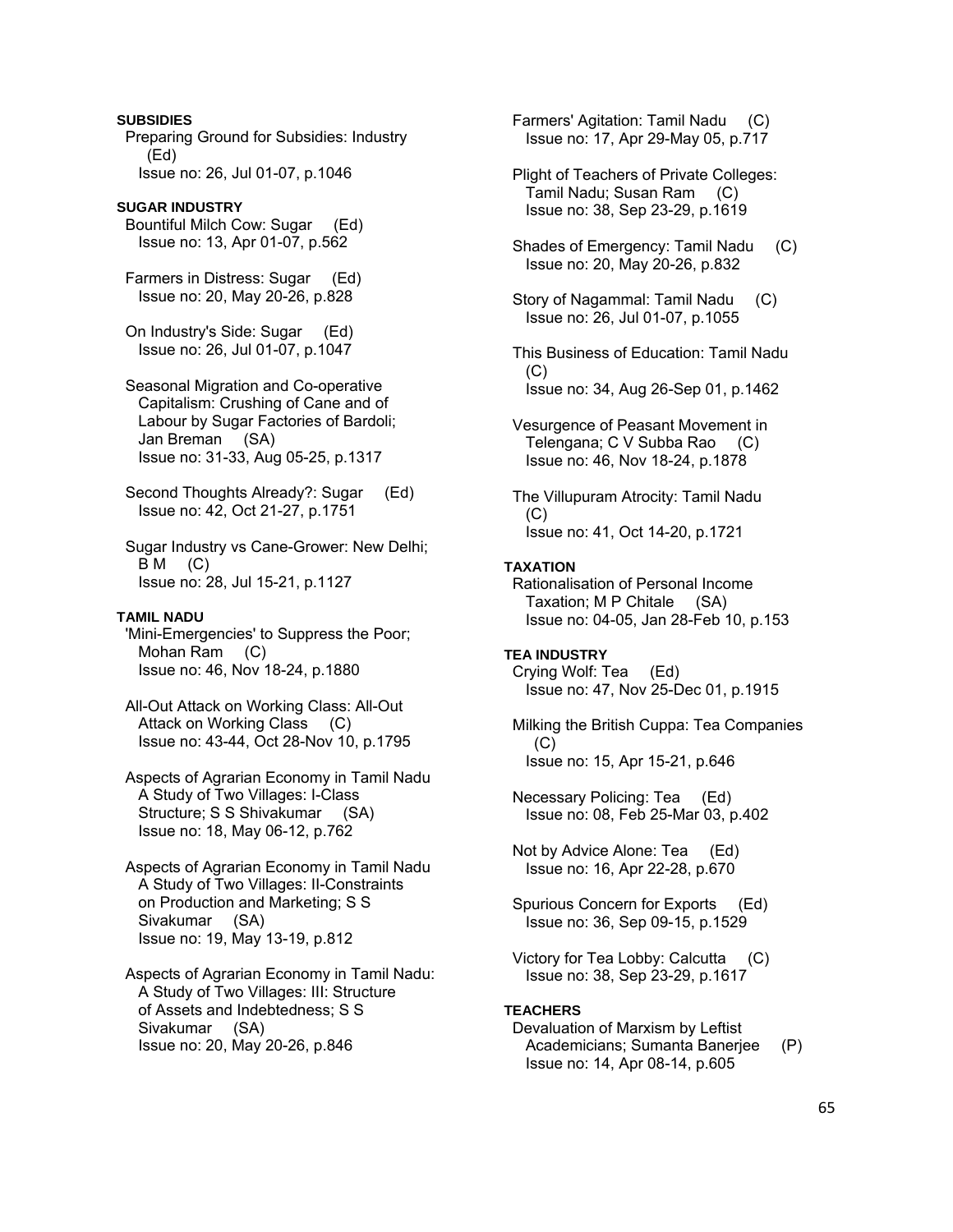## **TEACHERS**

 Left Academicians and Writing of Indian History (LE) Issue no: 19, May 13-19, p.789

 Left Academicians and Writing of Indian History; Vasanthi Raman (LE) Issue no: 23, Jun 10-16, p.933

 Left Academicians and Writing of Indian History; Harbans Mukhia (LE) Issue no: 37, Sep 16-22, p.1575

 Left Academics and Writing of Indian History (LE) Issue no: 17, Apr 29-May 05, p.713

 Plight of Teachers of Private Colleges: Tamil Nadu; Susan Ram (C) Issue no: 38, Sep 23-29, p.1619

### **TECHNOLOGY AND DEVELOPMENT**

 Engineers and Technologists in Financial Institutions: A Note; Mrinal Kanti Bhattacharjee (RA) Issue no: 47, Nov 25-Dec 01, p.M157

 Percept and Practice: Technology (C) Issue no: 03, Jan 21-27, p.88

### **TELECOMMUNICATIONS**

 The Poor Relations: Postal Services (Ed) Issue no: 15, Apr 15-21, p.634

## **TEMPLES**

 Finances of Tirumala-Tirupathi Temples: Religion; Bhaskara Venugopal (C) Issue no: 13, Apr 01-07, p.571

### **TENANCY**

 Backward Castes and Tenancy: A Village Study; V N Reddy and C S Murthy (SA) Issue no: 26, Jul 01-07, p.1061

## **TERRORISM**

 An 'Encounter' in Bhojpur: Bihar; Arun Sinha (C) Issue no: 20, May 20-26, p.833

 Future of the Corporation; B L Maheshwari (BR) Issue no: 47, Nov 25-Dec 01, p.M109

 Israeli Slaughter of Civilians: West Asia (Ed) Issue no: 13, Apr 01-07, p.564

 Second Thoughts: Terrorism (Ed) Issue no: 12, Mar 25-31, p.537

### **TEXTILE INDUSTRIES**

 Bonanza for Mills: Textile Policy (Ed) Issue no: 34, Aug 26-Sep 01, p.1455

 Conditions of Bombay's Textile Workers: Labour; Amrita Abraham (C) Issue no: 42, Oct 21-27, p.1761

 Gloss on the Textiles Industry; Mridul Eapen (BR) Issue no: 02, Jan 14-20, p.60

 Short-Sighted Protectionism: Textiles; Janina Gomes (C) Issue no: 18, May 06-12, p.753

## **THERMAL ENERGY**

 Operation Santaldih; Adhir Chakravarty and Timir Basu (LE) Issue no: 40, Oct 07-13, p.1685

## **THIRD WORLD**

 'Threat' from the Third World: NATO; P K S Namboodiri (C) Issue no: 08, Feb 25-Mar 03, p.417

 Guns Instead of Bread: Third World (Ed) Issue no: 17, Apr 29-May 05, p.711

## **TOBACCO**

 Tobacco Development and Labour Migration: Planning for Labour Welfare and Development; M S A Rao (SA) Issue no: 29, Jul 22-28, p.1183

#### **TOURISM INDUSTRY**

 A Convenient Alibi: Tourism (Ed) Issue no: 39, Sep 30-Oct 06, p.1652

#### **TOWN AND URBAN PLANNING**

 Searching for an Urban Policy; J B D'Souza (P) Issue no: 48, Dec 02-08, p.1976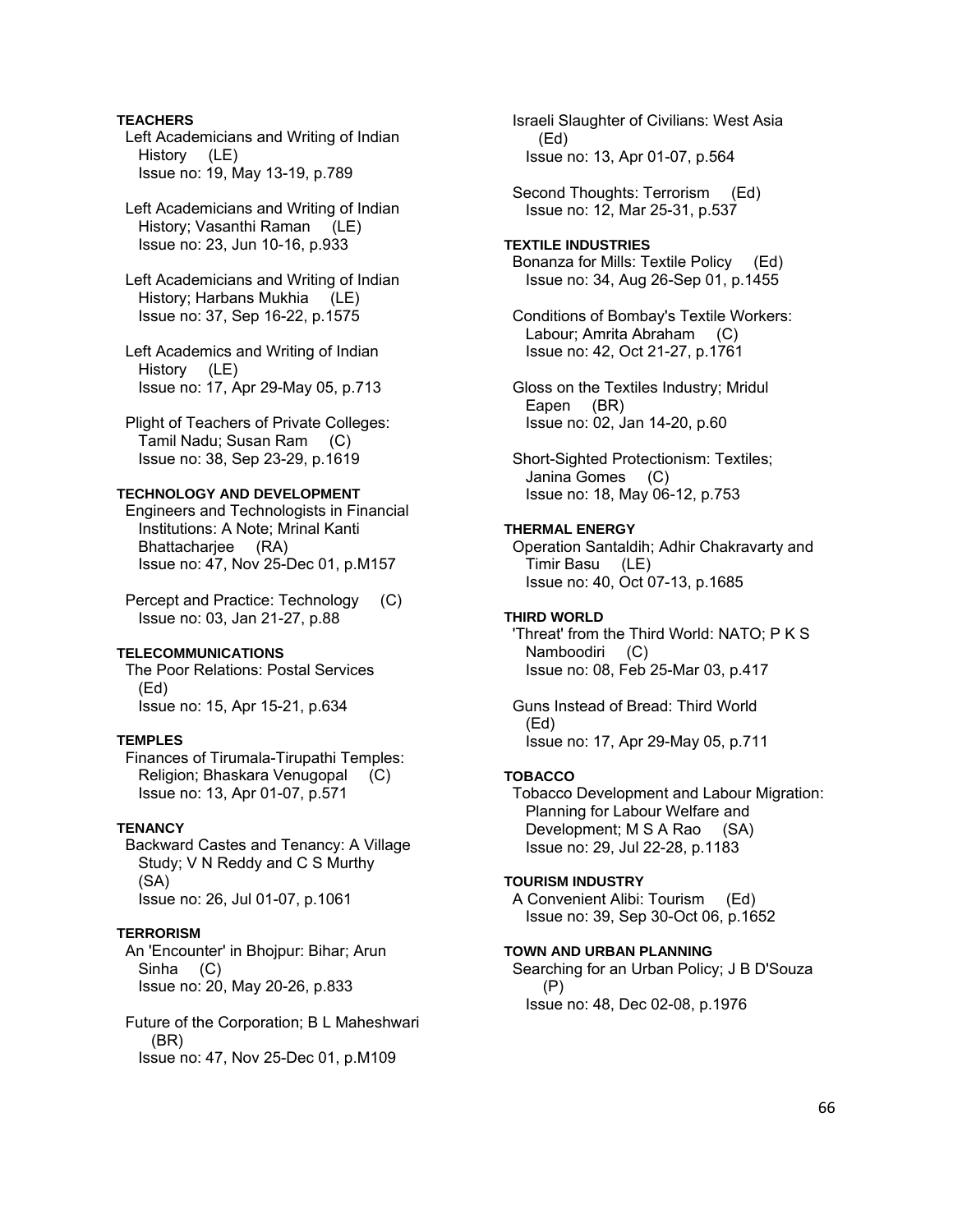## **TRACTOR INDUSTRY**

 Decision Making in the Public Sector: Case Study of Swaraj Tractor; V V Bhatt (RA) Issue no: 21, May 27-Jun 02, p.M30

### **TRADE ASSOCIATIONS**

 Other Concerns (Ed) Issue no: 17, Apr 29-May 05, p.709

#### **TRADE PROMOTION**

 Sad Tale of Two Committees: Trade and Development (C) Issue no: 47, Nov 25-Dec 01, p.1931

### **TRADE UNIONS**

 Anti-Worker Offensive in Haryana: Labour; Sumanta Banerjee (C) Issue no: 11, Mar 18-24, p.513

 Operation Santaldih; Adhir Chakravarty and Timir Basu (LE) Issue no: 40, Oct 07-13, p.1685

 Operation Santaldih: Labour; Timir Basu (C) Issue no: 26, Jul 01-07, p.1054

 Trade Unions Serve Notice: West Germany; Ramesh Jaura (C) Issue no: 40, Oct 07-13, p.1698

 Union Involvement Revisited; Baldev R Sharma (SA) Issue no: 30, Jul 29-Aug 04, p.1233

## **TRIBAL DEVELOPMENT**

 Colonial Transformation of Tribal Society in Middle India; K S Singh (SA) Issue no: 30, Jul 29-Aug 04, p.1221

 Mockery of Reform: Uttar Pradesh; Arun Sinha (C) Issue no: 51-52, Dec 23-Jan 05, p.2065

### **TRIBAL LAND**

 Worsening Position of Adivasis; Gail Omvedt (BR) Issue no: 41, Oct 14-20, p.1737

## **TRIBALS**

 The Naga National Question; Udayon Misra (SA) Issue no: 14, Apr 08-14, p.618

 Resurgent Adivasis; Arun Sinha (C) Issue no: 36, Sep 09-15, p.1544

 Worsening Position of Adivasis; Gail Omvedt (BR) Issue no: 41, Oct 14-20, p.1737

## **TRIVANDRUM**

 Trouble at Thumba: Labour-II; Ramachandran K Nair (C) Issue no: 19, May 13-19, p.798

#### **UGANDA**

 From Petty Bourgeois Politics to Idi Amin: Final Act of an Intermediate Regime; Ranjit Sau (RA) Issue no: 14, Apr 08-14, p.610

### **UNDERDEVELOPMENT**

 This Is Wrong, but What Is Right?; Bhabatosh Datta (BR) Issue no: 15, Apr 15-21, p.651

#### **UNEMPLOYMENT**

 Fresh Look at Underemployment; M V Nadkarni (BR) Issue no: 11, Mar 18-24, p.521

 Some Employment and Unemployment Characteristics of Rural Women: An Analysis of NSS Data for West Bengal, 1972-73; Pranab Bardhan (RA) Issue no: 12, Mar 25-31, p.A21

 Trends in Rural Unemployment: Further Comment; Michael Vlassoff (SA) Issue no: 19, May 13-19, p.821

 Unemployment and Bullets for Bailadilla Workers: Labour; N K Singh (C) Issue no: 15, Apr 15-21, p.643

## **UNEMPLOYMENT ALLOWANCE**

 Allowance for Unemployment: West Bengal-II; Kalyan Chaudhuri (C) Issue no: 28, Jul 15-21, p.1130

## **UNITED FRUIT COMPANY**

 How Multinational Operate: Story of United Fruit; Frederick F Clairmonte (BR) Issue no: 04-05, Jan 28-Feb 10, p.141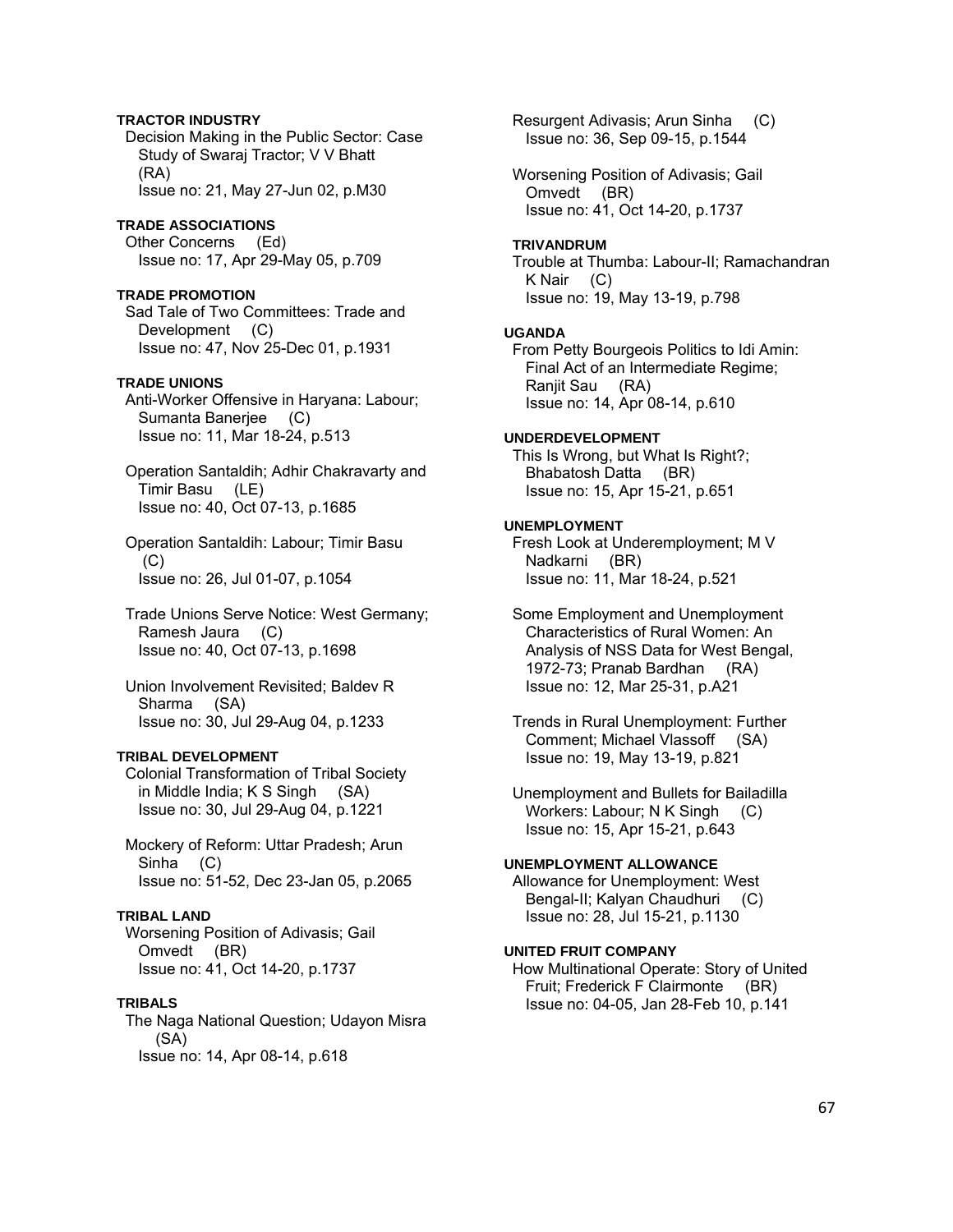## **UNITED STATES**

 Rooting for 'Modernisation': Letter from America; K Arul Kumar (C) Issue no: 47, Nov 25-Dec 01, p.1932

## **UNITED STATES-CHINA RELATIONS**

 From Substance to Form: US-China Relations (Ed) Issue no: 51-52, Dec 23-Jan 05, p.2054

### **UNIVERSITIES**

 JNU under Emergency: Universities; Mohan Ram (Ed) Issue no: 28, Jul 15-21, p.1124

 Ritual Beginning: Universities (Ed) Issue no: 27, Jul 08-14, p.1087

## **URBAN DEVELOPMENT**

 Income Distribution in Urban Areas: A Case Study of Bangalore (SA) Issue no: 15, Apr 15-21, p.662

 Searching for an Urban Policy; J B D'Souza (P) Issue no: 48, Dec 02-08, p.1976

 The Wrecking of Delhi: Shah Commission's Findings-V (C) Issue no: 25, Jun 24-30, p.1019

## **URBANIZATION**

 Urban vs Rural or Rich vs Poor?; Hanumantha C P Rao (RA) Issue no: 40, Oct 07-13, p.1699

## **UTTAR PRADESH**

 Hara-Kiri after 'Encounter': Uttar Pradesh; N K Singh (Ed) Issue no: 39, Sep 30-Oct 06, p.1651

 Massacre of Kanpur Workers: Government's Lies Nailed: Labour-I (C) Issue no: 09, Mar 04-10, p.442

 Mockery of Reform: Uttar Pradesh; Arun Sinha (C) Issue no: 51-52, Dec 23-Jan 05, p.2065

 Peasant-Merchant Conflict: Uttar Pradesh; Arun Sinha (C) Issue no: 47, Nov 25-Dec 01, p.1929

 Taj Endangered by Mathura Refinery: Uttar Pradesh (C) Issue no: 02, Jan 14-20, p.54

### **VIETNAM-CHINA RELATIONS**

 Stakes in the Conflict with China: Vietnam; Leo Goodstadt (C) Issue no: 30, Jul 29-Aug 04, p.1213

#### **VIOLENCE**

 The Bishrampur Carnage: Bihar; Arun Sinha (C) Issue no: 13, Apr 01-07, p.568

 Israeli Slaughter of Civilians: West Asia (Ed) Issue no: 13, Apr 01-07, p.564

 Unemployment and Bullets for Bailadilla Workers: Labour; N K Singh (C) Issue no: 15, Apr 15-21, p.643

## **WAGES, PERKS AND BONUS**

 Climbing Up a Treadmill: Labour-I (C) Issue no: 08, Feb 25-Mar 03, p.410

 Dangerous Doctrine (Ed) Issue no: 20, May 27-Jun 02, p.857

 Dividends, Yes: Bonus, No: West Bengal; Timir Basu (C) Issue no: 04-05, Jan 28-Feb 10, p.130

 Evasion on Wages Policy: New Delhi; B M  $(C)$ Issue no: 22, Jun 03-09, p.897

 Facts and Fictions on Incomes Policy; T S Papola (BR) Issue no: 38, Sep 23-29, p.1625

 Outlook on Employee Welfare Costs; S Madhuri (RA) Issue no: 47, Nov 25-Dec 01, p.M127

 Public Sector Employees' Demands: Labour (C) Issue no: 25, Jun 24-30, p.1017

 Real Wages, Employment, and Income of Agricultural Labourers; A V Jose (RA) Issue no: 12, Mar 25-31, p.A16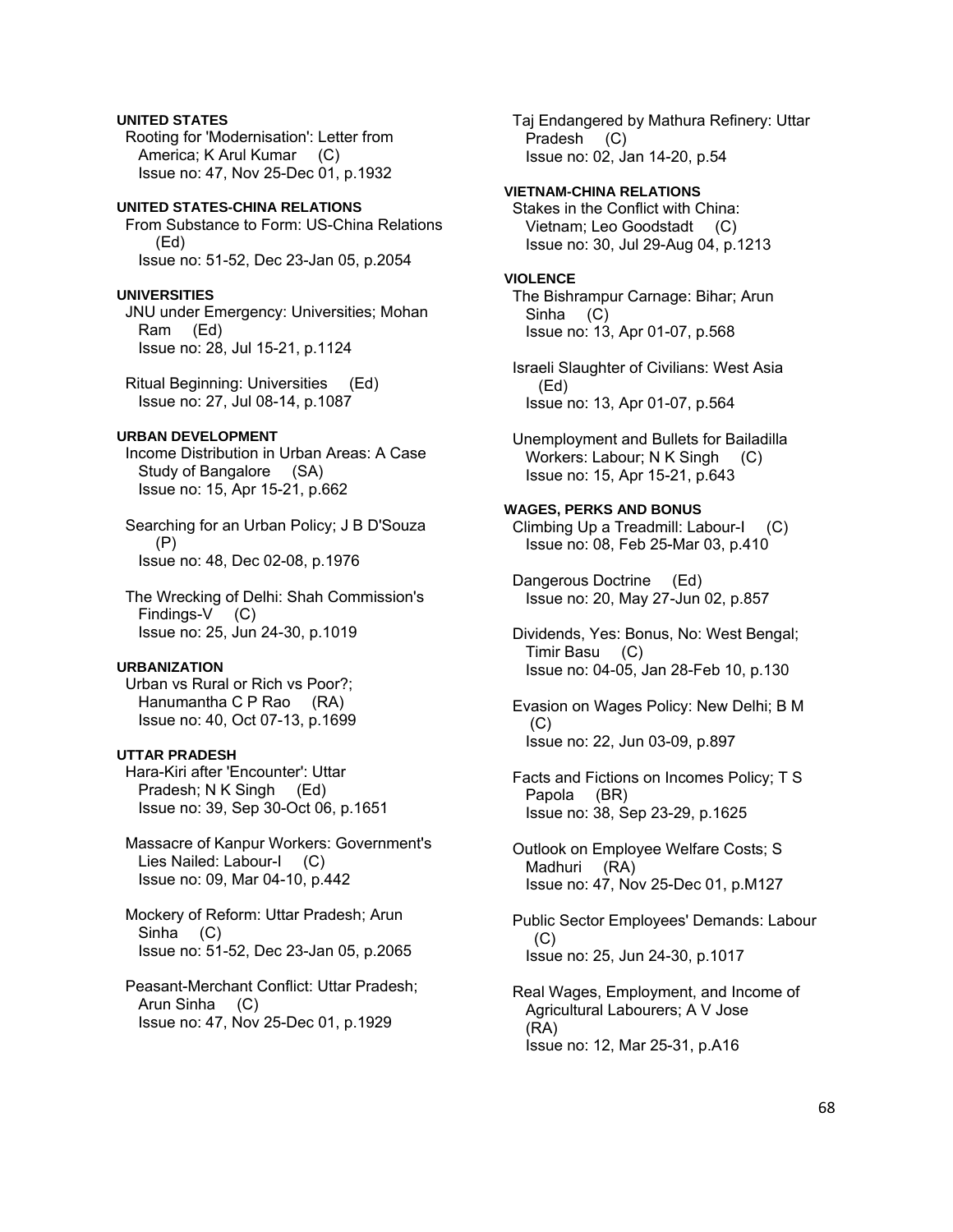## **WAGES, PERKS AND BONUS**

 Struggle against Wage Freeze: Labour (Ed) Issue no: 01, Jan 07-13, p.04

## **WARS AND WARFARE**

 Catching Up with Science Fiction: War; B Radhakrishna Rao (C) Issue no: 10, Mar 11-17, p.486

 More Room for Expansion: West Asia (Ed) Issue no: 11, Mar 18-24, p.503

## **WATER RESOURCE MANAGEMENT**

 Harnessing Ganga and Brahmaputra: Implications of Anglo American Move  $(C)$ Issue no: 04-05, Jan 28-Feb 10, p.129

#### **WEST AFRICA**

 Buying Time: South Africa (Ed) Issue no: 47, Nov 25-Dec 01, p.1914

#### **WEST ASIA**

 Arabs, Israel and the World; Surendra Bhutani (BR) Issue no: 25, Jun 24-30, p.1022

 Concentric Circles: West Asia; Ninan Koshy (C) Issue no: 01, Jan 07-13, p.13

 Egyptian Initiative: West Asia (Ed) Issue no: 27, Jul 08-14, p.1087

 Framework for Surrender (Ed) Issue no: 38, Sep 23-29, p.1609

 Israel and the Bomb: West Asia; S K Ghosh  $(C)$ Issue no: 09, Mar 04-10, p.449

 Israeli Slaughter of Civilians: West Asia (Ed) Issue no: 13, Apr 01-07, p.564

 Squeeze on Sadat: West Asia (Ed) Issue no: 45, Nov 11-17, p.1832

### **WEST BENGAL**

 Allowance for Unemployment: West Bengal-II; Kalyan Chaudhuri (C) Issue no: 28, Jul 15-21, p.1130

 Closure of a Hospital: West Bengal; Timir Basu (C) Issue no: 02, Jan 14-20, p.53

 CPI(M) Too Is for 'Normalcy': West Bengal; Ajit Roy (C) Issue no: 40, Oct 07-13, p.1696

 Cream in Biscuit Business: West Bengal  $(C)$ Issue no: 35, Sep 02-08, p.1494

 Dividends, Yes: Bonus, No: West Bengal; Timir Basu (C) Issue no: 04-05, Jan 28-Feb 10, p.130

 DVC and Flood Control; K V Subrahmanyam (C) Issue no: 45, Nov 11-17, p.1840

 Fiscal Initiatives: West Bengal (C) Issue no: 11, Mar 18-24, p.517

 Flood Relief: The Grasping Rich and the Helpless Poor: West Bengal (C) Issue no: 43-44, Oct 28-Nov 10, p.1793

 In Birbhum after the Floods: West Bengal; Partha Chatterjee (C) Issue no: 49, Dec 09-15, p.2001

- Indigenous Vernacular Education in Pre-British Era: Traditions and Problems; Poromesh Acharya (SA) Issue no: 48, Dec 02-08, p.1981
- Light with Heat: West Bengal-I (C) Issue no: 25, Jun 24-30, p.1015
- Man-Made Calamity: West Bengal; Ajit Roy (C) Issue no: 41, Oct 14-20, p.1728

 One More Demonstration, One More Reminder: Labour (C) Issue no: 16, Apr 22-28, p.678

 Operation Santaldih: Labour; Timir Basu  $(C)$ Issue no: 26, Jul 01-07, p.1054

 Panchayat Elections: West Bengal; Kalyan Chaudhuri (C) Issue no: 22, Jun 03-09, p.899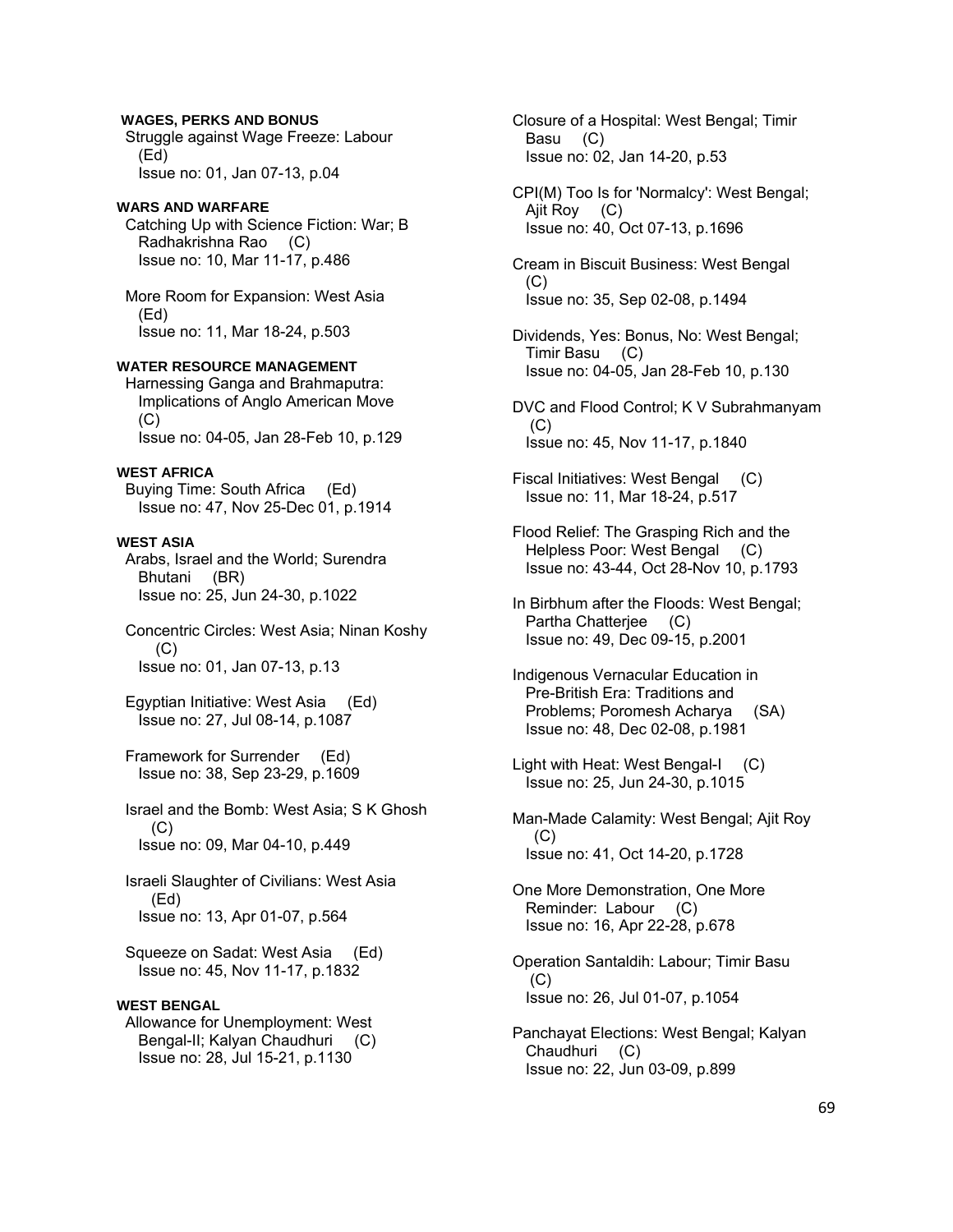**WEST BENGAL** Power Crisis: West Bengal (C) Issue no: 18, May 06-12, p.752 Power Interconnections: West Bengal (Ed) Issue no: 08, Feb 25-Mar 03, p.403 The Small Lessor and the Big Lessee: Evidence from West Bengal; Debidas Ray (RA) Issue no: 51-52, Dec 23-Jan 05, p.A119 Some Self-Help Too?: West Bengal (Ed) Issue no: 41, Oct 14-20, p.1715 Starting from Panchayats: West Bengal-II; Kalyan Chaudhuri (C) Issue no: 25, Jun 24-30, p.1016 Victims of Their Leaders' Making: West Bengal; Kalyan Chaudhuri (C) Issue no: 27, Jul 08-14, p.1098 Waiting for Doomsday: West Bengal (C) Issue no: 34, Aug 26-Sep 01, p.1464 Waiting for Investment: West Bengal-I  $(C)$  Issue no: 28, Jul 15-21, p.1129 West Bengal's Industrial Policy (C) Issue no: 02, Jan 14-20, p.48 Why Are Political Prisoners Still Languishing in West Bengal Jails?; Kalpana et al Basu (LE) Issue no: 34, Aug 26-Sep 01, p.1457

### **WEST GERMANY**

 Aid Offensive: West Germany; Ramesh Jaura (Ed) Issue no: 22, Jun 03-09, p.893

 Relations with Egypt: West Germany; Ramesh Jaura (Ed) Issue no: 02, Jan 14-20, p.37

 Trade Unions Serve Notice: West Germany; Ramesh Jaura (C) Issue no: 40, Oct 07-13, p.1698

**WESTERN SAHARA**  Prospects of Liberation: Western Sahara; Rajen Harshe (C) Issue no: 37, Sep 16-22, p.1587 **WHEAT**  Many Dilemmas: Agricultural Prices (Ed) Issue no: 15, Apr 15-21, p.634 **WHOLESALE PRICE**  Nothing to Crow Over (Ed) Issue no: 18, May 06-12, p.741 **WOMEN AND DEVELOPMENT**  Profile of a Female Agricultural Labourer; Leela Gulati (RA) Issue no: 12, Mar 25-31, p.A27 **WOMEN AND WORK**  Profile of a Female Agricultural Labourer; Leela Gulati (RA) Issue no: 12, Mar 25-31, p.A27 Some Employment and Unemployment Characteristics of Rural Women: An Analysis of NSS Data for West Bengal, 1972-73; Pranab Bardhan (RA) Issue no: 12, Mar 25-31, p.A21 Working Class Women and Working Class Families in Bombay: Report of a Survey: Labour-I (C) Issue no: 29, Jul 22-28, p.1169 **WOMEN'S STATUS**  From Bad to Worse: Position of Women (Ed) Issue no: 30, Jul 29-Aug 04, p.1195 **WORKERS PARTICIPATIONS IN MANAGEMENT**  Trade Unions Serve Notice: West Germany; Ramesh Jaura (C) Issue no: 40, Oct 07-13, p.1698 **WORKING CLASS**  All-Out Attack on Working Class: All-Out Attack on Working Class (C) Issue no: 43-44, Oct 28-Nov 10, p.1795 Working Class Women and Working Class Families in Bombay: Report of a Survey:

Labour-I (C)

Issue no: 29, Jul 22-28, p.1169